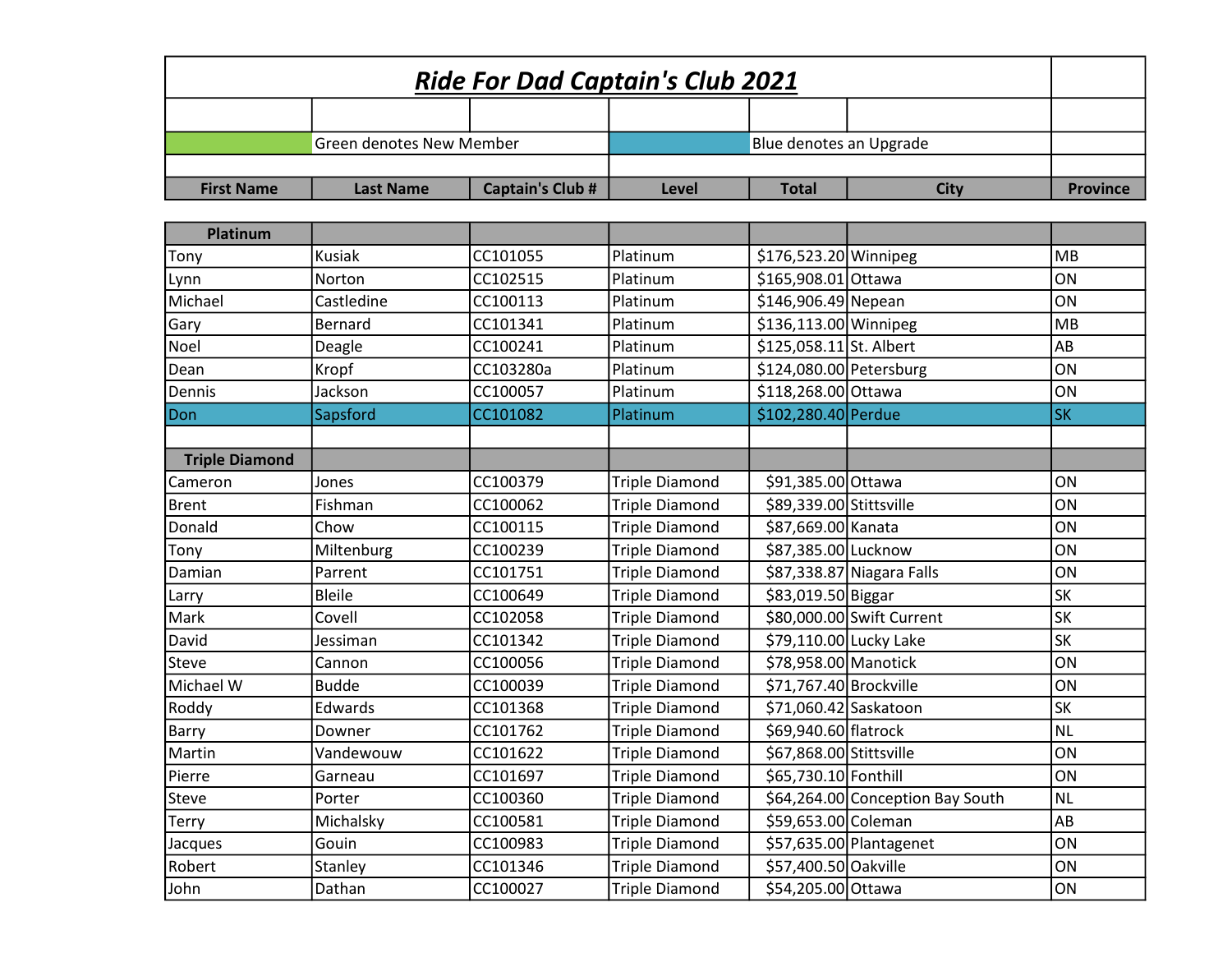| <b>First Name</b>     | <b>Last Name</b> | <b>Captain's Club #</b> | <b>Level</b>          | <b>Total</b>            | <b>City</b>                | <b>Province</b> |
|-----------------------|------------------|-------------------------|-----------------------|-------------------------|----------------------------|-----------------|
| Gary                  | Jackson          | CC100059                | <b>Triple Diamond</b> | \$53,301.00 Orleans     |                            | ON              |
| Neal                  | Wirgau           | CC100978                | <b>Triple Diamond</b> |                         | \$52,965.00 Stony Mountain | <b>MB</b>       |
| Troy                  | Mantle           | CC100374                | <b>Triple Diamond</b> | \$50,983.13 Kitchener   |                            | ON              |
| Garry                 | Janz             | CC100052                | <b>Triple Diamond</b> |                         | \$50,440.50 Carleton Place | ON              |
| <b>Brian</b>          | Kearns           | CC100047                | <b>Triple Diamond</b> | \$50,045.07 Greely      |                            | ON              |
|                       |                  |                         |                       |                         |                            |                 |
| <b>Double Diamond</b> |                  |                         |                       |                         |                            |                 |
| Bill                  | <b>Brokke</b>    | CC102843                | Double Diamond        | \$48,041.51 WINNIPEG    |                            | MB              |
| Colin                 | Wackett          | CC101160                | Double Diamond        | \$47,897.00 Orillia     |                            | ON              |
| Elmer                 | Spring           | CC102710                | Double Diamond        | \$47,015.15 Innisfil    |                            | ON              |
| Carmen                | Roblin           | CC101220                | Double Diamond        | \$46,973.90 Welland     |                            | ON              |
| Jacques               | <b>Boulet</b>    | CC100230                | Double Diamond        |                         | \$46,884.00 Oro-Medonte    | ON              |
| Pierre                | Allard           | CC102834                | Double Diamond        |                         | \$45,801.00 Whitehorse     | YT              |
| <b>Bob</b>            | Kikkert          | CC100426                | Double Diamond        | \$45,633.59 Cornwall    |                            | ON              |
| Norman                | Cadeau           | CC100103                | Double Diamond        | \$45,310.25 Midland     |                            | ON              |
| Lloyd                 | Hussey           | CC100352                | Double Diamond        | \$45,162.65 Paradise    |                            | NL              |
| Herb                  | Arbuckle         | CC100979                | Double Diamond        | \$43,296.00 Vernon      |                            | BC              |
| Randy                 | <b>Dick</b>      | CC100730                | Double Diamond        | \$42,187.07 Didsbury    |                            | AB              |
| John                  | Lebaron          | CC100061                | Double Diamond        | \$41,131.28 Aylmer      |                            | ON              |
| Chuck                 | Donais           | CC100384                | Double Diamond        | \$40,793.00 Belle River |                            | ON              |
| Ed                    | Johner           | CC100698                | Double Diamond        | $$40,485.25$ Headingley |                            | MB              |
| Carey                 | Ellingson        | CC100253                | Double Diamond        | \$40,262.11 Barrhead    |                            | AB              |
| Maurice               | Sabourin         | CC101398                | Double Diamond        | \$39,504.21 Winnipeg    |                            | MB              |
| <b>Brian</b>          | Hannigan         | CC101484                | Double Diamond        |                         | \$38,755.50 Springwater    | ON              |
| David                 | Leach            | CC100016                | Double Diamond        | \$38,405.50 Nepean      |                            | ON              |
| Doug                  | Sherwood         | CC100665                | Double Diamond        | \$37,535.02 Goderich    |                            | ON              |
| Bill                  | Ayyad            | CC101149                | Double Diamond        | \$37,132.36 Nepean      |                            | ON              |
| Dana                  | <b>Dyck</b>      | CC101008                | Double Diamond        | \$35,930.00 Calgary     |                            | AB              |
| Frank                 | Penner           | CC100335                | Double Diamond        | \$35,261.00 Napanee     |                            | ON              |
| Sonia                 | Kraynyk          | CC102864                | Double Diamond        | \$35,162.00 Piney       |                            | MB              |
| Paul                  | Taylor           | CC102409                | Double Diamond        | \$34,980.00 Ottawa      |                            | ON              |
| Mike                  | Allen            | CC100460                | Double Diamond        | \$34,335.00 Back Bay    |                            | N <sub>B</sub>  |
| Garnet                | Riddler          | CC100091                | Double Diamond        |                         | \$33,905.00 New Hamburg    | ON              |
| Larry                 | Dewar            | CC101710                | Double Diamond        | \$33,015.00 Gimli       |                            | MB              |
| Richard               | Gaglewicz        | CC101802                | Double Diamond        | \$32,917.00 Montreal    |                            | QC              |
| Greg                  | Reich            | CC101027                | Double Diamond        | \$32,408.25 Saskatoon   |                            | <b>SK</b>       |
| Frank                 | Fortino          | CC100874                | Double Diamond        | \$32,195.00 Whitby      |                            | ON              |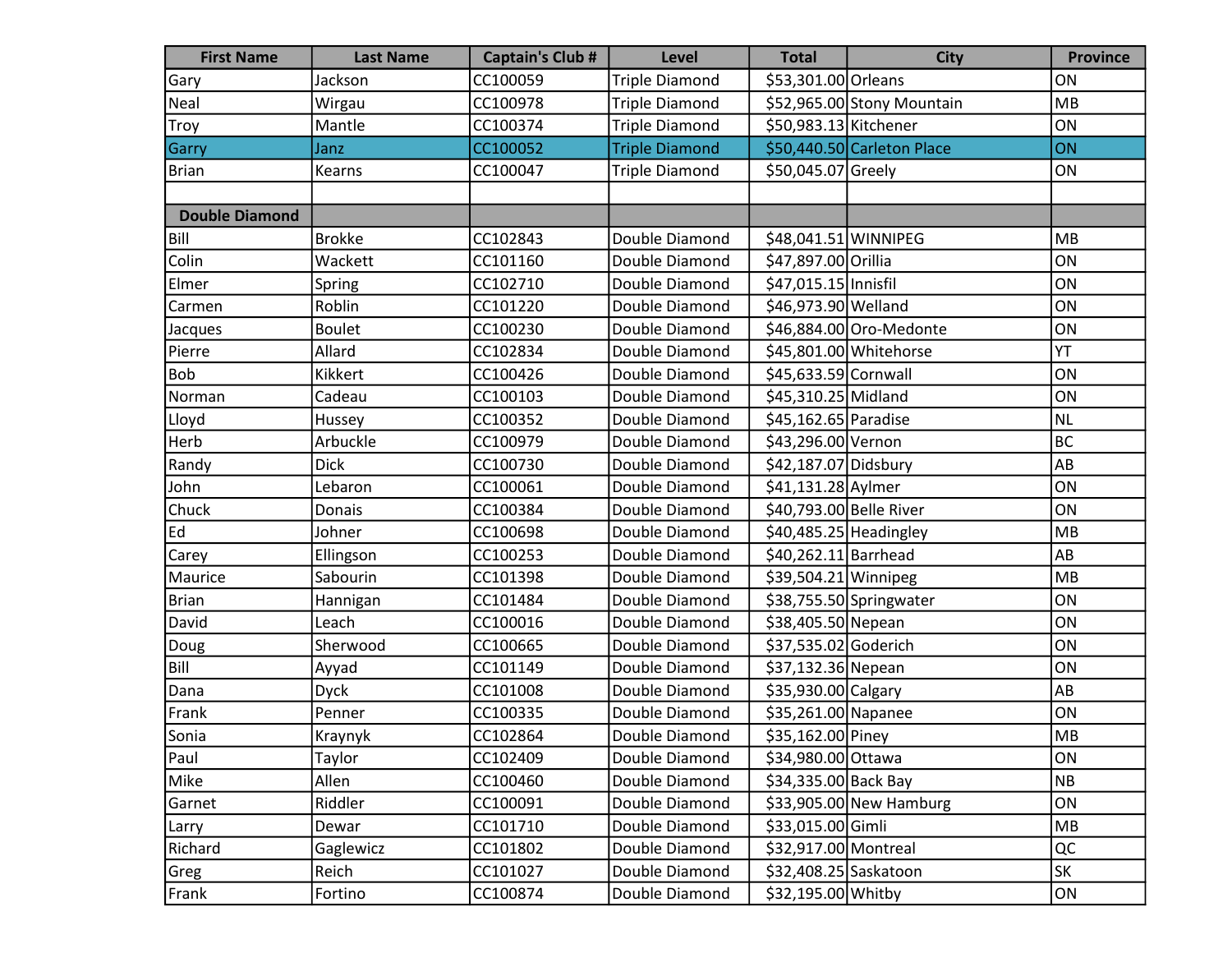| <b>First Name</b> | <b>Last Name</b> | <b>Captain's Club #</b> | <b>Level</b>          | <b>Total</b>            | <b>City</b>                    | <b>Province</b> |
|-------------------|------------------|-------------------------|-----------------------|-------------------------|--------------------------------|-----------------|
| David             | Hubbard          | CC100153                | Double Diamond        | \$31,988.00 Oshawa      |                                | ON              |
| Rahul             | Kochar           | CC101692                | Double Diamond        | \$31,452.00 Nepean      |                                | ON              |
| Steve             | <b>Summers</b>   | CC102405                | Double Diamond        |                         | \$31,401.00 Winchester Springs | ON              |
| Rick              | Beaumont         | CC100790                | Double Diamond        | \$30,993.40 Edmonton    |                                | AB              |
| Curt              | Dixon            | CC100323                | Double Diamond        |                         | \$30,670.95 Sherwood Park      | AB              |
| Dwayne            | Delahunt         | CC100420                | Double Diamond        | \$30,210.00 Gloucester  |                                | ON              |
| Jennifer          | <b>Ritskes</b>   | CC100015                | Double Diamond        |                         | \$30,181.00 Merrickville       | ON              |
| George N.         | Searson          | CC101028                | Double Diamond        | \$29,549.65 Saskatoon   |                                | <b>SK</b>       |
| Melissa           | <b>Bieth</b>     | CC1040792               | <b>Double Diamond</b> |                         | \$29,014.90 KITCHENER          | ON              |
| Larry             | Colotelo         | CC100049                | Double Diamond        | \$28,982.00 Nepean      |                                | ON              |
| <b>Tim</b>        | Pals             | CC102133                | <b>Double Diamond</b> | \$28,740.30 Ardrossan   |                                | AB              |
| <b>Bob</b>        | Garand           | CC100031                | Double Diamond        | \$28,631.00 Prescott    |                                | ON              |
| Jason             | Driedger         | CC101011                | Double Diamond        |                         | \$28,341.05 Martensville       | <b>SK</b>       |
| DON               | <b>RANKINE</b>   | CC100368                | Double Diamond        | \$28,226.00 Edmonton    |                                | AB              |
| <b>Bruce</b>      | Curle            | CC101035                | <b>Double Diamond</b> | \$27,868.50 Winnipeg    |                                | MB              |
| <b>Jeff</b>       | Rockburn         | CC101415                | <b>Double Diamond</b> | \$27,554.66 Kars        |                                | ON              |
| Michael           | Sullivan         | CC100099                | Double Diamond        | \$27,263.90 Kitchener   |                                | ON              |
| Al                | Benton           | CC101074                | Double Diamond        | $$27,140.00$ Kingston   |                                | ON              |
| Carl              | Gurnsey          | CC100236                | Double Diamond        | \$26,540.00 Inverary    |                                | ON              |
| B. Lynn           | Allison          | CC100646                | Double Diamond        | \$26,170.00 Dartmouth   |                                | NS              |
| Michael           | <b>Birch</b>     | CC102968                | Double Diamond        |                         | \$25,657.50 CUMBERLAND         | ON              |
| Jeff              | Johner           | CC100703                | Double Diamond        | $$25,563.03$ Headingley |                                | MB              |
| Vince             | Zandbelt         | CC103701                | <b>Double Diamond</b> |                         | \$25,361.50 Winchester         | ON              |
| Jim               | <b>Ness</b>      | CC103416                | Double Diamond        |                         | \$25,303.00 Wetaskiwin         | AB              |
| Gordon            | Bell             | CC100231                | Double Diamond        | \$25,290.00 Grimsby     |                                | ON              |
|                   |                  |                         |                       |                         |                                |                 |
| <b>Diamond</b>    |                  |                         |                       |                         |                                |                 |
| Ron               | Belcher          | CC101691                | Diamond               | \$24,733.00 Guelph      |                                | ON              |
| John              | Johnson          | CC101748                | Diamond               | \$24,540.00 Baden       |                                | ON              |
| David             | Hett             | CC101798                | Diamond               | \$24,480.00 Teslin      |                                | YT              |
| Joe               | Mesa             | CC100328                | Diamond               | \$24,229.00 Orleans     |                                | ON              |
| Pierre            | Lalonde          | CC100669                | Diamond               | \$24,105.53 Orleans     |                                | ON              |
| dave              | matthews         | CC100511                | Diamond               | \$23,883.00 Edmonton    |                                | AB              |
| John              | McCormick        | CC100320                | Diamond               | \$23,845.00 Hamilton    |                                | ON              |
| Greg              | Krischke         | CC101344                | Diamond               | \$23,690.00 Leduc       |                                | AB              |
| David             | Neilson          | CC100228                | Diamond               | \$23,675.00 Ottawa      |                                | ON              |
| John              | Fox              | CC100244                | Diamond               | \$23,510.00 Drayton     |                                | ON              |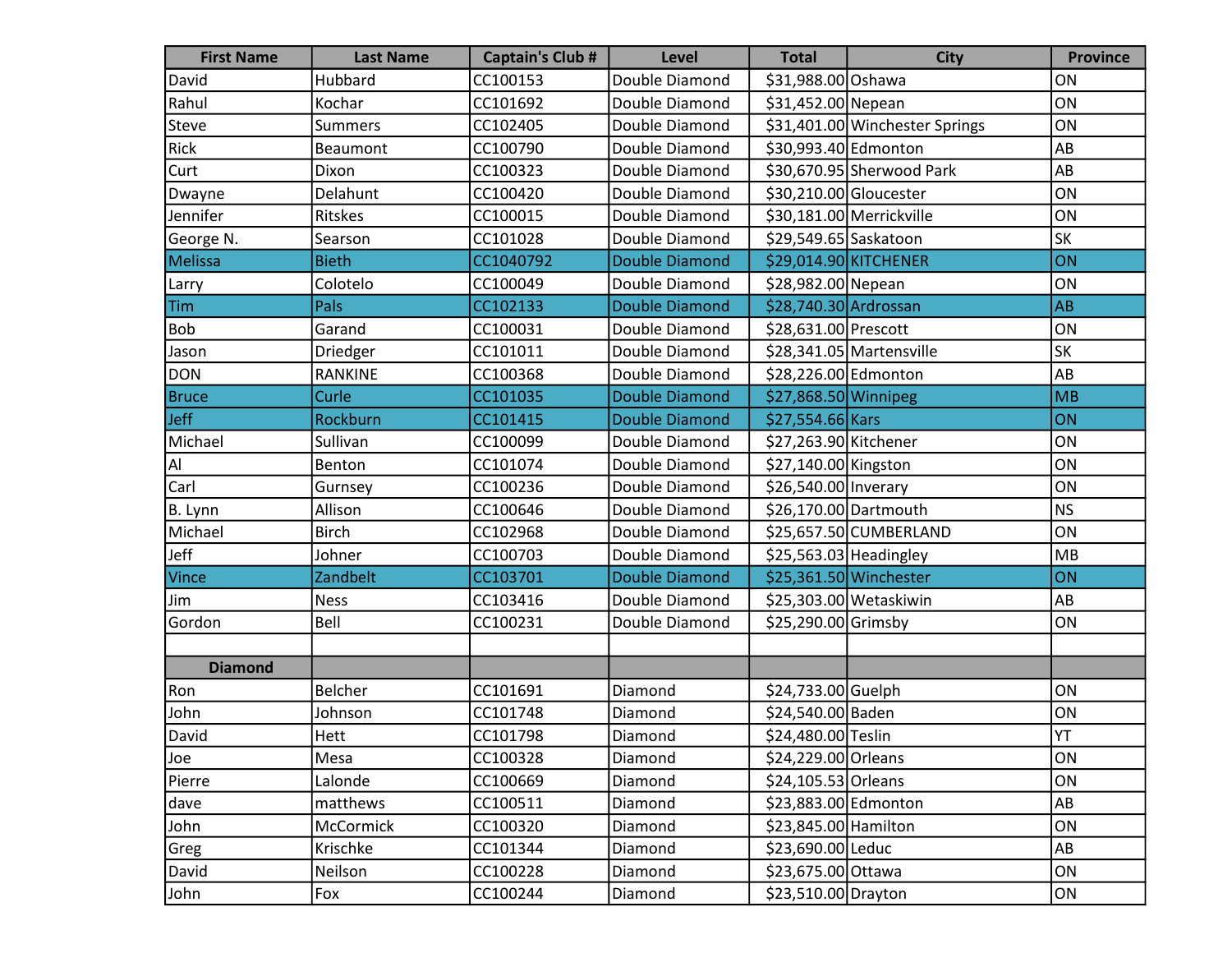| <b>First Name</b> | <b>Last Name</b> | <b>Captain's Club #</b> | <b>Level</b> | <b>Total</b>            | <b>City</b>                      | <b>Province</b> |
|-------------------|------------------|-------------------------|--------------|-------------------------|----------------------------------|-----------------|
| Lionel            | Sevigny          | CC100926                | Diamond      | \$23,415.00 Edmonton    |                                  | AB              |
| Boyd              | Coffin           | CC100114                | Diamond      | \$23,403.92 Kanata      |                                  | ON              |
| <b>Barry</b>      | Singh            | CC100818                | Diamond      | \$23,319.10 Kitchener   |                                  | ON              |
| Grant             | <b>Bestwick</b>  | CC101335                | Diamond      | \$22,870.00 Chase       |                                  | <b>BC</b>       |
| Derek             | Landsborough     | CC102333                | Diamond      | \$22,685.99 Bradford    |                                  | ON              |
| Bill              | <b>Briscoe</b>   | CC101052                | Diamond      | \$22,555.00 Battersea   |                                  | ON              |
| Dean              | Jenkyns          | CC101179                | Diamond      | \$22,016.00 Winnipeg    |                                  | MB              |
| Kenneth           | Ritz             | CC100154                | Diamond      | \$22,003.00 Windsor     |                                  | ON              |
| Wayne             | Kadoski          | CC100023                | Diamond      | \$21,655.00 Richmond    |                                  | ON              |
| Family            | Kerr             | CC100005                | Diamond      |                         | \$21,414.00 North Gower          | ON              |
| Dwayne            | Newman           | CC102201                | Diamond      | \$21,371.10 Winnipeg    |                                  | MB              |
| Boyd              | Holloway         | CC102225                | Diamond      |                         | \$21,237.00 Gambo South          | <b>NL</b>       |
| Robert            | Elliott          | CC101690                | Diamond      | \$20,952.00 Goderich    |                                  | ON              |
| Keith             | Fong             | CC100900                | Diamond      | \$20,916.71 Ottawa      |                                  | ON              |
| Todd              | Osmond           | CC100962                | Diamond      | \$20,575.00 St. John's  |                                  | <b>NL</b>       |
| James             | Ferguson         | CC101231                | Diamond      | \$20,502.00 Munster     |                                  | ON              |
| <b>Brian</b>      | Clark            | CC100008                | Diamond      | \$20,410.00 Nepean      |                                  | ON              |
| Byron             | Smith            | CC100048                | Diamond      | \$20,365.60 Fournier    |                                  | ON              |
| Bernie            | <b>Martens</b>   | CC100913                | Diamond      | \$20,320.00 Warman      |                                  | SK              |
| Rick              | St. Pierre       | CC100240                | Diamond      | \$20,253.00 Windsor     |                                  | ON              |
| Delmer            | Hartwig          |                         | Diamond      | \$20,000.00 Killaloe    |                                  | ON              |
| Del & Rob         | Wright           | CC100089                | Diamond      | \$19,935.00 London      |                                  | ON              |
| Trevor            | Smith            | CC102455                | Diamond      | \$19,883.00 Winnipeg    |                                  | MB              |
| Dan               | Allaston         | CC1040429a              | Diamond      | \$19,815.00 Ottawa      |                                  | ON              |
| R Bruce           | Thomas           | CC102148                | Diamond      | \$19,785.50 Edmonton    |                                  | AB              |
| Kevin             | <b>Boutilier</b> | CC101343                | Diamond      | \$19,733.00 Saskatoon   |                                  | SK              |
| Wayne             | Manuel           | CC100656                | Diamond      |                         | \$19,620.00 Conception Bay South | <b>NL</b>       |
| Dave              | <b>Bennett</b>   | CC101012                | Diamond      | \$19,475.00 Ottawa      |                                  | ON              |
| Doug              | McFayden         | CC100988                | Diamond      | \$19,465.00 Edmonton    |                                  | AB              |
| <b>Terry</b>      | Willisko         | CC102579                | Diamond      | \$19,112.00 Edmonton    |                                  | AB              |
| Tony              | Jones            | CC102454                | Diamond      | \$19,031.00 Almonte     |                                  | ON              |
| John              | Langer           | CC101103                | Diamond      | \$18,973.00 Torbay      |                                  | <b>NL</b>       |
| William           | Colby            | CC100086                | Diamond      | \$18,895.00 Ottawa      |                                  | ON              |
| Bob               | Pike             | CC100674                | Diamond      |                         | \$18,876.00 Mount Pearl          | <b>NL</b>       |
| Allan             | Ducharme         | CC102711                | Diamond      | $$18,740.00$ Graysville |                                  | MB              |
| Anthony           | Lockwood         | CC103405                | Diamond      | \$18,610.00 Winnipeg    |                                  | MB              |
| Osborne E.        | Shanks           | CC100001                | Diamond      |                         | \$18,569.00 Williamsford         | ON              |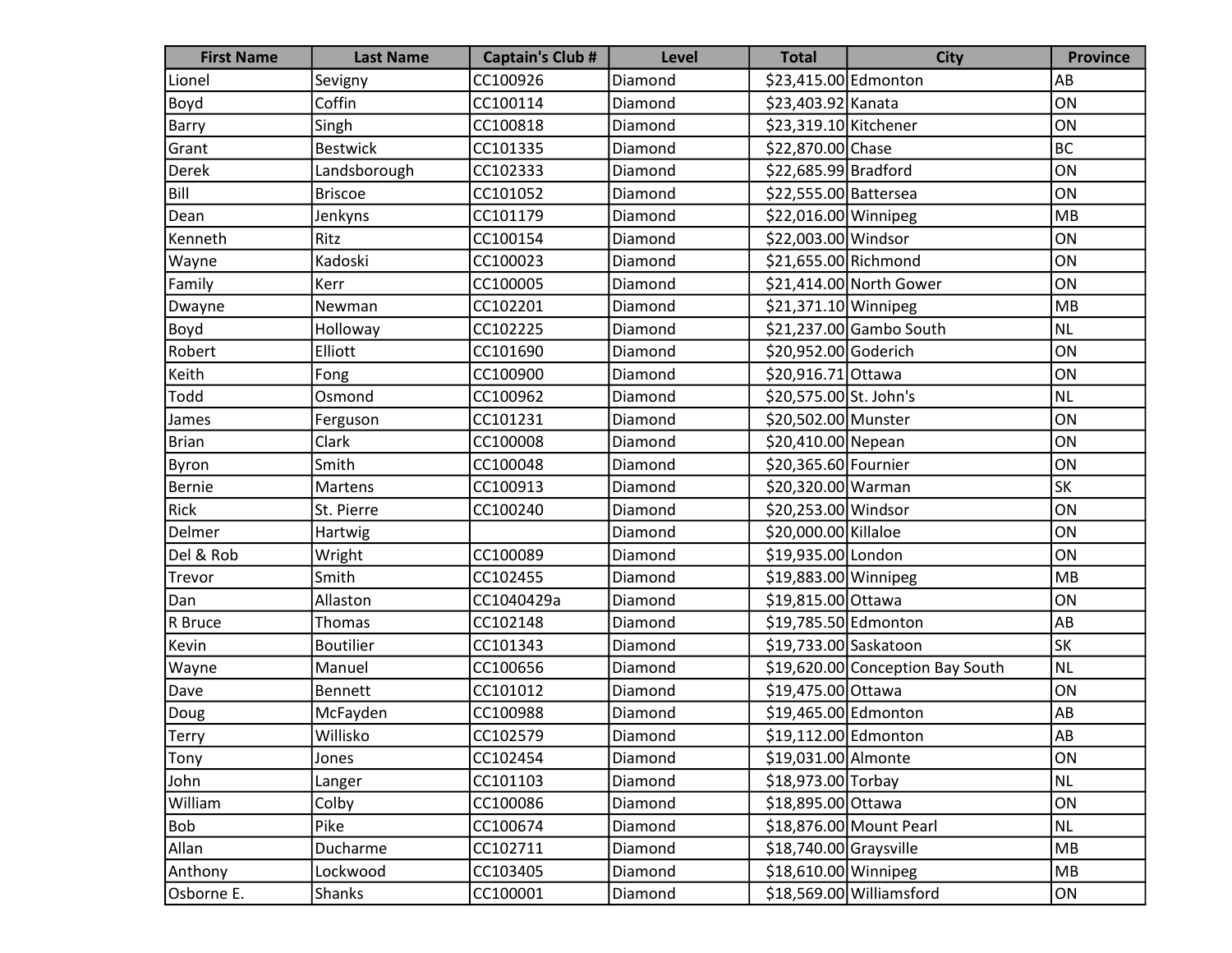| <b>First Name</b> | <b>Last Name</b> | <b>Captain's Club #</b> | <b>Level</b> | <b>Total</b>           | <b>City</b>                        | <b>Province</b> |
|-------------------|------------------|-------------------------|--------------|------------------------|------------------------------------|-----------------|
| John              | Gullison         | CC101756                | Diamond      |                        | \$18,354.50 Whitehorse             | YT              |
| Chris             | Donovan          | CC102920                | Diamond      |                        | \$18,306.00 LEDUC COUNTY           | AB              |
| Guy               | Whitehill        | CC101039                | Diamond      | \$18,250.00 Winnipeg   |                                    | MB              |
| John              | <b>Breen</b>     | CC102530                | Diamond      | \$18,241.50 St. Albert |                                    | AB              |
| Ray               | Lapp             | CC100233                | Diamond      | \$18,177.00 St. Albert |                                    | AB              |
| Chris             | Aparicio         | CC101153                | Diamond      | \$18,132.00 Edmonton   |                                    | AB              |
| John              | Weir             | CC102428                | Diamond      | \$17,982.00 Waterloo   |                                    | ON              |
| David             | Bahm             | CC101708                | Diamond      |                        | \$17,957.00 Parkland County        | AB              |
| Ron               | Parkinson        | CC101018                | Diamond      | \$17,875.00 Calgary    |                                    | AB              |
| Tom               | <b>Nudds</b>     | CC100102                | Diamond      | \$17,745.00 London     |                                    | ON              |
| Merv              | <b>Hawkins</b>   | CC100686                | Diamond      | \$17,646.00 London     |                                    | ON              |
| Trevor            | <b>Desilets</b>  | CC103684                | Diamond      |                        | $$17,633.40$ Niagara Falls         | ON              |
| Bill              | Addy             | CC101389                | Diamond      | \$17,613.00 Gloucester |                                    | ON              |
| Gerald            | Kiyan            | CC103084                | Diamond      | \$17,465.00 Ste Anne   |                                    | MB              |
| Bob               | Connolly         | CC1040459               | Diamond      | \$17,444.00 Ottawa     |                                    | ON              |
| Amanda            | Higgs            | CC101685                | Diamond      |                        | \$17,325.00 34th St NW             | AB              |
| Stephen           | Hartling         | CC100101                | Diamond      |                        | \$17,252.96 Cumberland             | ON              |
| Marc              | Langlois         | CC101639                | Diamond      | \$17,176.40 Greely     |                                    | ON              |
| Blair             | Corley           | CC101360                | Diamond      |                        | \$17,135.70 Marsh Lake             | YT              |
| Norm              | Walline          | CC101833                | Diamond      |                        | \$17,108.30 Stony Plain            | AB              |
| Dave              | Bishop           | CC102498                | Diamond      |                        | \$17,057.75 Harbour Grace          | <b>NL</b>       |
| Claude            | Lemay            | CC103208                | Diamond      |                        | \$16,829.50 Saint-Charles-Borromee | QC              |
| Neil              | Brennan          | CC100387                | Diamond      |                        | \$16,801.71 EDMONTON               | AB              |
| John              | Metcalfe         | CC100885                | Diamond      | \$16,785.00 Lasalle    |                                    | ON              |
| Erin              | LeMaistre        | CC102020                | Diamond      | \$16,765.00 Red Deer   |                                    | AB              |
| Brian             | Oswald           | CC100014                | Diamond      | \$16,624.40 Hammond    |                                    | ON              |
| Chris             | Sand             | CC101721                | Diamond      | \$16,605.00 Westbank   |                                    | <b>BC</b>       |
| Keith             | Hembroff         | CC100531                | Diamond      | \$16,591.00 Edmonton   |                                    | AB              |
| Des               | Rees             | CC100468                | Diamond      |                        | \$16,560.00 Sherwood Park          | AB              |
| Scott             | Bolton           | CC101295                | Diamond      | \$16,488.70 Mayo       |                                    | YT              |
| Murray            | Miller           | CC100699                | Diamond      | \$16,485.00 Orillia    |                                    | ON              |
| Ault              | Van Bokhorst     | CC101117                | Diamond      | \$16,472.00 Mountain   |                                    | ON              |
| Ken               | Nightingale      | CC100723                | Diamond      | \$16,360.00 Port Perry |                                    | ON              |
| Bob               | Grant            | CC101504                | Diamond      | \$16,355.00 Kanata     |                                    | ON              |
| Frank             | Townson          | CC100305                | Diamond      | \$16,201.00 Greely     |                                    | ON              |
| Traci             | Gledhill         | CC102193                | Diamond      | \$16,200.40 Cartier    |                                    | MB              |
| Dale              | Gledhill         | CC102192                | Diamond      | \$16,100.00 Cartier    |                                    | MB              |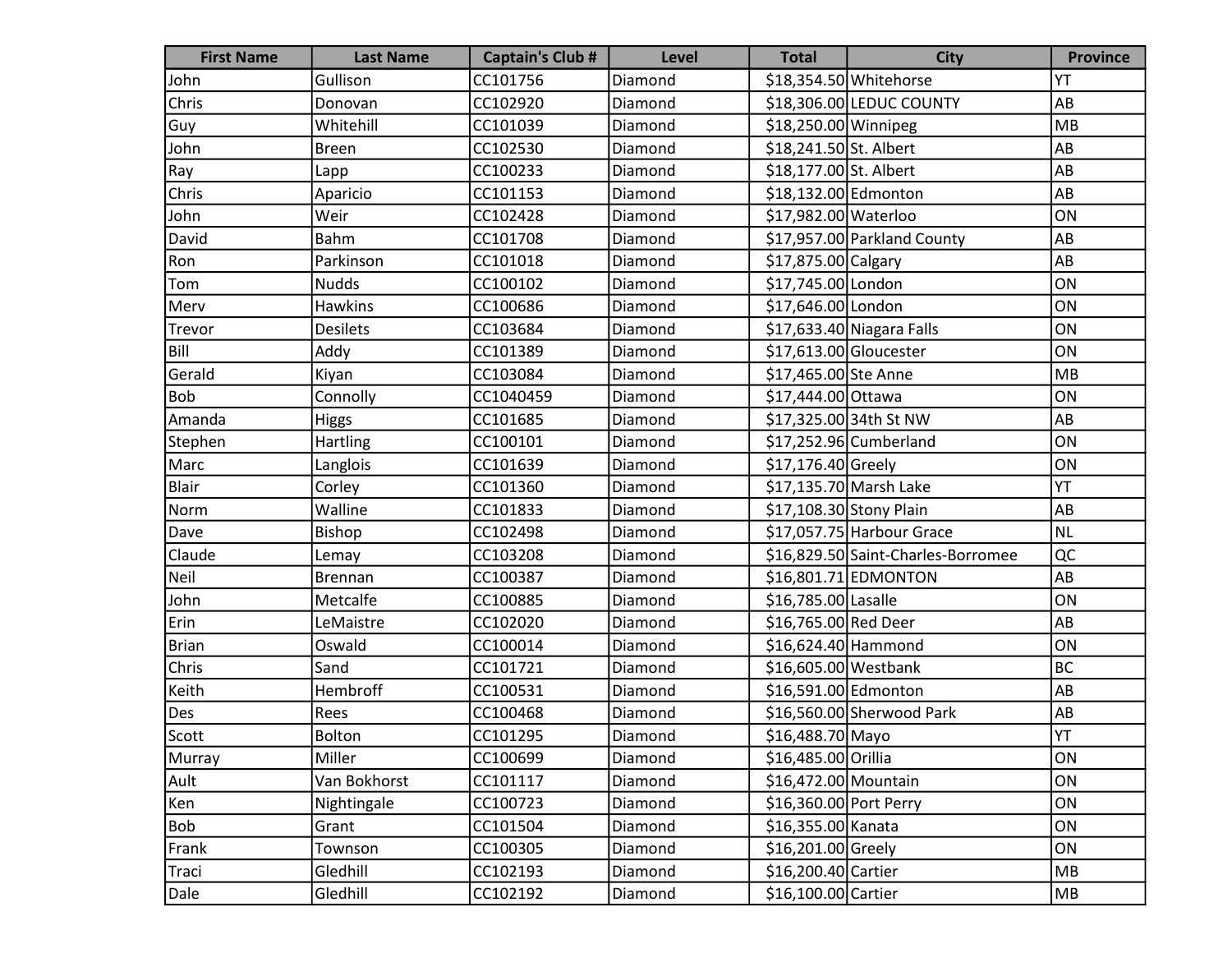| <b>First Name</b> | <b>Last Name</b> | <b>Captain's Club #</b> | <b>Level</b> | <b>Total</b>           | <b>City</b>                  | <b>Province</b> |
|-------------------|------------------|-------------------------|--------------|------------------------|------------------------------|-----------------|
| Siggi             | Taylor           | CC101563                | Diamond      | \$16,072.00 North Bay  |                              | ON              |
| Dave              | Mathes           | CC100158                | Diamond      | \$16,030.00 Wellesley  |                              | ON              |
| Martin            | Hill             | CC100297                | Diamond      | \$16,005.00 Ottawa     |                              | ON              |
| Don               | Yackobeck        | CC100652                | Diamond      | \$16,003.00 Callander  |                              | ON              |
| Steve             | Kornfeld         | CC102479                | Diamond      |                        | \$15,979.12 Swift Current    | <b>SK</b>       |
| Ken               | Hetherington     | CC100747                | Diamond      | \$15,957.00 Hanwell    |                              | NB              |
| Pete              | Keller           | CC102521                | Diamond      | \$15,947.00 Edmonton   |                              | AB              |
| Michael           | Van Kats         | CC102901                | Diamond      | \$15,917.50 Winnipeg   |                              | MB              |
| Kirk              | Van Alstyne      | CC101332                | Diamond      | \$15,853.00 Winnipeg   |                              | MB              |
| Stephen           | Law              | CC102336                | Diamond      | \$15,815.50   IROQUOIS |                              | ON              |
| Howard            | Squires          | CC100633                | Diamond      | \$15,767.00 Paradise   |                              | <b>NL</b>       |
| Wilf              | Trahan           | CC100157                | Diamond      |                        | \$15,712.00 Tottenham        | ON              |
| Perry             | Downey           | CC101403                | Diamond      | \$15,605.00 St. John's |                              | NL              |
| Alain             | Jegen            | CC101105                | Diamond      | \$15,567.30 Ottawa     |                              | ON              |
| Adam              | Gare             | CC101422                | Diamond      | \$15,520.00 St. Albert |                              | AB              |
| Patrick (Butch)   | <b>Brennan</b>   | CC101186                | Diamond      | \$15,282.00 Edmonton   |                              | AB              |
| Chuck             | Shafley          | CC101727                | Diamond      |                        | \$15,265.00 Niagara Falls    | ON              |
| lan               | Woods            | CC103275                | Diamond      | \$15,222.67 Camrose    |                              | AB              |
| Jim               | Perry            | CC100469                | Diamond      | \$15,145.00 Calgary    |                              | AB              |
| Tracey            | Moraze           | CC102510                | Diamond      | \$15,070.00 St. John's |                              | NL              |
| Luiz              | Da Silva         | CC101032                | Diamond      | \$15,005.00 Gatineau   |                              | QC              |
| Carl              | LeClair          | CC101817                | Diamond      | \$14,995.00 Bedeque    |                              | PE              |
| John              | McKinlay-Key     | CC100065                | Diamond      |                        | \$14,887.00 Smiths Falls     | ON              |
| Randy             | Hetman           | CC101765                | Diamond      | \$14,795.00 Calgary    |                              | AB              |
| Vincent           | Maessen          | CC100762                | Diamond      | $$14,644.55$ Seabright |                              | <b>NS</b>       |
| Umberto           | Willner          | CC102474                | Diamond      | \$14,631.55 The Pas    |                              | MB              |
| Jane              | Miller           | CC100237                | Diamond      | \$14,475.55 London     |                              | ON              |
| Bruce             | Donaldson        | CC102460                | Diamond      | \$14,465.00 Orillia    |                              | ON              |
| Paul              | Stewart          | CC101759                | Diamond      | \$14,460.00 Winnipeg   |                              | MB              |
| James             | <b>Stokes</b>    | CC103389                | Diamond      | \$14,395.00 Fonthill   |                              | ON              |
| Jim               | Woodhouse        | CC103055                | Diamond      | \$14,371.00 Breslau    |                              | ON              |
| Jeff              | Mercier          | CC101534                | Diamond      | \$14,329.05 St. Albert |                              | AB              |
| Dan               | Gontar           | CC100187                | Diamond      |                        | \$14,253.00 Vaudreuil-Dorion | QC              |
| Doug              | Hardy            | CC100160                | Diamond      | \$14,251.00 Ottawa     |                              | ON              |
| Paul              | Henshall         | CC100294                | Diamond      | \$14,220.00 Brampton   |                              | ON              |
| Marguerite        | Patrick          | CC100680                | Diamond      |                        | \$14,217.47 Fredericton      | NB              |
| Garry & Lynn      | Guenette         | CC100356                | Diamond      | \$14,140.00 St. Albert |                              | AB              |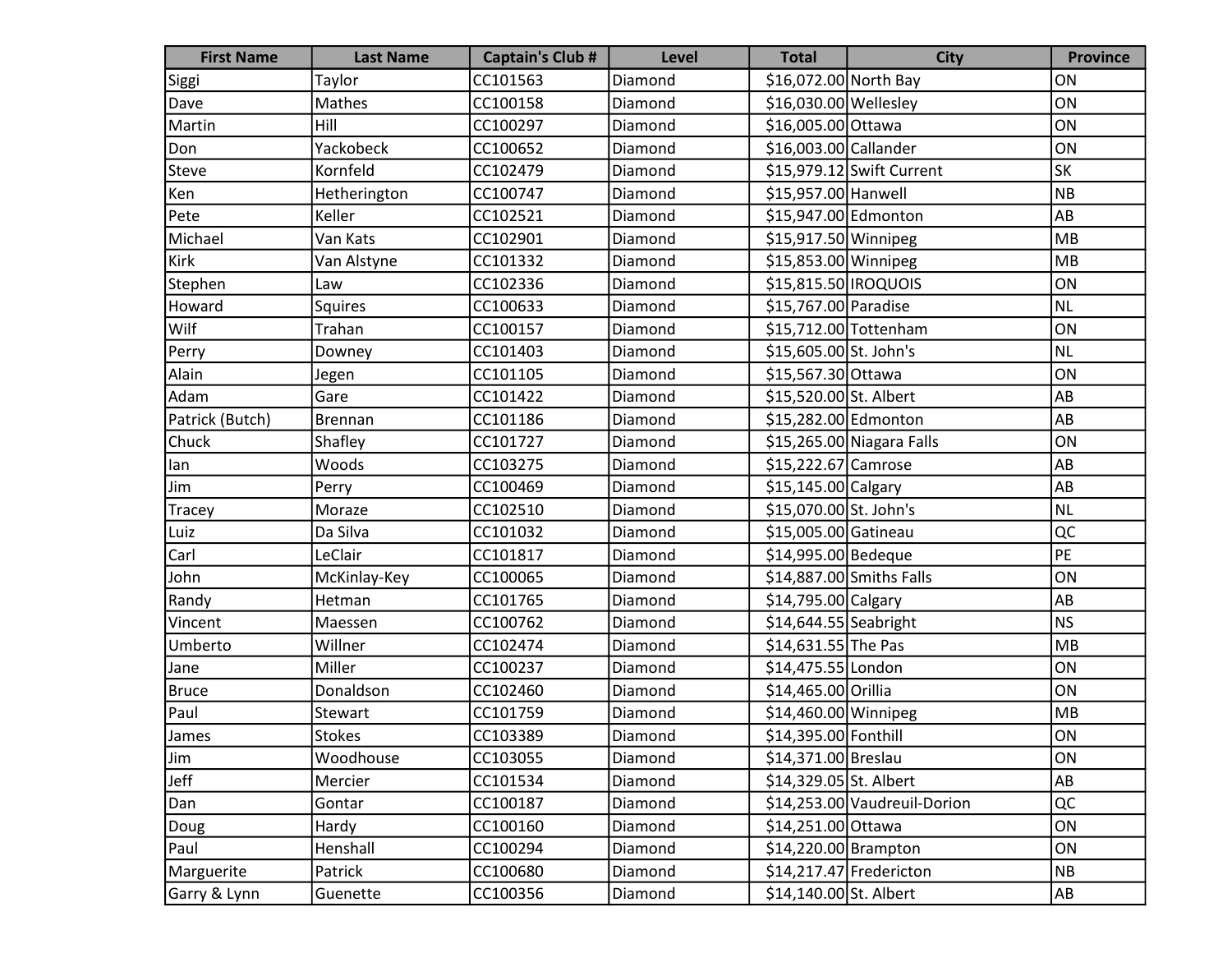| <b>First Name</b> | <b>Last Name</b> | <b>Captain's Club #</b> | <b>Level</b>   | <b>Total</b>           | <b>City</b>                      | <b>Province</b> |
|-------------------|------------------|-------------------------|----------------|------------------------|----------------------------------|-----------------|
| Bill              | Kindratiuk       | CC100700                | Diamond        | \$14,095.00 Callander  |                                  | ON              |
| Bryce             | Stevenson        | CC102524                | Diamond        | \$14,090.00 Ingersoll  |                                  | ON              |
| Tom               | Sear             | CC101370                | Diamond        |                        | \$14,065.00 Dartmouth            | NS              |
| Kelly             | Keen             | CC102516                | Diamond        | \$13,996.00 Edmonton   |                                  | AB              |
| Anthony           | Fereday          | CC100326                | Diamond        | \$13,936.00 Ottawa     |                                  | ON              |
| Emily             | Fisk             | CC1040481               | Diamond        | \$13,910.00 Nepean     |                                  | ON              |
| <b>Terry</b>      | Cairns           | CC100382                | Diamond        | \$13,802.00 Almonte    |                                  | ON              |
| Greg              | Belanger         | CC100690                | Diamond        | \$13,790.00 Barrie     |                                  | ON              |
| Chris             | Ryan             | CC102661                | <b>Diamond</b> | \$13,767.63 London     |                                  | ON              |
| David             | <b>Titus</b>     | CC102412                | Diamond        | \$13,765.00 London     |                                  | ON              |
| Marc              | Carbonneau       | CC101688                | Diamond        | \$13,615.00 Corbeil    |                                  | ON              |
| Tony              | Schmidt          | CC102675                | Diamond        | \$13,590.00 Cambridge  |                                  | ON              |
| Ben               | Kozakewich       | CC100826                | Diamond        | \$13,559.50 Kelowna    |                                  | BC              |
| David             | Campbell         | CC102519                | Diamond        | \$13,485.60 Arnprior   |                                  | ON              |
| Samantha          | Hastie           | CC102794                | Diamond        | \$13,462.70 Osgoode    |                                  | ON              |
| Carl              | <b>Boothe</b>    | CC101338                | Diamond        | \$13,420.00 Ottawa     |                                  | ON              |
| Earl              | Martin           | CC100828                | Diamond        | \$13,375.00 Elmira     |                                  | ON              |
| John              | Ruthowsky        | CC101207                | Diamond        | \$13,371.00 Kingston   |                                  | ON              |
| Mark              | Klymkiw          | CC102195                | Diamond        | \$13,281.00 Winnipeg   |                                  | MB              |
| Bil               | Nolin            | CC101013                | Diamond        | \$13,280.00 Kingsville |                                  | ON              |
| Cor               | van Miltenburg   | CC100967                | Diamond        | \$13,228.00 Gunn       |                                  | AB              |
| Wendy             | Passmore         | CC100106                | Diamond        |                        | \$13,203.00 Stoney Creek         | ON              |
| Reg               | Olsen            | CC102948                | Diamond        | \$13,200.00 Sundre     |                                  | AB              |
| <b>Bruce</b>      | <b>Brown</b>     | CC101723                | Diamond        | \$13,064.50 London     |                                  | ON              |
| Robert            | McAlpine         | CC100245                | Diamond        | \$13,025.00 Ardrossan  |                                  | AB              |
| Josephine         | Chan             | CC102568                | Diamond        | \$13,015.80 Gloucester |                                  | ON              |
| Steve             | Malmberg         | CC100122                | Diamond        | \$13,008.75 Greely     |                                  | ON              |
| Chas (Chopper)    | Cameron          | CC100514                | Diamond        | \$12,995.00 St Marys   |                                  | ON              |
| Charlie           | Hefford          | CC100249                | Diamond        |                        | \$12,881.00 Conception Bay South | <b>NL</b>       |
| Parkland          | Agri-Services    | CC100642                | Diamond        | \$12,865.00            |                                  | AB              |
| John              | Armstrong        | CC100073                | Diamond        | \$12,815.00 Nepean     |                                  | ON              |
| Gerald            | Duriez           | CC100833                | Diamond        |                        | \$12,799.00 Parkland County      | AB              |
| John              | Moore            | CC100009                | Diamond        | \$12,747.00 Orleans    |                                  | ON              |
| Douglas           | scott            | CC100721                | Diamond        | \$12,709.50 Lucknow    |                                  | ON              |
| Ron and Janet     | Chambers         | CC100226                | Diamond        | \$12,681.00 Milverton  |                                  | ON              |
| Dave              | Baker            | CC102244                | Diamond        |                        | \$12,597.50 Winchester           | ON              |
| Bill              | <b>Styles</b>    | CC101431                | Diamond        |                        | \$12,559.00 Conception Bay South | NL              |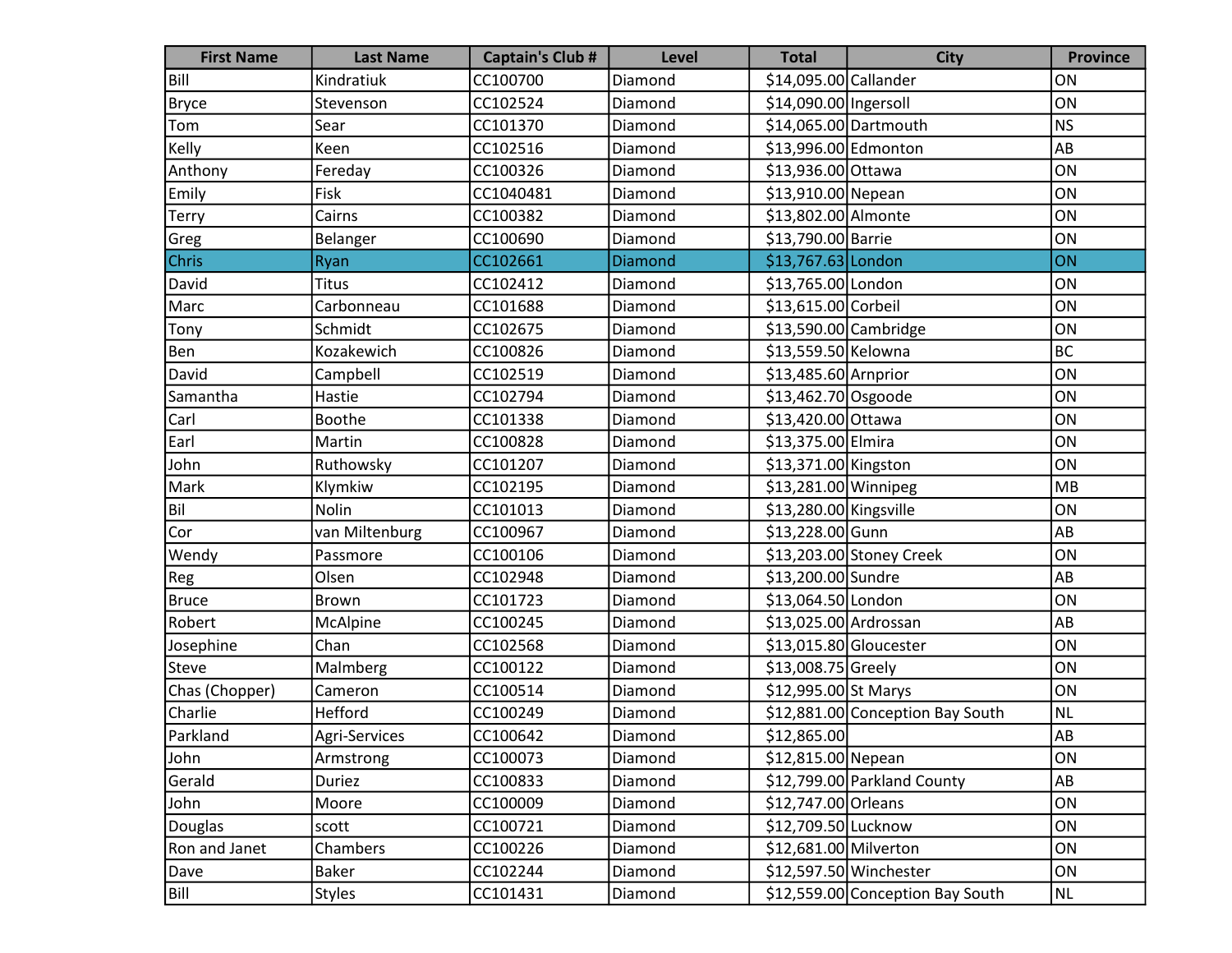| <b>First Name</b> | <b>Last Name</b> | <b>Captain's Club #</b> | <b>Level</b> | <b>Total</b>           | <b>City</b>                | <b>Province</b> |
|-------------------|------------------|-------------------------|--------------|------------------------|----------------------------|-----------------|
| Kunal             | Verma            | CC103053                | Diamond      |                        | \$12,491.00 Richmond Hill  | ON              |
| Luc               | Turgeon          | CC100018                | Diamond      | \$12,439.00 Embrun     |                            | ON              |
| Len               | Dirk             | CC102090                | Diamond      | \$12,438.55 Calgary    |                            | AB              |
| <b>Steve</b>      | Emberley         | CC103071                | Diamond      | \$12,416.00 Minesing   |                            | ON              |
| James             | Shepherd         | CC100491                | Diamond      | \$12,413.45 Edmonton   |                            | AB              |
| John              | <b>Annis</b>     | CC102240                | Diamond      | \$12,401.00 Whitby     |                            | ON              |
| Dale              | <b>Buxton</b>    | CC103294a               | Diamond      | \$12,383.70 Biggar     |                            | SK              |
| Craig             | Maher            | CC102123                | Diamond      |                        | \$12,380.00 Fort McMurray  | AB              |
| Steve             | Evered           | CC100430                | Diamond      | \$12,380.00 Hamilton   |                            | ON              |
| Christian         | Labreche         | CC103407                | Diamond      | \$12,365.00 Innisfil   |                            | ON              |
| Michael           | Paterson         | CC100571                | Diamond      | \$12,341.00 Corbeil    |                            | ON              |
| Dean              | Harper           | CC101003                | Diamond      | \$12,318.00 Olds       |                            | AB              |
| Michael           | Pinx             | CC102879                | Diamond      | \$12,274.80 Winnipeg   |                            | <b>MB</b>       |
| Glen              | Fehr             | CC100732                | Diamond      | \$12,221.50 Saskatoon  |                            | SK              |
| David             | Pyett            | CC100209                | Diamond      | \$12,219.00 Saskatoon  |                            | SK              |
| Dave              | Strong           | CC100663                | Diamond      |                        | $$12,180.32$ Sherwood Park | AB              |
| Ken               | Marks            | CC102806                | Diamond      | \$12,167.00 Laird      |                            | <b>SK</b>       |
| Frank             | Rea              | CC100485                | Diamond      | \$12,045.00 Tecumseh   |                            | ON              |
| Don               | Thierry          | CC100242                | Diamond      | \$12,000.00 London     |                            | ON              |
| Howard            | Yegendorf        | CC100733                | Diamond      | \$11,990.00 Ottawa     |                            | ON              |
| Robert            | Anderson         | CC100362                | Diamond      | \$11,980.00 Edmonton   |                            | AB              |
| Justin            | O'Brien          | CC100126                | Diamond      | \$11,980.00 Windsor    |                            | ON              |
| Brentley          | <b>Summers</b>   | CC102406                | Diamond      |                        | \$11,765.00 South Mountain | ON              |
| Rob               | Pritchard        | CC101355                | Diamond      | \$11,750.00 St. Albert |                            | AB              |
| Keith             | Norris           | CC100619                | Diamond      | \$11,710.50 Wellington |                            | ON              |
| Bob               | Charron          | CC102163                | Diamond      | \$11,701.31 Kelowna    |                            | <b>BC</b>       |
| Kristine          | Hamlyn           | CC101871                | Diamond      | \$11,699.60 St. John's |                            | <b>NL</b>       |
| Theo              | Janssen          | CC102463                | Diamond      | \$11,680.00 Balderson  |                            | ON              |
| <b>Brian</b>      | Fugard           | CC102488                | Diamond      | \$11,615.00 Delisle    |                            | <b>SK</b>       |
| Rod               | Orr              | CC102493                | Diamond      | \$11,586.50 Saskatoon  |                            | SK              |
| Doug              | Tate             | CC101543                | Diamond      | \$11,570.00 Kindersley |                            | SK              |
| Louise            | Reynen           | CC102384                | Diamond      | \$11,545.00 Kingston   |                            | ON              |
| lan               | Lambert          | CC100634                | Diamond      | \$11,544.00 Ottawa     |                            | ON              |
| Colleen           | Campbell         | CC103703                | Diamond      | \$11,543.00 Arnprior   |                            | ON              |
| Denise            | Courtney-Perry   | CC100795                | Diamond      | \$11,532.00 Calgary    |                            | AB              |
| Stephen           | McCabe           | CC102645                | Diamond      | \$11,492.69 Lorette    |                            | MB              |
| Gaietan           | Beaudry          | CC100217                | Diamond      | $$11,460.00$ Orleans   |                            | ON              |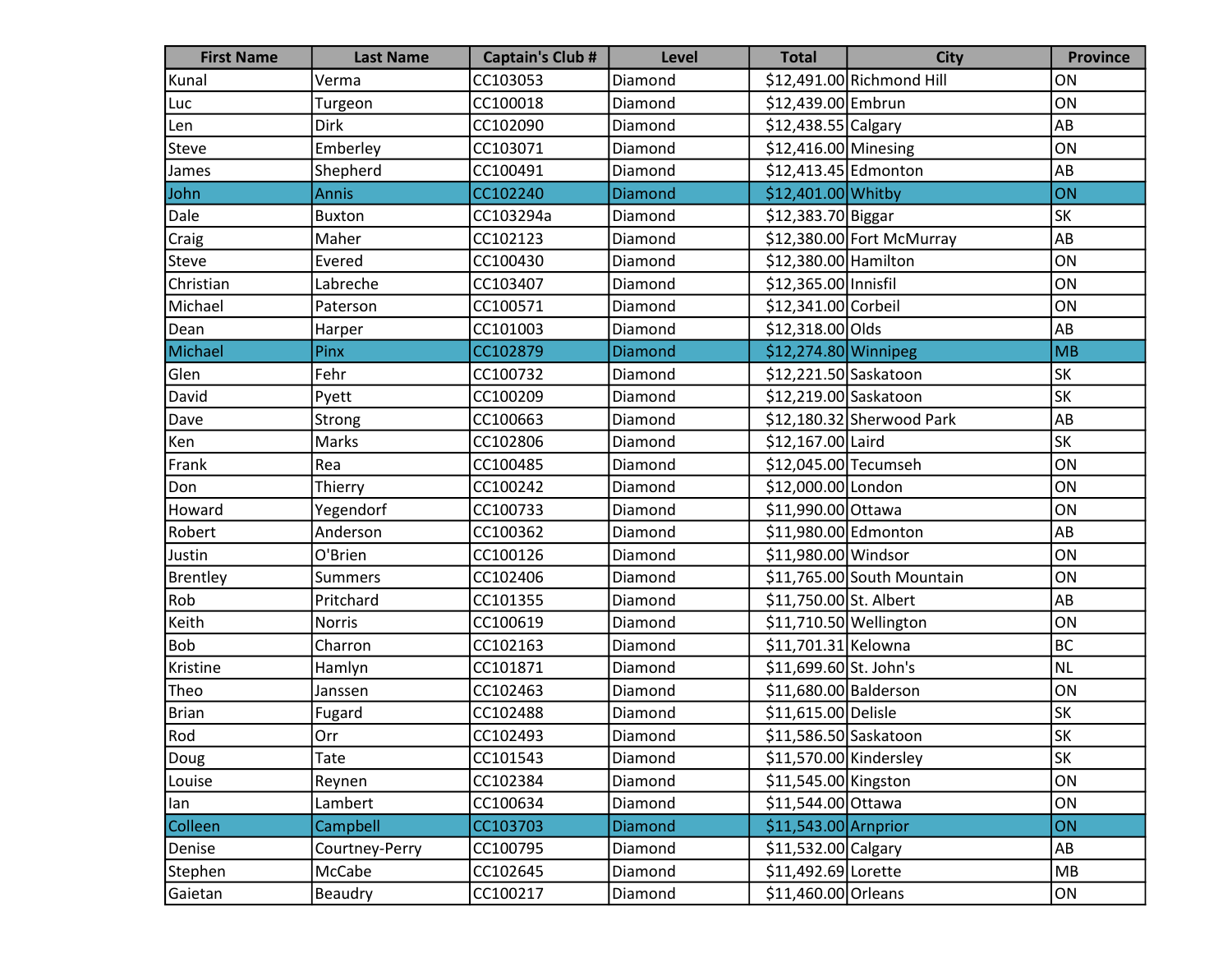| <b>First Name</b> | <b>Last Name</b> | <b>Captain's Club #</b> | <b>Level</b>   | <b>Total</b>           | <b>City</b>                    | <b>Province</b> |
|-------------------|------------------|-------------------------|----------------|------------------------|--------------------------------|-----------------|
| Keith             | Green            | CC100281                | Diamond        | \$11,428.00 Richmond   |                                | ON              |
| Tina              | Mortimer         | CC102363                | Diamond        |                        | \$11,420.00 Smiths Falls       | ON              |
| Glen              | Eagle            | CC101718                | Diamond        | \$11,408.00 Churchill  |                                | ON              |
| Charles           | <b>Hicks</b>     | CC101211                | Diamond        | \$11,371.00 Saskatoon  |                                | <b>SK</b>       |
| John              | McNeilly         | CC100279                | Diamond        |                        | \$11,299.00 Sturgeon County    | AB              |
| Marion            | Knaus            | CC102328                | Diamond        | \$11,296.00 Barrie     |                                | ON              |
| Ron               | <b>McDonell</b>  | CC102638                | Diamond        | \$11,241.00 Winnipeg   |                                | MB              |
| David             | <b>Nice</b>      | CC101054                | Diamond        | \$11,209.35 Saint John |                                | NB              |
| Mike              | <b>Dicks</b>     | CC101696                | Diamond        | \$11,183.00 Carvel     |                                | AB              |
| Frank             | Wurr             | CC101116                | Diamond        | \$11,172.50 Oakbank    |                                | MB              |
| Adam              | Kennedy          | CC100980                | Diamond        | \$11,170.00 Metcalfe   |                                | ON              |
| Michael           | White            | CC100681                | Diamond        | \$11,110.00 Brechin    |                                | ON              |
| Carl              | Thompson         | CC101633                | Diamond        | \$11,077.50 Laird      |                                | <b>SK</b>       |
| Paul              | <b>Mullen</b>    | CC103360                | <b>Diamond</b> | $$11,064.14$ Calgary   |                                | <b>AB</b>       |
| Luke              | McAuley          | CC101126                | Diamond        | \$11,055.00 Waterloo   |                                | ON              |
| Guy               | Desnoyers        | CC101456                | Diamond        | \$11,030.00 Ottawa     |                                | ON              |
| Jim               | Lapointe         | CC100389                | Diamond        | \$11,013.00 Ottawa     |                                | ON              |
| Bill              | Wilson           | CC100477                | Diamond        | \$11,008.00 Low        |                                | QC              |
| Alain             | Bilodeau         | CC100107                | Diamond        | \$11,002.00 Orleans    |                                | ON              |
| Scott             | Crocker          | CC100658                | Diamond        | \$10,999.85 Dieppe     |                                | N <sub>B</sub>  |
| Paul              | Laforce          | CC101470                | Diamond        | \$10,992.00 Almonte    |                                | ON              |
| Benoit            | Roy              | CC100060                | Diamond        | \$10,986.00 Ottawa     |                                | ON              |
| Andre             | Rancourt         | CC100425                | Diamond        | \$10,975.00 Kemptville |                                | ON              |
| Olivier           | <b>Martin</b>    | CC102551                | Diamond        |                        | \$10,934.80 Bois-Des-Filion    | QC              |
| Jim               | Hay              | CC100159                | Diamond        |                        | \$10,901.00 Smiths Falls       | ON              |
| Gilbert           | Enns             | CC101365                | Diamond        | \$10,889.00 Didsbury   |                                | AB              |
| <b>Troy</b>       | Gehmlich         | CC102098                | Diamond        | \$10,885.17 Edmonton   |                                | AB              |
| Allan             | Duncan           | CC102593                | Diamond        | \$10,867.00 Nepean     |                                | ON              |
| Calvin            | Hamm             | CC100354                | Diamond        | \$10,865.00 Didsbury   |                                | AB              |
| <b>Trevor</b>     | <b>Huddle</b>    | CC103496                | Diamond        |                        | \$10,834.00 Whitehorse         | <b>YT</b>       |
| Paul              | Clarke           | CC100167                | Diamond        |                        | \$10,834.00 Cavan Monaghan     | ON              |
| Ken               | Yackobeck        | CC101298                | Diamond        | \$10,820.00 North Bay  |                                | ON              |
| Candy             | Morley           | CC101460                | Diamond        | \$10,789.00 Winnipeg   |                                | MB              |
| Noel              | Reilly           | CC100799                | Diamond        | \$10,760.00 St. Albert |                                | AB              |
| Gabriel           | <b>Breton</b>    | CC100144                | Diamond        | \$10,748.00 Nepean     |                                | ON              |
| Robert            | Lanteigne        | CC100989                | Diamond        |                        | \$10,740.50 Waterville-Sunbury | NB              |
| Rob               | Sheppard         | CC101790                | Diamond        |                        | \$10,740.10 Fort McMurray      | AB              |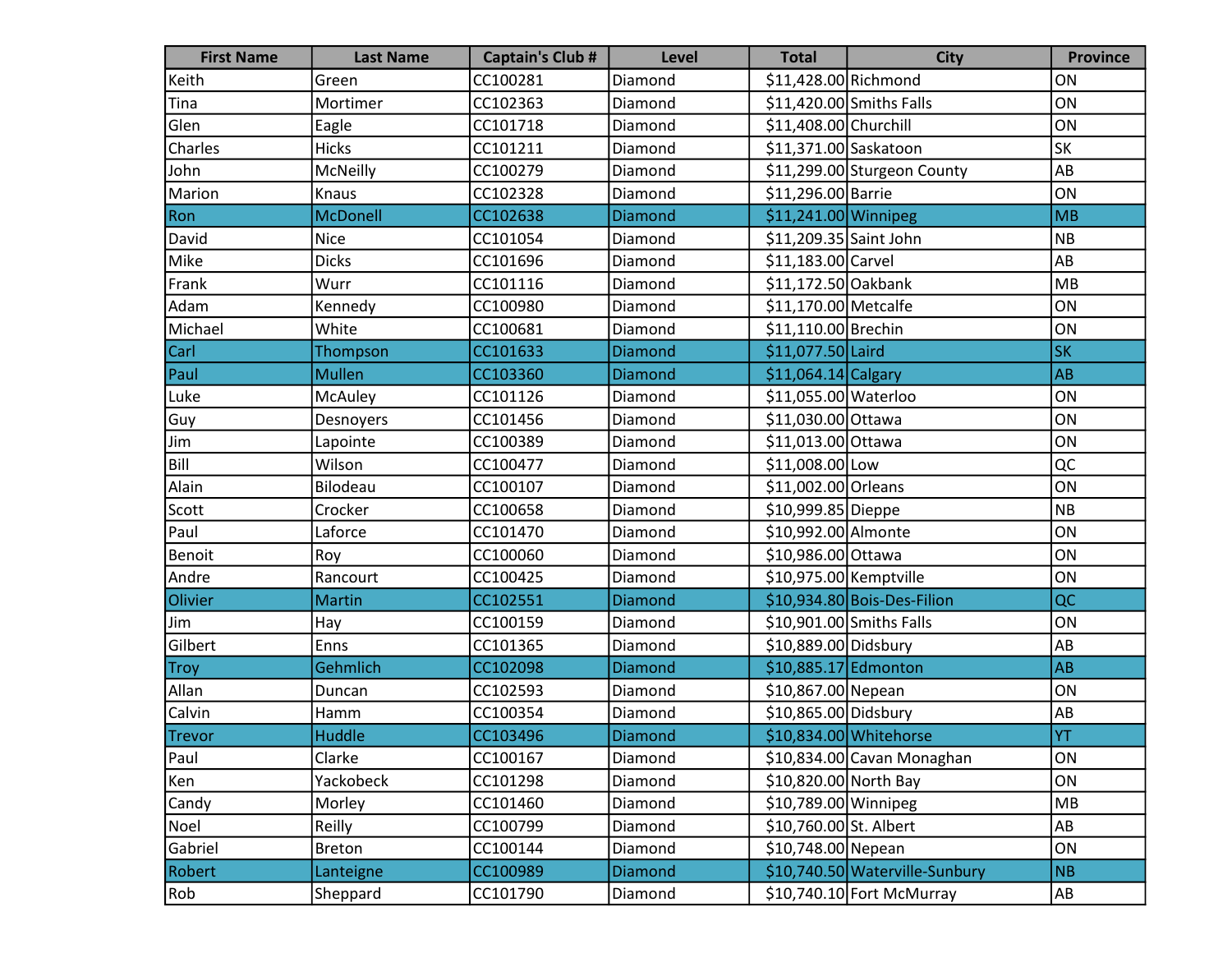| <b>First Name</b> | <b>Last Name</b> | <b>Captain's Club #</b> | <b>Level</b>   | <b>Total</b>            | <b>City</b>                  | <b>Province</b> |
|-------------------|------------------|-------------------------|----------------|-------------------------|------------------------------|-----------------|
| Doug              | Morash           | CC101378                | Diamond        |                         | \$10,738.80 Dartmouth        | <b>NS</b>       |
| JIm               | Gibson           | CC101382                | Diamond        | \$10,716.00 Stonecliffe |                              | ON              |
| Norm              | Sanders          | CC100997                | Diamond        |                         | \$10,705.00 Spruce Grove     | AB              |
| John              | Matheson         | CC100409                | Diamond        | \$10,585.00 Edmonton    |                              | AB              |
| Donald            | MacPhail         | CC101550                | Diamond        |                         | \$10,564.79 Lawrencetown     | NS              |
| <b>Bill</b>       | Roenspies        | CC101791                | Diamond        | \$10,507.00 Biggar      |                              | <b>SK</b>       |
| Ken               | Smith            | CC101353                | Diamond        |                         | \$10,485.00 Niagara Falls    | ON              |
| John              | Holzapfel        | CC100348                | Diamond        |                         | $$10,480.00$ Spruce Grove    | AB              |
| Terry             | Rodgers          | CC101337                | Diamond        | \$10,437.00 Kitchener   |                              | ON              |
| Mitchell          | Crozier          | CC101359                | Diamond        |                         | \$10,375.00 Stoney Creek     | ON              |
| Zandra            | Charbonneau      | CC100542                | Diamond        |                         | \$10,326.65 Carlsbad Springs | ON              |
| Robert            | Rentz            | CC102884                | <b>Diamond</b> | \$10,315.20 Winnipeg    |                              | MB              |
| Jim               | Holowchak        | CC100317                | Diamond        | \$10,244.00 Edmonton    |                              | AB              |
| John              | Keough           | CC101891                | Diamond        | \$10,195.00 St. John's  |                              | NL              |
| Serge             | Millette         | CC101852                | Diamond        | \$10,185.00 Calgary     |                              | AB              |
| Rick              | Thibert          | CC101124                | Diamond        |                         | \$10,168.11 Pointe Du Bois   | MB              |
| Richard           | Desjardins       | CC101486                | Diamond        | \$10,154.00 Marcelin    |                              | <b>SK</b>       |
| Kevin             | <b>Davis</b>     | CC102458                | Diamond        | \$10,138.25 Winnipeg    |                              | MB              |
| Thomas            | Bigelow          | CC101936                | Diamond        | \$10,125.00 Orleans     |                              | ON              |
| John              | Dehooge          | CC100120                | Diamond        | \$10,115.00 Kanata      |                              | ON              |
| Robin             | Weber            | CC100968                | Diamond        |                         | \$10,100.00 Yellowknife      | NT              |
| Ross              | Katona           | CC100403                | Diamond        | \$10,090.00 Edmonton    |                              | AB              |
| Ronald            | <b>Krulicki</b>  | CC102865                | Diamond        | \$10,029.00 Winnipeg    |                              | MB              |
| <b>Bruce</b>      | Berry            | CC100316                | Diamond        | \$10,003.00 Barrie      |                              | ON              |
| Jim               | Sibthospe        | CC103279                | Diamond        | \$10,000.00 Calgary     |                              | AB              |
| Gold              |                  |                         |                |                         |                              |                 |
|                   |                  |                         |                |                         |                              |                 |
| Charlie           | <b>Simants</b>   | CC100685                | Gold           |                         | \$9,990.00 Edmonton          | AB              |
| Fred              | Peters           | CC102203                | Gold           | \$9,970.00 Morris       |                              | MB              |
| Brent             | McFadzen         | CC1040646               | Gold           |                         | \$9,967.49 Saskatoon         | <b>SK</b>       |
| Tim               | Zarowny          | CC102156                | Gold           | \$9,955.50 Leduc        |                              | AB              |
| Guiomar           | DeMedeiros       | CC102275                | Gold           | \$9,947.00 London       |                              | ON              |
| Scott             | Faris            | CC101614                | Gold           | \$9,945.00 Osgoode      |                              | ON              |
| Glenn             | Wright           | CC100004                | Gold           | \$9,920.00 Manotick     |                              | ON              |
| Terry             | Mee              | CC102873                | Gold           |                         | \$9,906.30 Stonewall         | MB              |
| Carlos            | Rios             | CC102385                | Gold           | \$9,846.40 Ottawa       |                              | ON              |
| Tony              | Cooper           | CC100078                | Gold           | \$9,835.00 London       |                              | ON              |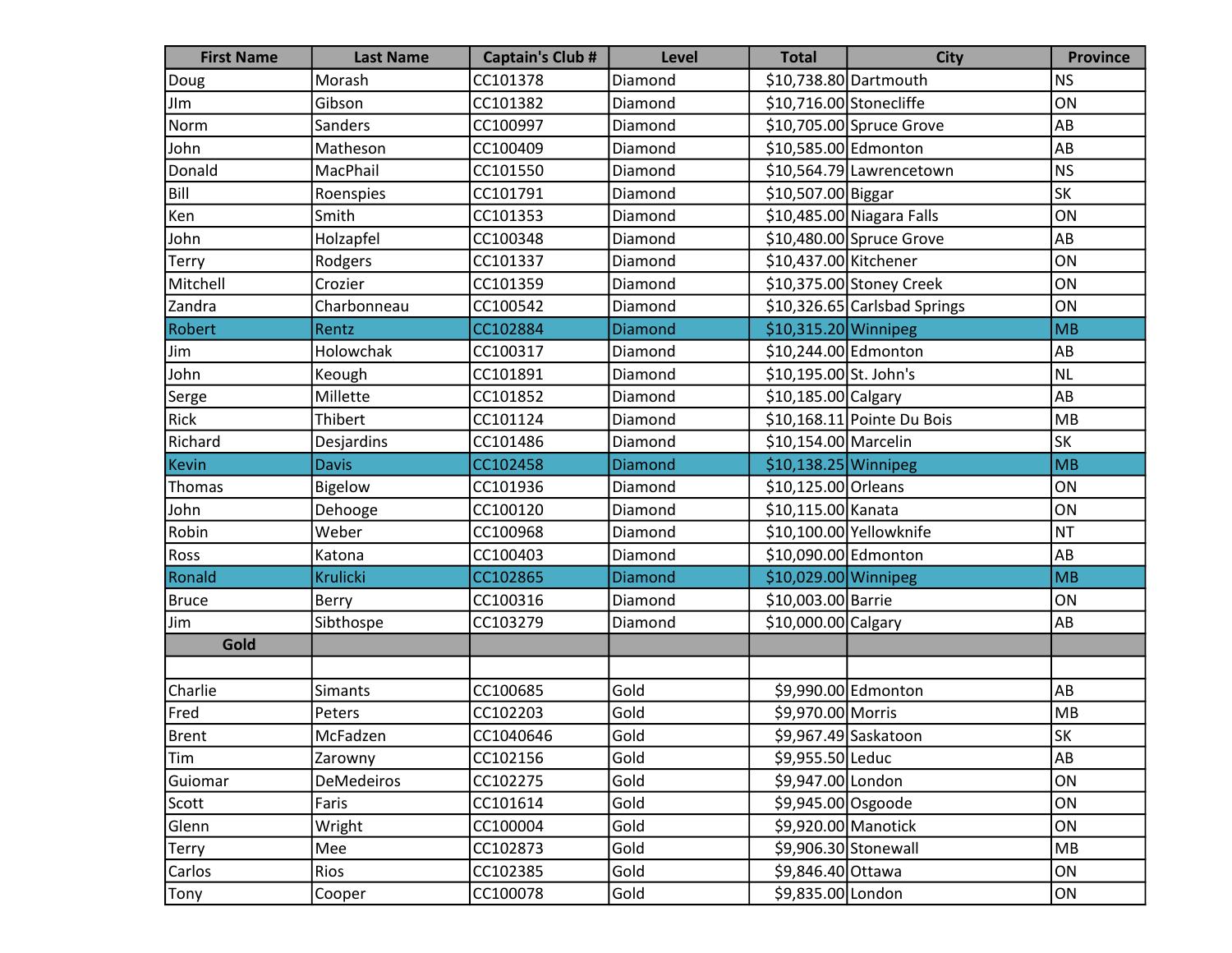| <b>First Name</b> | <b>Last Name</b> | <b>Captain's Club #</b> | <b>Level</b> | <b>Total</b>         | <b>City</b>                     | <b>Province</b> |
|-------------------|------------------|-------------------------|--------------|----------------------|---------------------------------|-----------------|
| Wayne             | Forgrave         | CC100202                | Gold         | \$9,806.00 Midhurst  |                                 | ON              |
| Reuben            | Kane             | CC102933                | Gold         |                      | \$9,785.00 Edmonton             | AB              |
| Harold            | Foth             | CC102851                | Gold         | \$9,785.00 Oakbank   |                                 | MB              |
| Steve             | Denby            | CC101459                | Gold         | \$9,755.50 Winnipeg  |                                 | <b>MB</b>       |
| Grant             | Rundle           | CC100457                | Gold         | \$9,750.00 London    |                                 | ON              |
| Tim               | Borowski         | CC103291                | Gold         | \$9,655.00 Welland   |                                 | ON              |
| Joe               | <b>Bomans</b>    | CC100190                | Gold         | \$9,630.00 Waterloo  |                                 | ON              |
| Daniel            | Séguin           | CC100709                | Gold         |                      | \$9,591.00 Rosemere             | QC              |
| Jim               | Lothian          | CC101128                | Gold         | \$9,560.00 Winnipeg  |                                 | MB              |
| Jeff              | <b>Safioles</b>  | CC100030                | Gold         | \$9,556.00 Carp      |                                 | ON              |
| Ken               | Dutchak          | CC101719                | Gold         |                      | \$9,555.00 Edmonton             | AB              |
| Wayne             | Schellenberg     | CC103418                | Gold         |                      | \$9,540.99 West Kelowna         | <b>BC</b>       |
| Ben               | Burghout         | CC102979                | Gold         | \$9,500.00 Whitby    |                                 | ON              |
| Michele           | Dionne           | CC102281                | Gold         | \$9,495.00 Orleans   |                                 | ON              |
| Darlene           | Halliwell        | CC100164                | Gold         | \$9,475.00 Kitchener |                                 | ON              |
| Clarissa          | <b>Byrne</b>     | CC100381                | Gold         | \$9,467.00 Goulds    |                                 | <b>NL</b>       |
| Rubiane           | Patenaude        | CC100037                | Gold         |                      | \$9,447.00 Gloucester           | ON              |
| John              | Flynn            | CC100643                | Gold         | \$9,420.00 Calgary   |                                 | AB              |
| Rolland           | Dumoulin         | CC100525                | Gold         | \$9,398.00 Kitchener |                                 | ON              |
| Glen              | <b>Baird</b>     | CC100961                | Gold         |                      | \$9,385.00 Beaumont             | AB              |
| Robert            | Loring           | CC101742                | Gold         | \$9,377.00 Riverview |                                 | NB              |
| Checkers          | <b>McRoberts</b> | CC101241                | Gold         |                      | \$9,358.00 Parry Sound          | ON              |
| Paul              | Davis            | CC100419                | Gold         |                      | \$9,352.00 Conception Bay South | <b>NL</b>       |
| Jim               | Eamon            | CC101687                | Gold         | \$9,350.00 Calgary   |                                 | AB              |
| Raymond           | <b>Beattie</b>   | CC100017                | Gold         | \$9,349.00 Luskville |                                 | QC              |
| Peter             | Weissenborn      | CC100504                | Gold         | \$9,307.00 Guelph    |                                 | ON              |
| David             | Sisco            | CC100344                | Gold         |                      | \$9,295.00 Petersburg           | ON              |
| Noel              | Caron            | CC100337                | Gold         |                      | \$9,237.00 Williamstown         | ON              |
| Gerry             | Paterson         | CC101112                | Gold         |                      | \$9,232.00 North Bay            | ON              |
| Karen             | Bynoe            | CC101501                | Gold         |                      | \$9,230.50 Port Perry           | ON              |
| Jim               | Lindsay          | CC102738                | Gold         | \$9,226.00 Leduc     |                                 | AB              |
| Tony              | Harnum           | CC102223                | Gold         | \$9,210.55 St. Johns |                                 | <b>NL</b>       |
| Morley            | Rosteski         | CC101715                | Gold         | \$9,155.00 Airdrie   |                                 | AB              |
| dawn              | Pardy            | CC102373                | Gold         |                      | $$9,140.00$ Cambridge           | ON              |
| Len               | Covatta          | CC102271                | Gold         | \$9,138.70 Metcalfe  |                                 | ON              |
| Peter             | Saunders         | CC100161                | Gold         | \$9,129.00 Kingston  |                                 | ON              |
| Peter             | Heppleston       | CC100032                | Gold         | \$9,101.00 Orleans   |                                 | ON              |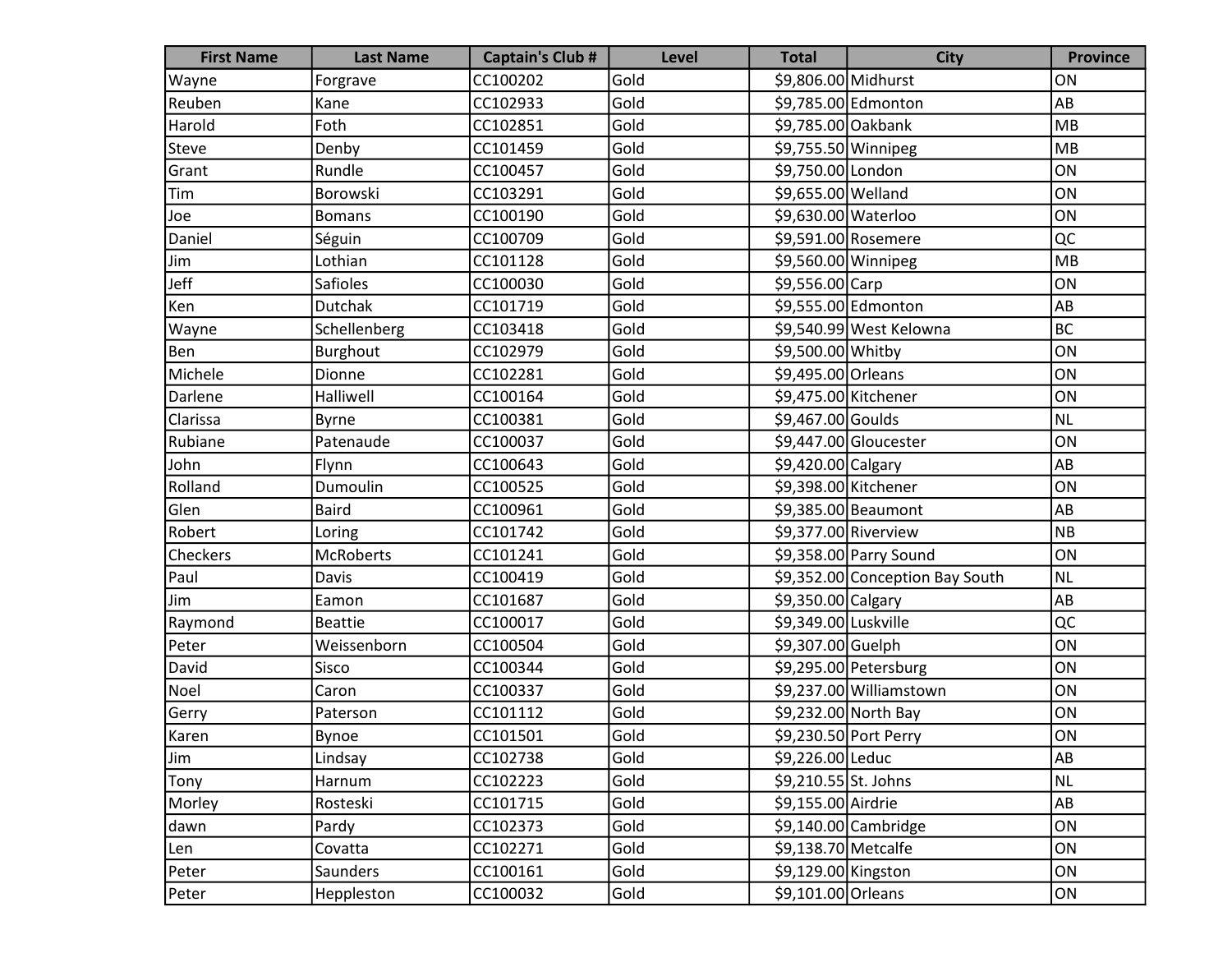| <b>First Name</b> | <b>Last Name</b> | <b>Captain's Club #</b> | Level | <b>Total</b>        | <b>City</b>                    | <b>Province</b> |
|-------------------|------------------|-------------------------|-------|---------------------|--------------------------------|-----------------|
| <b>Steve</b>      | <b>Borsos</b>    | CC102795                | Gold  |                     | \$9,090.00 Saskatoon           | <b>SK</b>       |
| Byron             | Goch             | CC100315                | Gold  |                     | \$9,074.00 Edmonton            | AB              |
| Ed                | Letkeman         | CC100358                | Gold  | \$9,065.00 Priddis  |                                | AB              |
| Robert            | <b>Manlig</b>    | CC103713                | Gold  |                     | \$9,056.00 Whitehorse          | YT              |
| Mathew            | King             | CC101743                | Gold  |                     | \$9,049.90 Niagara On The Lake | ON              |
| Ray               | Ralph            | CC101929                | Gold  | \$9,013.40 Devon    |                                | AB              |
| Monique           | Bowman           | CC102842                | Gold  | \$9,008.50 Winnipeg |                                | MB              |
| Enio              | Zanello          | CC103404                | Gold  |                     | \$9,004.00 Edmonton            | AB              |
| Jordan            | Overwater        | CC100366                | Gold  | \$8,990.00 Bently   |                                | AB              |
| Matthew           | Carson           | CC1040453               | Gold  | \$8,976.00 Ottawa   |                                | ON              |
| Peggy             | Williams         | CC101357                | Gold  |                     | \$8,972.00 Pembroke            | ON              |
| René              | Lavallée         | CC101257                | Gold  | \$8,972.00 Gatineau |                                | QC              |
| Roger             | Leclair          | CC100488                | Gold  | \$8,960.00          |                                | ON              |
| Brian             | Hubel            | CC1040504               | Gold  |                     | \$8,902.00 Edmonton            | AB              |
| Neil              | Billedeau        | CC102178                | Gold  |                     | \$8,880.00 Headingley          | MB              |
| Shawn             | Johnson          | CC102501                | Gold  |                     | \$8,871.00 Springdale          | NL              |
| Scovie            | <b>Burns</b>     | CC103408                | Gold  |                     | \$8,855.00 Bowmanville         | ON              |
| Dave              | Kuhnle           | CC100098                | Gold  | \$8,819.00 Ashton   |                                | ON              |
| John              | Pysyk            | CC100538                | Gold  |                     | \$8,810.00 Athabasca           | AB              |
| John Carl         | Yeas             | CC101711                | Gold  |                     | \$8,802.00 Pembroke            | ON              |
| Carlo             | Tucci            | CC100465                | Gold  | \$8,775.00 Waterloo |                                | ON              |
| Wilf              | Malette          | CC102351                | Gold  | \$8,760.50 Hampton  |                                | ON              |
| Gerry             | Esau             | CC101392                | Gold  |                     | \$8,715.00 Saskatoon           | <b>SK</b>       |
| Brent             | Watson           | CC101091                | Gold  |                     | \$8,706.00 Swift Current       | <b>SK</b>       |
| Mike              | Thorpe           | CC102685                | Gold  |                     | \$8,696.00 Whitehorse          | YT              |
| Anne              | Weber            | CC100683                | Gold  | \$8,690.00 Elmira   |                                | ON              |
| Richard           | Morgan           | CC100735                | Gold  |                     | \$8,661.00 Carleton Place      | ON              |
| Doug              | Mitton           | CC100406                | Gold  |                     | \$8,660.00 Edmonton            | AB              |
| Richard           | Nordquist        | CC101375                | Gold  |                     | \$8,611.47 Edmonton            | AB              |
| Frank             | MacIntyre        | CC100441                | Gold  | \$8,579.00 Cardinal |                                | ON              |
| <b>Brian</b>      | Gentles          | CC100645                | Gold  | \$8,575.00 Calgary  |                                | AB              |
| Alain             | Deschamps        | CC100375                | Gold  |                     | \$8,558.00 Morewood            | ON              |
| Doug              | Franklin         | CC102705                | Gold  | \$8,539.00 Winnipeg |                                | MB              |
| Mark              | Diehl            | CC101707                | Gold  |                     | \$8,532.70 Blaine Lake         | <b>SK</b>       |
| Wayne             | Pelrine          | CC101169                | Gold  | \$8,515.00 Halifax  |                                | NS              |
| Richard           | Lafortune        | CC100338                | Gold  | \$8,485.00 Russell  |                                | ON              |
| Fred              | Narozniak Sr     | CC101127                | Gold  | \$8,411.50 Winnipeg |                                | MB              |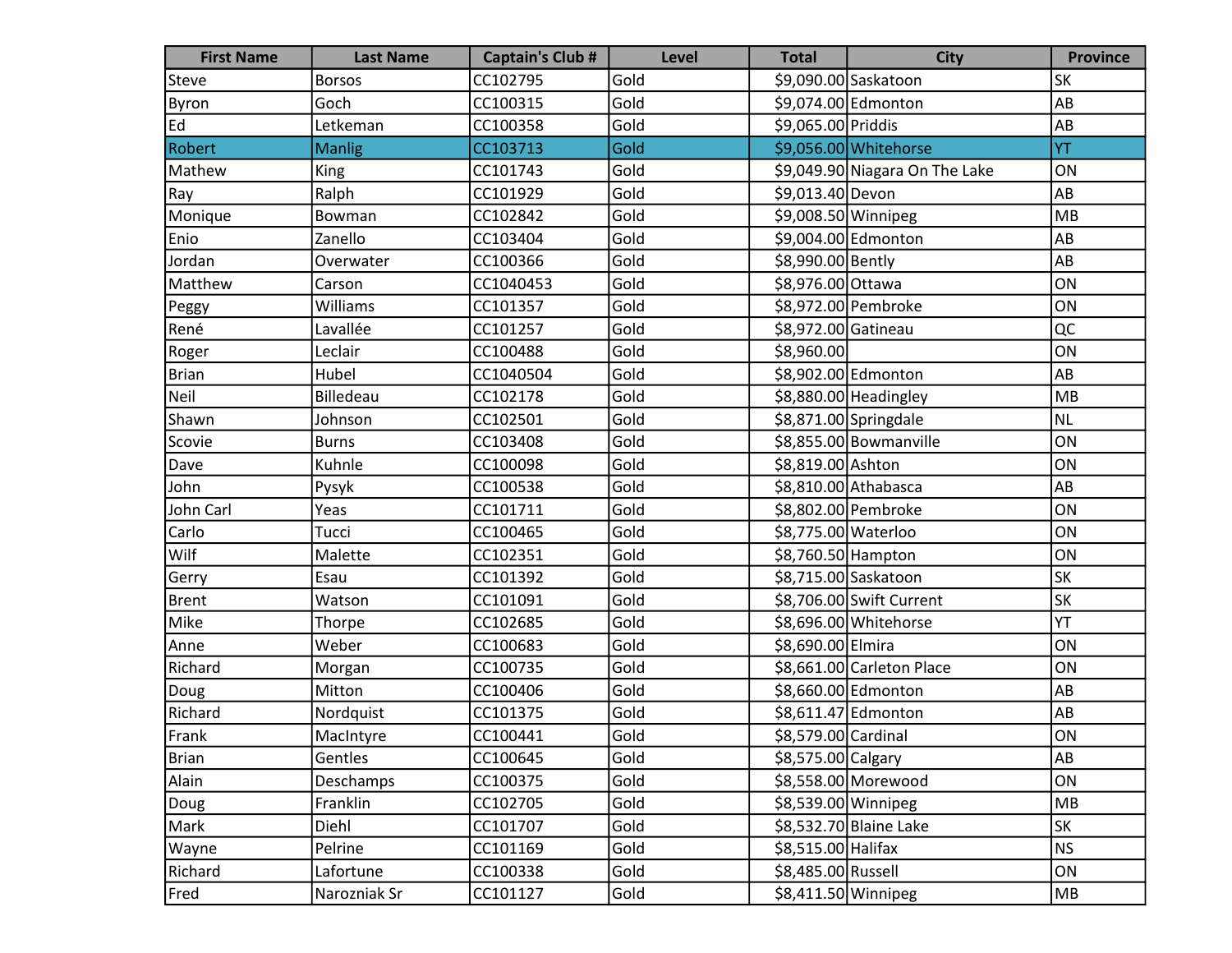| <b>First Name</b> | <b>Last Name</b> | <b>Captain's Club #</b> | Level | <b>Total</b>          | <b>City</b>               | <b>Province</b> |
|-------------------|------------------|-------------------------|-------|-----------------------|---------------------------|-----------------|
| Mario             | Coniglio         | CC1040680               | Gold  |                       | \$8,402.00 New Hamburg    | ON              |
| Ken               | <b>Binns</b>     | CC102835                | Gold  |                       | \$8,390.39 Whitehorse     | YT              |
| Andy              | Skinkle          | CC100108                | Gold  | \$8,367.00 Ottawa     |                           | ON              |
| Harv              | Renaud           | CC100339                | Gold  |                       | \$8,332.24 Richmond       | ON              |
| Steve             | Macaulay         | CC103064                | Gold  |                       | \$8,331.59 Little Britain | ON              |
| Raymond H         | Winters          | CC100847                | Gold  |                       | \$8,330.00 Beaumont       | AB              |
| Kenneth           | Woods            | CC103058                | Gold  | \$8,313.66 Orleans    |                           | ON              |
| Brian             | Van Wyck         | CC102578                | Gold  |                       | \$8,276.50 Petersburg     | ON              |
| Julie             | Thorpe           | CC1040627               | Gold  |                       | \$8,270.00 Whitehorse     | YT              |
| Allan             | Dodd             | CC101233                | Gold  | \$8,245.50 Kingston   |                           | ON              |
| Mark              | <b>Buller</b>    | CC102485                | Gold  |                       | \$8,240.00 Waldheim       | <b>SK</b>       |
| Edward            | Whynott          | CC100667                | Gold  | \$8,229.50 Rockland   |                           | ON              |
| Jeff              | Czech            | CC101629                | Gold  | \$8,225.50 Kitchener  |                           | ON              |
| Ed                | Johnson          | CC100254                | Gold  | \$8,220.00 Calgary    |                           | AB              |
| Kelly             | Lee              | CC102197                | Gold  | \$8,204.00 Winnipeg   |                           | MB              |
| Garett            | Kupczynski       | CC101774                | Gold  |                       | \$8,190.00 Swift Current  | <b>SK</b>       |
| Tom               | Ritchie          | CC102386                | Gold  | \$8,149.00 Scotland   |                           | ON              |
| Jeffrey           | Rostek           | CC102887                | Gold  |                       | \$8,142.00 West St Paul   | MB              |
| Grant             | Dwyer            | CC101119                | Gold  | \$8,130.00 St. John's |                           | NL              |
| Judy              | Plag             | CC101703                | Gold  |                       | \$8,120.25 Humboldt       | <b>SK</b>       |
| Lyle              | Drysdale         | CC101058                | Gold  |                       | \$8,086.45 Saskatoon      | SK              |
| Don               | Penney           | CC1040591               | Gold  | \$8,075.00 Ottawa     |                           | ON              |
| <b>Bob</b>        | <b>Brown</b>     | CC100800                | Gold  | \$8,075.00 Maryhill   |                           | ON              |
| Dave              | Arntfield        | CC101145                | Gold  | \$8,051.00 Manotick   |                           | ON              |
| Bill              | Jezegou          | CC100909                | Gold  | \$8,046.00 Oshawa     |                           | ON              |
| Jason             | Kiyan            | CC102861                | Gold  | \$8,033.00 Winnipeg   |                           | MB              |
| Debra             | McDougall        | CC100778                | Gold  | \$8,008.00 Almonte    |                           | ON              |
| Jean Luc          | Roy              | CC100455                | Gold  | \$7,986.00 Ottawa     |                           | ON              |
| Dan               | Atwell           | CC101007                | Gold  | \$7,984.00 Winnipeg   |                           | MB              |
| D.                | Belanger         | CC100276                | Gold  | \$7,979.00 Barrie     |                           | ON              |
| Ali               | Pinkerton        | CC100446                | Gold  | \$7,977.00 Kingston   |                           | ON              |
| <b>Bryan</b>      | <b>Brooks</b>    | CC101935                | Gold  | $$7,965.00$ Winnipeg  |                           | MB              |
| Ron               | Norman           | CC100367                | Gold  |                       | \$7,945.00 Mannheim       | ON              |
| John              | MacDonald        | CC100718                | Gold  | \$7,930.00 Orleans    |                           | ON              |
| Richard           | Goodfellow       | CC100597                | Gold  | \$7,915.00 Kanata     |                           | ON              |
| Garry W           | Crawford         | CC100603                | Gold  |                       | \$7,911.00 Edmonton       | AB              |
| Ken               | Didow            | CC101148                | Gold  | \$7,902.00 Kitchener  |                           | ON              |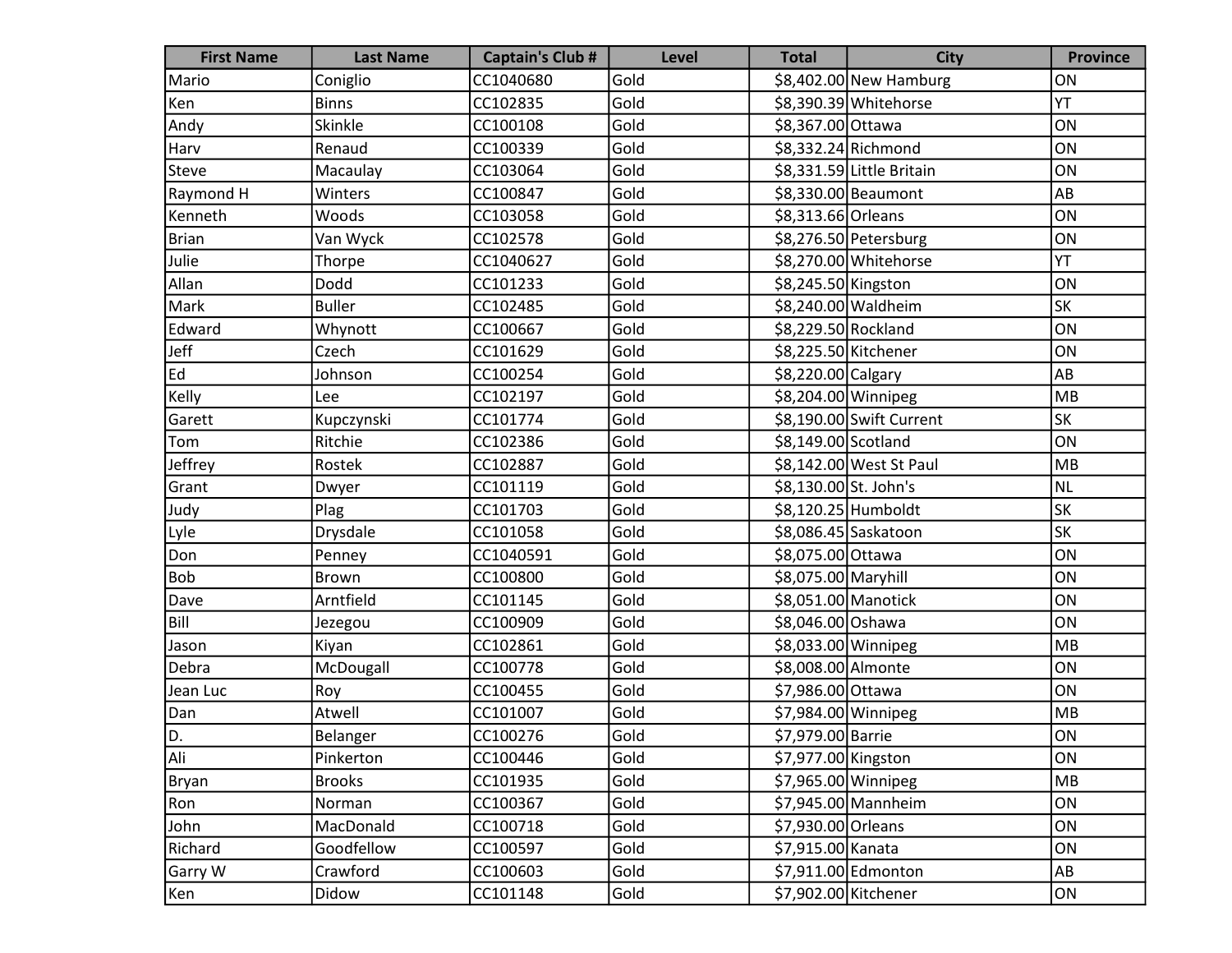| <b>First Name</b> | <b>Last Name</b> | <b>Captain's Club #</b> | <b>Level</b> | <b>Total</b>           | <b>City</b>                     | <b>Province</b> |
|-------------------|------------------|-------------------------|--------------|------------------------|---------------------------------|-----------------|
| David             | O'Neill          | CC100343                | Gold         |                        | \$7,886.00 Carlsbad Springs     | ON              |
| Don aka "Buff"    | McLellan         | CC102787                | Gold         |                        | \$7,885.00 Rocky Mountain House | AB              |
| Joseph            | Perry            | CC101485                | Gold         | \$7,878.00 Ottawa      |                                 | ON              |
| John              | Ayerst           | CC102242                | Gold         |                        | \$7,870.00 Oro-Medonte          | ON              |
| Knud & Roseanne   | Mortensen        | CC101490                | Gold         | \$7,858.45 Kingston    |                                 | ON              |
| Tina              | Kerr             | CC100149                | Gold         | \$7,854.00 Barrie      |                                 | ON              |
| David             | Tubbe            | CC101002                | Gold         | \$7,846.00 Orleans     |                                 | ON              |
| Rod               | Scheible         | CC102142                | Gold         |                        | \$7,845.00 Edmonton             | AB              |
| Trish             | Nesrallah        | CC1040570               | Gold         | \$7,825.00 Ottawa      |                                 | ON              |
| Michelle          | Matheson         | CC1040728               | Gold         |                        | \$7,824.77 Whitehorse           | YT              |
| Kevin             | <b>Timmins</b>   | CC102534                | Gold         | \$7,795.00 Ashton      |                                 | ON              |
| Ron               | DeBrouwere       | CC102185                | Gold         | \$7,795.00 Winnipeg    |                                 | MB              |
| Maxwell           | Crews            | CC100816                | Gold         | \$7,780.25 Paradise    |                                 | NL              |
| Jeff              | Hartt            | CC102497                | Gold         |                        | \$7,766.00 Saskatoon            | SK              |
| Duncan            | McCartney        | CC102356                | Gold         | \$7,765.00 Stittsville |                                 | ON              |
| Jorg              | Mokrus           | CC101044                | Gold         |                        | \$7,765.00 Sturgeon County      | AB              |
| Loris             | Vazzoler         | CC103052                | Gold         |                        | \$7,747.00 Carleton Place       | ON              |
| Wayne             | Mantle           | CC100251                | Gold         | \$7,741.69 Kitchener   |                                 | ON              |
| Bob               | Sim              | CC100741                | Gold         | \$7,740.00 Bath        |                                 | ON              |
| Luc               | Lizotte          | CC101209                | Gold         |                        | $$7,732.00$ Sydney Mines        | <b>NS</b>       |
| Mark              | Beese            | CC1040442               | Gold         |                        | \$7,731.00 Whitehorse           | YT              |
| Jean Guy          | Geoffroy         | CC103006                | Gold         | \$7,718.50 Greely      |                                 | ON              |
| Marie             | Fehr             | CC100717                | Gold         |                        | \$7,715.50 Saskatoon            | <b>SK</b>       |
| Gerald            | Haakman          | CC100148                | Gold         | \$7,680.00 Navan       |                                 | ON              |
| Bill              | Hobson           | CC100585                | Gold         | \$7,663.35 Orillia     |                                 | ON              |
| Al                | Mikl             | CC100976                | Gold         | \$7,626.00 Calgary     |                                 | AB              |
| James             | Huber            | CC100807                | Gold         | \$7,626.00 Kitchener   |                                 | ON              |
| Paul              | deGrasse         | CC102589                | Gold         |                        | \$7,625.00 Edmonton             | AB              |
| Dennis            | Miller           | CC102553                | Gold         | \$7,625.00 Kelowna     |                                 | <b>BC</b>       |
| Jim               | Lackey           | CC101366                | Gold         |                        | \$7,623.00 Carleton Place       | ON              |
| Daniel            | Paquette         | CC100033                | Gold         |                        | \$7,596.00 Spencerville         | ON              |
| Ron               | Doiron           | CC103155                | Gold         | \$7,595.00 Didsbury    |                                 | AB              |
| Nancy             | Patterson        | CC101106                | Gold         |                        | \$7,585.00 Burlington           | ON              |
| Jocelyne          | Lanovaz          | CC101925                | Gold         |                        | \$7,567.25 Edmonton             | AB              |
| Eric              | <b>Bollman</b>   | CC102527                | Gold         | \$7,560.00 Kanata      |                                 | ON              |
| Lorraine          | Pelot            | CC100574                | Gold         | \$7,555.00 Ottawa      |                                 | ON              |
| Robert            | Ruby             | CC101768                | Gold         | \$7,554.30 St. John's  |                                 | NL              |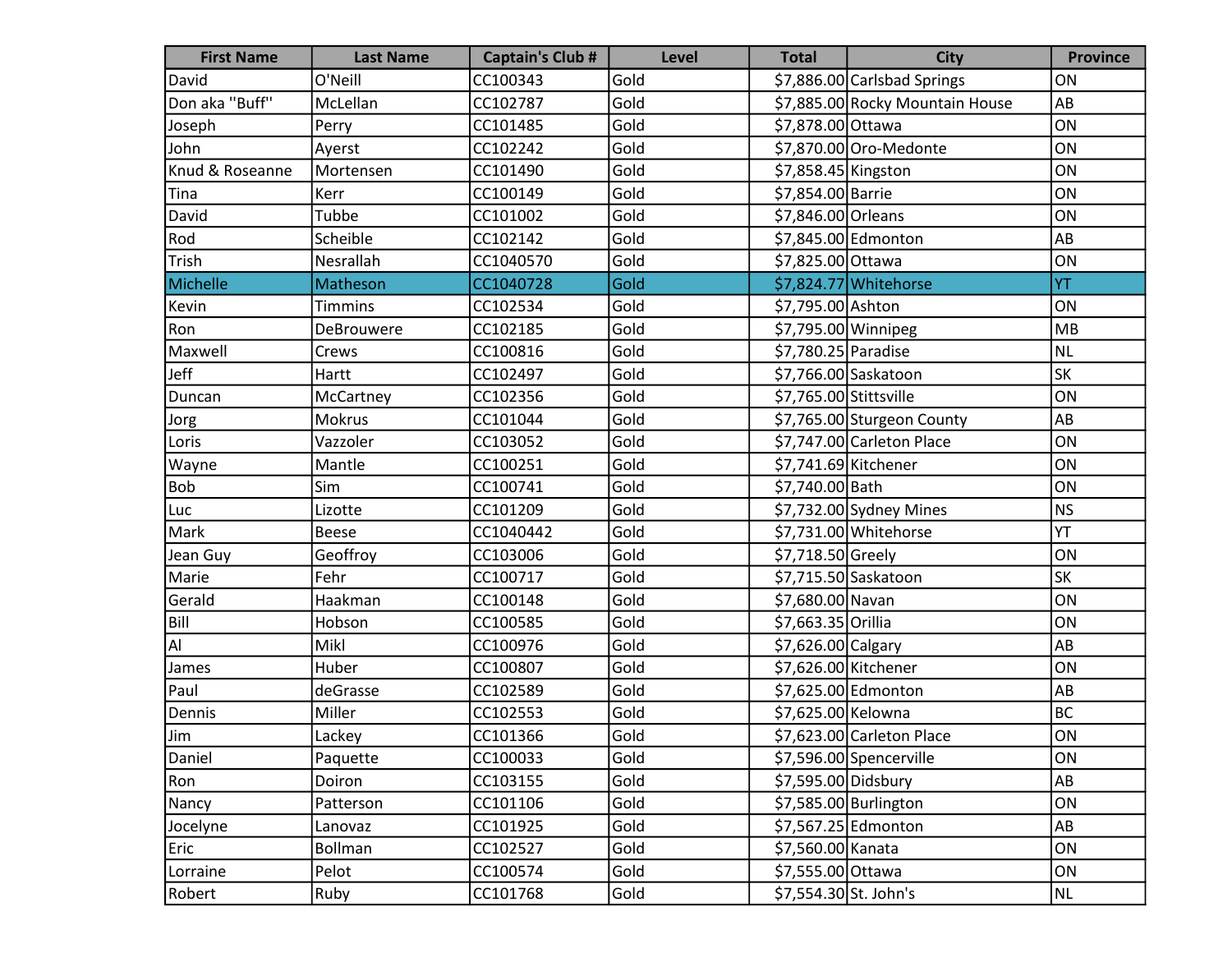| <b>First Name</b> | <b>Last Name</b> | <b>Captain's Club #</b> | <b>Level</b> | <b>Total</b>           | <b>City</b>                | <b>Province</b> |
|-------------------|------------------|-------------------------|--------------|------------------------|----------------------------|-----------------|
| Peter             | Van Kessel       | CC100271                | Gold         | \$7,541.00 Orillia     |                            | ON              |
| Marcel            | Robinson         | CC102678                | Gold         | \$7,525.00 Berwick     |                            | ON              |
| lan               | Bentley          | CC101539                | Gold         | \$7,521.50 Windsor     |                            | ON              |
| Wayne             | Leeman           | CC101034                | Gold         | \$7,507.02 Kingston    |                            | ON              |
| Gary              | Saulnier         | CC101417                | Gold         | \$7,506.00 Orleans     |                            | ON              |
| Marlene           | Chaine           | CC100521                | Gold         | \$7,502.68 Gatineau    |                            | QC              |
| Larry             | Trudeau          | CC101265                | Gold         |                        | \$7,462.00 Blumenort       | MB              |
| Jamie             | Stuparyk         | CC102144                | Gold         |                        | \$7,450.00 Edmonton        | AB              |
| Neal              | Fossen           | CC100357                | Gold         | \$7,445.00 Onoway      |                            | AB              |
| David             | Costanzo         | CC102753                | Gold         | \$7,400.00 Stittsville |                            | ON              |
| Jana              | <b>Blair</b>     | CC100693                | Gold         |                        | \$7,397.00 Leamington      | ON              |
| Kevin             | Flynn            | CC101464                | Gold         |                        | \$7,396.00 Oro-Medonte     | ON              |
| William           | Vance            | CC101323                | Gold         |                        | \$7,385.00 Brampton        | ON              |
| Ron               | Wakeling         | CC101454                | Gold         |                        | \$7,366.60 Thorndale       | ON              |
| Scott             | <b>MacInnes</b>  | CC102531                | Gold         |                        | \$7,365.00 Casselman       | ON              |
| Richard           | Patenaude        | CC102374                | Gold         | \$7,350.00 Arnprior    |                            | ON              |
| Doug              | <b>Stiers</b>    | CC101084                | Gold         | \$7,346.00 Essex       |                            | ON              |
| Keven             | Clark            | CC103293                | Gold         | \$7,333.00 Narol       |                            | MB              |
| James             | Parsons          | CC1040582               | Gold         |                        | \$7,330.40 Whitehorse      | YT              |
| Earl              | Surette          | CC101749                | Gold         |                        | \$7,329.50 Hammonds Plains | <b>NS</b>       |
| Geir              | Lyster           | CC100012                | Gold         | \$7,325.00 Navan       |                            | ON              |
| Lynn              | Howell           | CC101005                | Gold         |                        | $$7,315.00$ Brampton       | ON              |
| Joe               | Spruit           | CC102402a               | Gold         | \$7,299.00 Mountain    |                            | ON              |
| Denis             | Labelle          | CC100864                | Gold         | \$7,271.25 Orleans     |                            | ON              |
| Joanne            | Henry            | CC102312                | Gold         | \$7,266.00 Ottawa      |                            | ON              |
| Bob               | McDougall        | CC101769                | Gold         | \$7,247.05 Gatineau    |                            | QC              |
| Tomas             | Knecht           | CC102115                | Gold         | \$7,226.00 Sundre      |                            | AB              |
| Paul-Robert       | Laframboise      | CC102117                | Gold         | \$7,215.00 Calgary     |                            | AB              |
| Curtis            | Nickel           | CC100472                | Gold         |                        | \$7,210.00 Sydenham        | ON              |
| John              | Lorenowicz       | CC1040720               | Gold         |                        | \$7,210.00 Stony plain     | AB              |
| Arthur            | Sousa            | CC103254                | Gold         | \$7,210.00 Blainville  |                            | QC              |
| Wallace           | Bentt            | CC100697                | Gold         |                        | \$7,180.00 Sherwood Park   | AB              |
| Chuck             | Jamieson         | CC100176                | Gold         |                        | \$7,171.00 Burlington      | ON              |
| Colone            | Trudgeon         | CC100229                | Gold         | \$7,130.00 Cochrane    |                            | AB              |
| Graham            | Sutherland       | CC101151                | Gold         | \$7,120.00 Alcove      |                            | QC              |
| Allan             | Moulton          | CC100691                | Gold         | \$7,108.00 Paradise    |                            | <b>NL</b>       |
| Dan               | Mirabent         | CC103414                | Gold         |                        | $$7,100.00$ Beaverdell     | <b>BC</b>       |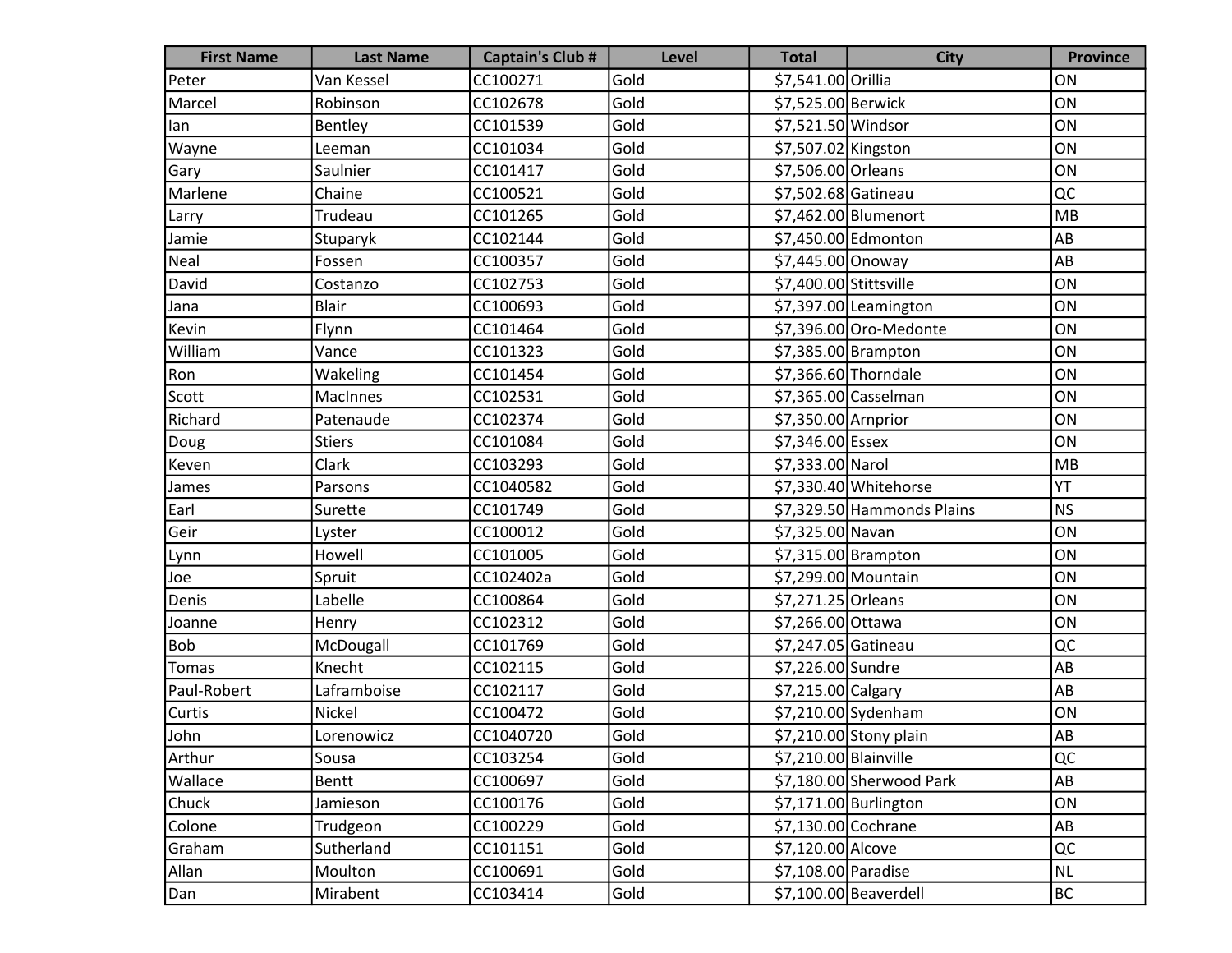| <b>First Name</b> | <b>Last Name</b>  | <b>Captain's Club #</b> | Level | <b>Total</b>           | <b>City</b>                      | <b>Province</b> |
|-------------------|-------------------|-------------------------|-------|------------------------|----------------------------------|-----------------|
| Stirling          | Young             | CC102435                | Gold  |                        | \$7,090.00 Cambridge             | ON              |
| Shawn             | Hewlett           | CC100183                | Gold  | \$7,076.00 Orillia     |                                  | ON              |
| Don               | Harris            | CC100418                | Gold  | \$7,072.00 Nepean      |                                  | ON              |
| Norman            | <b>McWilliams</b> | CC102618                | Gold  | \$7,046.50 caledonia   |                                  | ON              |
| Harold            | McLaughlin        | CC101404                | Gold  |                        | \$7,035.10 Saint John            | <b>NB</b>       |
| Barry             | Faulkner          | CC100371                | Gold  |                        | \$7,027.00 Weymouth              | <b>NS</b>       |
| Rocky             | Neufeld           | CC101236                | Gold  |                        | \$7,021.95 Beaumont              | AB              |
| Brian             | Warren            | CC101573                | Gold  | \$7,020.00 Stittsville |                                  | ON              |
| Larry             | Pearson           | CC102375                | Gold  |                        | \$7,010.00 Gloucester            | ON              |
| FRED              | <b>HENDRICKS</b>  | CC101462                | Gold  | \$7,002.15 Calgary     |                                  | AB              |
| Cheryle           | St Aubin          | CC101967                | Gold  |                        | \$7,002.00 Woodstock             | ON              |
| <b>Terry</b>      | Andrews           | CC103114                | Gold  | \$6,997.35 Gander      |                                  | <b>NL</b>       |
| Bear              | Lamont            | CC101767                | Gold  |                        | \$6,990.00 Edmonton              | AB              |
| Guy               | <b>Binet</b>      | CC100970                | Gold  | \$6,985.00 Ottawa      |                                  | ON              |
| Kevin             | Gleason           | CC102673                | Gold  |                        | \$6,985.00 Pembroke              | ON              |
| David             | Thompson          | CC102411                | Gold  | \$6,965.00 Kanata      |                                  | ON              |
| Warren            | Winter            | CC100657                | Gold  | \$6,957.00 Stittsville |                                  | ON              |
| Richard           | <b>Bodt</b>       | CC100128                | Gold  | \$6,955.00 Oakville    |                                  | ON              |
| William           | Wong              | CC101931                | Gold  |                        | \$6,955.00 Wellandport           | ON              |
| <b>Chris</b>      | Preston           | CC1040598               | Gold  | \$6,941.40 Winnipeg    |                                  | MB              |
| Matthew           | Harney            | CC100268                | Gold  | \$6,910.00 Wellesley   |                                  | ON              |
| Donald            | Rose              | CC102646                | Gold  |                        | \$6,910.00 Tehkummah             | ON              |
| Mark              | Cox               | CC102709                | Gold  | \$6,902.00 Winnipeg    |                                  | MB              |
| Kelly             | Eldridge          | CC101519                | Gold  | \$6,900.00 Orleans     |                                  | ON              |
| David             | Corney            | CC101049                | Gold  |                        | \$6,897.20 Summerside            | PE              |
| John              | Hooper            | CC1040793               | Gold  |                        | \$6,894.50 Dartmouth             | <b>NS</b>       |
| Frank             | Loeffen           | CC101173                | Gold  | \$6,887.50 Astorville  |                                  | ON              |
| Alex              | Urquhart          | CC100749                | Gold  | \$6,883.00 Orleans     |                                  | ON              |
| Richard           | Lefebvre          | CC100930                | Gold  | \$6,873.00 Nepean      |                                  | ON              |
| Richard           | Ritz              | CC100918                | Gold  |                        | \$6,870.00 Kitchener             | ON              |
| Allan             | Lawrence          | CC101578                | Gold  | \$6,869.20 Barrie      |                                  | ON              |
| Jim               | Bradshaw          | CC100267                | Gold  | \$6,868.00 Kitchener   |                                  | ON              |
| Jim               | Mahoney           | CC101713                | Gold  |                        | \$6,851.00 Saskatoon             | SK              |
| Norbert           | Collet            | CC102475                | Gold  |                        | \$6,831.50 Notre Dame de Lourdes | MB              |
| Dean              | Szautner          | CC101345                | Gold  | \$6,825.00 Melfort     |                                  | SK              |
| Deb               | Kowaliuk          | CC100724                | Gold  |                        | \$6,822.50 Saskatoon             | SK              |
| Larry             | Harvey            | CC100105                | Gold  | \$6,817.00 Orleans     |                                  | ON              |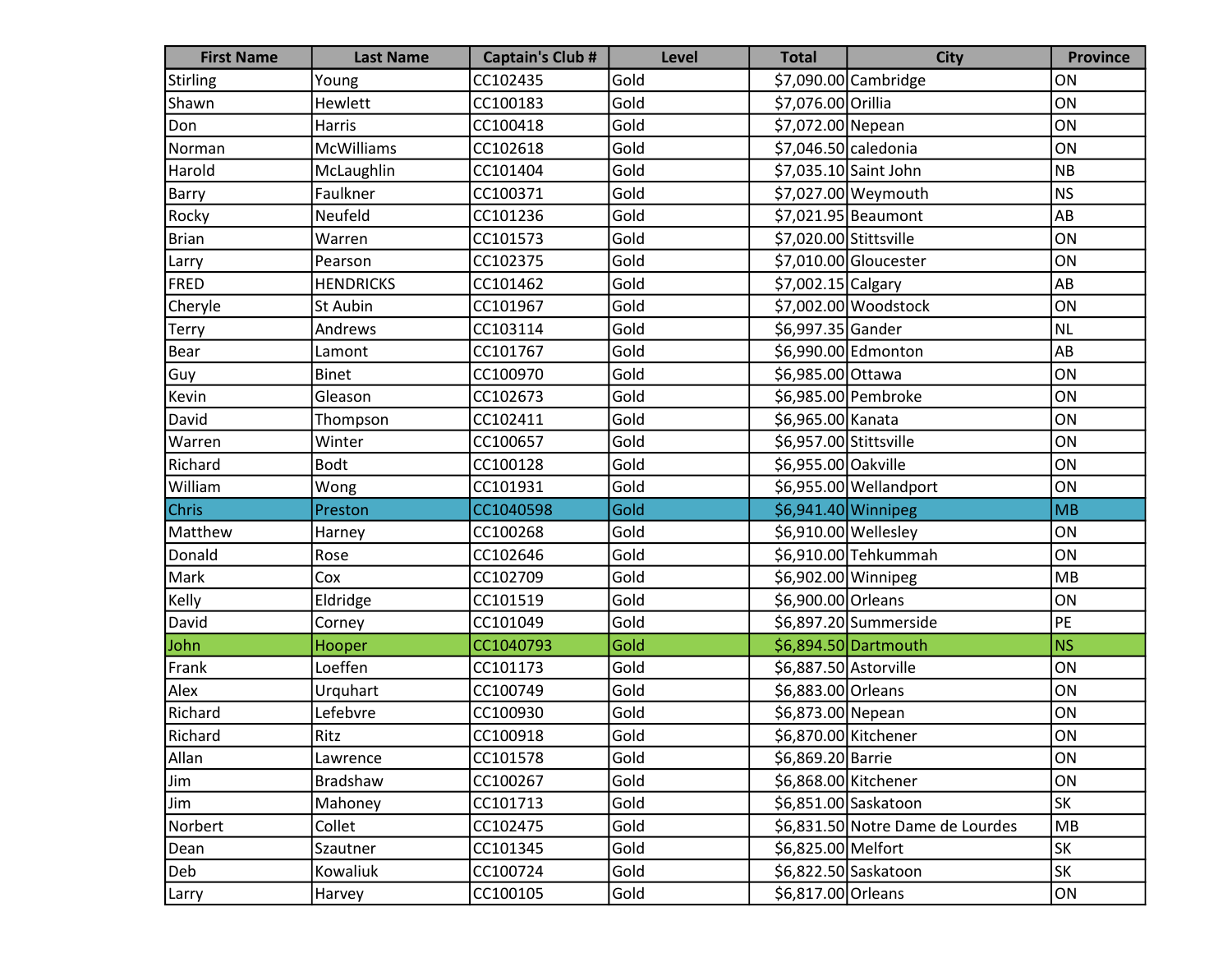| <b>First Name</b> | <b>Last Name</b> | <b>Captain's Club #</b> | <b>Level</b> | <b>Total</b>          | <b>City</b>                     | <b>Province</b> |
|-------------------|------------------|-------------------------|--------------|-----------------------|---------------------------------|-----------------|
| Gary              | Schlesinger      | CC101531                | Gold         |                       | \$6,800.00 Prince George        | <b>BC</b>       |
| Bob               | <b>Norris</b>    | CC103229                | Gold         |                       | \$6,772.50 Cooks Creek          | MB              |
| Sylvan            | Hackl            | CC102067                | Gold         |                       | \$6,768.50 Saskatoon            | SK              |
| Mike              | Marykuca         | CC102642                | Gold         |                       | \$6,765.00 Headingley           | MB              |
| Kurt              | Shmon            | CC102564                | Gold         | \$6,747.00 Winnipeg   |                                 | MB              |
| Jim               | Coates           | CC100499                | Gold         |                       | \$6,745.00 Grande Prairie       | AB              |
| Gloria            | MacGillivary     | CC101120                | Gold         |                       | $$6,734.40$ New Hamburg         | ON              |
| Gordon            | <b>Nichols</b>   | CC102946                | Gold         | \$6,720.00 Castor     |                                 | AB              |
| Brent             | Quiring          | CC1040601               | Gold         |                       | \$6,697.00 Fort McMurray        | AB              |
| Armelle           | Arnold           | CC102172                | Gold         | \$6,665.00 Morden     |                                 | MB              |
| Michael           | <b>Bodnaruk</b>  | CC101304                | Gold         |                       | \$6,660.00 Edmonton             | AB              |
| Rowland           | Riglin           | CC101121                | Gold         | \$6,657.00 Belleville |                                 | ON              |
| Blair             | <b>Nicholls</b>  | CC101717                | Gold         | \$6,656.00 Foothills  |                                 | AB              |
| Scott             | Pettitt          | CC100355                | Gold         |                       | \$6,645.00 Edmonton             | AB              |
| Randy             | <b>Bouchard</b>  | CC100729                | Gold         | \$6,635.00 Leduc      |                                 | AB              |
| Dana              | Chaffey          | CC102856                | Gold         |                       | \$6,625.00 Conception Bay South | <b>NL</b>       |
| Trevor            | Martyn           | CC101056                | Gold         | \$6,615.00 Brantford  |                                 | ON              |
| Krista            | Kelly            | CC100038                | Gold         | \$6,615.00 Manotick   |                                 | ON              |
| Scott             | Smith            | CC101142                | Gold         | \$6,607.00 Vanier     |                                 | ON              |
| Terrill           | Leclair          | CC100372                | Gold         | \$6,605.00 Manotick   |                                 | ON              |
| Christine         | Genest           | CC102746                | Gold         |                       | \$6,597.00 Cambridge            | ON              |
| Bill              | Sirman           | CC100179                | Gold         | \$6,580.00 Kelowna    |                                 | <b>BC</b>       |
| Tony              | Titus            | CC103265                | Gold         |                       | \$6,571.00 New Hamburg          | ON              |
| Ed                | Fonger           | CC102799                | Gold         |                       | \$6,561.00 Swift Current        | <b>SK</b>       |
| Yolande           | Bourque          | CC100050                | Gold         |                       | \$6,553.00 Cumberland           | ON              |
| Willie            | Aitken           | CC100096                | Gold         | \$6,550.00 Ottawa     |                                 | ON              |
| Peter             | Hildebrand       | CC100856                | Gold         | \$6,545.00 Ridgeway   |                                 | ON              |
| <b>Torey</b>      | Hadland          | CC103708                | Gold         | \$6,522.90 Warman     |                                 | <b>SK</b>       |
| John              | Rickert          | CC101858                | Gold         | \$6,504.50 Goulds     |                                 | <b>NL</b>       |
| Doug              | Winmill          | CC101832                | Gold         | \$6,500.00 Orleans    |                                 | ON              |
| Kevin             | Preston          | CC1040599               | Gold         | \$6,500.00 Brockville |                                 | ON              |
| Greg              | Janes            | CC1040509               | Gold         | \$6,474.00 Ottawa     |                                 | ON              |
| Kenneth           | Carr             | CC100304                | Gold         |                       | \$6,470.00 Passekeag            | NB              |
| Ray               | Scott            | CC101081                | Gold         |                       | \$6,470.00 Moorefield           | ON              |
| Richard           | <b>Bright</b>    | CC100256                | Gold         |                       | \$6,465.00 Brockville           | ON              |
| Scott             | Day              | CC100969                | Gold         | \$6,460.00 Prescott   |                                 | ON              |
| Wanda             | Ferguson         | CC100855                | Gold         |                       | \$6,455.00 Brampton             | ON              |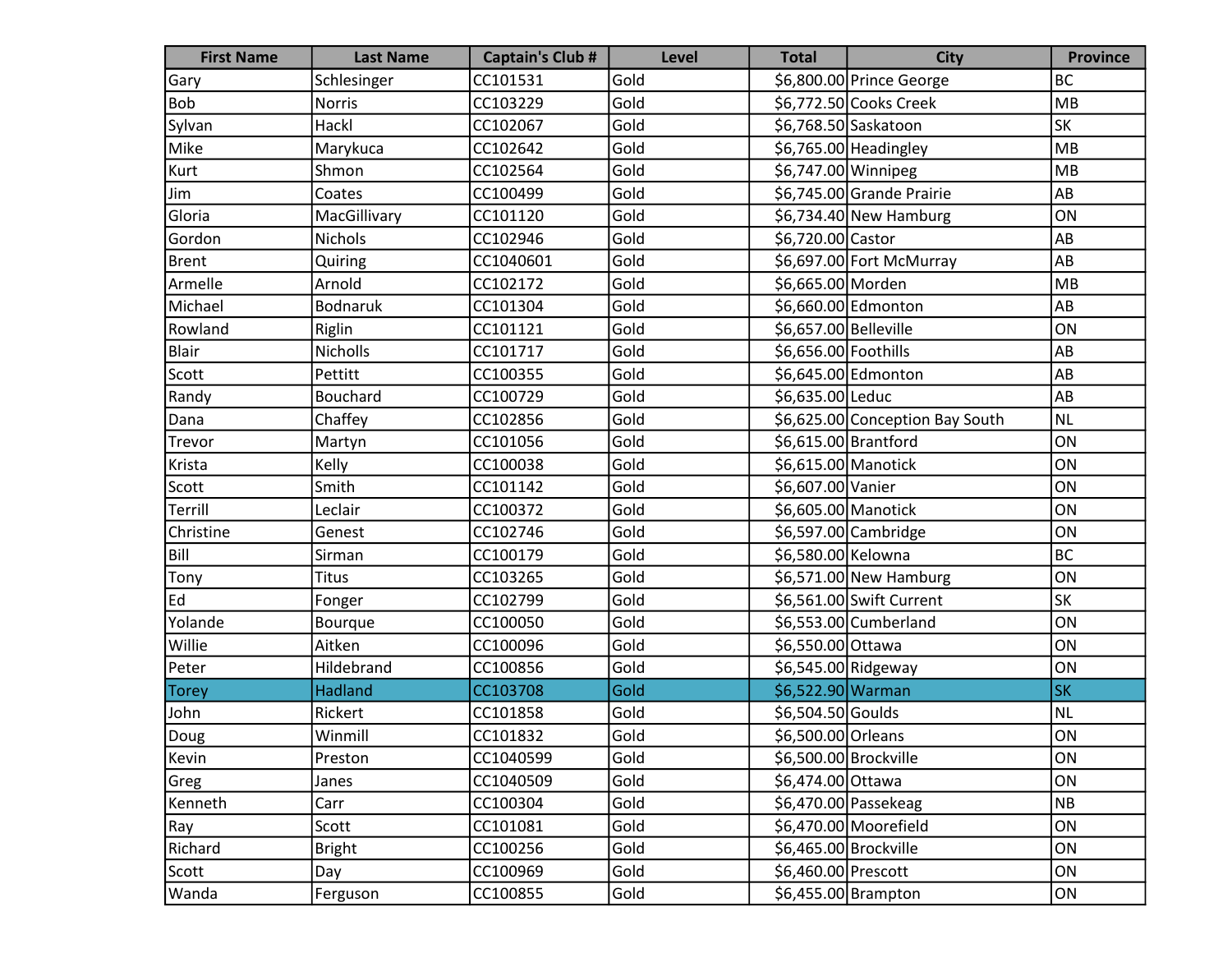| <b>First Name</b> | <b>Last Name</b> | <b>Captain's Club #</b> | <b>Level</b> | <b>Total</b>          | <b>City</b>                | <b>Province</b> |
|-------------------|------------------|-------------------------|--------------|-----------------------|----------------------------|-----------------|
| Craig             | Allen            | CC100764                | Gold         | \$6,450.00 Guelph     |                            | ON              |
| Gord              | Mair             | CC101019                | Gold         | \$6,435.00 Stratford  |                            | ON              |
| <b>Bob</b>        | Penner           | CC102665                | Gold         | \$6,430.00 Winnipeg   |                            | MB              |
| Roger             | Hardy            | CC100274                | Gold         | \$6,426.00 Orleans    |                            | ON              |
| Doug              | Paine            | CC100443                | Gold         | \$6,415.00 Greely     |                            | ON              |
| Greg              | Leemans          | CC100896                | Gold         | \$6,407.00 Nepean     |                            | ON              |
| Robert            | Churchill        | CC101023                | Gold         | \$6,406.50 Kitchener  |                            | ON              |
| Bob               | Barry            | CC1040650               | Gold         |                       | \$6,395.00 Whitehorse      | YT              |
| Chris             | Avarello         | CC100087                | Gold         | \$6,380.00 Kanata     |                            | ON              |
| Roger             | Rice             | CC100433                | Gold         | \$6,380.00 Windsor    |                            | ON              |
| Allan             | Rau              | CC102552                | Gold         | \$6,365.00 Lorette    |                            | MB              |
| Tony              | <b>Bonin</b>     | CC100754                | Gold         | \$6,355.00 Kelowna    |                            | BC              |
| Karen             | <b>Barrett</b>   | CC100809                | Gold         | \$6,350.00 Barrie     |                            | ON              |
| Marion            | Perry            | CC100837                | Gold         | \$6,296.10 Kingston   |                            | ON              |
| Chris             | Reeves           | CC100519                | Gold         |                       | \$6,289.00 Edmonton        | AB              |
| Wes               | Hiebert          | CC102481                | Gold         |                       | \$6,288.00 Swift Current   | <b>SK</b>       |
| Gerry             | Marsh            | CC101006                | Gold         | \$6,285.00 Orleans    |                            | ON              |
| Jean              | <b>Tardif</b>    | CC100046                | Gold         | \$6,283.00 Orleans    |                            | ON              |
| Victoria          | Castledine       |                         | Gold         | \$6,281.00 Nepean     |                            | ON              |
| Janey             | Pye              | CC101889                | Gold         |                       | \$6,279.00 Edmonton        | AB              |
| Sean              | Secord           | CC103248                | Gold         |                       | \$6,264.90 Whitehorse      | YT              |
| Greg              | <b>Blank</b>     | CC100412                | Gold         | \$6,250.00 Nepean     |                            | ON              |
| Malcolm           | Preston          |                         | Gold         | \$6,250.00 Pincourt   |                            | QC              |
| Tom               | Fulton           | CC102852                | Gold         | \$6,245.00 Winnipeg   |                            | MB              |
| Perry             | Sollway          | CC102697                | Gold         | \$6,240.00 St. Albert |                            | AB              |
| Syd               | Yates            | CC101720                | Gold         |                       | \$6,240.00 Spruce Grove    | AB              |
| Brian             | Ballantyne       | CC100586                | Gold         |                       | \$6,225.00 Richmond        | ON              |
| Gary (Dusty)      | Miller           | CC101429                | Gold         | \$6,214.00 Winnipeg   |                            | MB              |
| Bill              | Havell           | CC101699                | Gold         |                       | \$6,205.00 Red Deer County | AB              |
| [Paul             | Davidson         | CC101317                | Gold         |                       | \$6,200.00 Brampton        | ON              |
| Tim               | Trueman          | CC101374                | Gold         |                       | \$6,185.00 Saskatoon       | <b>SK</b>       |
| Virginia          | Gluska           |                         | Gold         | \$6,167.00 Ottawa     |                            | ON              |
| Darren            | Patriquin        | CC101869                | Gold         | \$6,159.75 Belleville |                            | ON              |
| Erica             | Weegar           | CC102425                | Gold         |                       | \$6,158.80 North Bay       | ON              |
| Jim               | <b>Stiles</b>    | CC100112                | Gold         |                       | \$6,145.00 Moonstone       | ON              |
| Brian             | Coward           | CC100746                | Gold         | \$6,145.00 Hamilton   |                            | ON              |
| Peter             | Randle           | CC100380                | Gold         | \$6,128.00 Orillia    |                            | ON              |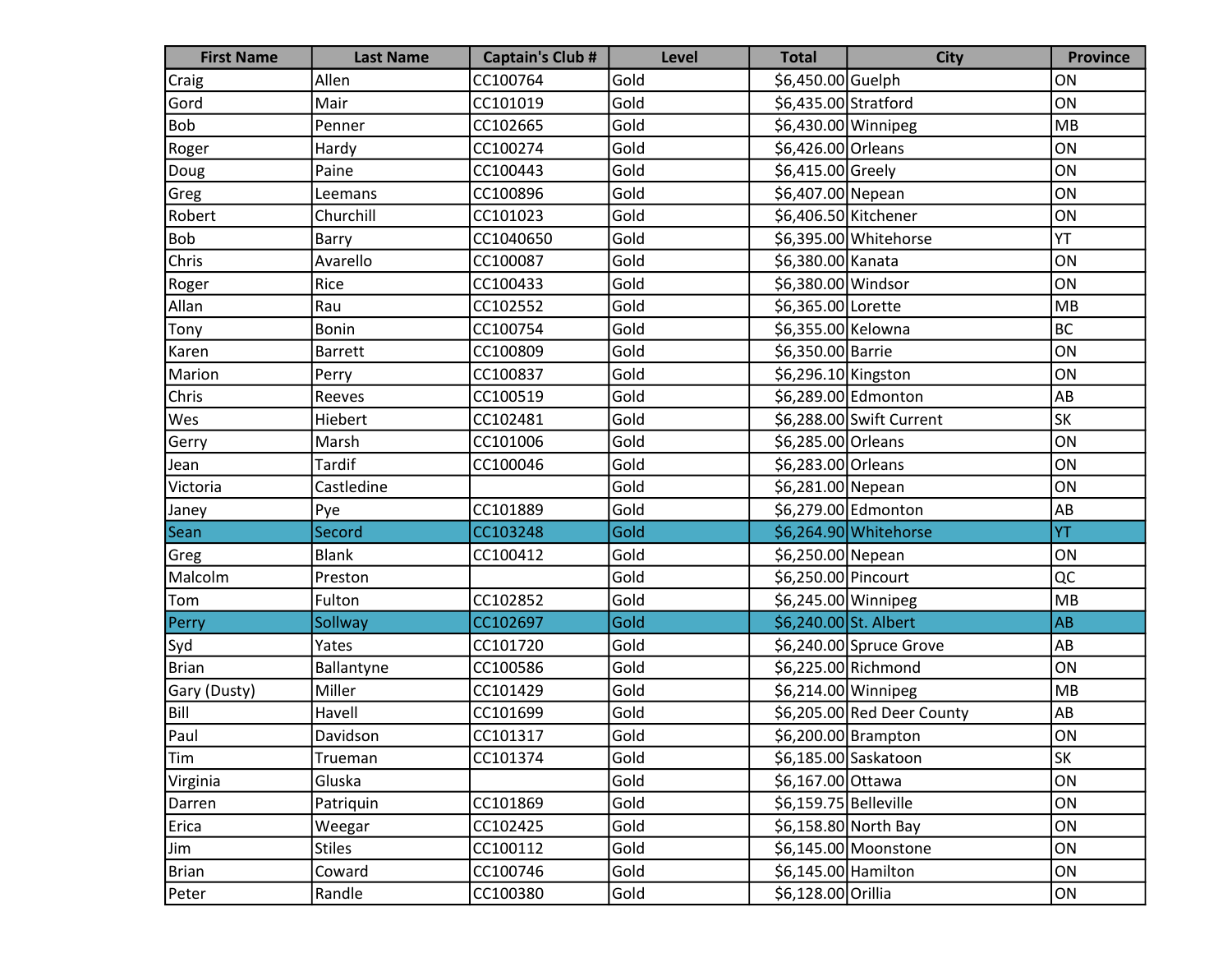| <b>First Name</b> | <b>Last Name</b> | <b>Captain's Club #</b> | Level | <b>Total</b>          | <b>City</b>              | <b>Province</b> |
|-------------------|------------------|-------------------------|-------|-----------------------|--------------------------|-----------------|
| Brian             | Maclean          | CC100373                | Gold  |                       | \$6,108.00 Vancouver     | <b>BC</b>       |
| Bernie            | <b>Boulay</b>    | CC102253                | Gold  |                       | \$6,100.00 Deep River    | ON              |
| Cory              | George           | CC100715                | Gold  | \$6,085.00 Waterloo   |                          | ON              |
| Stephen           | Lockyear         | CC101061                | Gold  |                       | \$6,080.00 Wellington    | ON              |
| (Jay              | Colville         | CC101079                | Gold  | \$6,070.00 St. Albert |                          | AB              |
| Jim               | <b>Badour</b>    | CC102243                | Gold  | \$6,060.00 Ottawa     |                          | ON              |
| Mark              | Rafuse           | CC100417                | Gold  | \$6,052.00 Kanata     |                          | ON              |
| Pat               | Charbonneau      | CC101686                | Gold  | \$6,050.00 Calabogie  |                          | ON              |
| Warren            | Orr              | CC101716                | Gold  | \$6,045.00 Nanaimo    |                          | <b>BC</b>       |
| Cliff             | Thomas           | CC103109                | Gold  |                       | \$6,042.00 Grand Marais  | MB              |
| Johnson           | Bijai            | CC103704                | Gold  |                       | \$6,026.00 east st paul  | MB              |
| Sharon            | Schielke         | CC100349                | Gold  |                       | \$6,025.00 Turner Valley | AB              |
| Morton            | Hoffman          | CC100359                | Gold  |                       | \$6,014.00 Saint-Laurent | QC              |
| Harry             | Gough            | CC100668                | Gold  | \$6,005.00            |                          |                 |
| Kit               | Wilton           | CC100302                | Gold  | \$6,001.80 Kitchener  |                          | ON              |
| Harold            | Justinen         | CC103331                | Gold  | \$6,000.00 Kelowna    |                          | <b>BC</b>       |
| Leslie            | Stratichuk       | CC100986                | Gold  |                       | \$5,990.00 Sylvan Lake   | AB              |
| Lindsay           | Pickett          | CC101410                | Gold  |                       | \$5,989.90 Saskatoon     | <b>SK</b>       |
| Bill              | Blake            | CC100423                | Gold  | \$5,977.00 Ottawa     |                          | ON              |
| Stephen           | Muldoon          | CC100524                | Gold  | \$5,967.00 Nepean     |                          | ON              |
| Jake              | Zapshalla        | CC100695                | Gold  |                       | \$5,965.00 Saskatoon     | <b>SK</b>       |
| Robin             | Dean             | CC102700                | Gold  | \$5,951.80 Winnipeg   |                          | MB              |
| Darrell           | Schroeder        | CC101369                | Gold  |                       | \$5,945.00 Saskatoon     | <b>SK</b>       |
| Glenn             | Standen          | CC102404                | Gold  | \$5,922.00 Rockland   |                          | ON              |
| Keith             | Williams         | CC100232                | Gold  | \$5,920.00 Goulds     |                          | <b>NL</b>       |
| Kris              | Patterson        | CC103024                | Gold  |                       | \$5,915.00 Kemptville    | ON              |
| Gary              | Haydock          | CC102628                | Gold  | \$5,910.00 Elginburg  |                          | ON              |
| Ryan              | Fierback         | CC103483                | Gold  | \$5,907.50 Winnipeg   |                          | MB              |
| Greg              | Fehr             | CC102189                | Gold  |                       | \$5,905.00 Gladstone     | MB              |
| Gordon            | Larin            | CC101172                | Gold  | \$5,900.00 Cochrane   |                          | A <sub>B</sub>  |
| John              | Herrington       | CC103189                | Gold  | \$5,868.00 Calgary    |                          | AB              |
| Randy             | Bell             | CC101401                | Gold  |                       | \$5,861.00 Ardrossan     | AB              |
| Doug              | Fitch            | CC102038                | Gold  | \$5,857.00 Wadena     |                          | SK              |
| Kenneth           | Erickson         | CC100024                | Gold  | \$5,847.00 Russell    |                          | ON              |
| Curt              | Purves           | CC102033                | Gold  |                       | \$5,840.80 Swift Current | SK              |
| Jodi              | Kraynyk-Evans    | CC103085                | Gold  | \$5,837.00 Winnipeg   |                          | MB              |
| Robert            | Preston          | CC101444                | Gold  | \$5,820.00 Winnipeg   |                          | MB              |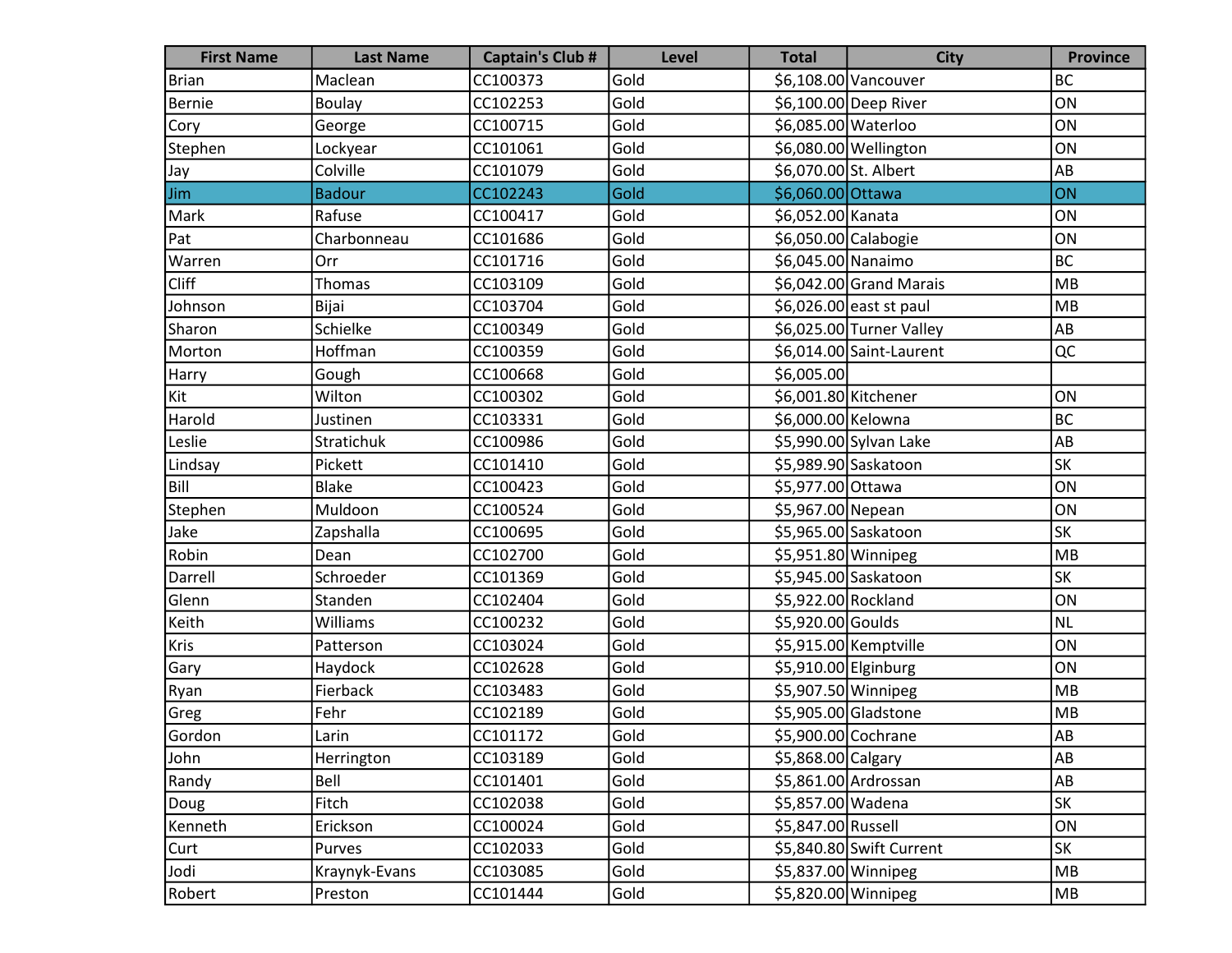| <b>First Name</b> | <b>Last Name</b> | <b>Captain's Club #</b> | Level | <b>Total</b>          | <b>City</b>                         | <b>Province</b> |
|-------------------|------------------|-------------------------|-------|-----------------------|-------------------------------------|-----------------|
| Shaun             | Enright          | CC102771                | Gold  | \$5,816.00 Nepean     |                                     | ON              |
| Norman            | Burgstaller      | CC100081                | Gold  | \$5,810.00 Kanata     |                                     | ON              |
| Randy             | Friesen          | CC102097                | Gold  | \$5,800.00 Laird      |                                     | SK              |
| Tanis             | Ducharme         | CC103284                | Gold  | \$5,798.85 Carman     |                                     | MB              |
| Paul              | Berthiaume       | CC103406                | Gold  |                       | \$5,788.44 Ardrossan                | AB              |
| Vanessa           | Philpott         | CC1040594               | Gold  |                       | \$5,784.75 Whitehorse               | YT              |
| Alan              | Potter           | CC101115                | Gold  | \$5,782.00 Orillia    |                                     | ON              |
| Clayton           | Fuller           | CC102518                | Gold  |                       | \$5,775.00 Sturgeon County          | AB              |
| Darwin            | Neal             | CC102120                | Gold  | \$5,775.00 Calgary    |                                     | AB              |
| Richard           | <b>Brown</b>     | CC102079                | Gold  | \$5,774.00 Calgary    |                                     | AB              |
| Jay               | Prosper          | CC101340                | Gold  |                       | \$5,765.00 Edmonton                 | AB              |
| Kent              | Favelle          | CC102480                | Gold  |                       | \$5,763.50 Saskatoon                | <b>SK</b>       |
| John              | Small            | CC100090                | Gold  | \$5,759.00 Barrie     |                                     | ON              |
| Clint             | Johnson          | CC100689                | Gold  | \$5,757.50 London     |                                     | ON              |
| Casimir           | Dobbin           | CC101348                | Gold  |                       | \$5,755.00 Beaumont                 | AB              |
| Pat               | Owens            | CC101538                | Gold  | \$5,747.00 Cloyne     |                                     | ON              |
| Kirk              | Leclair          | CC101455                | Gold  |                       | \$5,745.00 Gloucester               | ON              |
| Randy             | Joyce            | CC102562                | Gold  | \$5,730.00 Kingston   |                                     | ON              |
| Stasi             | Killip           | CC102687                | Gold  |                       | \$5,725.00 Mississauga              | ON              |
| David             | Penchuk          | CC100068                | Gold  | \$5,716.00 Kanata     |                                     | ON              |
| Glenn             | Boyd             | CC100694                | Gold  | \$5,715.00 Calgary    |                                     | AB              |
| Art               | Bosch            | CC101067                | Gold  | \$5,715.00 Calgary    |                                     | AB              |
| Charlene          | Richmond         | CC102022                | Gold  |                       | \$5,707.60 Portugal Cove-St Philips | <b>NL</b>       |
| Ronald M          | Sather           | CC101811                | Gold  |                       | \$5,690.00 Saskatoon                | <b>SK</b>       |
| Brian             | Lutz             | CC101350                | Gold  | \$5,688.00 Acton      |                                     | ON              |
| Donald            | Armstrong        | CC100006                | Gold  | \$5,685.00 Ottawa     |                                     | ON              |
| Bernard           | Chartrand        | CC101452                | Gold  | \$5,680.00 Orleans    |                                     | ON              |
| Jon               | D'Alessandro     | CC101399                | Gold  |                       | \$5,665.00 Georgetown               | ON              |
| Ruben             | Houser           | CC100100                | Gold  |                       | \$5,665.00 Shakespeare              | ON              |
| Julie             | McKenzie         | CC1040551               | Gold  | \$5,662.00 Osgoode    |                                     | ON              |
| John              | Unger            | CC102490                | Gold  |                       | \$5,662.00 Swift Current            | SK              |
| Rob               | Huston           | CC101441                | Gold  |                       | \$5,650.00 Red Deer County          | AB              |
| Jim               | Dean             | CC102560                | Gold  | \$5,635.00 London     |                                     | ON              |
| Jeff              | Woollven         | CC100166                | Gold  | \$5,620.00 Kingsville |                                     | ON              |
| Dave              | Wattling         | CC102424                | Gold  | \$5,615.00 Sharon     |                                     | ON              |
| Jeff              | Latham           | CC102569                | Gold  |                       | \$5,610.00 St Catharines            | ON              |
| Dan               | Teleglow         | CC102555                | Gold  | \$5,610.00 Ste Anne   |                                     | MB              |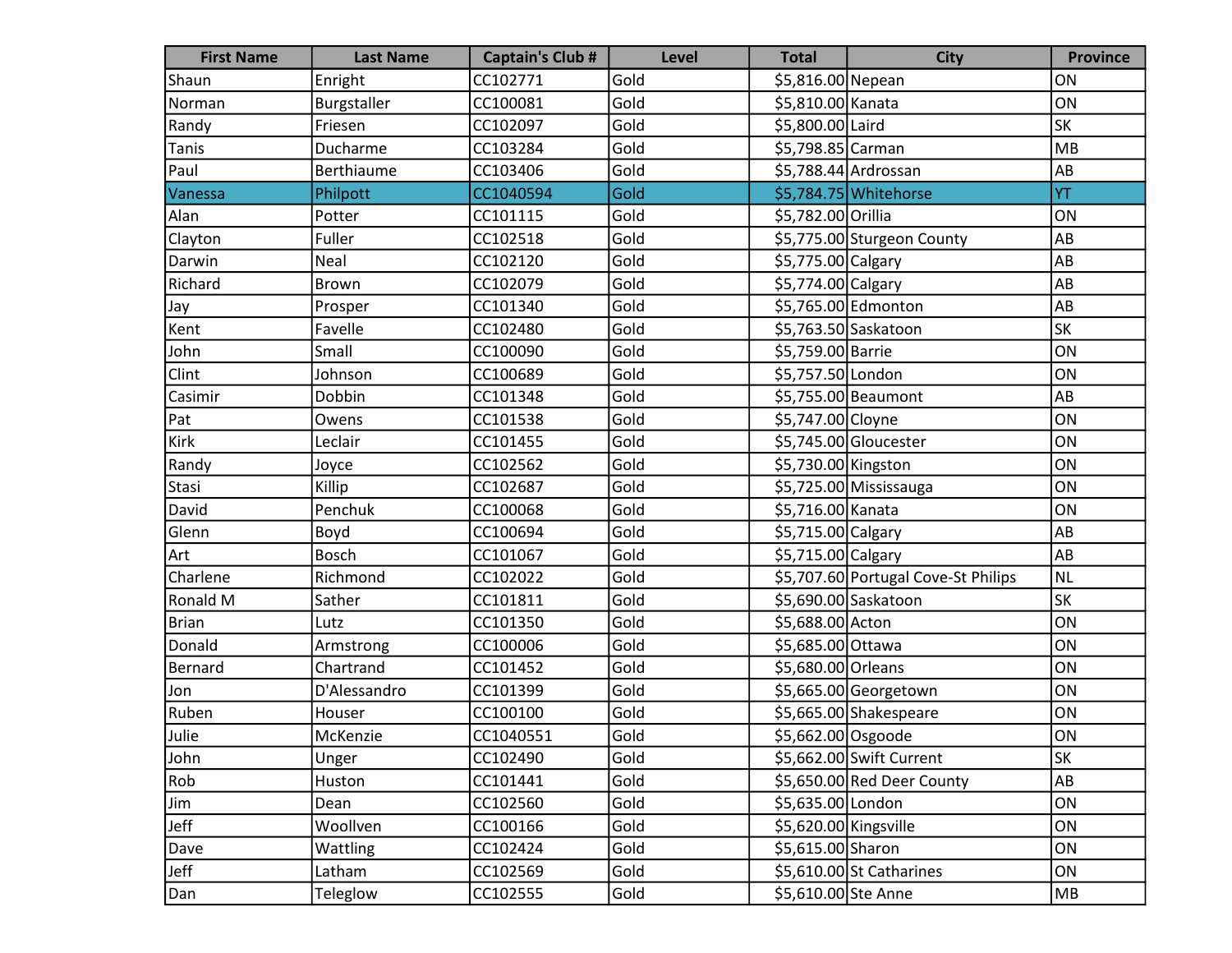| <b>First Name</b> | <b>Last Name</b> | <b>Captain's Club #</b> | Level | <b>Total</b>           | <b>City</b>             | <b>Province</b> |
|-------------------|------------------|-------------------------|-------|------------------------|-------------------------|-----------------|
| Peter             | Diebel           | CC100474                | Gold  | \$5,609.00 Kitchener   |                         | ON              |
| Jeffery           | Piotrowski       | CC101010                | Gold  | \$5,598.44 London      |                         | ON              |
| Marc              | Friend           | CC100931                | Gold  | \$5,596.00 Ottawa      |                         | ON              |
| Rick              | Kennell          | CC102566                | Gold  | \$5,584.00 Kitchener   |                         | ON              |
| Kim               | Dolkjar          | CC101453                | Gold  |                        | \$5,579.00 Whitehorse   | YT              |
| Paul              | <b>Barnabé</b>   | CC1040440               | Gold  |                        | \$5,579.00 Ste. Agathe  | MB              |
| Sara              | Buchanan         | CC100910                | Gold  | \$5,575.25 Salisbury   |                         | N <sub>B</sub>  |
| Don               | Hessler          | CC100848                | Gold  | \$5,573.00 Calgary     |                         | AB              |
| <b>Brian</b>      | Rebizant         | CC102652                | Gold  | \$5,571.50 Winnipeg    |                         | MB              |
| Greg              | Fischer          | CC102291                | Gold  | \$5,565.00 Waterloo    |                         | ON              |
| Ken               | Nieman           | CC100109                | Gold  |                        | \$5,557.00 Pembroke     | ON              |
| Gary              | Ziegler          | CC103061                | Gold  | \$5,554.50 St Jacobs   |                         | ON              |
| Cam               | Missiaen         | CC100505                | Gold  |                        | \$5,546.00 Edmonton     | AB              |
| Eric              | Gannon           | CC100396                | Gold  | \$5,540.00 Metcalfe    |                         | ON              |
| Gordie            | Rodgerson        | CC102437                | Gold  |                        | \$5,540.00 Summerside   | PE              |
| Henry             | Kwasniewski      | CC100745                | Gold  | \$5,532.00 Stittsville |                         | ON              |
| Shaun             | Robin            | CC102387                | Gold  | \$5,525.00 Kanata      |                         | ON              |
| Pierre            | Gaumond          | CC100759                | Gold  | \$5,525.00 Kingston    |                         | ON              |
| Doug              | Rawlinson        | CC103072                | Gold  | \$5,520.00 Ottawa      |                         | ON              |
| Tim               | <b>Barber</b>    | CC103121                | Gold  |                        | \$5,510.00 Amherstview  | ON              |
| Ray               | Komendat         | CC100130                | Gold  |                        | \$5,494.00 Spencerville | ON              |
| Lois              | Pritchard        | CC101705                | Gold  | \$5,490.00 St. Albert  |                         | AB              |
| Gerry             | <b>Bungay</b>    | CC102256                | Gold  | \$5,489.89 Ottawa      |                         | ON              |
| Robert            | Kolenc           | CC100644                | Gold  |                        | \$5,485.00 Coquitlam    | BC              |
| Frank             | Bilodeau         | CC102523                | Gold  |                        | \$5,475.46 Richmond     | ON              |
| Glen              | Westerhof        | CC102614                | Gold  |                        | \$5,470.01 Edmonton     | AB              |
| Brian             | Ineson           | CC103328                | Gold  | \$5,465.00 Washago     |                         | ON              |
| Michael           | Henry            | CC100768                | Gold  | \$5,458.00 Orleans     |                         | ON              |
| John              | Templeton        | CC102664                | Gold  |                        | \$5,456.60 Wasaga Beach | ON              |
| Doug              | Engstrom         | CC101860                | Gold  | \$5,435.00 Niverville  |                         | MB              |
| Patrick           | Quinlan          | CC100708                | Gold  |                        | \$5,425.00 Cambridge    | ON              |
| Don               | Eberley          | CC102995                | Gold  | \$5,425.00 Ottawa      |                         | ON              |
| Michael           | Holmes           | CC101309                | Gold  | \$5,406.00 Ottawa      |                         | ON              |
| Kathy             | Luten            | CC101658                | Gold  | \$5,406.00 Orleans     |                         | <b>ON</b>       |
| Sue               | Footitt          | CC101582                | Gold  | \$5,405.00 Kitchener   |                         | ON              |
| Shirley           | Valstar          | CC101363                | Gold  | \$5,405.00 St Davids   |                         | ON              |
| <b>Robert B</b>   | Taylor           | CC100802                | Gold  | \$5,400.00 Nepean      |                         | ON              |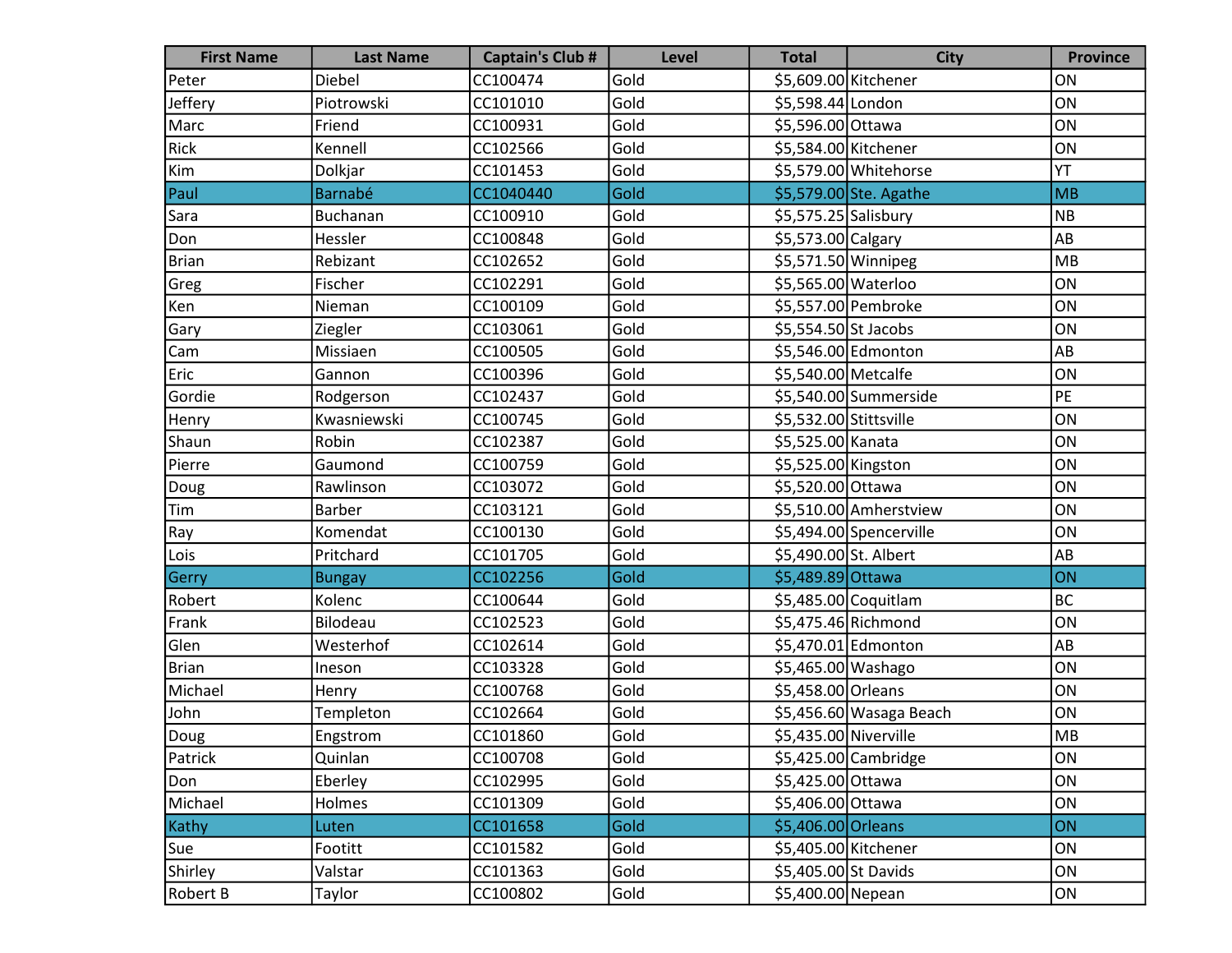| <b>First Name</b> | <b>Last Name</b>    | <b>Captain's Club #</b> | <b>Level</b> | <b>Total</b>          | <b>City</b>              | <b>Province</b> |
|-------------------|---------------------|-------------------------|--------------|-----------------------|--------------------------|-----------------|
| Michael           | Stumpf              | CC101016                | Gold         | \$5,395.00 Ayr        |                          | ON              |
| Greg              | <b>Bolen</b>        | CC101354                | Gold         |                       | \$5,394.00 Saskatoon     | <b>SK</b>       |
| John              | Sain                | CC101524                | Gold         |                       | \$5,388.00 St Andrews    | MB              |
| Rob               | Wetherell           | CC101714                | Gold         | \$5,385.00 Calgary    |                          | AB              |
| Maris             | <b>Malderis</b>     | CC102726                | Gold         |                       | \$5,371.00 Harrowsmith   | ON              |
| Ron               | Wyman               | CC100416                | Gold         |                       | \$5,371.00 Edmonton      | AB              |
| <b>Brian</b>      | McWhirter           | CC101741                | Gold         |                       | \$5,370.00 Ardrossan     | AB              |
| Martin            | Petersons           | CC101724                | Gold         | \$5,370.00 Greely     |                          | ON              |
| Linda             | Smith               | CC100330                | Gold         | \$5,370.00 Warren     |                          | MB              |
| Angela            | Langtry             | CC102550                | Gold         | \$5,370.00 Montreal   |                          | QC              |
| Paul              | Powis               | CC100492                | Gold         |                       | \$5,366.00 Amherstview   | ON              |
| Justin            | Clarke              | CC102081                | Gold         | \$5,360.00 Red Deer   |                          | AB              |
| Al                | Kenesky             | CC100662                | Gold         | \$5,355.00 Nanaimo    |                          | BC              |
| Glen              | <b>Bosecke</b>      | CC101544                | Gold         |                       | \$5,355.00 Sherwood Park | AB              |
| Brian             | Nolet               | CC1040574               | Gold         | \$5,353.00 Ottawa     |                          | ON              |
| Mark              | <b>Balmer</b>       | CC102175                | Gold         | \$5,350.00 Winnipeg   |                          | MB              |
| Fran              | Murphy              | CC102542                | Gold         | \$5,350.00 Didsbury   |                          | AB              |
| Scott             | Sleightholm         | CC1040614               | Gold         | \$5,350.00 Ottawa     |                          | ON              |
| Kirby             | Jansen              | CC101408                | Gold         |                       | \$5,333.00 Martensville  | <b>SK</b>       |
| Brent             | <b>Britton</b>      | CC101670                | Gold         | \$5,330.00 Warman     |                          | <b>SK</b>       |
| John              | Watson              | CC100822                | Gold         | \$5,323.00 Perth      |                          | ON              |
| Brian             | Penner              | CC102202                | Gold         | \$5,322.15 Altona     |                          | MB              |
| Maryann           | <b>Derewianchuk</b> | CC103420                | Gold         | \$5,316.00 Vita       |                          | MB              |
| Stephen           | Heit                | CC100556                | Gold         | \$5,303.00 Orleans    |                          | ON              |
| Kevin             | MacKay              | CC102346                | Gold         | \$5,302.00 Orleans    |                          | ON              |
| Don               | Drew                | CC102860                | Gold         | \$5,300.00 Bay Bulls  |                          | NL              |
| Daniel            | Gates               | CC102034                | Gold         |                       | \$5,281.00 Swift Current | <b>SK</b>       |
| Brent             | Wilson              | CC100386                | Gold         | \$5,280.00 Orleans    |                          | ON              |
| Rhonda            | Kolskog             | CC102070                | Gold         |                       | \$5,275.00 Swift Current | SK              |
| Shawn             | <b>Trinder</b>      | CC101862                | Gold         | \$5,273.00 Oakbank    |                          | <b>MB</b>       |
| Tamar             | Desorcy             | CC102186                | Gold         | \$5,269.63 Winnipeg   |                          | MB              |
| Denis             | Jobin               | CC102194                | Gold         | \$5,269.00 Ste Anne   |                          | MB              |
| Jeff              | <b>Banks</b>        | CC100448                | Gold         | \$5,265.00 Parksville |                          | BC              |
| Laird             | Clifton             | CC102796                | Gold         |                       | \$5,255.00 Swift Current | <b>SK</b>       |
| Steve             | Stemerdink          | CC101952                | Gold         | \$5,254.99 Kitchener  |                          | ON              |
| Dwight            | Cheff               |                         | Gold         | \$5,250.00 Renfrew    |                          | ON              |
| Bill              | <b>Blok</b>         | CC101063                | Gold         |                       | \$5,249.00 Saskatoon     | SK              |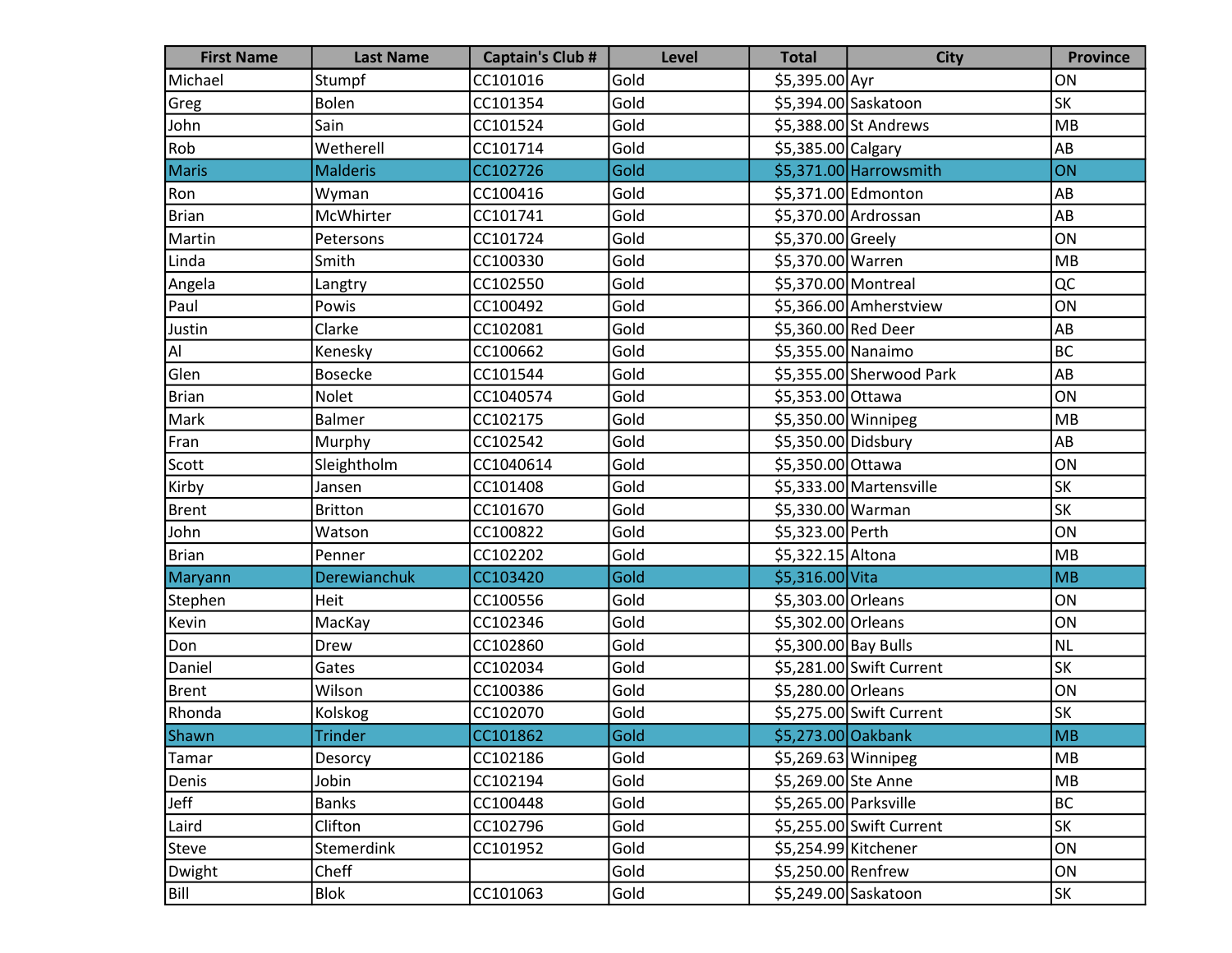| <b>First Name</b> | <b>Last Name</b> | <b>Captain's Club #</b> | <b>Level</b> | <b>Total</b>         | <b>City</b>                     | <b>Province</b> |
|-------------------|------------------|-------------------------|--------------|----------------------|---------------------------------|-----------------|
| Gerald            | Parrott          | CC100990                | Gold         |                      | \$5,245.00 Maple Ridge          | <b>BC</b>       |
| Ralph             | Wegner           | CC103271                | Gold         | \$5,235.00 Kelowna   |                                 | <b>BC</b>       |
| Warren            | Gilmour          | CC100852                | Gold         | \$5,234.00 Cochrane  |                                 | AB              |
| Richard           | Davis            | CC102274                | Gold         | \$5,232.00 Ottawa    |                                 | ON              |
| Steve             | Elgin            | CC100170                | Gold         | \$5,230.00 Ottawa    |                                 | ON              |
| <b>Stewart</b>    | Graham           | CC102101                | Gold         | \$5,230.00 Olds      |                                 | <b>AB</b>       |
| John              | Mercer           | CC101847                | Gold         |                      | \$5,213.00 Conception Bay South | <b>NL</b>       |
| Chris             | Graham           | CC100971                | Gold         | \$5,201.00 Kingston  |                                 | ON              |
| Howard            | Steel            | CC100617                | Gold         | \$5,201.00 Orillia   |                                 | ON              |
| Sonny             | Rattan           | CC102380                | Gold         | \$5,200.00 Hamilton  |                                 | ON              |
| Diane             | Rowsell          | CC101133                | Gold         |                      | \$5,196.00 Roberts Arm          | <b>NL</b>       |
| Gerard            | Greene           | CC103507                | Gold         | \$5,195.00 The Pas   |                                 | MB              |
| Ron               | McDuffe          | CC103286                | Gold         |                      | \$5,190.00 Beausejour           | <b>MB</b>       |
| John              | Couture          | CC101488                | Gold         |                      | \$5,190.00 Black Diamond        | AB              |
| David             | <b>Bailey</b>    | CC103715                | Gold         | \$5,179.00 Consecon  |                                 | ON              |
| Arthur            | Smith            | CC101837                | Gold         | \$5,178.00 Ottawa    |                                 | ON              |
| mike              | larkin           | CC1040523               | Gold         | \$5,175.00 fergus    |                                 | ON              |
| John              | Rose             | CC101060                | Gold         |                      | $$5,172.00$ Marathon            | ON              |
| Mark              | <b>Norris</b>    | CC103020                | Gold         | \$5,168.50 Stirling  |                                 | ON              |
| David             | Horn             | CC101668                | Gold         | \$5,166.25 Garson    |                                 | MB              |
| Nelson            | <b>Santos</b>    | CC102952                | Gold         |                      | \$5,165.00 Edmonton             | <b>AB</b>       |
| Dennis            | Poncik           | CC102880                | Gold         | \$5,155.00 Winnipeg  |                                 | MB              |
| <b>Brian</b>      | Moodie           | CC1040559               | Gold         | \$5,150.40 Ste Anne  |                                 | MB              |
| Daryl             | <b>Hoelke</b>    | CC102316                | Gold         | $$5,145.50$ Kars     |                                 | ON              |
| Doug              | Wright           | CC100168                | Gold         |                      | \$5,143.00 Oromocto             | <b>NB</b>       |
| Ron               | Schiavo          | CC100025                | Gold         | \$5,142.00 Orleans   |                                 | ON              |
| Evelyn Mary       | <b>Skarra</b>    | CC101040                | Gold         | \$5,132.00 Radisson  |                                 | <b>SK</b>       |
| Kevin             | Kidd             | CC100559                | Gold         | \$5,130.00 Calgary   |                                 | AB              |
| David             | Janes            | CC100583                | Gold         | \$5,124.00           |                                 |                 |
| Joe               | Casey            | CC103138                | Gold         |                      | \$5,113.60 Lansdowne            | ON              |
| Eric              | Abrey            | CC101432                | Gold         | \$5,110.00 Winnipeg  |                                 | <b>MB</b>       |
| Karen             | Basha            | CC102506                | Gold         |                      | $$5,108.00$ Carbonear           | <b>NL</b>       |
| <b>Brian</b>      | <b>Burant</b>    | CC102031                | Gold         |                      | \$5,105.00 Saskatoon            | <b>SK</b>       |
| Bob               | Paquette         | CC100588                | Gold         | \$5,102.00 Ottawa    |                                 | ON              |
| Kevin             | Crawford         | CC103618                | Gold         |                      | \$5,096.25 Pictou County        | <b>NS</b>       |
| Trevor            | Houle            | CC102318                | Gold         | \$5,095.00 Newboro   |                                 | ON              |
| Karen             | Tuck             | CC102900                | Gold         | \$5,090.00 Oak Bluff |                                 | MB              |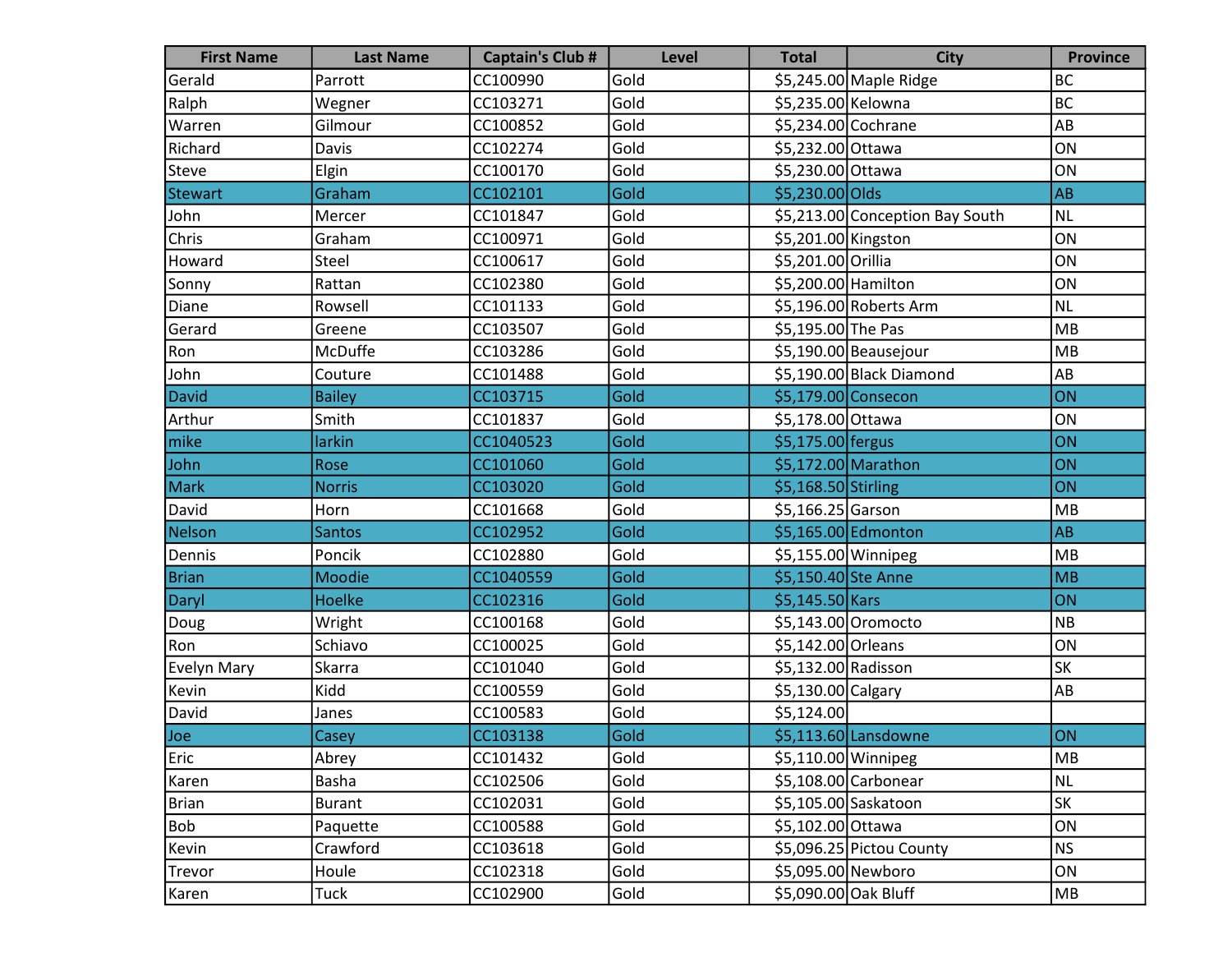| <b>First Name</b> | <b>Last Name</b> | <b>Captain's Club #</b> | Level  | <b>Total</b>          | <b>City</b>                     | <b>Province</b> |
|-------------------|------------------|-------------------------|--------|-----------------------|---------------------------------|-----------------|
| Alice             | Gilchrist        | CC103179                | Gold   |                       | \$5,090.00 Snow Road Station    | ON              |
| Robert            | Clark            | CC102604                | Gold   | \$5,085.00 Winnipeg   |                                 | MB              |
| Randy S           | Mcdougall        | CC1040549               | Gold   | \$5,085.00 Almonte    |                                 | ON              |
| Kenneth           | <b>Alcock</b>    | CC1040648               | Gold   |                       | \$5,084.01 Winchester           | ON              |
| Wayne             | <b>Butt</b>      | CC101476                | Gold   |                       | \$5,082.00 Conception Bay South | NL              |
| George            | Fulford          | CC101845                | Gold   |                       | \$5,082.00 Gladstone            | MB              |
| Joel              | Harney           | CC100779                | Gold   |                       | \$5,075.00 North Gower          | ON              |
| Doug & Mary       | <b>Bullock</b>   | CC102157                | Gold   | \$5,070.00 Kelowna    |                                 | BC              |
| Darla             | Murray           | CC101829                | Gold   | \$5,069.00 York       |                                 | PE              |
| Douglas           | Garner           | CC101258                | Gold   | \$5,065.00 Ottawa     |                                 | ON              |
| Ernest            | Cote             | CC101141                | Gold   |                       | \$5,060.00 Blaine Lake          | <b>SK</b>       |
| Pat               | D'Aloisio        | CC102272                | Gold   |                       | \$5,059.00 Burlington           | ON              |
| Susan             | Stevenson        | CC1040774               | Gold   |                       | \$5,058.00 Whitehorse           | <b>YK</b>       |
| Gilles            | <b>Meilleur</b>  | CC102874                | Gold   | \$5,058.00 Winnipeg   |                                 | MB              |
| Hans              | Gokhruwala       | CC100860                | Gold   | \$5,056.00 Hamilton   |                                 | ON              |
| Darrell           | <b>ONeill</b>    | CC101156                | Gold   | \$5,055.00 Goulds     |                                 | <b>NL</b>       |
| Tim               | King             | CC102870                | Gold   | \$5,055.00 Torbay     |                                 | NL              |
| Jeffrey           | Lavallee         | CC103087                | Gold   |                       | \$5,050.25 Avonmore             | ON              |
| John              | McLees           | CC100922                | Gold   | \$5,035.00 Nepean     |                                 | ON              |
| Joanne            | McMahon          | CC102199                | Gold   | \$5,030.00 Winnipeg   |                                 | MB              |
| Scott             | Shook            | CC100138                | Gold   |                       | \$5,015.00 Porters Lake         | NS              |
| Wayne             | Howden           | CC101547                | Gold   | \$5,010.00 Didsbury   |                                 | AB              |
| Chris             | Barnardo         | CC101643                | Gold   |                       | \$5,010.00 Saskatoon            | <b>SK</b>       |
| Murray            | Jameson          | CC102859                | Gold   | \$5,006.20 Winnipeg   |                                 | MB              |
| Lawrence          | Greenspon        | CC101311                | Gold   | \$5,003.00 ottawa     |                                 | ON              |
| Stephen           | <b>Bond</b>      | CC100019                | Gold   | \$5,001.00 Brockville |                                 | ON              |
| Amanda            | Lockwood         | CC1040534               | Gold   | \$5,000.00 Winnipeg   |                                 | MB              |
| <b>Silver</b>     |                  |                         |        |                       |                                 |                 |
|                   |                  |                         |        |                       |                                 |                 |
| Kelly             | Mackey           | CC101803                | Silver |                       | \$4,990.00 Sherwood Park        | AB              |
| Ken               | Heppner          | CC102856a               | Silver | \$4,990.00 Winnipeg   |                                 | MB              |
| Debbie            | Hudson           | CC101876                | Silver |                       | \$4,970.00 Edmonton             | AB              |
| Scott             | <b>Buckley</b>   | CC100765                | Silver |                       | \$4,970.00 Amherstview          | ON              |
| Mike              | Lewis            | CC1040794               | Silver | \$4,960.20 Didsbury   |                                 | <b>AB</b>       |
| Kathy             | Pinksen          | CC102378                | Silver | \$4,956.00 Ottawa     |                                 | ON              |
| Charlotte         | Coons            | CC102267                | Silver |                       | \$4,954.00 Winchester           | ON              |
| Danielle          | Boudreau         | CC102592                | Silver | \$4,945.00 Calgary    |                                 | AB              |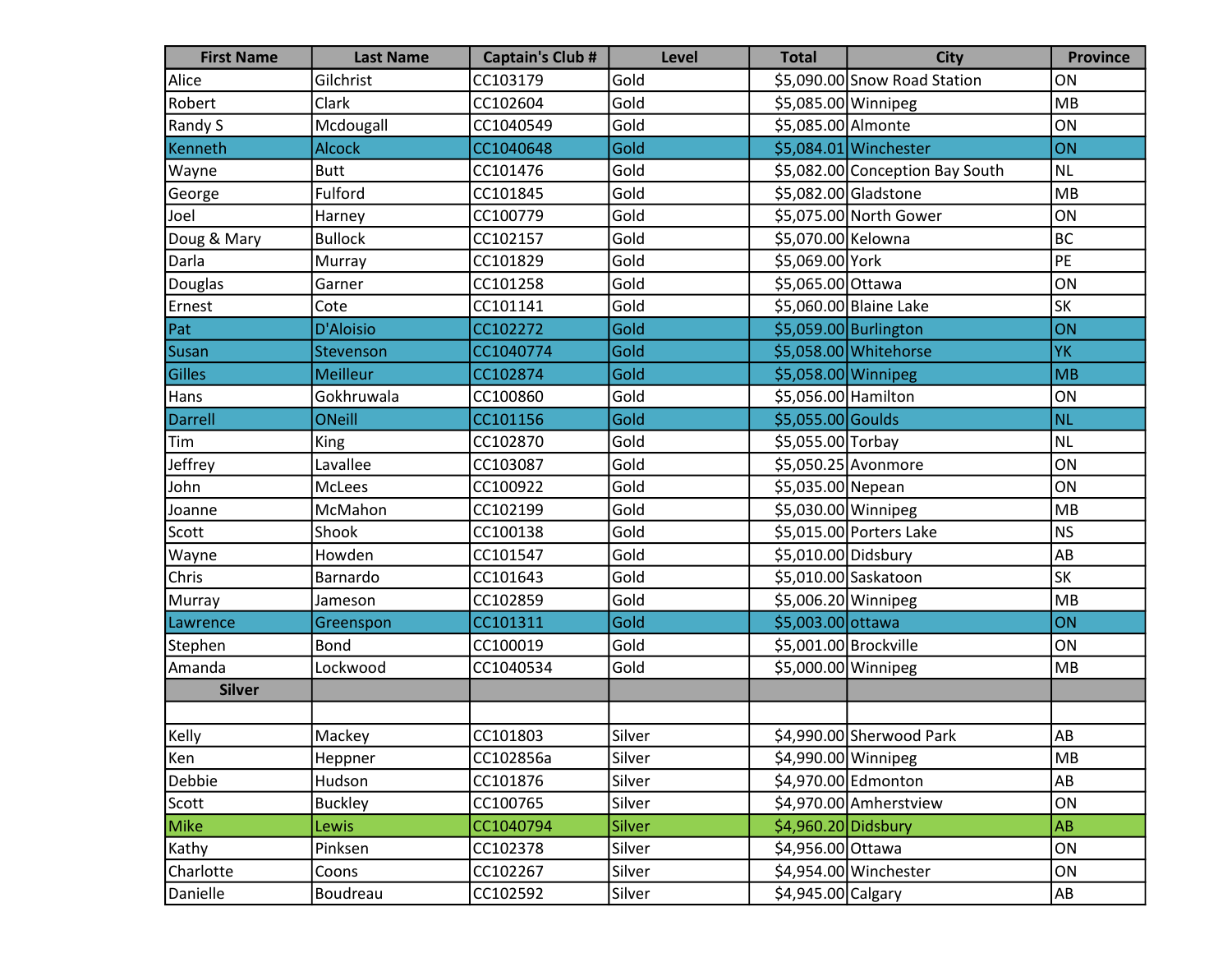| <b>First Name</b> | <b>Last Name</b> | <b>Captain's Club #</b> | <b>Level</b> | <b>Total</b>           | <b>City</b>                     | <b>Province</b> |
|-------------------|------------------|-------------------------|--------------|------------------------|---------------------------------|-----------------|
| louis             | ladouceur        |                         | Silver       | \$4,935.00 Navan       |                                 | ON              |
| Lyle              | Swanson          | CC102146                | Silver       |                        | \$4,925.00 Edmonton             | AB              |
| Lovedeep          | Chahal           | CC102986                | Silver       | \$4,916.00 Calgary     |                                 | AB              |
| Shane             | Barclay          | CC102963                | Silver       | \$4,910.00 Ottawa      |                                 | ON              |
| Ron               | Pritchard        | CC102017                | Silver       | \$4,895.00 Elora       |                                 | ON              |
| Peter             | <b>Breuer</b>    | CC103132                | Silver       | \$4,886.00 Winnipeg    |                                 | MB              |
| Renay             | Carriere         | CC102846                | Silver       | \$4,885.00 Lorette     |                                 | MB              |
| Steve             | Rossignol        | CC101712                | Silver       |                        | \$4,878.00 Sherwood Park        | AB              |
| Steve             | Fash             | CC102289                | Silver       |                        | \$4,872.00 Gloucester           | ON              |
| Chris             | Stewart          | CC102187                | Silver       | \$4,868.00 Winnipeg    |                                 | MB              |
| Rob               | O'Donnel         | CC103021                | Silver       | \$4,855.00 Stittsville |                                 | ON              |
| Domenic           | Cutulle          | CC103073                | Silver       |                        | \$4,853.75 Edmonton             | AB              |
| <b>Barry</b>      | Collie           | CC102836                | Silver       |                        | \$4,830.00 Whitehorse           | YT              |
| Chris             | Marsh            | CC101985                | Silver       | \$4,832.00 Paradise    |                                 | <b>NL</b>       |
| <b>Barry</b>      | Jenkins          | CC102867                | Silver       |                        | \$4,829.35 Conception Bay South | <b>NL</b>       |
| Lyle              | David            | CC102737                | Silver       | \$4,821.40 Calgary     |                                 | AB              |
| Jerry             | Houle            | CC102056                | Silver       |                        | \$4,815.00 Spiritwood           | SK              |
| Jeff              | McMaster         | CC102872                | Silver       | \$4,806.00 Winnipeg    |                                 | MB              |
| Edward            | Korzenoski       | CC102802                | Silver       |                        | \$4,795.00 Prince Albert        | SK              |
| Kevin             | Chubbs           | CC101290                | Silver       | \$4,795.00 St. John's  |                                 | <b>NL</b>       |
| <b>Bob</b>        | Ashforth         | CC101158                | Silver       | \$4,790.00 Nepean      |                                 | ON              |
| Gil               | Rekken           | CC101595                | Silver       |                        | \$4,777.00 Cooks Creek          | MB              |
| <b>Brad</b>       | Harrison         | CC103080                | Silver       |                        | \$4,770.55 Bon Accord           | AB              |
| Peter             | Maltais          | CC101533                | Silver       | \$4,769.00 Kitchener   |                                 | ON              |
| Brian             | MacKay           | CC100478                | Silver       | \$4,760.00 Orleans     |                                 | ON              |
| Lou               | Gobeil           | CC101022                | Silver       | \$4,755.00 Winnipeg    |                                 | MB              |
| Ellen             | Smit             | CC103381                | Silver       | \$4,745.00 Innerkip    |                                 | ON              |
| Merle             | Stevenson        | CC1040619               | Silver       |                        | \$4,745.00 Whitehorse           | YT              |
| Paul              | McLaughlin       | CC103419                | Silver       |                        | \$4,725.00 Sherwood Park        | AB              |
| <b>Wayne</b>      | Fyfe             | CC102654                | Silver       | \$4,719.00 Kingston    |                                 | ON              |
| Mike              | Pick             | CC102011                | Silver       | \$4,718.00 Kanata      |                                 | ON              |
| Suzanne           | Nolet            | CC101549                | Silver       | \$4,714.00 Rockland    |                                 | ON              |
| Rod               | Ayotte           | CC101440                | Silver       | \$4,710.00 Almonte     |                                 | ON              |
| Diane             | Dompierre        | CC101577                | Silver       | \$4,699.75 Vanier      |                                 | ON              |
| Randy             | Molson           | CC101301                | Silver       | \$4,688.00 Orleans     |                                 | ON              |
| Fred              | Smith            | CC101649                | Silver       | \$4,685.00 Kamloops    |                                 | BC              |
| Bill              | Satnik           | CC101857                | Silver       |                        | \$4,676.50 Amherstview          | ON              |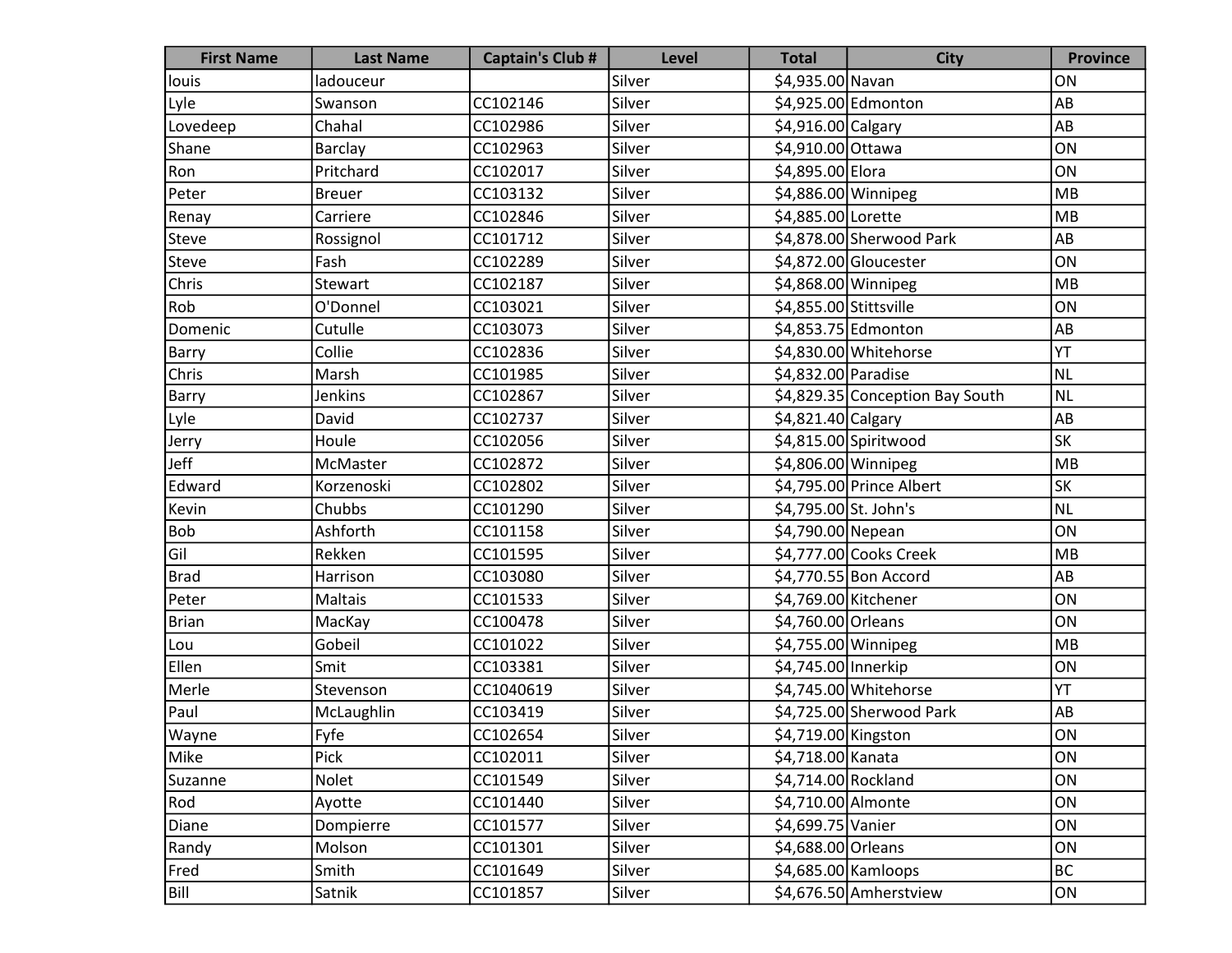| <b>First Name</b> | <b>Last Name</b>   | <b>Captain's Club #</b> | Level  | <b>Total</b>          | <b>City</b>                 | <b>Province</b> |
|-------------------|--------------------|-------------------------|--------|-----------------------|-----------------------------|-----------------|
| Morley            | Lessard            | CC103556                | Silver |                       | \$4,670.00 Whitehorse       | YT              |
| Deborah           | <b>Grey Larson</b> | CC103472                | Silver |                       | \$4,670.00 Qualicum Beach   | <b>BC</b>       |
| Todd              | Allan              | CC102584                | Silver | \$4,662.22 Winnipeg   |                             | <b>MB</b>       |
| Jennifer          | Zaretski           | CC102559                | Silver | \$4,660.00 Oakbank    |                             | <b>MB</b>       |
| Skip              | Solomon            | CC101227                | Silver | \$4,657.50 Belleville |                             | ON              |
| Francois          | Belanger           | CC103450                | Silver | \$4,653.00 Beloeil    |                             | QC              |
| Doug              | Heuer              | CC102039                | Silver |                       | \$4,645.00 SWIFT CURRENT    | <b>SK</b>       |
| Randy             | Neufeld            | CC102132                | Silver |                       | \$4,640.00 Lethbridge       | AB              |
| Michael           | <b>McCormick</b>   | CC103349                | Silver |                       | \$4,639.60 Whitehorse       | YT              |
| Steve             | Shipley            | CC101911                | Silver | \$4,635.00 Nepean     |                             | ON              |
| Laurie            | Etkin              |                         | Silver | \$4,634.00 Winnipeg   |                             | MB              |
| Michael           | Aust               | CC103281                | Silver | \$4,580.00 Airdrie    |                             | AB              |
| Bill              | Costello           | CC100897                | Silver |                       | \$4,571.00 Harbour Main     | <b>NL</b>       |
| Stan              | Hayter             |                         | Silver |                       | \$4,570.00 Ma-Me-O Beach    | AB              |
| Claude            | Mantha             | CC101492                | Silver | \$4,567.00 Nepean     |                             | ON              |
| Gregory           | <b>Barnes</b>      | CC102504                | Silver |                       | \$4,558.00 Corner Brook     | <b>NL</b>       |
| Ron               | McFadyen           | CC102588                | Silver | \$4,550.00 Nanaimo    |                             | <b>BC</b>       |
| Glenn             | Hall               | CC101271                | Silver | \$4,550.00 Kingston   |                             | ON              |
| Wolfgang          | Moll               | CC101325                | Silver | \$4,545.00 Orleans    |                             | ON              |
| Griff             | Whyte              | CC103459                | Silver | \$4,530.00 Winnipeg   |                             | <b>MB</b>       |
| Lisa              | Blundon            | CC102548                | Silver | \$4,525.00 Kitchener  |                             | ON              |
| Jean              | Cadieux            | CC103282                | Silver |                       | \$4,520.00 Lac-Sainte-Marie | QC              |
| Gordon            | Price              | CC101898                | Silver | \$4,510.50 Winnipeg   |                             | <b>MB</b>       |
| Ken               | McLellan           | CC101764                | Silver | \$4,509.75 Astorville |                             | ON              |
| Don               | MacLean            | CC102581                | Silver | \$4,505.00 Crossfield |                             | AB              |
| Chuck             | Dickson            | CC100882                | Silver | \$4,505.00 London     |                             | ON              |
| Ron               | <b>Bartel</b>      | CC102246                | Silver | $$4,490.00$ Wheatley  |                             | ON              |
| John              | Peterson           | CC1040753               | Silver | \$4,487.00 Dawson     |                             | YT              |
| <b>Bruce</b>      | Martin             | CC103547                | Silver | \$4,486.00 Gull Lake  |                             | <b>SK</b>       |
| Colleen           | Oomen              | CC100859                | Silver | \$4,485.00 Inverary   |                             | ON              |
| Shawn             | McDonald           | CC101962                | Silver |                       | \$4,475.00 Martensville     | <b>SK</b>       |
| Gina              | Taggart-Budde      | CC101017                | Silver | \$4,475.00 Brockville |                             | ON              |
| Mark              | <b>Jefkins</b>     | CC101987                | Silver | \$4,465.00 Winnipeg   |                             | MB              |
| William N.        | Sharpe             | CC101839                | Silver | $$4,460.00$ Winnipeg  |                             | MB              |
| Jarl              | Johner             | CC101792                | Silver |                       | $$4,458.00$ Headingley      | <b>MB</b>       |
| Glen              | Martens            | CC101483                | Silver |                       | \$4,453.00 Saskatoon        | <b>SK</b>       |
| AI                | <b>Boulet</b>      | CC102179                | Silver | \$4,435.20 St Claude  |                             | MB              |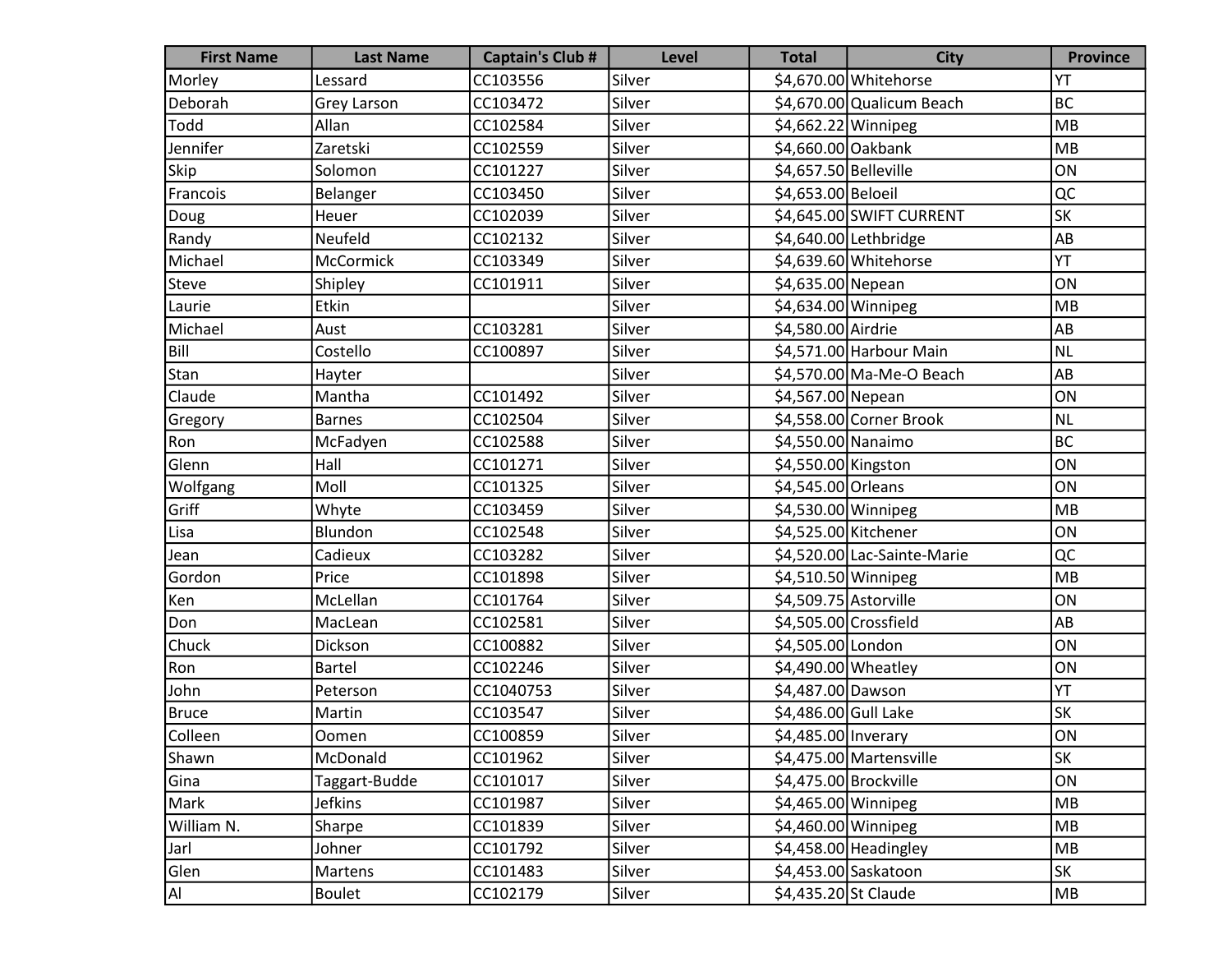| <b>First Name</b> | <b>Last Name</b> | <b>Captain's Club #</b> | <b>Level</b> | <b>Total</b>           | <b>City</b>                | <b>Province</b> |
|-------------------|------------------|-------------------------|--------------|------------------------|----------------------------|-----------------|
| Jim               | <b>Summers</b>   | CC102407                | Silver       | \$4,426.25 OTTAWA      |                            | ON              |
| William           | Dyer             | CC102092                | Silver       | \$4,415.00 Calgary     |                            | AB              |
| David             | Spigelman        | CC102894                | Silver       | \$4,409.00 Winnipeg    |                            | MB              |
| Rob               | Waldron          | CC100928                | Silver       | \$4,402.05 Lucan       |                            | ON              |
| Calvin            | McGinn           | CC102127                | Silver       | \$4,396.00 St. Albert  |                            | AB              |
| Doug              | Pierson          | CC103029                | Silver       |                        | \$4,395.00 Niagara Falls   | ON              |
| Don               | <b>Beard</b>     | CC101924                | Silver       |                        | $$4,392.50$ St. Catharines | ON              |
| Marlene           | McDonald         | CC102807                | Silver       | \$4,385.00 Richard     |                            | SK              |
| Glenn             | Garbett          | CC103477                | Silver       | \$4,380.00 Winnipeg    |                            | MB              |
| Andy              | Landry           | CC102118                | Silver       | \$4,380.00 Okotoks     |                            | AB              |
| <b>Cliff</b>      | Graham           | CC102854                | Silver       | \$4,370.10 Winnipeg    |                            | MB              |
| Scott             | Southby          | CC102554                | Silver       | \$4,360.00 Winnipeg    |                            | MB              |
| Tom               | Quackenbush      | CC101963                | Silver       | \$4,360.00 Baden       |                            | ON              |
| Joey              | <b>Dick</b>      | CC102918                | Silver       | \$4,325.00 Didsbury    |                            | AB              |
| James             | <b>Dobush</b>    | CC1040686               | Silver       |                        | \$4,320.00 Whitehorse      | YT              |
| Rod               | White            | CC103399                | Silver       |                        | $$4,310.00$ Corner Brook   | <b>NL</b>       |
| Clint             | Wirth            | CC102207                | Silver       | \$4,292.00 Winnipeg    |                            | MB              |
| Ken               | Smith            | CC103764                | Silver       |                        | \$4,285.00 Dawson City     | YT              |
| Bill              | Anderson         | CC102239                | Silver       | \$4,280.00 Waterloo    |                            | ON              |
| Kelly             | Melanson         | CC102563                | Silver       |                        | $$4,277.72$ Spruce Grove   | AB              |
| Larry             | Hardy            | CC101567                | Silver       | \$4,275.50 Winnipeg    |                            | MB              |
| Boyd              | Suter            | CC101542                | Silver       | \$4,255.00 Landis      |                            | <b>SK</b>       |
| Jason             | Colley           | CC1040651               | Silver       | \$4,244.00 Osgoode     |                            | ON              |
| Jeff              | Smith            | CC102232                | Silver       |                        | \$4,238.00 Corner Brook    | <b>NL</b>       |
| Terry             | Hogan            | CC100321                | Silver       |                        | $$4,238.00$ Courtenay      | BC              |
| Barry             | Clarkson         | CC102082                | Silver       | \$4,229.01 Winfield    |                            | AB              |
| Don               | Muldoon          | CC101234                | Silver       | \$4,227.25 Brighton    |                            | ON              |
| Peter             | Loewen           | CC102870a               | Silver       | \$4,220.00 Oak Bluff   |                            | MB              |
| Mircea            | Andreescu        | CC101646                | Silver       | \$4,212.50 Stittsville |                            | ON              |
| Lyle              | Heimbecker       | CC103008                | Silver       |                        | \$4,212.00 Cambridge       | ON              |
| Tim               | Lane             | CC101834                | Silver       | \$4,205.00 Calgary     |                            | AB              |
| <b>Jim</b>        | Leight           | CC102338                | Silver       | \$4,200.00 Lasalle     |                            | ON              |
| Mary              | Howden           | CC101766                | Silver       | \$4,195.00 Didsbury    |                            | AB              |
| Des               | Churchill        | CC100630                | Silver       | \$4,195.00 Orleans     |                            | ON              |
| Jeff              | Cox              | CC102520                | Silver       | $$4,185.00$ Halifax    |                            | <b>NS</b>       |
| Glen              | Sauvé            | CC101986                | Silver       | \$4,179.00 Navan       |                            | ON              |
| Gordon            | Munk             | CC101085                | Silver       |                        | \$4,177.00 Sherwood Park   | AB              |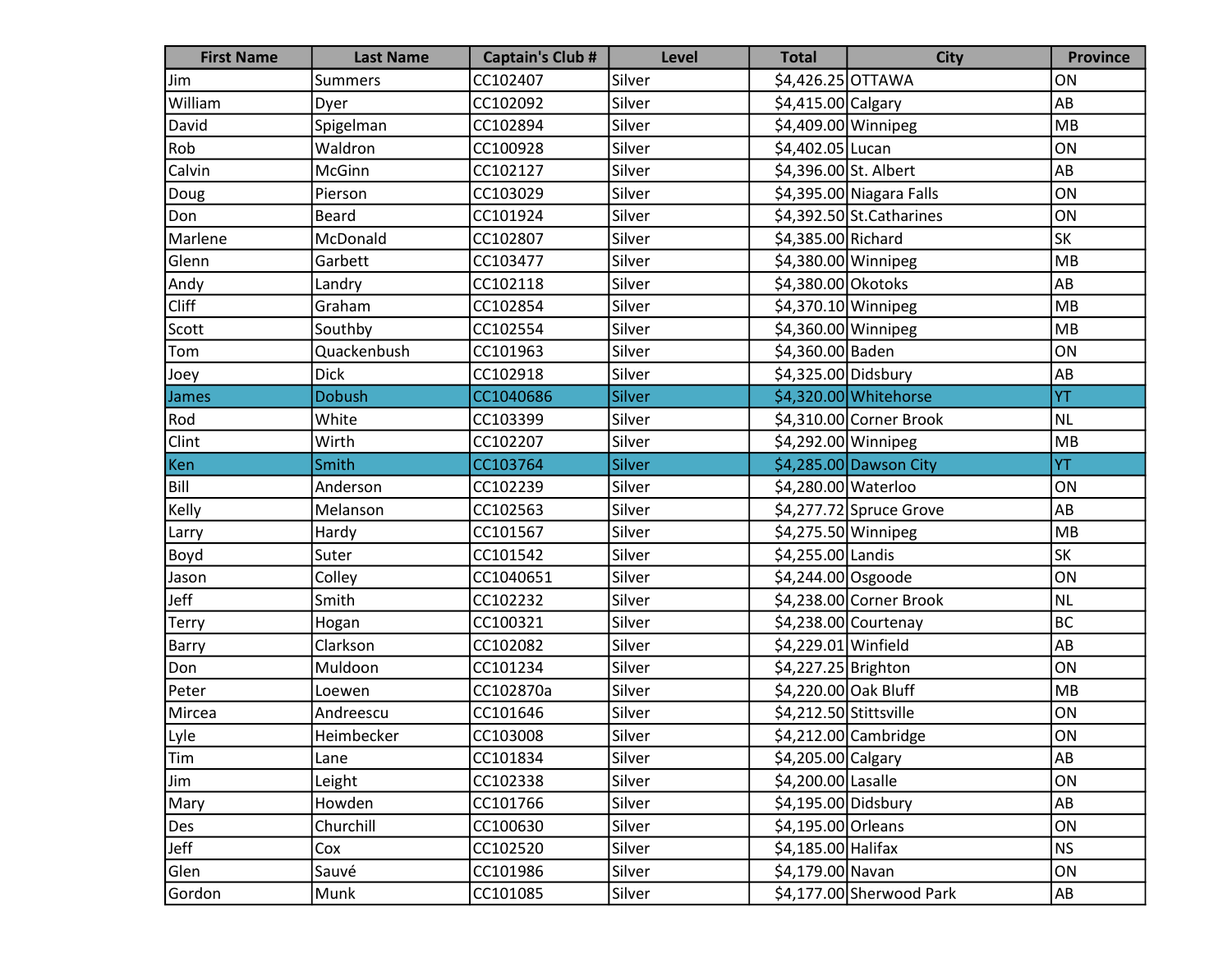| <b>First Name</b> | <b>Last Name</b> | <b>Captain's Club #</b> | <b>Level</b>  | <b>Total</b>         | <b>City</b>                   | <b>Province</b> |
|-------------------|------------------|-------------------------|---------------|----------------------|-------------------------------|-----------------|
| Rick              | Brown            | CC100682                | Silver        | \$4,175.00 Carstairs |                               | AB              |
| Barbara           | Carr             | CC100945                | Silver        | \$4,168.30 Munster   |                               | ON              |
| Andy              | Church           | CC100181                | Silver        | \$4,167.00 Kanata    |                               | ON              |
| Terry             | Sears            | CC101906                | Silver        | \$4,166.00 Paradise  |                               | NL              |
| Connie            | Smigelski        | CC103380                | Silver        |                      | \$4,161.60 Stony Plain        | AB              |
| Roger             | Dumond           | CC101918                | Silver        |                      | \$4,156.00 Gloucester         | ON              |
| Christopher       | <b>Brady</b>     | CC100067                | Silver        | \$4,155.00 Nepean    |                               | ON              |
| Michael           | Carroll          | CC101897                | Silver        | \$4,147.30 Torbay    |                               | NL              |
| Nicole            | Graves           | CC102303                | Silver        | \$4,145.00 Kitchener |                               | ON              |
| Glen              | Rozumniak        | CC102731                | Silver        | \$4,132.00 Mundare   |                               | AB              |
| Bill              | Bowerman         | CC102254                | Silver        | \$4,130.00 Kanata    |                               | ON              |
| Heather           | Mohr             | CC101977                | Silver        | \$4,123.00 Clavet    |                               | <b>SK</b>       |
| Mike              | Anselmo          | CC100935                | Silver        |                      | \$4,121.00 Morinville         | AB              |
| Jack              | Vidiuk           | CC101879                | Silver        |                      | $$4,115.01$ Edmonton          | AB              |
| Kelly             | Olsen            | CC102713                | Silver        | \$4,100.00 Sundre    |                               | AB              |
| Norm              | Giesbrecht       | CC101568                | Silver        |                      | \$4,095.00 Portage la Prairie | MB              |
| Mark              | Pelechaty        | CC103706                | Silver        | \$4,090.00 Dugald    |                               | MB              |
| Ryan              | Pape             | CC103097                | Silver        |                      | \$4,090.00 Saskatoon          | <b>SK</b>       |
| Steve             | Anthony          | CC101831                | Silver        | \$4,073.00 Fergus    |                               | ON              |
| Glen              | Palmer           | CC100165                | Silver        | \$4,071.20 Winnipeg  |                               | MB              |
| Stephan           | Radatus          | CC103448                | Silver        |                      | \$4,055.00 Gloucester         | ON              |
| Geoff             | Gibb             | CC102634                | Silver        | \$4,055.00 London    |                               | ON              |
| Mark              | Woodman          | CC103056                | Silver        | \$4,050.00 Embrun    |                               | ON              |
| David             | Major            | CC103554                | Silver        | \$4,045.55 Hamilton  |                               | ON              |
| Ken               | Veroba           | CC101129                | Silver        | \$4,045.00 Regina    |                               | <b>SK</b>       |
| Craig             | Renaud           | CC101033                | Silver        |                      | \$4,035.00 Port Perry         | ON              |
| Yves              | Normandin        | CC1040575               | Silver        | \$4,032.00 Selkirk   |                               | MB              |
| Kent              | Campbell         | CC101314                | Silver        | \$4,025.00 Calgary   |                               | AB              |
| Neil              | Steffler         | CC100760                | Silver        | \$4,017.00 Puslinch  |                               | ON              |
| Ray               | Ettenhofer       | CC102188                | Silver        | \$4,010.00 Winnipeg  |                               | MB              |
| Alan              | Murray           | CC100943                | Silver        | \$4,007.00 Ralston   |                               | AB              |
| Ivan              | Jurchuk          | CC100737                | Silver        | \$4,007.00 Kitchener |                               | ON              |
| Bernie            | Picard           | CC100453                | Silver        |                      | \$4,005.00 Mount Elgin        | ON              |
| D'Arcy            | <b>McFalls</b>   | CC100522                | Silver        | \$3,994.00 London    |                               | ON              |
| Don               | Jorgensen        | CC100615                | Silver        |                      | \$3,970.00 Georgetown         | ON              |
| John              | Prettie          | CC1040600               | <b>Silver</b> | \$3,964.80 Selkirk   |                               | <b>MB</b>       |
| Marshall          | Diggle           | CC103154                | Silver        |                      | \$3,963.33 Portage La Prairie | MB              |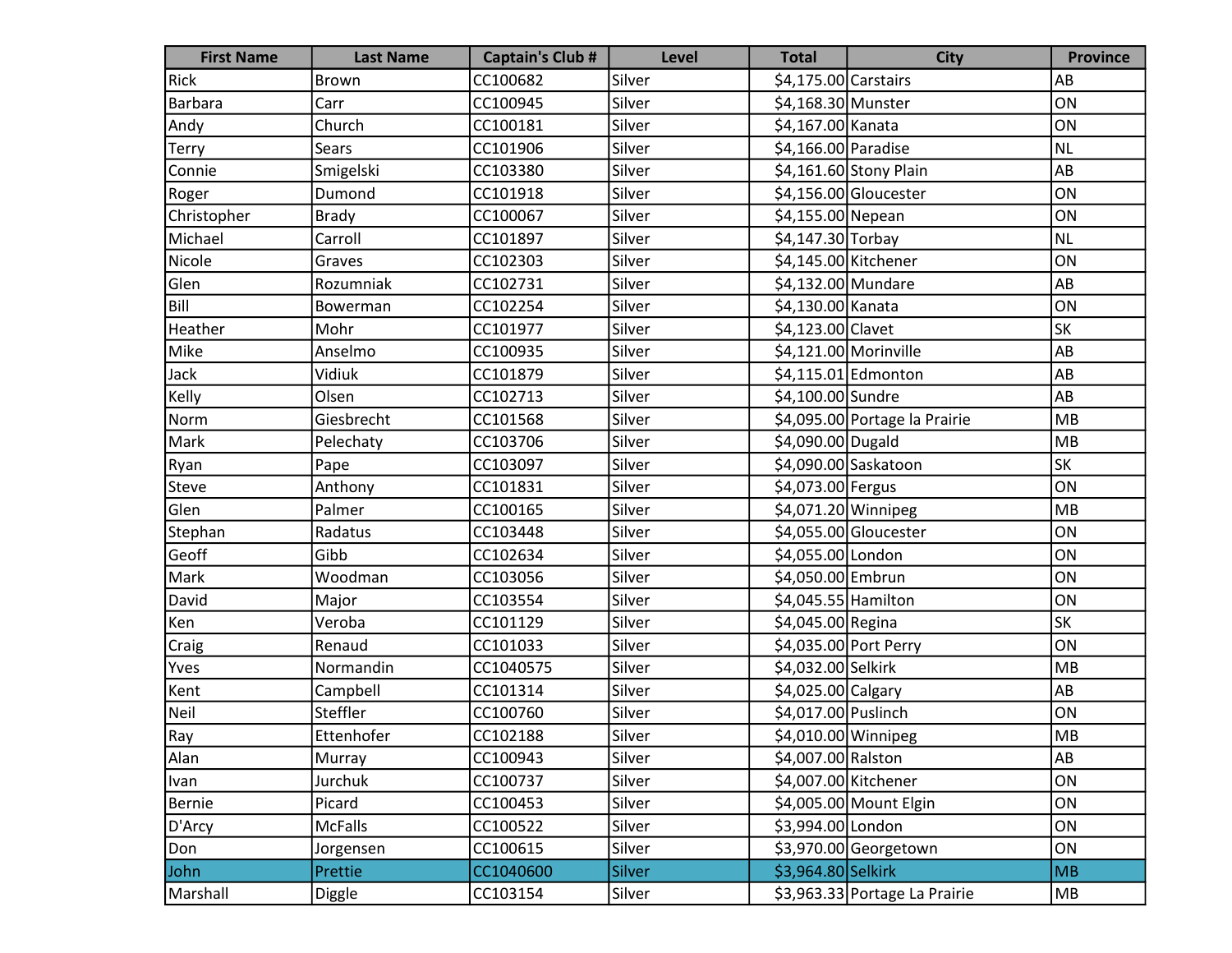| <b>First Name</b> | <b>Last Name</b> | <b>Captain's Club #</b> | Level  | <b>Total</b>         | <b>City</b>             | <b>Province</b> |
|-------------------|------------------|-------------------------|--------|----------------------|-------------------------|-----------------|
| Wendy             | Fletcher         | CC103003                | Silver |                      | \$3,960.00 Brampton     | ON              |
| Robert            | Thompson         | CC101730                | Silver |                      | \$3,960.00 Saskatoon    | <b>SK</b>       |
| Brian             | O'Connell        | CC102499                | Silver |                      | \$3,950.00 Mount Pearl  | NL              |
| Jerry             | Volkers          | CC102902                | Silver | \$3,947.00 Winnipeg  |                         | MB              |
| Edgar             | Conway           | CC101883                | Silver | \$3,947.00 Placentia |                         | NL              |
| Joe               | <b>Barrett</b>   | CC103621                | Silver | \$3,945.00 Kingston  |                         | ON              |
| Dawn              | Mantle           | CC103421                | Silver | \$3,944.70 Kitchener |                         | ON              |
| Carlos            | Fernandes        | CC102657                | Silver | \$3,943.10 Winnipeg  |                         | MB              |
| Donald            | Langkamp         | CC100994                | Silver |                      | \$3,938.00 Edmonton     | AB              |
| Charles           | Curley           | CC102708                | Silver | \$3,932.00 Windsor   |                         | ON              |
| Terry             | Parkin           | CC101864                | Silver | \$3,930.00 Ponoka    |                         | AB              |
| Leah              | Verishine        | CC1040634               | Silver |                      | \$3,925.00 Saanichton   | BC              |
| Russell           | Knight           | CC102862a               | Silver | \$3,925.00 Stonewall |                         | MB              |
| Sherri L          | Gosse            | CC102862                | Silver | \$3,920.00 Torbay    |                         | NL              |
| Tom               | Donohue          | CC102283                | Silver | \$3,920.00 Orleans   |                         | ON              |
| Dave              | Boswell          | CC102972                | Silver | \$3,920.00 Orleans   |                         | ON              |
| Robert            | Horner           | CC102066                | Silver |                      | $$3,915.00$ Crossmount  | <b>SK</b>       |
| Murray            | Schultz          | CC102890                | Silver | \$3,915.00 Winnipeg  |                         | MB              |
| Manfred           | Kupjetz          | CC103018                | Silver | \$3,905.00 Lefaivre  |                         | ON              |
| Robert            | <b>Butcher</b>   | CC1040450               | Silver | \$3,901.00 Kitchener |                         | ON              |
| Luc               | <b>Tessier</b>   | CC103426                | Silver | \$3,900.00 Carp      |                         | ON              |
| Mark              | McMillan         | CC101890                | Silver |                      | \$3,895.85 Chesterville | ON              |
| Harry             | Niezen           | CC102369                | Silver | \$3,895.00 Kitchener |                         | ON              |
| Mark              | Christensen      | CC103296                | Silver |                      | \$3,890.00 North Bay    | ON              |
| Hal               | <b>Buck</b>      | CC103134                | Silver | \$3,885.00 Griffith  |                         | ON              |
| Jaime             | Sastre           | CC102443                | Silver |                      | \$3,880.00 Woodlawn     | ON              |
| Michael           | Pearson          | CC100769                | Silver | \$3,871.00 Ottawa    |                         | ON              |
| Ed                | McPhillamey      | CC102808                | Silver |                      | \$3,870.00 Saskatoon    | <b>SK</b>       |
| Ward              | Gordon           | CC103453                | Silver | \$3,860.00 Winnipeg  |                         | MB              |
| Brad              | McKay            | CC101489                | Silver | \$3,855.00 Cartier   |                         | <b>MB</b>       |
| Pam               | Goodale          | CC101603                | Silver | \$3,842.00 Barrie    |                         | ON              |
| Lee               | Liddle           | CC102342                | Silver |                      | \$3,832.00 Leamington   | ON              |
| Ed                | Keindel          | CC103550                | Silver |                      | \$3,825.00 Saskatoon    | <b>SK</b>       |
| Duane             | Baker            | CC101487                | Silver | \$3,824.00 Garson    |                         | MB              |
| Chuck             | Thibert          | CC101905                | Silver | \$3,820.00 Ottawa    |                         | ON              |
| Gilles            | Ouellet          | CC102707                | Silver |                      | \$3,817.00 Petawawa     | ON              |
| Terry             | Daigle           | CC101518                | Silver |                      | \$3,816.00 North Bay    | ON              |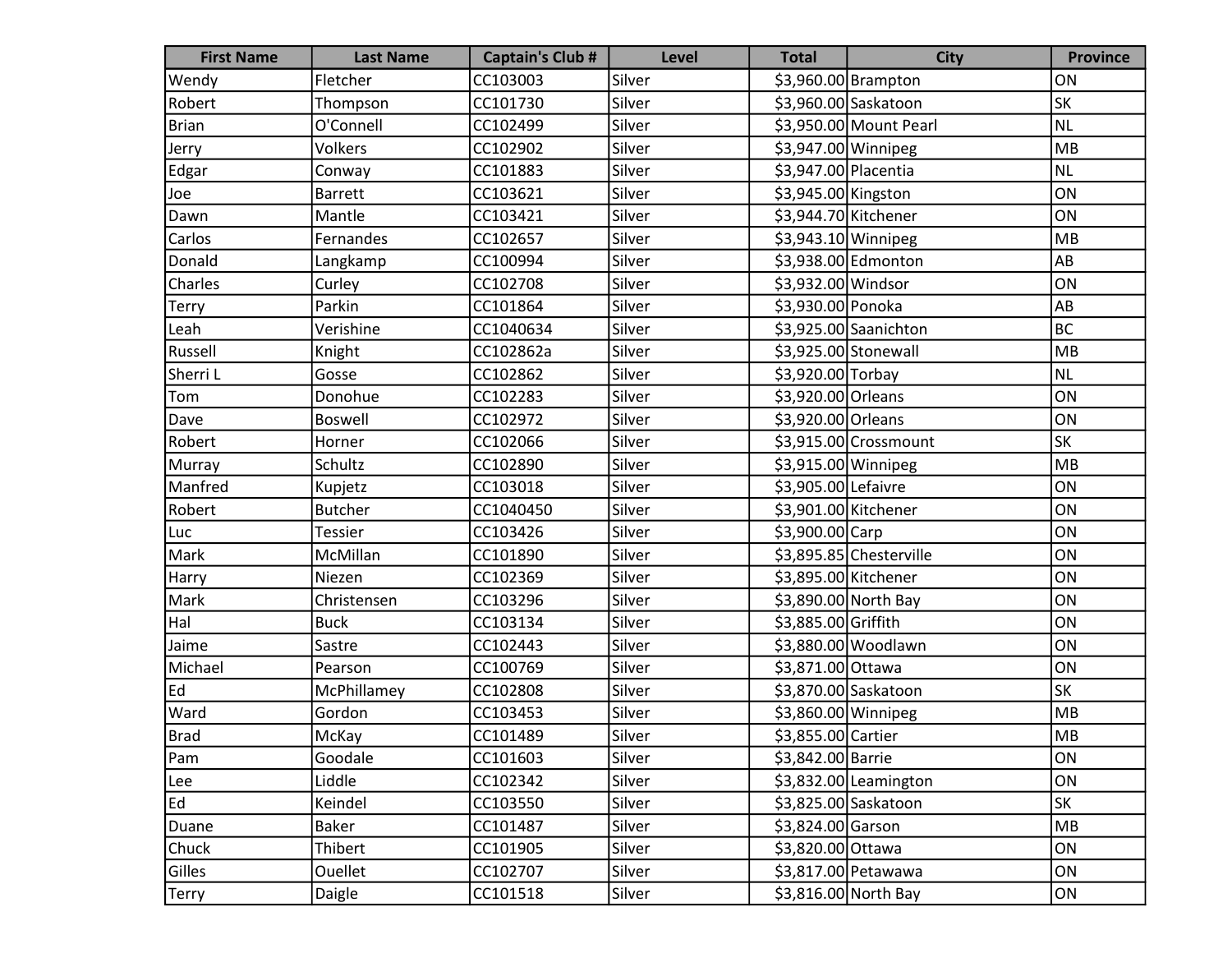| <b>First Name</b> | <b>Last Name</b> | <b>Captain's Club #</b> | <b>Level</b>  | <b>Total</b>          | <b>City</b>              | <b>Province</b> |
|-------------------|------------------|-------------------------|---------------|-----------------------|--------------------------|-----------------|
| Blaine            | Heiser           | CC102931                | Silver        |                       | \$3,815.00 Spruce Grove  | AB              |
| Joel              | Kash             | CC1040513               | Silver        | \$3,815.00 Kitchener  |                          | ON              |
| Curry             | Anderson         | CC102607                | Silver        |                       | $$3,810.25$ Beachburg    | ON              |
| Roger             | Macra            | CC102348                | Silver        | \$3,802.85 Rockland   |                          | ON              |
| Sue               | Casey            | CC103258                | Silver        |                       | \$3,796.20 Lansdowne     | ON              |
| Justin            | Pater            | CC103412                | Silver        | \$3,790.00 St. John's |                          | NL              |
| Douglas           | <b>Britton</b>   | CC102078                | Silver        |                       | \$3,787.98 Edmonton      | AB              |
| Kevin             | House            | CC102109                | Silver        |                       | \$3,785.00 Edmonton      | AB              |
| Lawson            | Squire           | CC103256                | Silver        | \$3,785.00 Cold Lake  |                          | AB              |
| Emile             | Nickel           | CC101420                | Silver        | \$3,783.20 St. Albert |                          | AB              |
| Cameron           | Hann             | CC102308                | Silver        | \$3,770.00 Carp       |                          | ON              |
| Bryan             | Korell           | CC103206                | Silver        | \$3,760.50 Kitchener  |                          | ON              |
| Larry             | Frosch           | CC101435                | Silver        |                       | \$3,760.00 Cambridge     | ON              |
| Les               | Weatherby        | CC101176                | Silver        | \$3,754.00 Kingston   |                          | ON              |
| Scott             | <b>Moses</b>     | CC102571                | Silver        | \$3,753.33 Oakville   |                          | ON              |
| Rob               | Ashton           | CC1040662               | <b>Silver</b> |                       | \$3,752.70 Newmarket     | ON              |
| John              | Patrick          | CC101955                | Silver        | \$3,750.00 London     |                          | ON              |
| Charles           | <b>Brunette</b>  | CC101808                | Silver        |                       | \$3,745.00 Prince George | BC              |
| Gordon            | Smith            | CC101994                | Silver        | \$3,735.00 Calgary    |                          | AB              |
| Warren            | Hearn            | CC102930                | Silver        | \$3,735.00 Calgary    |                          | AB              |
| Ray               | Stewart          | CC102956                | Silver        | \$3,735.00 Edson      |                          | AB              |
| Debbie            | Hodinski         | CC1040502               | Silver        |                       | \$3,735.00 Whitehorse    | YT              |
| <b>Brian</b>      | Larson           | CC103463                | Silver        |                       | \$3,726.50 East St Paul  | MB              |
| Jeff L            | <b>Deck</b>      | CC101797                | Silver        | \$3,716.00 Calgary    |                          | AB              |
| Mark              | Domko            | CC103156                | Silver        | \$3,710.00 Winnipeg   |                          | MB              |
| Michael           | Morton           | CC101277                | Silver        | \$3,700.00 Kingston   |                          | ON              |
| Les               | Hudson           | CC102837                | Silver        |                       | \$3,700.00 Nanoose Bay   | BC              |
| <b>AMANDIO</b>    | <b>CORREIA</b>   | CC102915                | Silver        |                       | \$3,690.00 Edmonton      | AB              |
| Michael           | Gagne            | CC101306                | Silver        | \$3,688.00 Orleans    |                          | ON              |
| Tim               | Wilkinson        | CC102905                | Silver        | \$3,685.00 Winnipeg   |                          | MB              |
| Jim               | Leonard          | CC102339                | Silver        | \$3,685.00 Windsor    |                          | ON              |
| <b>Brian</b>      | Parsons          | CC101731                | Silver        |                       | \$3,681.00 Oxford Mills  | ON              |
| Rob               | Richards         | CC103034                | Silver        | \$3,675.00 Lindsay    |                          | ON              |
| Alan              | Thwaits          | CC103264                | Silver        |                       | \$3,656.00 Mississauga   | ON              |
| Fred              | Veldman          | CC101793                | Silver        |                       | \$3,652.00 Stoney Creek  | ON              |
| Robert            | Foss             | CC101605                | Silver        | \$3,650.00 Waterloo   |                          | ON              |
| Paul              | Raper            | CC101737                | Silver        | \$3,645.00 Kitchener  |                          | ON              |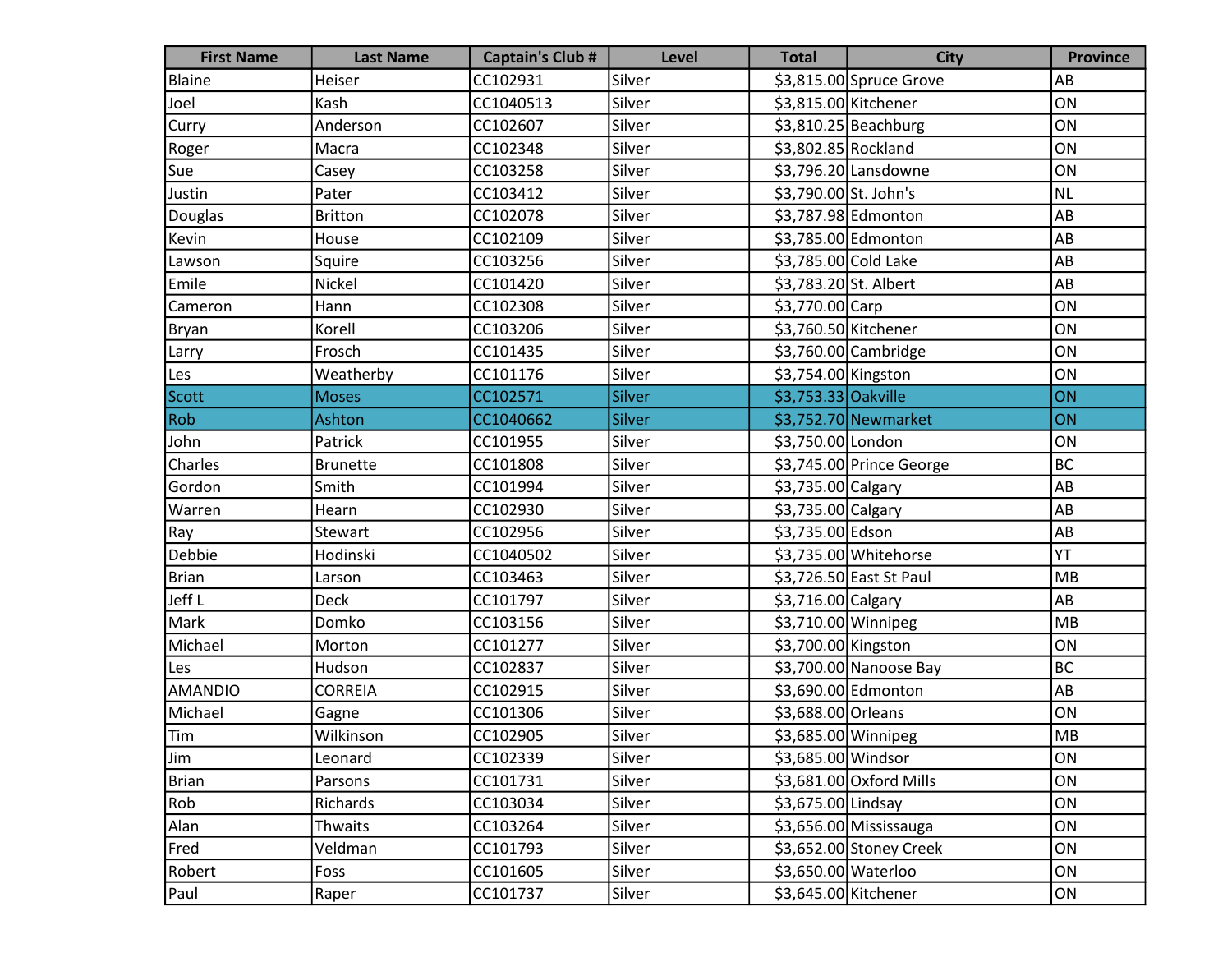| <b>First Name</b> | <b>Last Name</b> | <b>Captain's Club #</b> | <b>Level</b>  | <b>Total</b>         | <b>City</b>                | <b>Province</b> |
|-------------------|------------------|-------------------------|---------------|----------------------|----------------------------|-----------------|
| Gordon            | Lucyk            | CC102939                | Silver        | \$3,635.00 Hilliard  |                            | AB              |
| Ken               | Harvie           | CC101561                | Silver        | \$3,630.00 Kelowna   |                            | <b>BC</b>       |
| Gilbert           | <b>Bradet</b>    | CC1040670               | Silver        |                      | \$3,627.00 Whitehorse      | YT              |
| Earle             | Hayden           | CC103561                | Silver        |                      | \$3,625.00 Whitehorse      | YT              |
| Carley            | Patapow          | CC103369                | Silver        | \$3,615.00 Winnipeg  |                            | MB              |
| Paul              | Chambers Jr      | CC101303                | Silver        |                      | \$3,606.00 Cambridge       | ON              |
| Jean-Marie        | Guitard          | CC102306                | Silver        |                      | \$3,605.50 Sydenham        | ON              |
| John              | Ross             | CC101753                | Silver        |                      | \$3,605.00 Sturgeon County | AB              |
| John              | <b>Hurdis</b>    | CC103192                | <b>Silver</b> |                      | \$3,591.90 Mississauga     | ON              |
| Bob               | Olmstead         | CC103466                | Silver        |                      | \$3,587.00 Sharbot Lake    | ON              |
| Cyril             | Lindseth         | CC102730                | Silver        | \$3,585.00 Killam    |                            | AB              |
| Ron               | Andress          | CC1040432               | Silver        | \$3,583.00 Ottawa    |                            | ON              |
| <b>Boots</b>      | Chartrand        | CC101722                | Silver        |                      | \$3,576.00 North bay       | ON              |
| Lynden            | Hillier          | CC101838                | Silver        |                      | \$3,564.00 Kemptville      | ON              |
| Paul              | Wingerak         | CC102689                | Silver        |                      | \$3,560.00 Edmonton        | AB              |
| Sharon            | Hannigan         | CC101840                | Silver        |                      | \$3,556.20 Springwater     | ON              |
| Yves              | Nadeau           | CC103095                | Silver        | \$3,547.00 Ingleside |                            | ON              |
| Paul              | Musselman        | CC102663                | Silver        | \$3,538.50 Stratford |                            | ON              |
| Wolf              | Stelzer          | CC103047                | Silver        | \$3,535.50 Ottawa    |                            | ON              |
| Trevor            | Lucier           | CC102557                | Silver        |                      | \$3,535.00 Parkland County | AB              |
| Daniel            | Sparling         | CC101674                | Silver        | \$3,531.00 Nepean    |                            | ON              |
| Terry             | Sather           | CC1040758               | Silver        | \$3,530.00 Watrous   |                            | <b>SK</b>       |
| Tyler             | McIntyre         | CC102727                | Silver        | \$3,520.00 Calgary   |                            | AB              |
| Donald            | Chisholm         | CC100413                | Silver        | \$3,520.00           |                            |                 |
| Lorne             | Eads             | CC102922                | Silver        |                      | \$3,520.00 Spruce Grove    | AB              |
| Slim              | Weegar           | CC100776                | Silver        | \$3,520.00 Calgary   |                            | AB              |
| Claude            | Guindon          | CC102305                | Silver        | \$3,520.00 Hillsdale |                            | ON              |
| Robert            | Kluke            | CC101828                | Silver        |                      | \$3,505.00 Kemptville      | ON              |
| Michael           | Simmonds         | CC101449                | Silver        | \$3,503.30 Paradise  |                            | <b>NL</b>       |
| <b>Terry</b>      | Hayden           | CC103531                | Silver        |                      | \$3,497.50 Whitehorse      | YT              |
| Tom               | Goranson         | CC103181                | Silver        |                      | \$3,497.00 Whitehorse      | YT              |
| Gary              | Evans            | CC103475                | Silver        | \$3,497.00 Winnipeg  |                            | MB              |
| Guy               | McMahon          | CC101810                | Silver        | \$3,495.00 Winnipeg  |                            | MB              |
| Sandra            | Morgan           | CC1040562               | Silver        |                      | $$3,492.00$ Bowmanville    | <b>ON</b>       |
| <b>Brad</b>       | Stobbs           | CC101623                | Silver        | \$3,490.00 Windsor   |                            | ON              |
| <b>Barry</b>      | Prescod          | CC102881                | Silver        | \$3,490.00 Winnipeg  |                            | MB              |
| Tom               | <b>GILL</b>      | CC1040796               | Silver        |                      | \$3,480.50 Salmon Arm      | <b>BC</b>       |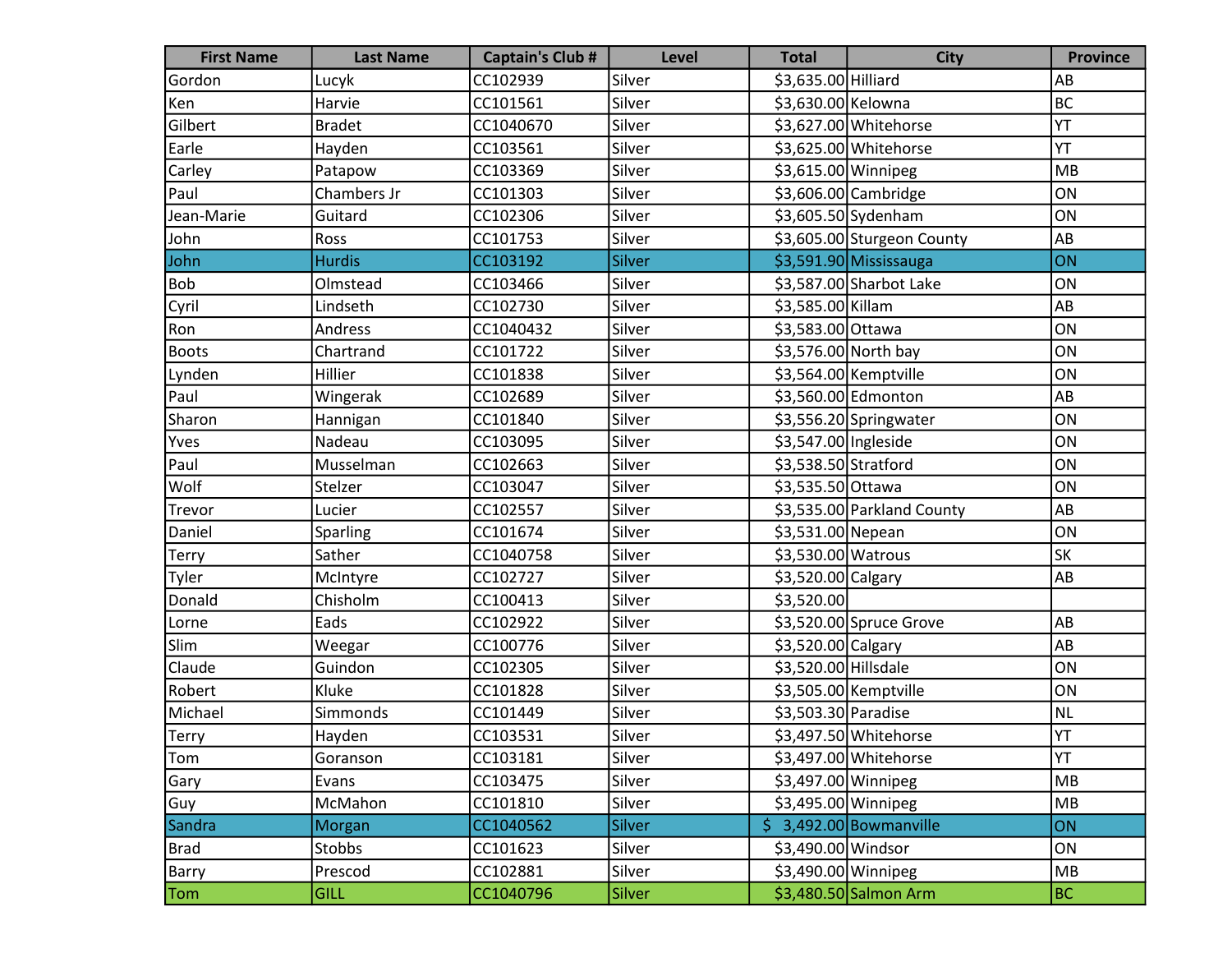| <b>First Name</b> | <b>Last Name</b> | <b>Captain's Club #</b> | <b>Level</b> | <b>Total</b>           | <b>City</b>               | <b>Province</b> |
|-------------------|------------------|-------------------------|--------------|------------------------|---------------------------|-----------------|
| Gerard            | Reynolds         | CC101047                | Silver       | \$3,478.00 Pickering   |                           | ON              |
| Claude            | Lachance         | CC102577                | Silver       | \$3,470.78 Pickering   |                           | ON              |
| Mike              | Dooley           | CC103411                | Silver       |                        | \$3,465.00 Mississauga    | ON              |
| Stephen           | Hunter           | CC101681                | Silver       | \$3,450.00 Ottawa      |                           | ON              |
| Carl              | Michalek         | CC103066                | Silver       | \$3,450.00 Kitchener   |                           | ON              |
| Rob               | Hancock          | CC101093                | Silver       | \$3,441.00 Binbrook    |                           | ON              |
| Sylvain           | Myre             | CC103226                | Silver       |                        | \$3,431.60 McMasterville  | QC              |
| Eric              | Walker           | CC1040647               | Silver       |                        | \$3,430.00 Cambridge      | ON              |
| Steve             | Gemmill          | CC103005                | Silver       |                        | $$3,420.00$ St Catharines | ON              |
| Warren            | Paulson          | CC1040586               | Silver       | \$3,416.00 Atikokan    |                           | ON              |
| Daniel            | Miller           | CC102875                | Silver       |                        | \$3,415.00 Lac Du Bonnet  | MB              |
| Henry             | Jennings         | CC103083                | Silver       | \$3,411.00 Oshawa      |                           | ON              |
| Ken               | Spence           | CC101628                | Silver       |                        | \$3,395.00 Peachland      | BC              |
| Rick              | Slobodian        | CC102399                | Silver       | \$3,390.00 Stittsville |                           | ON              |
| Dave              | Hopkins          | CC103011                | Silver       | \$3,390.00 Rockland    |                           | ON              |
| Sandra            | Taylor           | CC102461                | Silver       | \$3,389.25 Calgary     |                           | AB              |
| John              | Shaver           | CC103250                | Silver       |                        | \$3,385.00 Swift Current  | <b>SK</b>       |
| Robert            | Roth             | CC103375                | Silver       | \$3,376.50 Barrie      |                           | ON              |
| Dave              | McCooeye         | CC100174                | Silver       | \$3,375.00 Vanier      |                           | ON              |
| Bruce             | Marshall         | CC100188                | Silver       | \$3,371.00 Ottawa      |                           | ON              |
| Garry             | Benson           | CC101243                | Silver       | \$3,370.00 Calgary     |                           | AB              |
| Keeley            | Ward             | CC101738                | Silver       | \$3,370.00 Omemee      |                           | ON              |
| Rocky             | Philpott         | CC103513                | Silver       |                        | \$3,363.00 Whitehorse     | YT              |
| Chris             | Robinson         | CC102388                | Silver       | \$3,360.00 Agassiz     |                           | <b>BC</b>       |
| Fred              | Zandbergen       | CC100199                | Silver       | \$3,359.00 Brinston    |                           | ON              |
| Myles (Jr.)       | O'Reilly         | CC102877                | Silver       | \$3,357.00 Winnipeg    |                           | MB              |
| Gladys            | Langkamp         | CC100794                | Silver       |                        | \$3,355.00 Edmonton       | AB              |
| Ed                | Voogt            | CC102421                | Silver       |                        | \$3,350.00 Singhampton    | ON              |
| Sharon            | Swyrd            | CC102649                | Silver       |                        | \$3,340.00 Edmonton       | AB              |
| <b>Bob</b>        | Hussey           | CC100299                | Silver       | \$3,340.00 Almonte     |                           | ON              |
| Al                | Chan             | CC102540                | Silver       | \$3,325.11 Winnipeg    |                           | MB              |
| Kevin             | Bentley          | CC101046                | Silver       | $$3,325.00$ Vegreville |                           | AB              |
| Kim               | Price            | CC103100                | Silver       | \$3,321.00 Kingston    |                           | ON              |
| Don               | Longley          | CC103730                | Silver       |                        | \$3,320.00 Fort McMurray  | AB              |
| Mark              | Kochut           | CC103017                | Silver       | \$3,317.50 Kitchener   |                           | ON              |
| Bounder           | Magazine         | CC101330                | Silver       | \$3,311.00 Stittsville |                           | ON              |
| Brent             | Boux             | CC102028                | Silver       |                        | \$3,306.00 Swift Current  | SK              |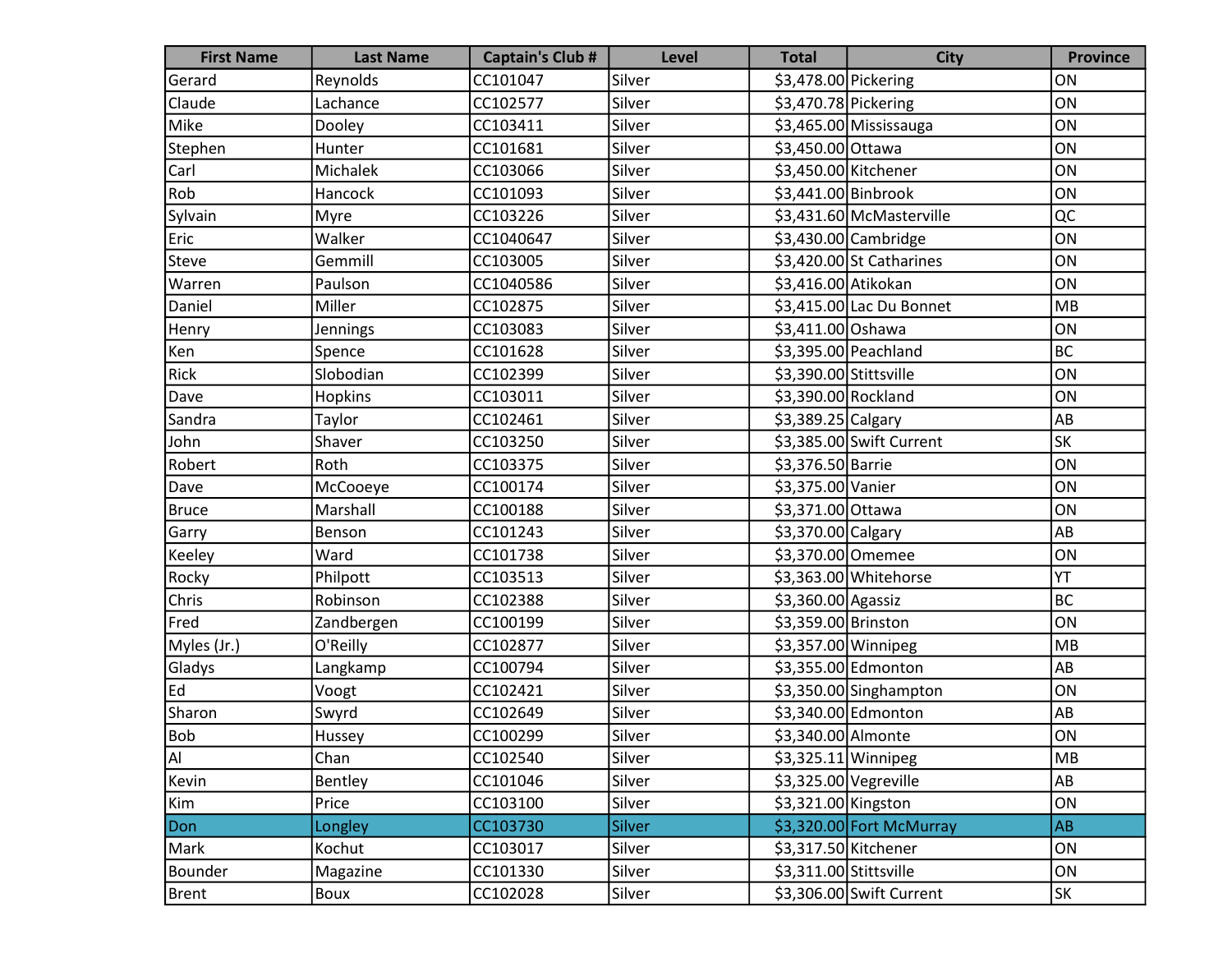| <b>First Name</b> | <b>Last Name</b> | <b>Captain's Club #</b> | <b>Level</b>  | <b>Total</b>          | <b>City</b>                     | <b>Province</b> |
|-------------------|------------------|-------------------------|---------------|-----------------------|---------------------------------|-----------------|
| Joe               | Lyne             | CC103725                | Silver        | \$3,300.40 Winnipeg   |                                 | <b>MB</b>       |
| Kelly             | Klein            | CC102934                | Silver        | \$3,300.00 Warburg    |                                 | AB              |
| Neil              | Warren           | CC102503                | Silver        |                       | \$3,295.00 Conception Bay South | <b>NL</b>       |
| Jacqueline        | Jurchuk          | CC101620                | Silver        | \$3,295.00 Kitchener  |                                 | ON              |
| Alan              | Carter           | CC102162                | Silver        | \$3,282.00 Kelowna    |                                 | <b>BC</b>       |
| Yves              | Lefebvre         | CC103719                | Silver        |                       | \$3,281.20 Chateauguay          | QC              |
| <b>Richard</b>    | <b>Harris</b>    | CC1040875               | Silver        | \$3,276.87 St. Albert |                                 | <b>AB</b>       |
| Ron               | Rawson           | CC101475                | Silver        |                       | \$3,275.00 Rosetown             | <b>SK</b>       |
| <b>Mark</b>       | Anderson         | CC1040661               | <b>Silver</b> | \$3,260.00 Coaldale   |                                 | <b>AB</b>       |
| Doc               | Calder           | CC101509                | Silver        | \$3,255.00 Guelph     |                                 | ON              |
| Doug              | Schmick          | CC101552                | Silver        | \$3,255.00 Carstairs  |                                 | AB              |
| David             | Richard          | CC101801                | Silver        | \$3,252.00 Renfrew    |                                 | ON              |
| Hugh              | Caldwell         | CC101638                | Silver        |                       | $$3,250.00$ Brampton            | ON              |
| Mike              | Hussey           | CC101953                | Silver        | \$3,247.00 Winfield   |                                 | AB              |
| Don               | Pugliese         | CC101356                | Silver        | \$3,245.00 Kanata     |                                 | ON              |
| Larry             | Summach          | CC101770                | Silver        |                       | \$3,240.00 Saskatoon            | <b>SK</b>       |
| Mike              | Manion           | CC100198                | Silver        | \$3,239.00 Almonte    |                                 | ON              |
| Larry S.          | Hochman          | CC103133                | Silver        |                       | \$3,237.00 East St Paul         | <b>MB</b>       |
| Stephen           | McConnell        | CC102357                | Silver        | \$3,235.50 London     |                                 | ON              |
| Olivier           | <b>Barolet</b>   | CC102732                | Silver        |                       | \$3,235.00 Boisbriand           | QC              |
| Ingrid            | Steffler         | CC101384                | Silver        | \$3,235.00 Puslinch   |                                 | ON              |
| Walter            | Camelino         | CC102981                | Silver        |                       | \$3,230.00 St Catharines        | ON              |
| Bill              | Wilson           | CC102431                | Silver        | \$3,230.00 Breslau    |                                 | ON              |
| Mathew            | Perlman          | CC103236                | Silver        | \$3,229.99 Winnipeg   |                                 | <b>MB</b>       |
| Chris             | Wilkinson        | CC102636                | Silver        | \$3,226.00 Faro       |                                 | YT              |
| Kevin             | Chard            | CC101222                | Silver        | \$3,225.00 Orleans    |                                 | ON              |
| Karen             | Smith            | CC100917                | Silver        | \$3,225.00 Ottawa     |                                 | ON              |
| Lawrence          | Moore            | CC103356                | Silver        | \$3,225.00 St. Albert |                                 | AB              |
| Roman             | Kneblewski       | CC101402                | Silver        | \$3,220.00 Caroline   |                                 | AB              |
| Paul              | Morneault        | CC100502                | Silver        | \$3,220.00 Barrie     |                                 | ON              |
| Pat               | Nakonechny       | CC1040568               | Silver        | \$3,220.00 Manitou    |                                 | <b>MB</b>       |
| Jim               | Fox              | CC101522                | Silver        |                       | \$3,215.00 Mount Pearl          | NL              |
| Don               | Campbell         | CC102845                | Silver        | \$3,210.00 Elie       |                                 | MB              |
| Guy               | Groulx           | CC102632                | Silver        | \$3,205.00 Rockland   |                                 | ON              |
| Gerry             | Parrott          | CC102227                | Silver        | \$3,200.00 Gander     |                                 | <b>NL</b>       |
| Anita             | Mohr             | CC103431                | Silver        |                       | \$3,169.00 Edmonton             | AB              |
| <b>Steve</b>      | Stewart          |                         | Silver        | \$3,168.00 Perth      |                                 | ON              |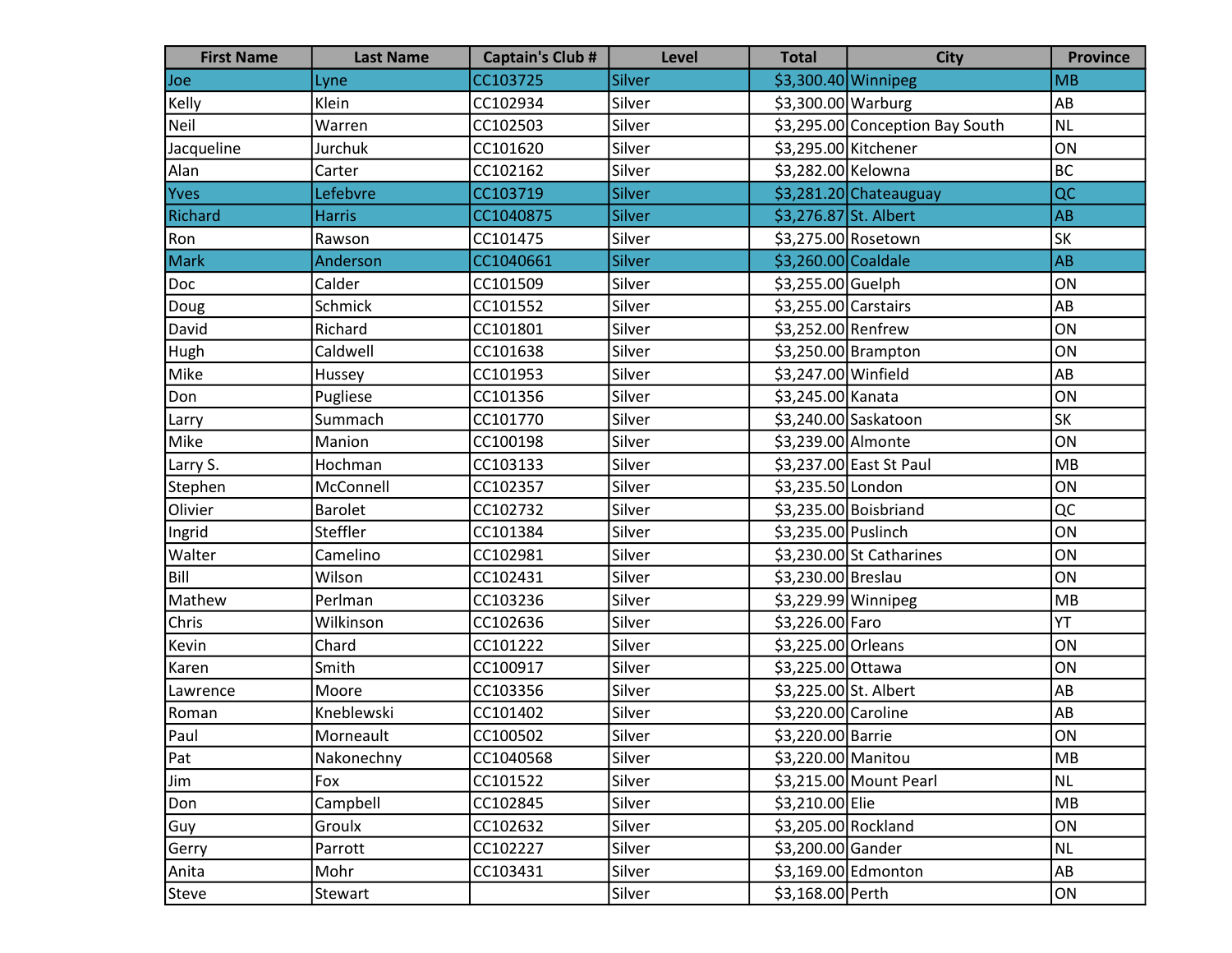| <b>First Name</b> | <b>Last Name</b> | <b>Captain's Club #</b> | <b>Level</b>  | <b>Total</b>          | <b>City</b>                     | <b>Province</b> |
|-------------------|------------------|-------------------------|---------------|-----------------------|---------------------------------|-----------------|
| Frank             | Schwertner       | CC1040761               | Silver        |                       | \$3,165.00 Whitehorse           | YT              |
| John              | Robertson        | CC1040755               | Silver        |                       | \$3,165.00 Whitehorse           | YT              |
| Jake              | Kaufman          | CC1040514               | Silver        |                       | \$3,161.00 Edmonton             | AB              |
| Stephen           | Pellerine        | CC102749                | Silver        | \$3,160.00 Halifax    |                                 | <b>NS</b>       |
| Shannon           | Canning          | CC102263                | Silver        | \$3,160.00 Elmira     |                                 | ON              |
| Sondra            | Clegg            | CC102576                | Silver        | \$3,153.00 Fall River |                                 | <b>NS</b>       |
| Joel              | <b>Benevides</b> | CC101836                | Silver        |                       | $$3,151.00$ Brampton            | ON              |
| Darlene           | Jovanovic        | CC1040716               | Silver        | \$3,150.00 Ilderton   |                                 | ON              |
| Roger             | Perry            | CC103686                | Silver        | \$3,150.00 Bedford    |                                 | <b>NS</b>       |
| Florence          | Smith            | CC101371                | Silver        | \$3,150.00 St. John's |                                 | <b>NL</b>       |
| Pete              | Etwell           | CC101473                | Silver        |                       | \$3,140.00 Cambridge            | ON              |
| Debbie            | Plante           | CC100497                | Silver        | \$3,138.00 Limoges    |                                 | ON              |
| Chris             | Taylor           | CC103261                | Silver        | \$3,136.21 Russell    |                                 | ON              |
| Tim               | McKenzie         | CC100193                | Silver        | \$3,136.00 Nepean     |                                 | ON              |
| David             | Brown            | CC102182                | Silver        | \$3,133.00 Winnipeg   |                                 | MB              |
| John              | Jantzi           | CC101657                | Silver        | \$3,130.00 Stratford  |                                 | ON              |
| Doug              | Ryerson          | CC101201                | Silver        | \$3,130.00 Hamilton   |                                 | ON              |
| John              | Matheson         | CC101580                | Silver        |                       | \$3,130.00 Edmonton             | AB              |
| Neil              | Henderson        | CC103602                | Silver        | \$3,128.80 Kingston   |                                 | ON              |
| Joanne            | McGorman         | CC1040652               | Silver        | \$3,125.00 Winnipeg   |                                 | MB              |
| Steve             | Witty            | CC100820                | Silver        | \$3,125.00 Barrie     |                                 | ON              |
| Lyle              | Von Ludendorff   | CC102150                | Silver        | \$3,118.00 Langdon    |                                 | AB              |
| Marc              | Vallee           | CC102415                | Silver        | \$3,103.20 Lasalle    |                                 | ON              |
| Kevin             | Olmstead         | CC101818                | Silver        | \$3,102.00 Arnprior   |                                 | ON              |
| William           | Stratton         | CC102895                | Silver        |                       | \$3,101.00 Winnipeg Beach       | MB              |
| Pete              | Cory             | CC101313                | Silver        |                       | \$3,100.00 Westmeath            | ON              |
| George            | Jones            | CC102113                | Silver        | \$3,100.00 Sundre     |                                 | AB              |
| Stephen           | <b>Adshade</b>   | CC1040660               | <b>Silver</b> | \$3,098.90 Puslinch   |                                 | ON              |
| Brian             | Sutton           | CC102408                | Silver        |                       | \$3,095.00 Perth Road           | ON              |
| Rob               | Kuenzig          | CC101631                | Silver        | \$3,090.52 Kitchener  |                                 | ON              |
| Bob               | Duncan           | CC101618                | Silver        |                       | \$3,088.75 Elizabethtown        | ON              |
| Don               | Vardy            | CC101819                | Silver        |                       | \$3,086.00 Conception Bay South | <b>NL</b>       |
| Mark              | Hasson           | CC103543                | Silver        | \$3,080.00 Guelph     |                                 | ON              |
| Allan             | DesRoche         | CC102087                | Silver        | \$3,080.00 Calgary    |                                 | AB              |
| Douglas           | McLeod           | CC102943                | Silver        | \$3,077.00 Onoway     |                                 | AB              |
| Kelvin            | Dekker           | CC103151                | Silver        | \$3,071.00 Calgary    |                                 | AB              |
| Stewart           | Sauder           | CC103495                | Silver        | \$3,070.00 St Jacobs  |                                 | ON              |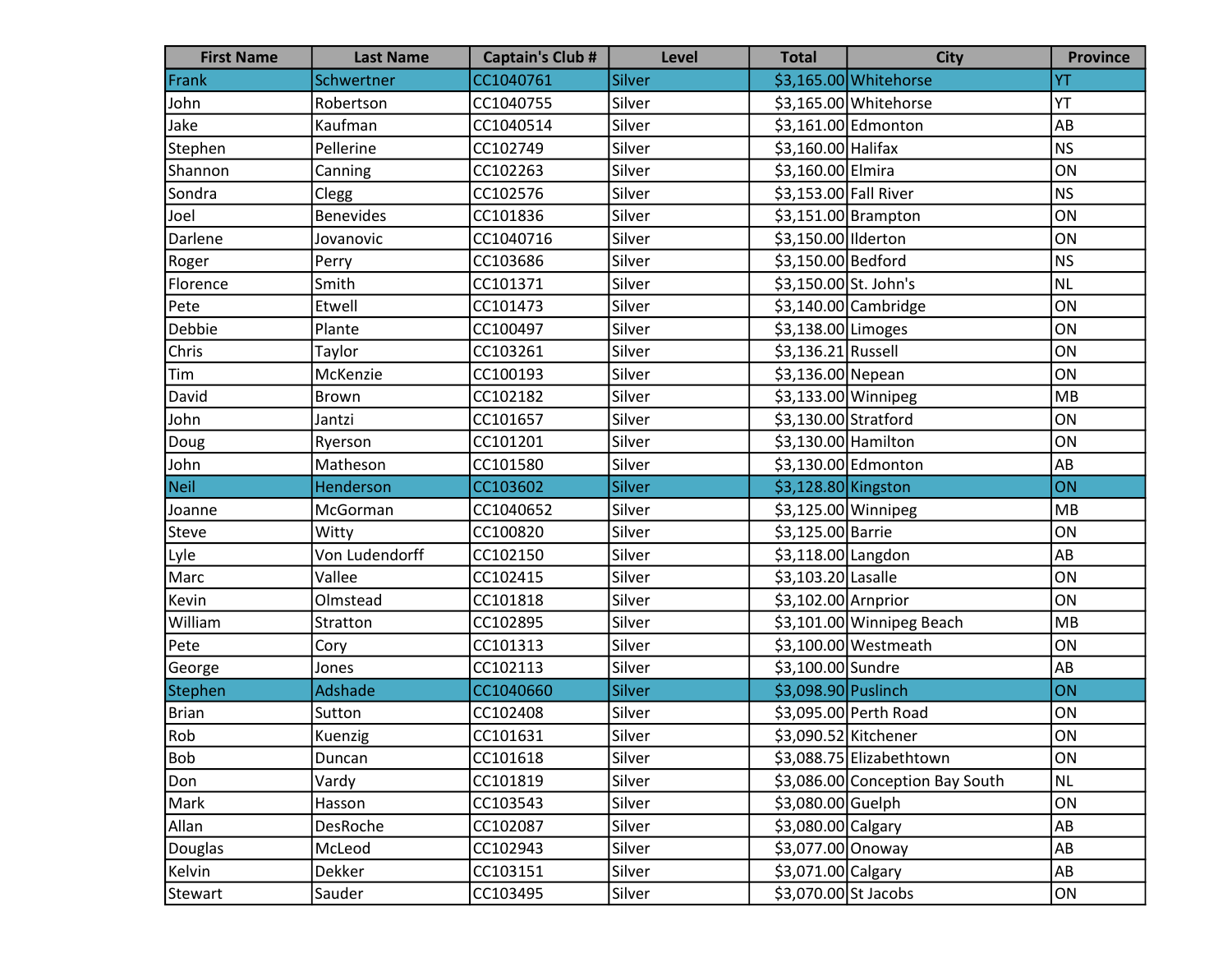| <b>First Name</b> | <b>Last Name</b> | <b>Captain's Club #</b> | <b>Level</b>  | <b>Total</b>         | <b>City</b>                       | <b>Province</b> |
|-------------------|------------------|-------------------------|---------------|----------------------|-----------------------------------|-----------------|
| Carol             | <b>McInnes</b>   | CC101468                | Silver        | \$3,070.00 Calgary   |                                   | AB              |
| Murray            | McLeod           | CC102871                | Silver        | \$3,070.00 Dugald    |                                   | MB              |
| Stephen           | Cotnam           | CC100084                | Silver        | \$3,065.00 Almonte   |                                   | ON              |
| Richard           | Hilz             | CC101856                | Silver        | \$3,060.00 Ottawa    |                                   | ON              |
| Marilyn           | Eddy             | CC103148                | Silver        |                      | \$3,056.00 Kemptville             | ON              |
| Gary              | Honey            | CC101992                | Silver        | \$3,052.00 Winnipeg  |                                   | MB              |
| Mike              | Nixon            | CC103228                | Silver        |                      | \$3,049.00 Whitehorse             | YT              |
| Sharon            | <b>Bascoe</b>    | CC102247                | Silver        | \$3,045.00 Waterloo  |                                   | ON              |
| Andrew            | <b>Brooke</b>    | CC102975                | Silver        | \$3,045.00 Ottawa    |                                   | ON              |
| Bernie            | Belanger         | CC103125                | Silver        | \$3,030.00 Nepean    |                                   | ON              |
| Eva               | <b>Chalmers</b>  | CC103733                | <b>Silver</b> |                      | \$3,029.50 Edmonton               | <b>AB</b>       |
| Stephen           | Machacek         | CC1040537               | Silver        |                      | \$3,029.00 West Lorne             | ON              |
| Dan               | Lepage           | CC102340                | Silver        |                      | \$3,025.00 Clarence Creek         | ON              |
| Kirk              | Simonson         |                         | Silver        |                      | \$3,025.00 Saskatoon              | SK              |
| Stan              | Copp             | CC102847                | Silver        | \$3,025.00 Winnipeg  |                                   | MB              |
| Allan             | Stroud           | CC100325                | Silver        |                      | \$3,024.00 Brampton               | ON              |
| Gerald            | Hawco            | CC103186                | Silver        |                      | \$3,020.00 Harbour Main           | <b>NL</b>       |
| Kirk              | Driscoll         | CC102610                | Silver        | \$3,017.00 Yarker    |                                   | ON              |
| Jason             | Gibbs            | CC101407                | Silver        |                      | \$3,016.00 Rockwood               | ON              |
| Sharon            | Wiebe            | CC103456                | Silver        | \$3,013.00 Winnipeg  |                                   | MB              |
| Aurel             | Bernardin        | CC103570                | Silver        | \$3,012.00 Winnipeg  |                                   | MB              |
| Perry             | Lewin            | CC102119                | Silver        |                      | \$3,010.00 Strathmore             | AB              |
| <b>Bob</b>        | <b>Blizzard</b>  | CC1040878               | Silver        |                      | \$3,008.00 Happy Valley-Goose Bay | <b>NL</b>       |
| Cheryl            | Davenport        | CC103150                | Silver        |                      | \$3,005.01 Owen Sound             | ON              |
| Stephen           | Goodchild        | CC102608                | Silver        |                      | \$3,005.00 Carleton Place         | ON              |
| Rob               | Swyrd            | CC101874                | Silver        |                      | \$3,002.00 Edmonton               | AB              |
| Daniel            | Boissonneault    | CC100956                | Silver        | \$3,000.00 Winnipeg  |                                   | MB              |
| Derek             | Kendrick         | CC102324                | Silver        | \$3,000.00 Orleans   |                                   | ON              |
| Jay               | Field            | CC103709                | Silver        | \$2,995.00 Kitchener |                                   | ON              |
| John              | Ritchie          | CC102885                | Silver        | \$2,991.00 Winnipeg  |                                   | <b>MB</b>       |
| Brandi            | Eloquence        | CC102848                | Silver        | \$2,977.24 Winnipeg  |                                   | MB              |
| Ziggy             | Bahde            | CC103499                | Silver        |                      | \$2,975.00 Wetaskiwin             | AB              |
| François          | Caza             | CC103140                | Silver        | \$2,974.01 Orleans   |                                   | ON              |
| Norman            | <b>Simkins</b>   | CC101216                | Silver        | \$2,971.00 Kingston  |                                   | ON              |
| Marcel            | Normandeau       | CC103287                | Silver        | \$2,960.00 Winnipeg  |                                   | MB              |
| Lawrence          | Maulsby          | CC102354                | Silver        | \$2,955.40 Ottawa    |                                   | ON              |
| Rick              | Ambedian         | CC101174                | Silver        |                      | \$2,955.00 WINDSOR                | ON              |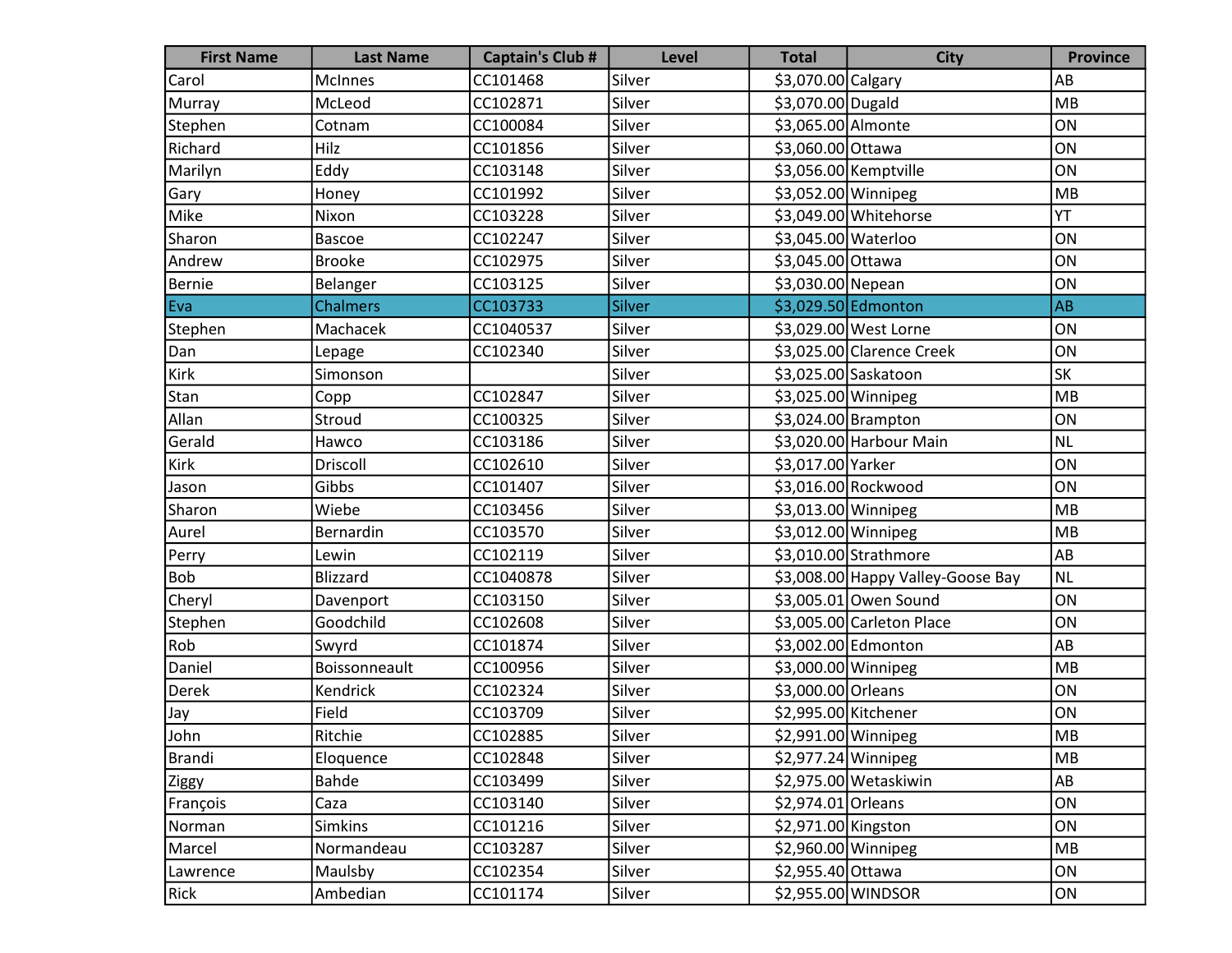| <b>First Name</b> | <b>Last Name</b> | <b>Captain's Club #</b> | <b>Level</b> | <b>Total</b>          | <b>City</b>                     | <b>Province</b> |
|-------------------|------------------|-------------------------|--------------|-----------------------|---------------------------------|-----------------|
| Chris             | Hiebert          | CC102482                | Silver       | \$2,955.00 Eatonia    |                                 | <b>SK</b>       |
| <b>Bob</b>        | Keeler           | CC101921                | Silver       | \$2,952.00 Nepean     |                                 | ON              |
| Gord              | Woodburn         | CC102432                | Silver       | \$2,950.00 Ottawa     |                                 | ON              |
| Rene              | Campeau          | CC102983                | Silver       | \$2,950.00 Cornwall   |                                 | ON              |
| Dean              | Solomon          | CC103289                | Silver       | \$2,945.00 Belleville |                                 | ON              |
| Daryl             | Balazsi          | CC101835                | Silver       |                       | \$2,940.00 Saskatoon            | SK              |
| Eduard            | De Azevedo       | CC103710                | Silver       | \$2,940.00 Brantford  |                                 | ON              |
| Frank             | Fontana          | CC102171                | Silver       | \$2,935.00 Ottawa     |                                 | ON              |
| Bruce             | Tucker           | CC101861                | Silver       |                       | \$2,930.00 Woodstock            | ON              |
| Tony              | Hergott          | CC102313                | Silver       | \$2,925.00 Baden      |                                 | ON              |
| Chris             | <b>Buckle</b>    | CC 102216               | Silver       | \$2,923.80 Avondale   |                                 | <b>NL</b>       |
| Steve             | Roberts          | CC101841                | Silver       | \$2,920.00 Harris     |                                 | SK              |
| Jim               | Roth             | CC103574                | Silver       |                       | \$2,916.50 Oro-Medonte          | ON              |
| Rob               | Schipper         | CC103247                | Silver       |                       | \$2,915.00 Oxford Station       | ON              |
| Richard           | Doyle            | CC103422                | Silver       |                       | \$2,910.00 Thamesford           | ON              |
| Bob               | Cymbalisty       | CC103430                | Silver       | $$2,910.00$ Winnipeg  |                                 | MB              |
| <b>Terry</b>      | <b>Brinklow</b>  | CC100283                | Silver       | \$2,907.00 Napanee    |                                 | ON              |
| Andrew            | Hill             | CC102472                | Silver       | \$2,905.00 Barrie     |                                 | ON              |
| Gus               | MacCalder        | CC102849                | Silver       | \$2,903.00 Lexington  |                                 | <b>NS</b>       |
| George            | Blencoe          | CC102158                | Silver       | \$2,900.00 Vernon     |                                 | <b>BC</b>       |
| Jack              | McGunigal        | CC1040550               | Silver       |                       | \$2,900.00 Saskatoon            | SK              |
| <b>Bob</b>        | Schoonbaert      | CC103559                | Silver       |                       | \$2,897.00 Portage La Prairie   | MB              |
| John              | Wiebe            | CC100937                | Silver       | \$2,895.00 Carman     |                                 | MB              |
| Kevin             | McKay            |                         | Silver       | \$2,895.00 Cartyville |                                 | <b>NL</b>       |
| Ronald            | Schmidt          | CC1040876               | Silver       |                       | \$2,893.00 Fort McMurray        | <b>AB</b>       |
| Marvin            | Sinclair         | CC102573                | Silver       |                       | \$2,893.00 North Gower          | ON              |
| Gil               | Johnston         | CC1040877               | Silver       | \$2,892.30 Winnipeg   |                                 | MB              |
| Steve             | Rankine          | CC102007                | Silver       | \$2,890.00 Dieppe     |                                 | NB              |
| Kim               | Campbell         | CC100924                | Silver       |                       | \$2,885.00 Saskatoon            | <b>SK</b>       |
| Paul              | Charlebois       | CC100589                | Silver       | \$2,882.00 Osgoode    |                                 | ON              |
| Marnie            | Garand           | CC102801                | Silver       | \$2,882.00 Leask      |                                 | <b>SK</b>       |
| Steven            | Dietrich         | CC102631                | Silver       |                       | \$2,880.00 KITCHENER            | ON              |
| Darren            | Elford           | CC102861a               | Silver       | \$2,878.00 Dildo      |                                 | <b>NL</b>       |
| Leonard           | Norman           | CC102872a               | Silver       |                       | \$2,876.40 Conception Bay South | <b>NL</b>       |
| Jeff              | Isaac            | CC103551                | Silver       | \$2,875.00 Rosenort   |                                 | MB              |
| Shayne            | Wood             | CC100053                | Silver       |                       | \$2,873.00 Kemptville           | ON              |
| Darrin            | Lewis            | CC100631                | Silver       | \$2,872.00 Elmira     |                                 | ON              |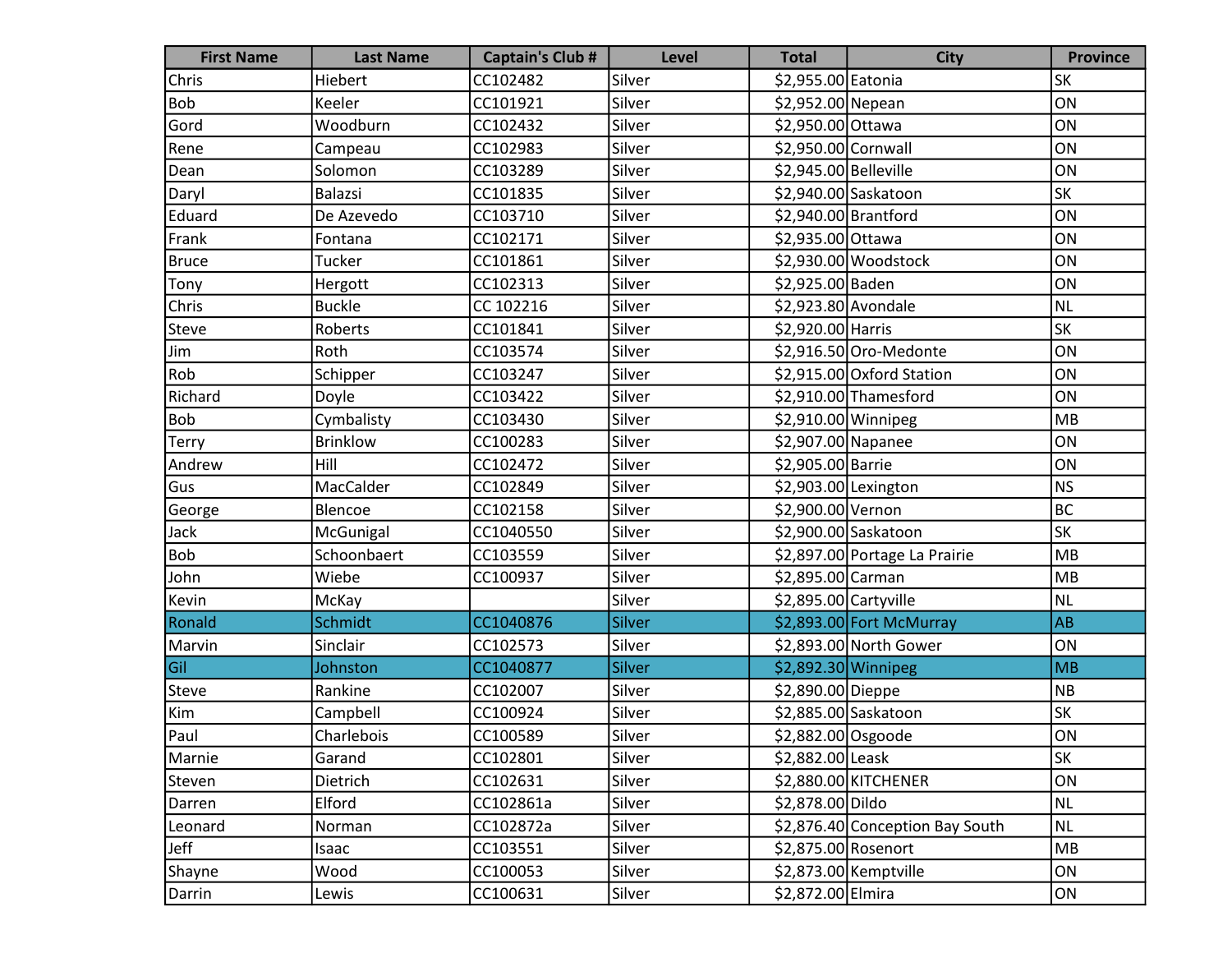| <b>First Name</b> | <b>Last Name</b> | <b>Captain's Club #</b> | Level         | <b>Total</b>           | <b>City</b>             | <b>Province</b> |
|-------------------|------------------|-------------------------|---------------|------------------------|-------------------------|-----------------|
| Mervin            | Farough          | CC102849a               | Silver        |                        | \$2,870.00 Minnedosa    | MB              |
| lan               | McLeod           | CC101221                | Silver        | $$2,868.00$ Winnipeg   |                         | MB              |
| Jean-Guy          | Pruolx           | CC100479                | Silver        | \$2,868.00 Orleans     |                         | ON              |
| Grenfell          | Morgan           | CC100284                | Silver        | \$2,865.40 Stittsville |                         | ON              |
| Mark              | Carson           | CC103137                | Silver        | \$2,865.00 St. Albert  |                         | AB              |
| Roger             | Harpell          | CC101974                | Silver        | \$2,861.00 Kingston    |                         | ON              |
| Kevin             | Wickun           | CC102533                | Silver        | \$2,860.00 Cold Lake   |                         | AB              |
| Chris             | English          | CC101780                | Silver        | \$2,860.00 Kanata      |                         | ON              |
| Paul              | Sedstrem         | CC103434                | Silver        | \$2,855.00 Acton       |                         | ON              |
| Neil              | Dowell           | CC101026                | Silver        | \$2,850.00 Bentley     |                         | AB              |
| Earl              | Jeninga          | CC102932                | Silver        | \$2,849.00 Linden      |                         | AB              |
| Diane             | Yackobeck        | CC103402                | Silver        |                        | \$2,843.00 North Bay    | ON              |
| Ross              | Taun             | CC101479                | Silver        |                        | \$2,837.00 North Bay    | ON              |
| Jessyca           | Gutt             | CC1040493               | Silver        |                        | \$2,831.00 Whitehorse   | YT              |
| Tony              | Hart             | CC101223                | Silver        |                        | \$2,830.00 Rockwood     | ON              |
| Barry             | Hamilton         | CC103285                | Silver        |                        | $$2,830.00$ New Glasgow | <b>NS</b>       |
| Marcel            | Laurendeau       | CC1040526               | Silver        | \$2,828.00 Winnipeg    |                         | MB              |
| Sam               | Lima             | CC103409                | Silver        | \$2,815.00 Greely      |                         | ON              |
| Cory              | Wiles            | CC103273                | Silver        | \$2,815.00 Winnipeg    |                         | MB              |
| John              | Harder           | CC100817                | Silver        | \$2,812.00 Ottawa      |                         | ON              |
| Stephen C.        | Miller           | CC101645                | Silver        | \$2,810.00 Almonte     |                         | ON              |
| Lindin            | Perry            | CC102376                | Silver        | \$2,810.00 Kingston    |                         | ON              |
| Craig             | Whitten          | CC102430                | Silver        | \$2,807.45 Nepean      |                         | ON              |
| Phil              | Trickett         | CC101875                | Silver        | \$2,805.46 Winnipeg    |                         | MB              |
| Ross              | Luft             | CC102343                | Silver        | \$2,805.00 Kitchener   |                         | ON              |
| Karl              | O'Dwyer          | CC101617                | Silver        | \$2,804.00 Rockland    |                         | ON              |
| Trevor            | <b>Ekiss</b>     |                         | Silver        | \$2,800.00 Olds        |                         | AB              |
| Brent             | Herzog           |                         | Silver        | \$2,800.00 Olds        |                         | AB              |
| Rita              | Castellano       | CC103417                | Silver        | \$2,795.00 Winnipeg    |                         | MB              |
| Dave              | <b>Brown</b>     | CC100329                | Silver        | \$2,795.00 Kanata      |                         | ON              |
| Lloyd             | Meyer            | CC102945                | Silver        |                        | \$2,790.00 Wetaskiwin   | AB              |
| Dave              | Morrison         | CC103358                | Silver        | $$2,785.97$ Winnipeg   |                         | MB              |
| Bill              | Wraight          | CC1040641               | Silver        | \$2,785.00 Kelowna     |                         | BC              |
| Jerry             | Vander Dussen    | CC102591                | Silver        | \$2,785.00 Camrose     |                         | AB              |
| <b>Russ</b>       | Walker           | CC1040797               | <b>Silver</b> |                        | \$2,781.00 Saskatoon    | <b>SK</b>       |
| Robert            | Sondervang       | CC103043                | Silver        | \$2,780.00 Windsor     |                         | ON              |
| Gordon            | Long             | CC102938                | Silver        | \$2,780.00 Veteran     |                         | AB              |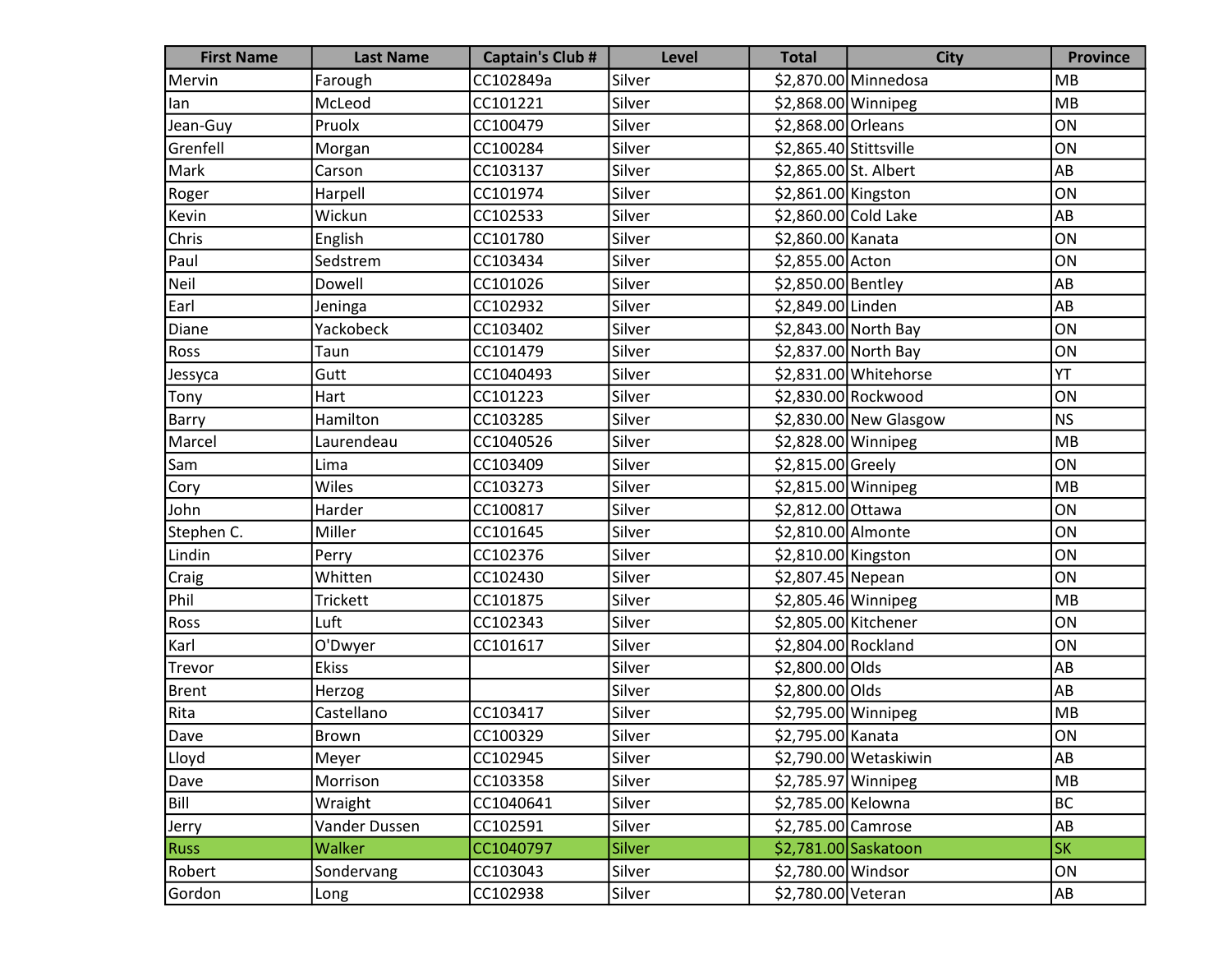| <b>First Name</b> | <b>Last Name</b> | <b>Captain's Club #</b> | <b>Level</b>  | <b>Total</b>                     | <b>City</b>               | <b>Province</b> |
|-------------------|------------------|-------------------------|---------------|----------------------------------|---------------------------|-----------------|
| Art               | ginter           | CC103077                | Silver        | \$2,780.00 Winnipeg              |                           | MB              |
| Ken               | Kirk             | CC102688                | Silver        | \$2,775.00 Hamiota               |                           | MB              |
| Wayne             | Taylor           | CC102410                | Silver        | \$2,770.00 Courtice              |                           | ON              |
| Jason             | Mohr             | CC101977a               | <b>Silver</b> | \$2,768.00 Clavet                |                           | <b>SK</b>       |
| Leonard           | Woolridge        | CC101312                | Silver        | \$2,763.00 Kitchener             |                           | ON              |
| Howard            | Neufeld          | CC102200                | Silver        | \$2,762.00 Winnipeg              |                           | MB              |
| Jim               | Lajeunesse       | CC101164                | Silver        |                                  | $$2,762.00$ Harrowsmith   | ON              |
| Colleen           | Reynolds         | CC103288                | Silver        |                                  | \$2,760.00 Ardrossan      | AB              |
| Hubert            | Casserman        |                         | Silver        | \$2,760.00 Berwick               |                           | ON              |
| Terri             | Hill             | CC1040798               | Silver        | \$2,759.10 Kirkland              |                           | QC              |
| Flory             | Massi            | CC103218                | Silver        |                                  | \$2,755.00 Niagara Falls  | ON              |
| Nelson            | Green            | CC101637                | Silver        | \$2,751.00 Kingsville            |                           | ON              |
| Greg              | Driscoll         | CC101506                | Silver        | \$2,747.00 Nepean                |                           | ON              |
| Stephen           | Lee              | CC103683                | Silver        | \$2,744.00 Cold Lake             |                           | AB              |
| Mark              | <b>Bowers</b>    | CC102445                | Silver        |                                  | \$2,740.50 Whitehorse     | YT              |
| Terry             | <b>Bennett</b>   | CC101863                | Silver        |                                  | \$2,740.00 Campbell River | BC              |
| Robert            | Lalonde          | CC103498                | Silver        | $\frac{1}{2}$ ,740.00 Gloucester |                           | ON              |
| Glen              | Schultz          | CC103485                | Silver        |                                  | \$2,738.00 Edmonton       | AB              |
| Jarrett           | Crowell          | CC102843a               | Silver        |                                  | \$2,737.50 Wellington     | NS              |
| Lloyd             | Payne            | CC1040588               | Silver        |                                  | \$2,735.00 Whitehorse     | YT              |
| Ryan              | Desrosiers       | CC103439                | Silver        |                                  | $$2,733.00$ Maymont       | <b>SK</b>       |
| Ken               | Westereng        | CC102672                | Silver        | \$2,729.50 Kelowna               |                           | <b>BC</b>       |
| Peter             | Kahlmeier        | CC101272                | Silver        | \$2,725.00 Tavistock             |                           | ON              |
| Valerie           | Jarvis           | CC103198                | Silver        |                                  | \$2,725.00 Haliburton     | ON              |
| Steve             | Dunley           | CC103159                | Silver        |                                  | \$2,725.00 Shallow Lake   | ON              |
| Chris             | Bell             | CC102966                | Silver        | \$2,725.00 Eganville             |                           | ON              |
| Hal               | Keller           | CC102323                | Silver        | \$2,720.00 Kitchener             |                           | ON              |
| Daryl             | Sapp             | CC102140                | Silver        | \$2,720.00 Vegreville            |                           | AB              |
| <b>Derek</b>      | Jackson          | CC101246                | Silver        | \$2,720.00 Ottawa                |                           | ON              |
| Dave              | Argle            | CC1040435               | Silver        | \$2,717.50 Winnipeg              |                           | <b>MB</b>       |
| John              | Samuell          | CC101394                | Silver        | \$2,715.00 Kitchener             |                           | ON              |
| Don               | <b>Marks</b>     | CC103577                | Silver        | \$2,715.00 Barrie                |                           | ON              |
| Ken               | Geddes           | CC102706                | Silver        | \$2,715.00 Bedford               |                           | <b>NS</b>       |
| Michael           | McGovern         | CC103220                | Silver        |                                  | \$2,710.00 Sharbot Lake   | ON              |
| Tammy             | Hines            | CC103320                | Silver        |                                  | \$2,700.00 Centreville    | NS              |
| lan               | Fraser           | CC102615                | Silver        |                                  | \$2,695.00 Burlington     | ON              |
| Anne-Marie        | Bellefeuille     | CC100591                | Silver        | \$2,693.00 Orleans               |                           | ON              |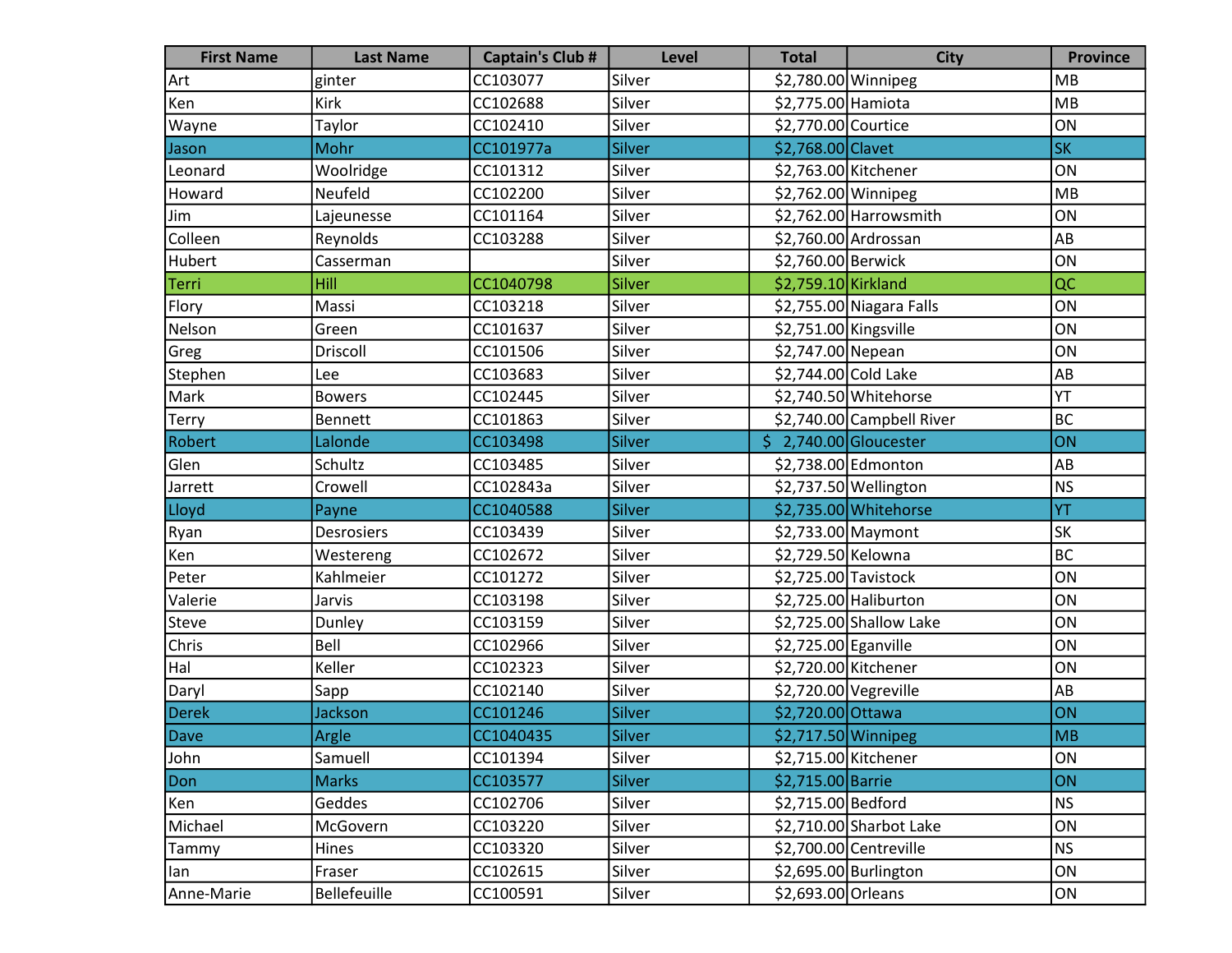| <b>First Name</b> | <b>Last Name</b> | <b>Captain's Club #</b> | <b>Level</b>  | <b>Total</b>          | <b>City</b>                       | <b>Province</b> |
|-------------------|------------------|-------------------------|---------------|-----------------------|-----------------------------------|-----------------|
| John              | Friozzi          | CC103291a               | Silver        | \$2,690.00 Gatineau   |                                   | QC              |
| Sébastien         | Tisserand        | CC102666                | Silver        | \$2,690.00 Montreal   |                                   | QC              |
| Walter            | Pritchett        | CC103595                | Silver        |                       | \$2,685.00 Whitehorse             | YT              |
| Garry             | <b>Dyck</b>      | CC102627                | <b>Silver</b> | \$2,681.00 Winnipeg   |                                   | <b>MB</b>       |
| Wayne             | Marshall         | CC102125                | Silver        |                       | $$2,680.00$ Spruce Grove          | AB              |
| Blair             | Rody             | CC102389                | Silver        | \$2,675.00 Kitchener  |                                   | ON              |
| Wayne             | Edwards          | CC102751                | Silver        | \$2,675.00 Windsor    |                                   | ON              |
| <b>Brian</b>      | Picard           | CC1040595               | Silver        |                       | \$2,673.00 Fort McMurray          | AB              |
| Roger             | Cavanaugh        | CC100123                | Silver        | \$2,661.00 Kanata     |                                   | ON              |
| Warren            | Creates          | CC103712                | Silver        | \$2,660.00 Ottawa     |                                   | ON              |
| Darren            | Johnston         |                         | Silver        |                       | \$2,660.00 Happy Valley-Goose Bay | <b>NL</b>       |
| Gary              | Eaton            | CC102667                | Silver        | \$2,655.00 Smithville |                                   | ON              |
| John              | Sawyer           | CC103038                | Silver        |                       | \$2,653.00 Mississauga            | ON              |
| Charles           | Hamel            | CC101709                | Silver        | \$2,652.00 Calgary    |                                   | AB              |
| Robert            | Stamplecoski     | CC102403                | Silver        | \$2,651.50 Nepean     |                                   | ON              |
| <b>Buddy</b>      | Beley            | CC102075                | Silver        | \$2,645.00 St. Albert |                                   | AB              |
| Lisa              | <b>DeClute</b>   | CC1040465               | Silver        |                       | \$2,645.00 Port Perry             | ON              |
| Dennis            | Keeping          | CC101458                | Silver        | \$2,645.00 Calgary    |                                   | AB              |
| Wayne             | Cooper           | CC1040681               | Silver        | \$2,645.00 Calgary    |                                   | AB              |
| <b>Barry</b>      | Casselman        | CC103139                | Silver        |                       | \$2,640.00 Williamsburg           | ON              |
| Derrick           | Grant            | CC1040491               | Silver        | \$2,637.00 Winnipeg   |                                   | <b>MB</b>       |
| Karl              | Mundt            | CC103494                | Silver        |                       | \$2,635.00 Golden Lake            | ON              |
| Paul              | Steele           | CC102643                | Silver        | \$2,635.00 Calgary    |                                   | AB              |
| Rosario           | Venditti         | CC100526                | Silver        | \$2,630.00 Kingston   |                                   | ON              |
| Richard           | Jamieson         | CC103196                | Silver        | \$2,626.25 Troy       |                                   | <b>NS</b>       |
| Matt              | <b>Barnes</b>    | CC103522                | Silver        |                       | \$2,625.20 Parkland County        | AB              |
| Brian             | McIntosh         | CC103221                | Silver        | \$2,625.00 Foothills  |                                   | AB              |
| Winston           | Gates            | CC103075                | Silver        |                       | \$2,624.00 Mount Pearl            | <b>NL</b>       |
| Len               | <b>Jeffries</b>  | CC101513                | Silver        |                       | \$2,622.00 Saskatoon              | <b>SK</b>       |
| Robert            | Milburn          | CC103355                | Silver        |                       | \$2,618.00 Saskatoon              | SK              |
| Charles           | Bedard           | CC103446                | Silver        | \$2,615.00 Vernon     |                                   | ON              |
| Martin            | Fortier          | CC102486                | Silver        | \$2,615.00 Regina     |                                   | SK              |
| <b>Doug</b>       | Zawada           | CC103741                | <b>Silver</b> | $$2,614.00$ Oakbank   |                                   | M <sub>B</sub>  |
| <b>Bruce</b>      | <b>Bates</b>     | CC101804                | Silver        | \$2,610.00 Nepean     |                                   | ON              |
| Sue               | Zarubiak         | CC1040644               | Silver        | \$2,605.00 Campden    |                                   | ON              |
| Matt              | Oxley            | CC102824                | Silver        |                       | \$2,605.00 West Kelowna           | <b>BC</b>       |
| Marc              | Labbe            | CC103086                | Silver        |                       | \$2,604.50 North Gower            | ON              |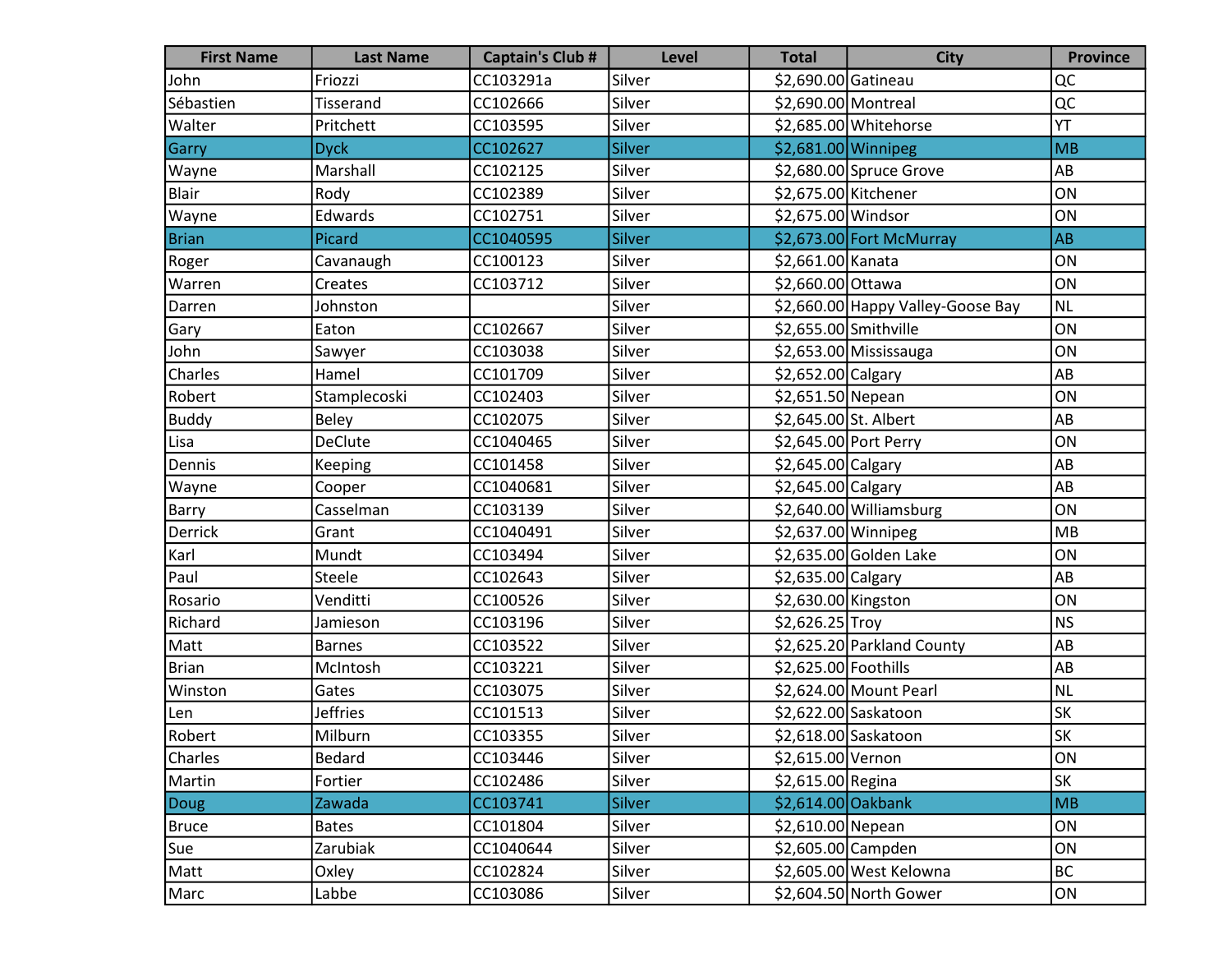| <b>First Name</b> | <b>Last Name</b> | <b>Captain's Club #</b> | <b>Level</b> | <b>Total</b>           | <b>City</b>                   | <b>Province</b> |
|-------------------|------------------|-------------------------|--------------|------------------------|-------------------------------|-----------------|
| Art               | <b>Duquette</b>  | CC103305                | Silver       |                        | \$2,595.00 Long Sault         | ON              |
| Joann             | House            | CC102108                | Silver       |                        | \$2,595.00 Edmonton           | AB              |
| <b>Bud</b>        | <b>Bova</b>      | CC1040448               | Silver       | \$2,593.00 Almonte     |                               | ON              |
| Mario             | Musso            | CC101283                | Silver       |                        | $$2,590.00$ Barrys Bay        | ON              |
| Gord              | Weber            | CC100534                | Silver       |                        | \$2,590.00 Cambridge          | ON              |
| Richard           | Cure             | CC102184                | Silver       |                        | \$2,590.00 Powerview          | MB              |
| Robert            | <b>Dibbley</b>   | CC103303                | Silver       | \$2,587.00 Tilbury     |                               | ON              |
| Dean              | Corbin           | CC102816                | Silver       |                        | \$2,585.00 Prince George      | <b>BC</b>       |
| Stan              | Johnston         | CC102495                | Silver       |                        | \$2,585.00 Swift Current      | <b>SK</b>       |
| Chris             | Ross             | CC103102                | Silver       |                        | \$2,585.00 Niagara Falls      | ON              |
| Randel            | Evely            | CC103166                | Silver       |                        | \$2,584.00 Campbell River     | <b>BC</b>       |
| Edward            | Maciuk           | CC101641                | Silver       | \$2,580.00 Dunnville   |                               | ON              |
| Jeff              | <b>Saunders</b>  | CC102141                | Silver       | \$2,570.00 St. Albert  |                               | AB              |
| <b>Brian</b>      | Kitchen          | CC101465                | Silver       |                        | \$2,569.00 Marsh Lake         | YT              |
| Justin            | <b>Baraniuk</b>  | CC1040663               | Silver       | \$2,567.00 Winnipeg    |                               | MB              |
| Scott             | Nystedt          | CC103432                | Silver       | \$2,561.00 Stittsville |                               | ON              |
| Douglas           | McBean           | CC101114                | Silver       |                        | \$2,559.00 Fort Saskatchewan  | AB              |
| David             | <b>Flusk</b>     | CC1040799               | Silver       | \$2,557.40 St. Johns   |                               | NL.             |
| Rodger            | <b>Blair</b>     | CC101177                | Silver       | \$2,555.00 Belleville  |                               | ON              |
| Scott             | Maxwell          | CC101800                | Silver       | \$2,555.00 Linwood     |                               | ON              |
| John              | Vandekemp        | CC100743                | Silver       |                        | \$2,555.00 Tamworth           | ON              |
| Louise            | McEwen           | CC101280                | Silver       | \$2,550.00 Greely      |                               | ON              |
| Marc              | Desroches        | CC101499                | Silver       | \$2,546.00 Gatineau    |                               | QC              |
| Kevin             | Dunphy           | CC101732                | Silver       | \$2,545.00 St. John's  |                               | <b>NL</b>       |
| Shon              | Martyn           | CC102353                | Silver       | \$2,545.00 Kingston    |                               | ON              |
| Jim               | <b>Backus</b>    | CC102173                | Silver       | \$2,536.00 Warren      |                               | MB              |
| <b>Bruce</b>      | Cole             | CC100221                | Silver       | \$2,536.00 Ottawa      |                               | ON              |
| John              | Anderlum         | CC1040430               | Silver       | \$2,535.01 Winnipeg    |                               | MB              |
| J.D.              | Crépeau          | CC103714                | Silver       | \$2,535.00 Gatineau    |                               | QC              |
| Ben               | Lecuyer          | CC103207                | Silver       | \$2,531.00 Kanata      |                               | ON              |
| Michel            | Violette         | CC101131                | Silver       | \$2,525.75 Gatineau    |                               | QC              |
| dale              | ford             | CC102597                | Silver       | \$2,525.00 Kelowna     |                               | <b>BC</b>       |
| Reginald          | Shostal          | CC103251                | Silver       |                        | \$2,520.00 Portage La Prairie | MB              |
| Al                | Abraham          | CC103111                | Silver       | \$2,520.00 Pinawa      |                               | MB              |
| Richard           | Sibinski         | CC101113                | Silver       | \$2,515.00 Blenheim    |                               | ON              |
| Chris             | Hellyer          | CC102717                | Silver       |                        | \$2,513.00 Fort McMurray      | AB              |
| Tom               | Amson            | CC102671                | Silver       |                        | \$2,510.00 Whitehorse         | YT              |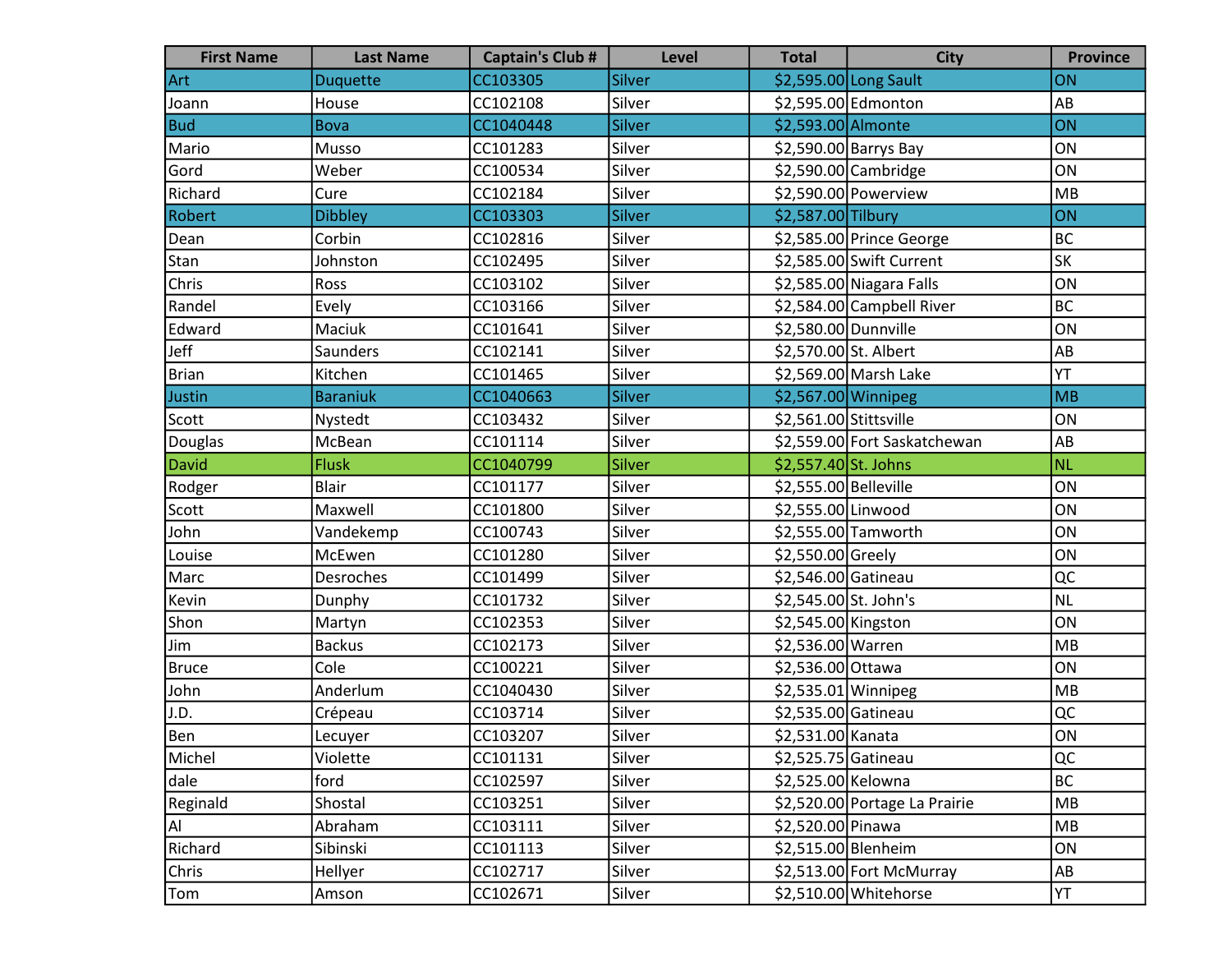| <b>First Name</b> | <b>Last Name</b> | <b>Captain's Club #</b> | <b>Level</b>  | <b>Total</b>         | <b>City</b>               | <b>Province</b> |
|-------------------|------------------|-------------------------|---------------|----------------------|---------------------------|-----------------|
| Joe               | Shushkewich      | CC1040613               | Silver        | \$2,510.00 Winnipeg  |                           | <b>MB</b>       |
| Jeromy            | Page             | CC1040580               | Silver        | \$2,507.00 Winnipeg  |                           | MB              |
| Byron             | Head             | CC102224                | Silver        |                      | \$2,507.00 Beamsville     | ON              |
| Cal               | Lotz             | CC101467                | Silver        | \$2,505.00 Wellesley |                           | ON              |
| Carole            | Fisher           | CC102846a               | Silver        |                      | \$2,501.25 Glenholme      | <b>NS</b>       |
| Doug              | Wright           | CC101559                | Silver        |                      | \$2,500.00 Edmonton       | AB              |
| Tim               | Fountain         | CC103611                | Silver        |                      | \$2,500.00 Oro-Medonte    | ON              |
| Jean-Paul         | Bahary           | CC102612                | Silver        |                      | \$2,500.00 Outremont      | QC              |
| Chris             | pidgeon          |                         | Silver        | \$2,500.00 Kitchener |                           | ON              |
| Gordon            | Houser           | CC102793                | Silver        | \$2,500.00 Dunnville |                           | ON              |
|                   |                  |                         |               |                      |                           |                 |
| <b>Bronze</b>     |                  |                         |               |                      |                           |                 |
| David             | Sutton           | CC1040624               | <b>Bronze</b> | \$2,497.00 Torbay    |                           | <b>NL</b>       |
| Rocky             | Vodden           | CC1040635               | <b>Bronze</b> | \$2,495.00 Manitou   |                           | MB              |
| Brenda            | Neufeld          | CC1040742               | <b>Bronze</b> |                      | $$2,492.00$ Blackfalds    | AB              |
| David             | Walker           | CC1040637               | <b>Bronze</b> | \$2,490.00 Rimbey    |                           | AB              |
| Rob               | Cook             |                         | <b>Bronze</b> | \$2,490.00 Westport  |                           | ON              |
| Merlin            | MacNaughton      | CC102122                | <b>Bronze</b> | \$2,490.00 Okotoks   |                           | AB              |
| Larry             | Sowrey           | CC102893                | <b>Bronze</b> | \$2,487.00 Winnipeg  |                           | MB              |
| Bernie            | Sandrowski       | CC103449                | <b>Bronze</b> |                      | \$2,480.00 Edmonton       | AB              |
| Blaine            | Dumkee           | CC1040689               | <b>Bronze</b> |                      | \$2,479.00 Whitehorse     | YT              |
| James W.          | Lee              | CC101181                | <b>Bronze</b> | \$2,475.00 Windsor   |                           | ON              |
| Steve             | Clare            | CC103546                | <b>Bronze</b> | \$2,475.00 Selkirk   |                           | MB              |
| Rob               | Kolla            | CC103742                | <b>Bronze</b> |                      | \$2,475.00 Whitehorse     | YT              |
| Aubrey            | Arnold           | CC102855                | <b>Bronze</b> | \$2,470.00 Traytown  |                           | <b>NL</b>       |
| Vic               | Gauvin           | CC1040489               | <b>Bronze</b> |                      | $$2,464.18$ Swift Current | SK              |
| <b>Bob</b>        | Martin           | CC103503                | <b>Bronze</b> | \$2,460.00 Lundar    |                           | MB              |
| Richard           | Fennimore        | CC102754                | <b>Bronze</b> |                      | \$2,460.00 Brackley Beach | <b>PE</b>       |
| John              | McEvoy           | CC101099                | <b>Bronze</b> | \$2,460.00 Metcalfe  |                           | ON              |
| <b>Tim</b>        | Mayner           | CC103433                | Bronze        |                      | \$2,455.00 Fort McMurray  | AB              |
| John              | Wyer             | CC100831                | <b>Bronze</b> | \$2,455.00 Kingston  |                           | ON              |
| Penny             | Giroux           | CC103078                | <b>Bronze</b> |                      | \$2,455.00 Martintown     | ON              |
| Philip            | Way              | CC101667                | <b>Bronze</b> | \$2,455.00 Kingston  |                           | ON              |
| Romain            | Chubak           | CC1040455               | <b>Bronze</b> |                      | \$2,455.00 Shoal Lake     | MB              |
| Kevin             | Garrah           | CC101821                | <b>Bronze</b> |                      | \$2,452.00 Harrowsmith    | ON              |
| Dion              | Goodyear         | CC103316                | <b>Bronze</b> | \$2,450.00 Paradise  |                           | <b>NL</b>       |
| Russell           | Brown            | CC101915                | <b>Bronze</b> |                      | \$2,450.00 Edmonton       | AB              |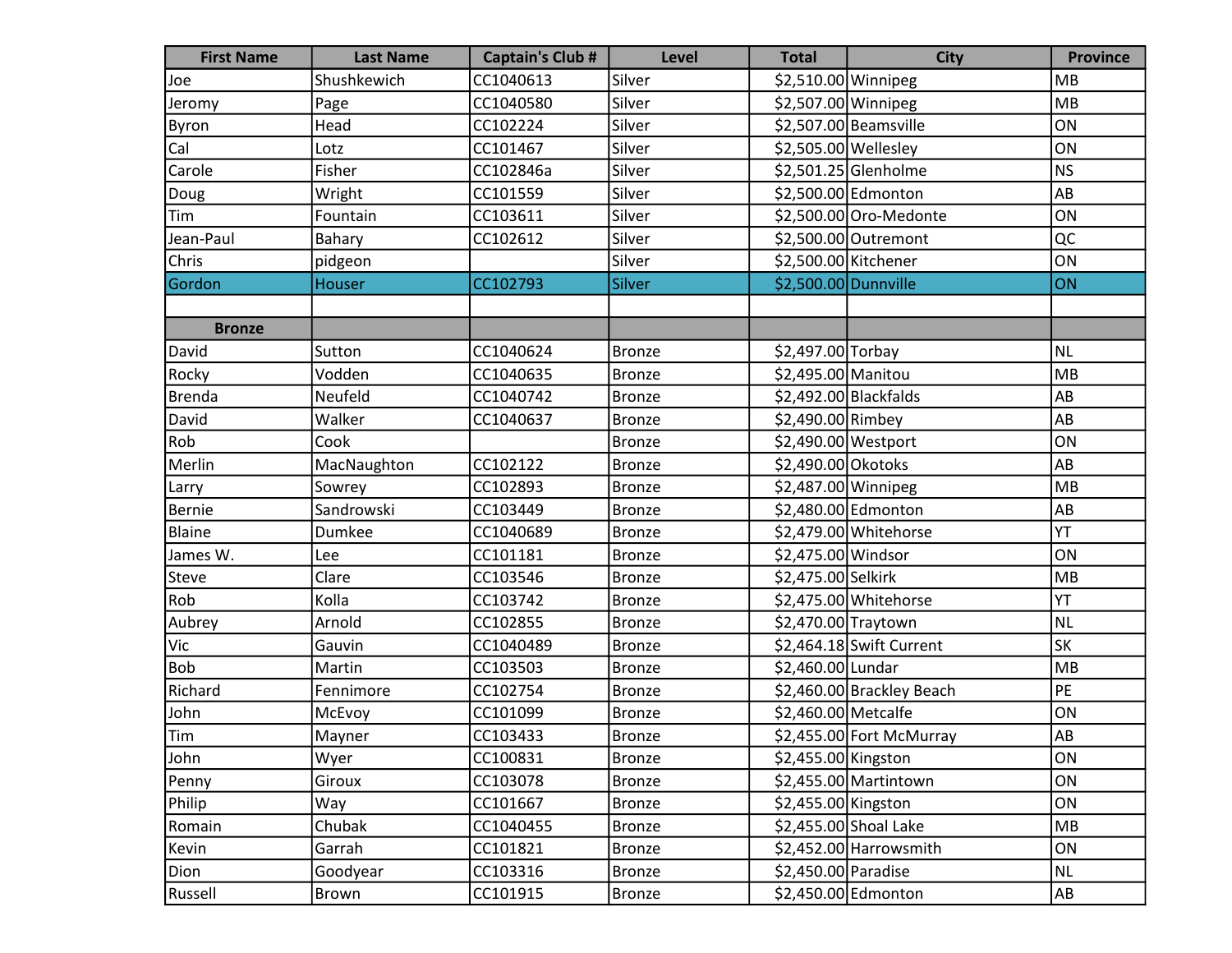| <b>First Name</b> | <b>Last Name</b> | <b>Captain's Club #</b> | <b>Level</b>  | <b>Total</b>         | <b>City</b>              | <b>Province</b> |
|-------------------|------------------|-------------------------|---------------|----------------------|--------------------------|-----------------|
| Douglas           | Wood             | CC101854                | <b>Bronze</b> |                      | \$2,441.50 Lansdowne     | ON              |
| Douglas           | Cook             | CC102219                | <b>Bronze</b> | \$2,441.00 Bedford   |                          | NS              |
| Ernie             | Ferrell          | CC102043                | <b>Bronze</b> | \$2,435.00 Cudworth  |                          | <b>SK</b>       |
| Diane             | O'Brien          | CC101585                | <b>Bronze</b> |                      | $$2,435.00$ Clarenville  | NL              |
| David             | <b>Brand</b>     |                         | <b>Bronze</b> | \$2,435.00 Winnipeg  |                          | MB              |
| Gary              | <b>Bartlett</b>  | CC100125                | <b>Bronze</b> |                      | \$2,435.00 Gloucester    | ON              |
| Ronald            | McCullough       |                         | <b>Bronze</b> | \$2,435.00 Cornwall  |                          | ON              |
| Bruce             | Jobe             | CC103012                | <b>Bronze</b> |                      | \$2,430.00 Owen Sound    | ON              |
| Debora            | Keen             | CC102790                | <b>Bronze</b> |                      | \$2,430.00 Edmonton      | AB              |
| Rodger            | Giffen           | CC100888                | <b>Bronze</b> |                      | \$2,428.00 Oro-Medonte   | ON              |
| Dave              | Leach            | CC103721                | <b>Bronze</b> | \$2,420.00 Didsbury  |                          | AB              |
| Earl              | Tucker           | CC101601                | <b>Bronze</b> |                      | \$2,419.14 Musgravetown  | NL              |
| Don               | Darker           | CC102601                | <b>Bronze</b> |                      | \$2,417.00 Edmonton      | AB              |
| Richard           | Lafrance         | CC102773                | <b>Bronze</b> |                      | \$2,415.00 Gravelbourg   | <b>SK</b>       |
| Dave              | Henderson        | CC102691                | <b>Bronze</b> | \$2,415.00 Waterloo  |                          | ON              |
| Charlotte         | Dierker          | CC102060                | <b>Bronze</b> | \$2,410.00 Cudworth  |                          | <b>SK</b>       |
| Lea               | MacRae           | CC102165                | <b>Bronze</b> |                      | \$2,410.00 Summerside    | PE              |
| Ryan              | Evans            | CC103165                | <b>Bronze</b> | \$2,405.00 Oak Bluff |                          | MB              |
| Brian             | Kraynyk          | CC103334                | <b>Bronze</b> | \$2,402.00 Piney     |                          | MB              |
| Colin             | Smith            | CC1040615               | <b>Bronze</b> |                      | \$2,400.00 Beaverton     | ON              |
| Cathy             | Spruit           | CC102402                | <b>Bronze</b> | \$2,397.00 Mountain  |                          | ON              |
| Graham            | Rolph            | CC103243                | <b>Bronze</b> |                      | \$2,395.00 Plantagenet   | ON              |
| Dale              | Wilson           | CC102813                | <b>Bronze</b> |                      | \$2,385.00 Saskatoon     | <b>SK</b>       |
| Keith             | Klinck           |                         | <b>Bronze</b> | \$2,381.00 Olds      |                          | AB              |
| John              | Hynes            | CC102110                | <b>Bronze</b> |                      | \$2,378.25 Fort McMurray | AB              |
| Cheryl            | Harpell          | CC101946                | <b>Bronze</b> | \$2,377.00 Kingston  |                          | ON              |
| Bill              | Macdonald        | CC103592                | <b>Bronze</b> | \$2,375.00 Wellesley |                          | ON              |
| Charles           | Ferrao           | CC103000                | <b>Bronze</b> | \$2,375.00 East York |                          | ON              |
| Pat               | Walker           | CC103110                | <b>Bronze</b> | \$2,370.00 Winnipeg  |                          | MB              |
| Henry             | Bourque          |                         | Bronze        |                      | \$2,370.00 Swan Hills    | AB              |
| Julian            | Mellow           | CC103557                | Bronze        | \$2,370.00 Kingston  |                          | ON              |
| Larry             | Malcolm          | CC100399                | <b>Bronze</b> |                      | \$2,368.00 Edmonton      | AB              |
| Sheryl            | <b>Boggs</b>     | CC103441                | <b>Bronze</b> | \$2,366.00 Greely    |                          | ON              |
| <b>Wally</b>      | Fletcher         | CC102190                | <b>Bronze</b> |                      | \$2,364.00 Westbourne    | MB              |
| Mark              | Van Riemsdyk     | CC102416                | <b>Bronze</b> |                      | \$2,364.00 Richmond      | ON              |
| Greg              | Killen           | CC103295                | <b>Bronze</b> |                      | $$2,363.00$ Thompson     | MB              |
| Juliette          | Adam             | CC102438                | <b>Bronze</b> | $$2,362.00$ Chapeau  |                          | QC              |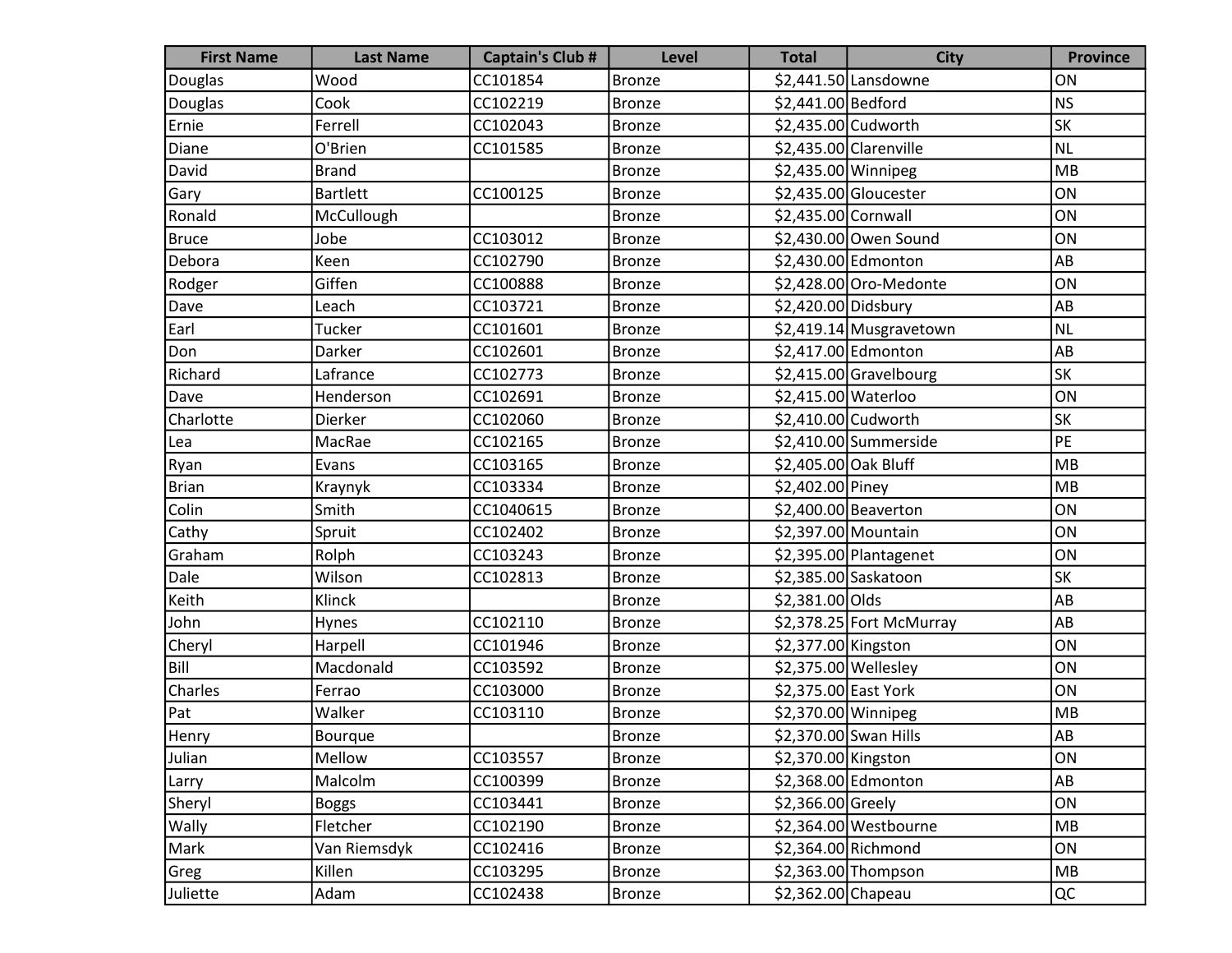| <b>First Name</b> | <b>Last Name</b> | <b>Captain's Club #</b> | <b>Level</b>  | <b>Total</b>          | <b>City</b>               | <b>Province</b> |
|-------------------|------------------|-------------------------|---------------|-----------------------|---------------------------|-----------------|
| Craig             | Cory             | CC103465                | <b>Bronze</b> | \$2,360.00 Winnipeg   |                           | <b>MB</b>       |
| Jim               | Conroy           | CC102858a               | <b>Bronze</b> | \$2,360.00 St. John's |                           | <b>NL</b>       |
| Len               | Little           | CC102937                | <b>Bronze</b> |                       | \$2,360.00 Fort McMurray  | AB              |
| Ryan              | Santa            | CC101421                | <b>Bronze</b> | \$2,357.00 Winnipeg   |                           | MB              |
| Patrick           | Ryan             | CC103377                | <b>Bronze</b> | \$2,350.00 Teslin     |                           | YT              |
| Kathy             | Nash             | CC102823                | <b>Bronze</b> |                       | \$2,350.00 West Kelowna   | BC              |
| Tom               | Perreault        | CC101264                | <b>Bronze</b> | \$2,347.00 Windsor    |                           | ON              |
| Mike              | Hogan            | CC103516                | <b>Bronze</b> | \$2,345.00 Kitchener  |                           | ON              |
| Harry             | Van Den Broek    | CC1040783               | <b>Bronze</b> | $$2,345.00$ Winnipeg  |                           | MB              |
| Thomas            | Bourne           | CC103518                | <b>Bronze</b> | \$2,345.00 Innisfail  |                           | AB              |
| Larry             | De Repentigny    | CC102469                | <b>Bronze</b> |                       | $$2,341.00$ Casselman     | ON              |
| Tina              | Cramp            | CC102083                | <b>Bronze</b> |                       | \$2,340.00 Edmonton       | AB              |
| Sylvain           | Boucher          | CC102252                | <b>Bronze</b> | \$2,335.36 Kingston   |                           | ON              |
| John              | Firkin           | CC102290                | <b>Bronze</b> |                       | \$2,330.00 Gloucester     | ON              |
| lan               | Brown            |                         | <b>Bronze</b> | \$2,328.00 Winnipeg   |                           | MB              |
| Paula             | Metzger          | CC102449                | <b>Bronze</b> | \$2,325.40 Redvers    |                           | SK              |
| Mark              | Cloutier         | CC1040458               | <b>Bronze</b> | \$2,325.00 Winnipeg   |                           | MB              |
| John              | Kelly            | CC103732                | <b>Bronze</b> |                       | \$2,323.02 L'Ile-Perrot   | QC              |
| Colleen           | Ostoforoff       | CC102494                | <b>Bronze</b> |                       | \$2,321.59 Saskatoon      | SK              |
| Rick              | Foxcroft         | CC103004                | <b>Bronze</b> | \$2,320.00 London     |                           | ON              |
| David             | Pickford         | CC103238                | <b>Bronze</b> | \$2,316.00 Brandon    |                           | MB              |
| Serge             | Pomerleau        | CC103030                | <b>Bronze</b> | \$2,315.00 St Albert  |                           | ON              |
| Sharon            | Albano           | CC102444                | <b>Bronze</b> |                       | \$2,315.00 Whitehorse     | YT              |
| Ken               | Vander Eyken     | CC103268                | <b>Bronze</b> |                       | \$2,315.00 Niagara Falls  | ON              |
| Seth              | Ritchie          | CC103035                | <b>Bronze</b> | \$2,315.00 Scotland   |                           | ON              |
| Mike              | Laforest         | CC102331                | <b>Bronze</b> |                       | \$2,315.00 Brampton       | ON              |
| Stephen           | Rubb             | CC101248                | <b>Bronze</b> |                       | $$2,309.00$ New Hamburg   | ON              |
| Barb              | <b>DeGuire</b>   | CC100390                | <b>Bronze</b> |                       | \$2,308.00 Maidstone      | ON              |
| Gerald            | Denty            | CC102845a               | <b>Bronze</b> | \$2,306.00 Halifax    |                           | <b>NS</b>       |
| Paul              | Allard           | CC102827                | Bronze        |                       | \$2,305.00 Union Bay      | <b>BC</b>       |
| Franco            | Fundaro          | CC101185                | <b>Bronze</b> |                       | \$2,304.00 Cote Saint-Luc | QC              |
| Richard           | Elliott          | CC102287                | <b>Bronze</b> | \$2,302.00 Odessa     |                           | ON              |
| Leslee            | MacDonald        | CC102850                | <b>Bronze</b> | \$2,300.00 Sydney     |                           | <b>NS</b>       |
| Peter             | <b>Matthews</b>  | CC101581                | <b>Bronze</b> | \$2,295.00 Orillia    |                           | ON              |
| Jerry             | Van Dasselaar    | CC101781                | <b>Bronze</b> | \$2,295.00 Kingston   |                           | ON              |
| Mark              | Turowski         | CC103521                | <b>Bronze</b> | \$2,295.00 Winnipeg   |                           | MB              |
| James             | Rowan            | CC101958                | <b>Bronze</b> | \$2,291.65 Metcalfe   |                           | ON              |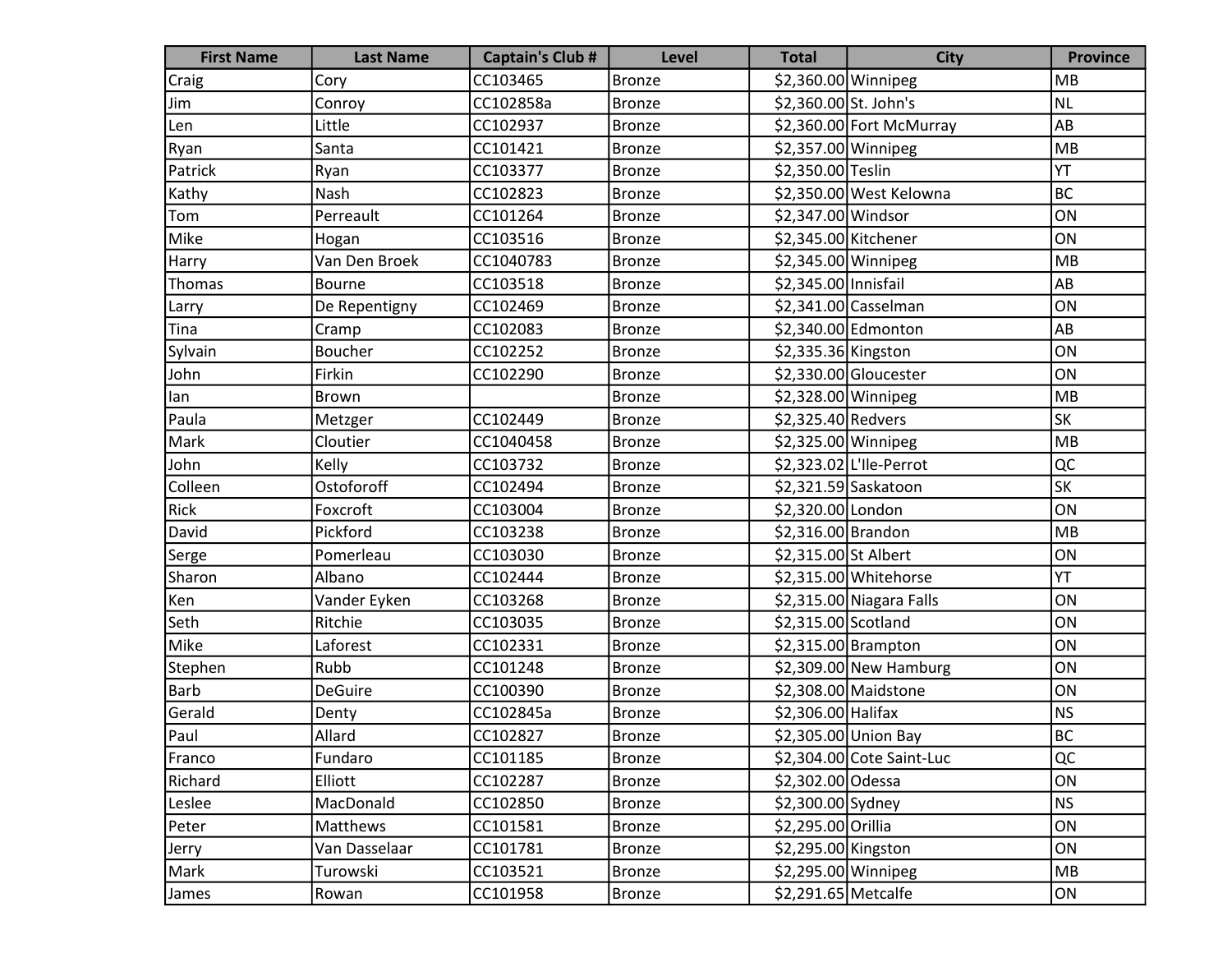| <b>First Name</b> | <b>Last Name</b> | <b>Captain's Club #</b> | <b>Level</b>  | <b>Total</b>         | <b>City</b>              | <b>Province</b> |
|-------------------|------------------|-------------------------|---------------|----------------------|--------------------------|-----------------|
| Shawn             | Gould            | CC102301                | <b>Bronze</b> | \$2,290.00 Stratford |                          | ON              |
| Ed                | Tucker           | CC1040429               | <b>Bronze</b> | \$2,290.00 Kingston  |                          | ON              |
| Barbara           | Cossman-Dew      |                         | <b>Bronze</b> | \$2,290.00 Arnprior  |                          | ON              |
| John              | MacLeod          | CC102347                | <b>Bronze</b> | \$2,290.00 Grimsby   |                          | ON              |
| Courtney          | Webster          | CC102812                | <b>Bronze</b> | \$2,285.00 Biggar    |                          | <b>SK</b>       |
| Jocelyn           | Diamond          | CC103153                | <b>Bronze</b> | \$2,284.00 Winnipeg  |                          | MB              |
| Art               | Woolfrey         | CC103276                | <b>Bronze</b> | \$2,283.00 Gander    |                          | <b>NL</b>       |
| Linda             | Mitchinson       | CC100834                | <b>Bronze</b> | \$2,280.00 Hamilton  |                          | ON              |
| Jack              | Kamphorst        | CC103560                | <b>Bronze</b> | \$2,280.00 Camrose   |                          | AB              |
| John              | Palmer           | CC101193                | <b>Bronze</b> | \$2,275.00 Bath      |                          | ON              |
| Dennis            | Lake             | CC100541                | <b>Bronze</b> | \$2,275.00 Inverary  |                          | ON              |
| Andria            | Robin            | CC103101                | <b>Bronze</b> | \$2,275.00 Kanata    |                          | ON              |
| Eve               | Schwarz          | CC102583                | <b>Bronze</b> | \$2,274.00 Toronto   |                          | ON              |
| Jane              | <b>Seawell</b>   | CC1040801               | <b>Bronze</b> |                      | \$2,271.00 Whitehorse    | YT              |
| Glen              | Armstrong        | CC103115                | <b>Bronze</b> |                      | \$2,270.00 Swift Current | SK              |
| Ewen              | Stuckey          | CC1040621               | <b>Bronze</b> |                      | \$2,270.00 Edmonton      | AB              |
| <b>Trina</b>      | Murray           | CC102130                | <b>Bronze</b> | \$2,268.00 Ralston   |                          | AB              |
| Gerald            | Moreside         | CC103564                | <b>Bronze</b> |                      | \$2,265.00 Rosetown      | SK              |
| Mario             | <b>Bernier</b>   | CC103126                | <b>Bronze</b> | \$2,260.00 Kanata    |                          | ON              |
| Richard           | Saucier          | CC101210                | <b>Bronze</b> | \$2,260.00 Cornwall  |                          | ON              |
| Randy             | Gross            | CC101919                | <b>Bronze</b> | \$2,260.00 Kitchener |                          | ON              |
| Orville           | Wong             | CC103274                | <b>Bronze</b> | \$2,256.00 Calgary   |                          | AB              |
| Terry             | McDougall        | CC101405                | <b>Bronze</b> | $$2,253.00$ Carp     |                          | ON              |
| Duane             | Esler            | CC101136                | <b>Bronze</b> |                      | \$2,251.00 Watson Lake   | YT              |
| Ken               | Leiss            | CC101064                | <b>Bronze</b> |                      | \$2,250.00 St Andrews    | MB              |
| Leslie            | McIvor           | CC102544                | <b>Bronze</b> |                      | $$2,244.25$ Thompson     | MB              |
| Charlene          | Chislett         | CC102857                | <b>Bronze</b> |                      | \$2,244.00 Mount Pearl   | <b>NL</b>       |
| Elena             | Robertson        | CC103760                | <b>Bronze</b> |                      | \$2,241.82 Whitehorse    | YT              |
| Dean              | Pruden           | CC102883                | <b>Bronze</b> |                      | \$2,241.00 East Selkirk  | MB              |
| Trevor            | Yacyshyn         |                         | Bronze        |                      | \$2,239.05 Edmonton      | AB              |
| Kyle              | Lundgren         | CC103345                | <b>Bronze</b> | \$2,235.00 Castor    |                          | AB              |
| Christopher       | <b>Dutchak</b>   | CC102921                | <b>Bronze</b> |                      | \$2,235.00 Edmonton      | AB              |
| Lucien            | Beandry          | CC1040441               | <b>Bronze</b> |                      | \$2,230.00 Saskatoon     | SK              |
| Eric              | Brackenbury      | CC100022                | <b>Bronze</b> | \$2,230.00 Carp      |                          | ON              |
| Leo               | Imfeld           | CC103327                | <b>Bronze</b> |                      | \$2,230.00 Plantagenet   | ON              |
| Kevin             | Flaterud         | CC102487                | <b>Bronze</b> |                      | \$2,230.00 Swift Current | <b>SK</b>       |
| Katie             | Cleghorn         | CC100347                | <b>Bronze</b> | \$2,229.00 Ottawa    |                          | ON              |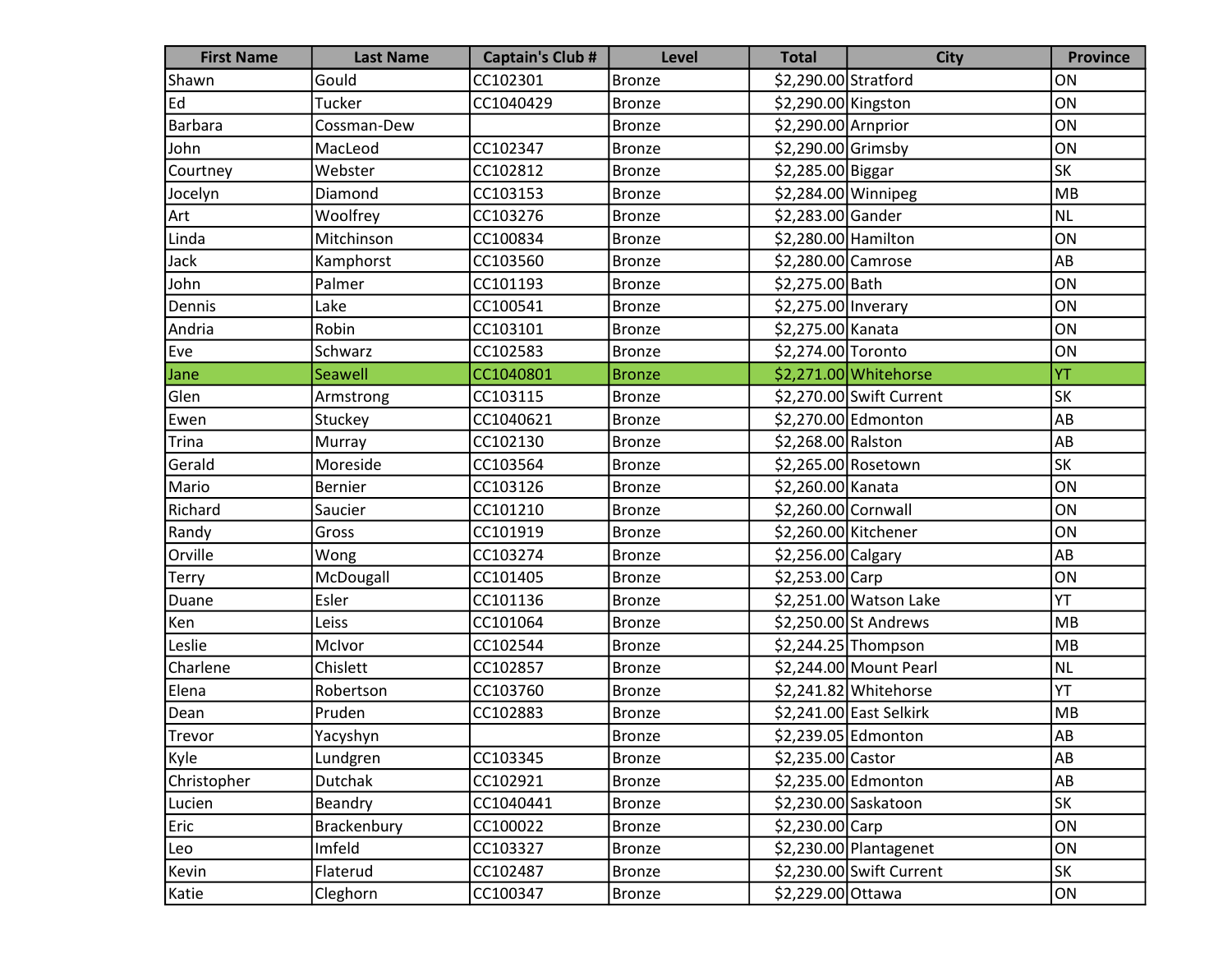| <b>First Name</b> | <b>Last Name</b> | <b>Captain's Club #</b> | <b>Level</b>  | <b>Total</b>          | <b>City</b>               | <b>Province</b> |
|-------------------|------------------|-------------------------|---------------|-----------------------|---------------------------|-----------------|
| Guido             | Patrice          | CC1040748               | <b>Bronze</b> | \$2,228.98 Almonte    |                           | ON              |
| David             | <b>Schoofs</b>   | CC102889                | <b>Bronze</b> |                       | \$2,227.64 Headingley     | MB              |
| Brenda            | Wallace          | CC101740                | <b>Bronze</b> |                       | \$2,227.00 Leamington     | ON              |
| Barry             | Clarke           | CC100296                | <b>Bronze</b> | \$2,227.00 Ottawa     |                           | ON              |
| Jeff              | Perchard         | CC103027                | <b>Bronze</b> | \$2,225.00 Ottawa     |                           | ON              |
| Yves              | Bergeron         | CC103567                | <b>Bronze</b> |                       | \$2,225.00 Beaconsfield   | QC              |
| Don               | <b>Bettof</b>    | CC1040446               | <b>Bronze</b> | \$2,220.00 Sperling   |                           | MB              |
| Lynn              | Sinclair         | CC101045                | <b>Bronze</b> |                       | \$2,218.00 Gloucester     | ON              |
| James             | Prior            | CC101964                | <b>Bronze</b> | \$2,217.00 Windsor    |                           | ON              |
| Greg              | Hemming          | CC103750                | <b>Bronze</b> | \$2,215.50 Winnipeg   |                           | MB              |
| Claude            | Gagnon           | CC100203                | <b>Bronze</b> | \$2,213.00 Hamilton   |                           | ON              |
| Bill              | Wardekker        | CC103524                | <b>Bronze</b> | \$2,210.00 Narol      |                           | MB              |
| Ray               | Swamy            | CC102828                | <b>Bronze</b> | \$2,210.00 Kelowna    |                           | <b>BC</b>       |
| Michael           | O'Donnell        | CC1040744               | <b>Bronze</b> | \$2,210.00 Kingston   |                           | ON              |
| Sandra            | Morgan           | CC1040562               | <b>Bronze</b> |                       | \$2,207.00 Bowmanville    | ON              |
| Sandra            | Morgan           | CC1040562               | <b>Bronze</b> |                       | \$2,207.00 Bowmanville    | ON              |
| Rhonda            | Fowler           | CC101523                | <b>Bronze</b> | \$2,205.00 Kitchener  |                           | ON              |
| Jean-Claude       | Tremblay         | CC103545                | <b>Bronze</b> | \$2,205.00 Kanata     |                           | ON              |
| Filipe            | Simoes           | CC103566                | <b>Bronze</b> |                       | \$2,202.00 Gloucester     | ON              |
| Jeff              | Chislett         | CC103074                | <b>Bronze</b> |                       | \$2,202.00 Mount Pearl    | <b>NL</b>       |
| Edward            | Craft            | CC103429                | <b>Bronze</b> |                       | \$2,200.00 Swift Current  | SK              |
| Kevin             | MacFarlane       | CC1040723               | <b>Bronze</b> |                       | \$2,200.00 Pembroke       | ON              |
| John              | Strang           | CC103290                | <b>Bronze</b> |                       | \$2,195.00 North Bay      | ON              |
| Chris             | <b>Buckley</b>   | CC103436                | <b>Bronze</b> |                       | \$2,194.35 Holland Centre | ON              |
| Giorgio           | <b>Frausin</b>   | CC1040803               | <b>Bronze</b> |                       | $$2,191.00$ Dartmouth     | <b>NS</b>       |
| <b>Reid</b>       | Rorem            | CC1040804               | <b>Bronze</b> |                       | $$2,185.30$ Forestburg    | <b>AB</b>       |
| John              | Nord             | CC102947                | <b>Bronze</b> | $$2,180.00$ Calgary   |                           | AB              |
| Don               | Moreau           | CC103415                | <b>Bronze</b> | \$2,180.00 St Isidore |                           | ON              |
| Chris             | Spafford         | CC101625                | <b>Bronze</b> |                       | $$2,177.00$ Sydenham      | ON              |
| Mary              | Shortall         | CC102875a               | Bronze        | \$2,170.00 St. John's |                           | N <sub>L</sub>  |
| Jean              | Hutcheon         | CC101594                | <b>Bronze</b> |                       | \$2,165.50 Kemptville     | ON              |
| Klaus             | Kloeckner        | CC103555                | <b>Bronze</b> |                       | \$2,165.00 Saint-Anicet   | QC              |
| Calvin            | Janes            | CC1040508               | <b>Bronze</b> |                       | \$2,165.00 Pools Island   | <b>NL</b>       |
| Harry             | Watts            | CC100951                | <b>Bronze</b> | \$2,165.00 Kitchener  |                           | ON              |
| Rob               | Geswin           | CC103716                | <b>Bronze</b> | $$2,162.50$ Winnipeg  |                           | MB              |
| Tim               | Durkin           | CC103306                | <b>Bronze</b> | \$2,160.00 Ste. Anne  |                           | MB              |
| Larry             | Carleton         | CC103136                | <b>Bronze</b> |                       | \$2,155.00 Swift Current  | SK              |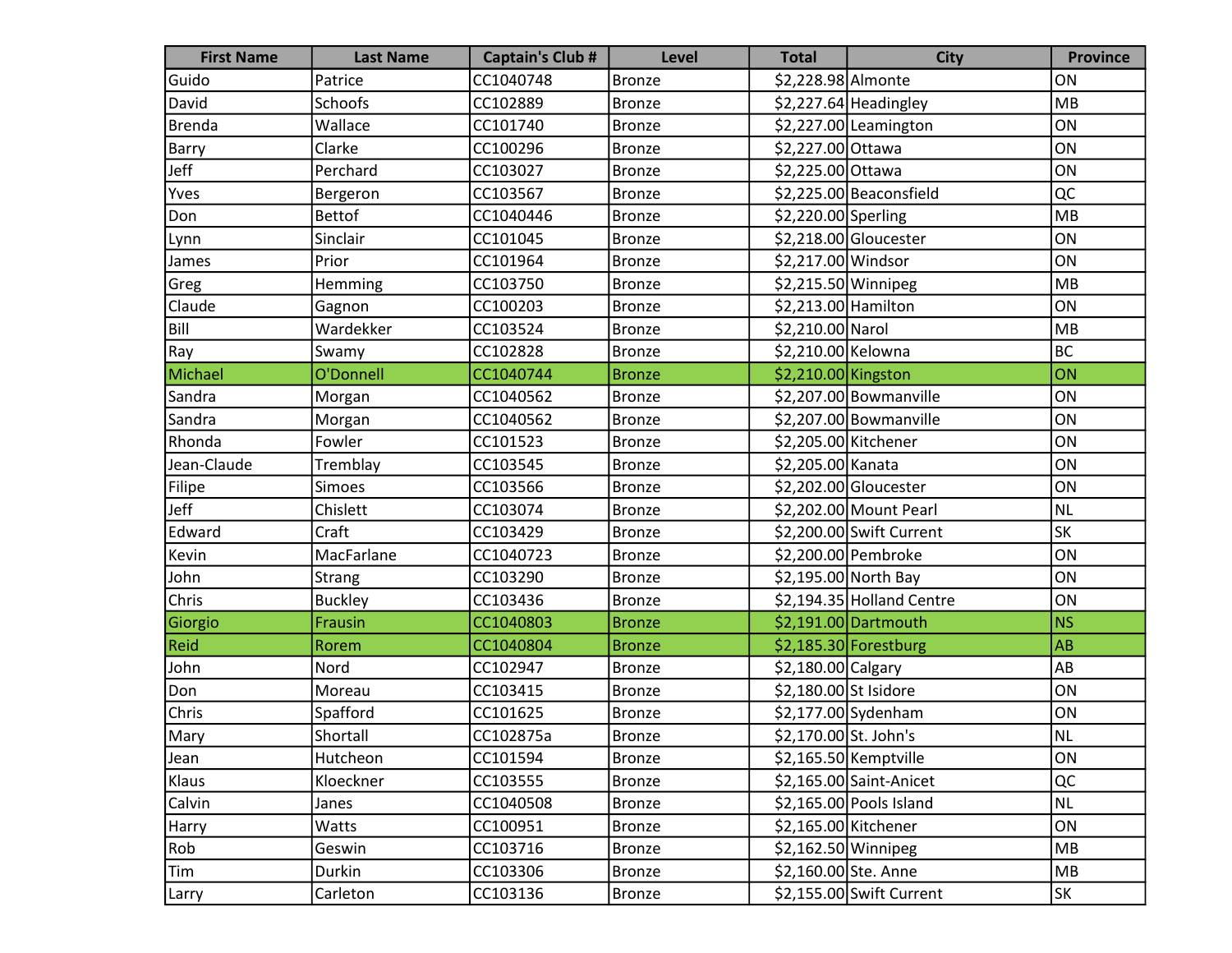| <b>First Name</b> | <b>Last Name</b> | <b>Captain's Club #</b> | <b>Level</b>  | <b>Total</b>         | <b>City</b>                     | <b>Province</b> |
|-------------------|------------------|-------------------------|---------------|----------------------|---------------------------------|-----------------|
| Mark              | Neilson          | CC102668                | <b>Bronze</b> | \$2,155.00 Innisfil  |                                 | ON              |
| Ralph             | <b>Bradley</b>   | CC101521                | <b>Bronze</b> | \$2,151.00 Orillia   |                                 | ON              |
| Mike              | <b>Barlow</b>    | CC101909                | <b>Bronze</b> | \$2,151.00 Welland   |                                 | ON              |
| Leslie            | Parsons          | CC102873a               | <b>Bronze</b> |                      | \$2,150.15 Conception Bay South | <b>NL</b>       |
| Dave              | Rose             | CC103036                | <b>Bronze</b> | \$2,146.00 Renfrew   |                                 | ON              |
| Curtis            | Lammers          | CC1040522               | <b>Bronze</b> | \$2,145.00 Perdue    |                                 | <b>SK</b>       |
| Dennis            | Kaleta           | CC101184                | <b>Bronze</b> | \$2,145.00 Winnipeg  |                                 | MB              |
| Dale              | Garrah           | CC102298                | <b>Bronze</b> | \$2,145.00 Bath      |                                 | ON              |
| Mike              | Starr            | CC102599                | <b>Bronze</b> |                      | \$2,145.00 Kemptville           | ON              |
| Tom               | Osler            | CC1040579               | <b>Bronze</b> | \$2,140.00 Thornton  |                                 | ON              |
| Real              | Diehl            | CC101872                | <b>Bronze</b> | \$2,140.00 Marcelin  |                                 | SK              |
| Kyle              | Kleinschmidt     | CC101610                | <b>Bronze</b> |                      | $$2,137.00$ Cambridge           | ON              |
| Neal              | MacDonald        | CC102574                | <b>Bronze</b> | \$2,135.00 Comox     |                                 | BC              |
| <b>Brad</b>       | McEachern        | CC103497                | <b>Bronze</b> | \$2,130.00 Winnipeg  |                                 | MB              |
| Dale              | Marcellus        | CC103563                | <b>Bronze</b> |                      | \$2,130.00 Chesterville         | ON              |
| Doug              | Gaudreau         | CC103461                | <b>Bronze</b> | $$2,130.00$ Winnipeg |                                 | MB              |
| lan               | Anderson         | CC102676                | <b>Bronze</b> | \$2,130.00 Calgary   |                                 | AB              |
| lan               | Anderson         | CC102676                | <b>Bronze</b> | \$2,130.00 Calgary   |                                 | AB              |
| Dan               | Thomson          |                         | <b>Bronze</b> |                      | \$2,129.99 Parkland County      | AB              |
| Mark              | Linzmayer        | CC101526                | <b>Bronze</b> | \$2,125.00 Orleans   |                                 | ON              |
| Dean              | <b>Brenton</b>   | CC102974                | <b>Bronze</b> |                      | \$2,125.00 Enterprise           | ON              |
| Ken               | Jacques          | CC103506                | <b>Bronze</b> |                      | \$2,125.00 Newcastle            | ON              |
| Larry             | Kimacovich       | CC103203                | <b>Bronze</b> | \$2,125.00 Winnipeg  |                                 | MB              |
| Kevin             | Collins          | CC102988                | <b>Bronze</b> | \$2,121.00 Kingston  |                                 | ON              |
| Gerry             | Egan             | CC102996                | <b>Bronze</b> | \$2,120.00 Kars      |                                 | ON              |
| Elizabeth         | Lazear           | CC101270                | <b>Bronze</b> | \$2,120.00 Stratford |                                 | ON              |
| Savannah          | Wilkinson        | CC103681                | <b>Bronze</b> | \$2,118.00 Carman    |                                 | MB              |
| Mark              | Wrightman        | CC102658                | <b>Bronze</b> |                      | \$2,115.00 Port Hope            | ON              |
| <b>Chris</b>      | Gill             | CC1040805               | <b>Bronze</b> | \$2,113.05 Hamilton  |                                 | ON              |
| Craig             | Lockyer          | CC1040535               | Bronze        |                      | \$2,113.00 Mount Pearl          | NL              |
| Robert            | Mantle           | CC102623                | <b>Bronze</b> |                      | $$2,110.00$ Gloucester          | ON              |
| Stephen           | Card             | CC103135                | <b>Bronze</b> | \$2,110.00 Roblin    |                                 | ON              |
| John              | Heney            | CC103532                | <b>Bronze</b> |                      | $$2,110.00$ Oxford Station      | ON              |
| Patsy             | Newman           | CC1040571               | <b>Bronze</b> | $$2,110.00$ Winnipeg |                                 | MB              |
| Lynsi             | Farough          | CC102670                | <b>Bronze</b> |                      | \$2,106.50 Minnedosa            | MB              |
| Peter             | Bousquet         | CC102181                | <b>Bronze</b> | \$2,105.00 Winnipeg  |                                 | MB              |
| Paul              | Webb             | CC103487                | <b>Bronze</b> |                      | \$2,102.00 Niagara Falls        | ON              |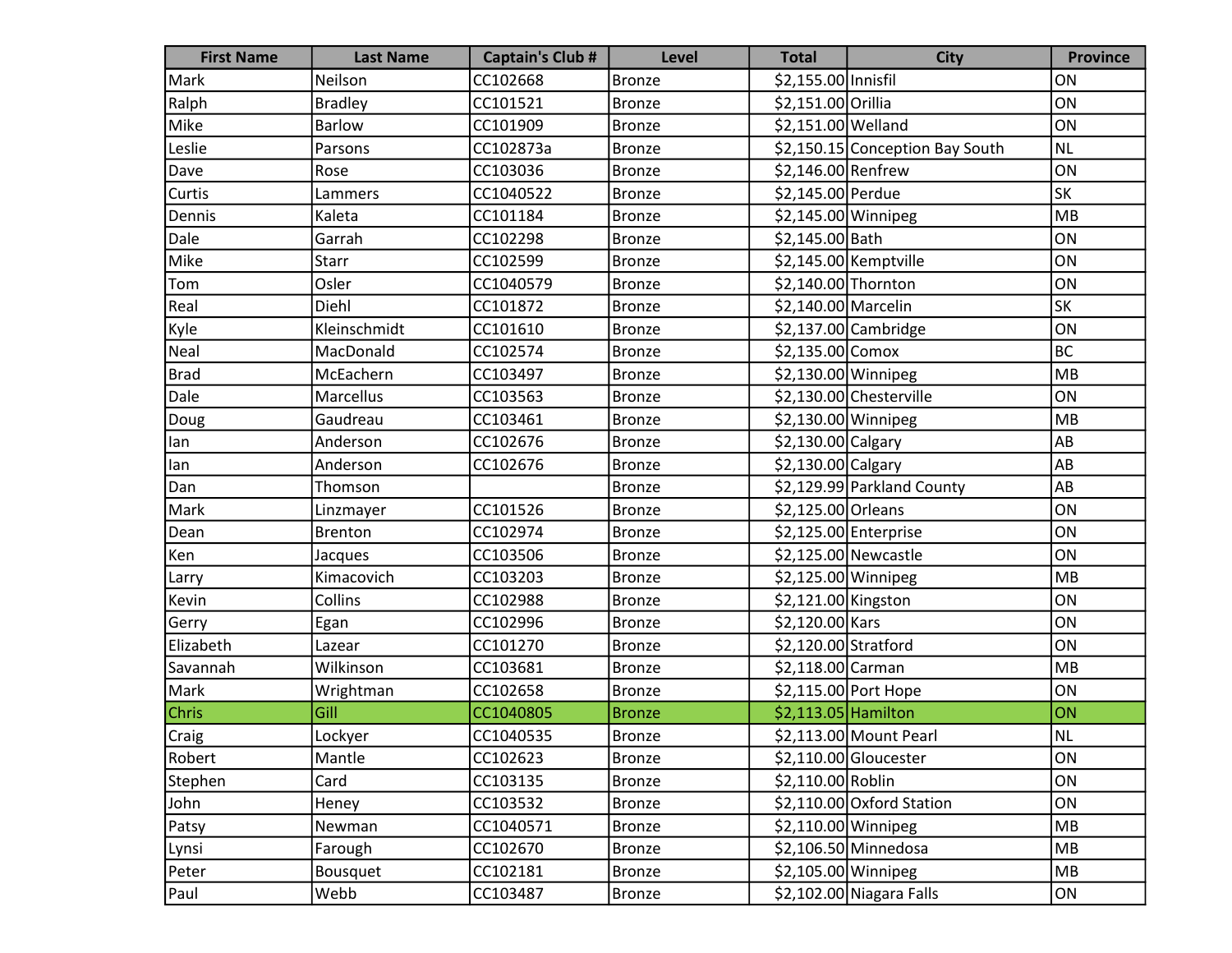| <b>First Name</b> | <b>Last Name</b>  | <b>Captain's Club #</b> | <b>Level</b>  | <b>Total</b>          | <b>City</b>               | <b>Province</b> |
|-------------------|-------------------|-------------------------|---------------|-----------------------|---------------------------|-----------------|
| Dennis            | Peterson          | CC103237                | <b>Bronze</b> | $$2,100.00$ Stonewall |                           | MB              |
| Joe               | Fecht             | CC102999                | <b>Bronze</b> | \$2,100.00 Orillia    |                           | ON              |
| Jim               | Roney             | CC101502                | <b>Bronze</b> | \$2,097.00 Waterloo   |                           | ON              |
| Raymond           | Yelle             | CC103553                | <b>Bronze</b> | \$2,095.00 Corbeil    |                           | ON              |
| Rob               | Wilson            | CC1040640               | <b>Bronze</b> | \$2,095.00 Winnipeg   |                           | MB              |
| Tony              | Thorpe            | CC103263                | <b>Bronze</b> |                       | \$2,093.00 Whitehorse     | YT              |
| Dave              | Huska             | CC103470                | <b>Bronze</b> | \$2,090.00 Winnipeg   |                           | MB              |
| Brent             | Hudson            | CC1040505               | <b>Bronze</b> |                       | \$2,090.00 Pouch Cove     | <b>NL</b>       |
| Roy               | Toupin            | CC103580                | <b>Bronze</b> | \$2,090.00 St Leon    |                           | MB              |
| Henry             | <b>Boese</b>      | CC102970                | <b>Bronze</b> | \$2,090.00 Elmira     |                           | ON              |
| Doug              | Fulgham           | CC102926                | <b>Bronze</b> |                       | \$2,085.00 Sherwood Park  | AB              |
| William           | <b>Brook</b>      | CC103292                | <b>Bronze</b> |                       | \$2,085.00 Fort McMurray  | AB              |
| David             | Crown             | CC101551                | <b>Bronze</b> |                       | \$2,083.00 North Bay      | ON              |
| Ed                | Skotarek          | CC102169                | <b>Bronze</b> | \$2,080.00 Nanaimo    |                           | <b>BC</b>       |
| <b>Bruce</b>      | Laidlaw           | CC102547                | <b>Bronze</b> |                       | $$2,080.00$ New Glasgow   | <b>NS</b>       |
| Ted               | <b>WROBLEWSKI</b> | CC103059                | <b>Bronze</b> | \$2,080.00 Ayr        |                           | ON              |
| Keith             | Andiston          | CC103282a               | <b>Bronze</b> |                       | \$2,080.00 Edmonton       | AB              |
| Peter             | Hampton           | CC102927                | <b>Bronze</b> |                       | \$2,075.00 High River     | AB              |
| Gordon            | <b>Baird</b>      | CC103578                | <b>Bronze</b> | \$2,075.00 Ottawa     |                           | ON              |
| Jay               | <b>Vickers</b>    |                         | <b>Bronze</b> |                       | $$2,075.00$ Cambridge     | ON              |
| Tammy             | Lewin             | CC102788                | <b>Bronze</b> |                       | \$2,074.00 Strathmore     | AB              |
| Tony              | <b>Bolwerk</b>    | CC101855                | <b>Bronze</b> | \$2,070.00 Callander  |                           | ON              |
| <b>Bob</b>        | <b>Berthelet</b>  | CC103476                | <b>Bronze</b> | \$2,070.00 Orleans    |                           | ON              |
| Winnie            | Sanford           | CC103731                | <b>Bronze</b> | \$2,068.30 Nepean     |                           | ON              |
| Howard            | Morton            | CC103600                | <b>Bronze</b> | \$2,067.00 Kitchener  |                           | ON              |
| Darryl            | Francis           | CC102477                | <b>Bronze</b> | \$2,065.00 Paradise   |                           | <b>NL</b>       |
| Wayne             | Rogers            | CC101122                | <b>Bronze</b> | \$2,065.00 Hanover    |                           | ON              |
| Andrew            | Abraham           | CC103112                | <b>Bronze</b> | \$2,065.00 Nepean     |                           | ON              |
| darcy             | carroll           | CC101163                | <b>Bronze</b> | \$2,065.00 Minden     |                           | ON              |
| Randy             | Redfern           | CC103552                | Bronze        |                       | \$2,063.00 Cambridge      | ON              |
| Rita              | Logan             | CC103212                | <b>Bronze</b> |                       | \$2,062.00 Shaunavon      | SK              |
| Ralph             | Ogden             | CC103365                | <b>Bronze</b> |                       | $$2,058.65$ Spruce Home   | SK              |
| Brian J.          | Edwards           | CC103604                | <b>Bronze</b> | \$2,056.00 Vars       |                           | ON              |
| Lorne             | Rezansoff         | CC103747                | <b>Bronze</b> |                       | \$2,056.00 Grosse Isle    | MB              |
| David             | Hills             | CC1040501               | <b>Bronze</b> |                       | $$2,055.50$ St Catharines | ON              |
| Darrel            | Karlstrom         | CC102471                | <b>Bronze</b> |                       | \$2,050.00 Stony Plain    | AB              |
| Jesse             | Stephenson        | CC103469                | <b>Bronze</b> |                       | \$2,045.00 Edmonton       | A <sub>B</sub>  |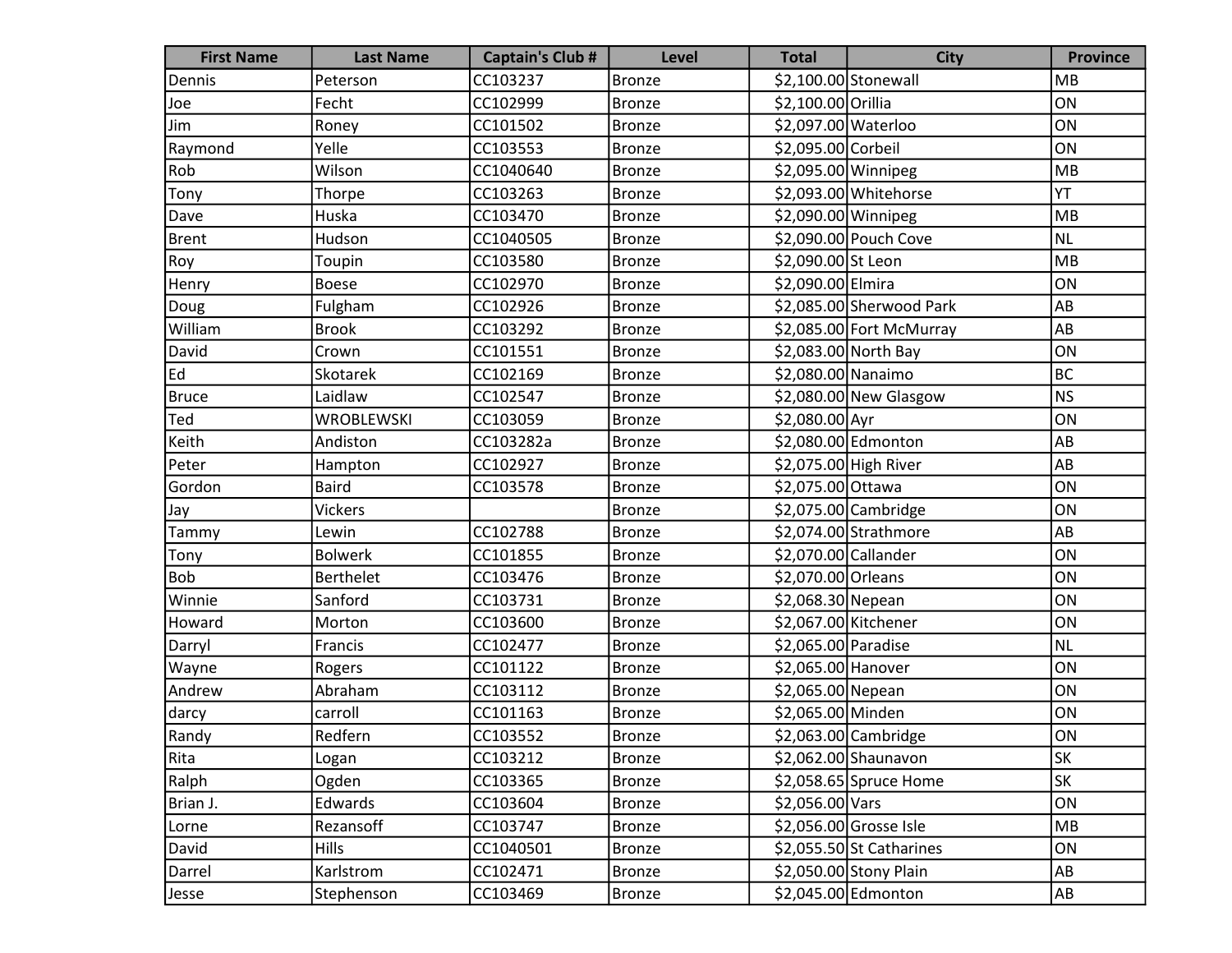| <b>First Name</b> | <b>Last Name</b> | <b>Captain's Club #</b> | Level         | <b>Total</b>         | <b>City</b>                 | <b>Province</b> |
|-------------------|------------------|-------------------------|---------------|----------------------|-----------------------------|-----------------|
| Keith             | Hope             | CC103010                | <b>Bronze</b> | \$2,045.00 Barrie    |                             | ON              |
| Leonard           | Hoisington       | CC103323                | <b>Bronze</b> | \$2,042.00 Kelowna   |                             | BC              |
| Marcel            | Poirier          | CC103717                | <b>Bronze</b> | \$2,040.50 Haywood   |                             | MB              |
| Marcel            | Poirier          | CC103717                | <b>Bronze</b> | \$2,040.50 Haywood   |                             | MB              |
| Steve             | Adair            | CC102590                | <b>Bronze</b> | \$2,040.00 Calgary   |                             | AB              |
| Dirk              | Kuemmling        | CC101262                | <b>Bronze</b> | \$2,035.00 Guelph    |                             | ON              |
| Michel            | <b>Beaulieu</b>  | CC103288a               | <b>Bronze</b> | \$2,033.25 Brighton  |                             | ON              |
| (jim              | jansen           |                         | <b>Bronze</b> |                      | \$2,030.00 Carlsbad Springs | ON              |
| Ernie             | Fast             | CC102850a               | <b>Bronze</b> | \$2,030.00 Brandon   |                             | MB              |
| Tony              | Orosz            | CC103734                | <b>Bronze</b> |                      | \$2,028.00 Saskatoon        | <b>SK</b>       |
| Sheldon           | Fowler           | CC1040483               | <b>Bronze</b> |                      | \$2,027.00 Swift Current    | <b>SK</b>       |
| victor            | sutherland       | CC103107                | <b>Bronze</b> |                      | \$2,026.50 Nine Mile River  | NS              |
| Paul              | Heenan           | CC1040500               | <b>Bronze</b> |                      | \$2,026.00 Gloucester       | ON              |
| Paul              | Demars           | CC103302                | <b>Bronze</b> | \$2,025.00 Webb      |                             | <b>SK</b>       |
| <b>Brian</b>      | <b>Duff</b>      | CC103158                | <b>Bronze</b> |                      | \$2,025.00 Kemptville       | ON              |
| Anne              | Thorne           | CC101200                | <b>Bronze</b> |                      | \$2,016.00 Deseronto        | ON              |
| Larry             | <b>Dyck</b>      | CC102050                | <b>Bronze</b> |                      | \$2,015.00 Saskatoon        | <b>SK</b>       |
| Jim               | Bridgeman        | CC103614                | <b>Bronze</b> |                      | \$2,010.00 Saskatoon        | <b>SK</b>       |
| Sebastien         | Smith            | CC103042                | <b>Bronze</b> | \$2,010.00 Rockland  |                             | ON              |
| Brendan           | <b>Buttler</b>   | CC1040806               | <b>Bronze</b> |                      | \$2,010.00 West Kelowna     | <b>BC</b>       |
| John              | Aqui             | CC102639                | <b>Bronze</b> | \$2,010.00 Oakville  |                             | ON              |
| Mark              | Middleton        | CC101543a               | <b>Bronze</b> |                      | \$2,010.00 Kemptville       | ON              |
| Vern              | Pruden           | CC100777                | <b>Bronze</b> |                      | \$2,009.00 Stony Plain      | AB              |
| Bear              | Mortinson        | CC103359                | <b>Bronze</b> | \$2,005.00 Ste Anne  |                             | MB              |
| Craig             | Dawe             | CC102859a               | <b>Bronze</b> | \$2,004.00 Paradise  |                             | NL              |
| Paul              | Davis            | CC103300                | <b>Bronze</b> |                      | \$2,004.00 Massey Drive     | NL              |
| D Brian           | Slater           | CC103253                | <b>Bronze</b> | \$2,000.00 Oak Bluff |                             | MB              |
| David             | Raymond          | CC103374                | <b>Bronze</b> |                      | \$2,000.00 Tichborne        | ON              |
| Dave              | <b>Becker</b>    | CC101190                | <b>Bronze</b> | \$2,000.00 Olds      |                             | AB              |
| Jim               | Olynyk           | CC1040578               | <b>Bronze</b> |                      | \$2,000.00 Winnipeg         | MB              |
| Daniel            | Tarrant          | CC102898                | <b>Bronze</b> |                      | \$2,000.00 Spruce Grove     | AB              |
| Cole              | Hodinski         | CC102782                | <b>Bronze</b> |                      | \$2,000.00 Whitehorse       | YT              |
| Jim (James)       | Kaletzke         | CC1040512               | <b>Bronze</b> | \$2,000.00 Winnipeg  |                             | MB              |
| Steve             | Mann             | CC100886                | <b>Bronze</b> |                      | \$1,996.00 Kitchener        | ON              |
| Darryl            | Koebel           | CC101503                | <b>Bronze</b> | \$1,995.00 Kitchener |                             | ON              |
| Jason             | <b>McAuley</b>   | CC101988                | Bronze        | \$1,991.00 Kitchener |                             | ON              |
| $ $ matt          | armstrong        |                         | <b>Bronze</b> |                      | \$1,986.00 Dartmouth        | N <sub>S</sub>  |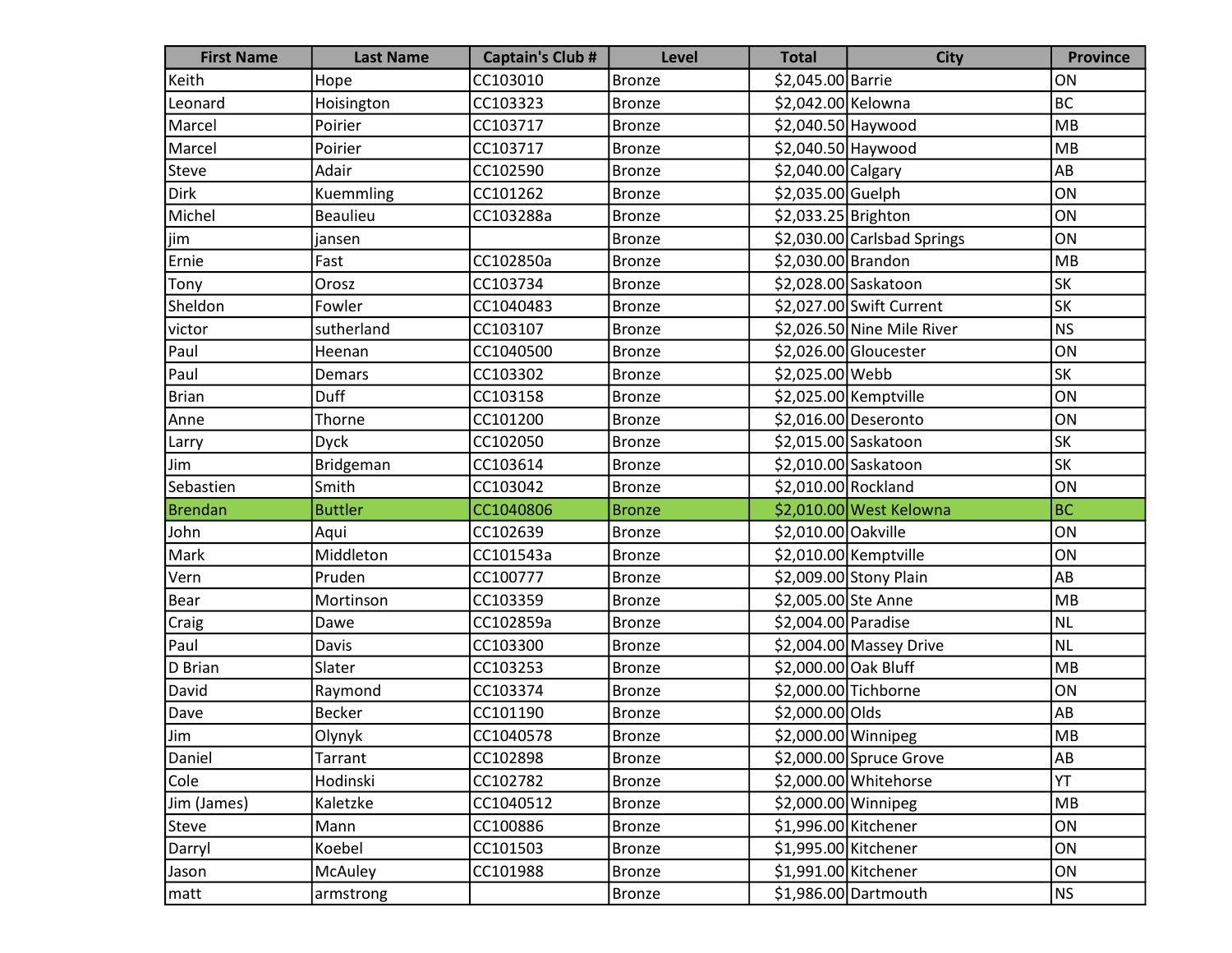| <b>First Name</b> | <b>Last Name</b> | <b>Captain's Club #</b> | <b>Level</b>  | <b>Total</b>           | <b>City</b>               | <b>Province</b> |
|-------------------|------------------|-------------------------|---------------|------------------------|---------------------------|-----------------|
| Andrew            | Dewdney          | CC102088                | <b>Bronze</b> |                        | \$1,985.00 Chestermere    | AB              |
| Evan              | Williams         | CC102906                | <b>Bronze</b> | $$1,985.00$ Winnipeg   |                           | MB              |
| Richmond          | Nault            | CC103743                | <b>Bronze</b> | \$1,982.00 Winnipeg    |                           | MB              |
| Jim               | Morris           | CC102876                | <b>Bronze</b> | \$1,982.00 Winnipeg    |                           | MB              |
| Paul              | Gagne            |                         | <b>Bronze</b> | \$1,980.00 Winnipeg    |                           | MB              |
| <b>Brian</b>      | <b>Bales</b>     | CC1040437               | <b>Bronze</b> | \$1,980.00 Didsbury    |                           | AB              |
| Ivan              | McLaren          | CC102358                | <b>Bronze</b> |                        | \$1,979.00 Combermere     | ON              |
| Shawn             | Heath            | CC1040498               | <b>Bronze</b> | \$1,976.00 Stittsville |                           | ON              |
| Gary              | <b>Burnison</b>  | CC1040449               | <b>Bronze</b> |                        | $$1,975.00$ St Catharines | ON              |
| Roland            | Piquette         | CC103665                | <b>Bronze</b> |                        | \$1,975.00 Shaunavon      | SK              |
| Teanna            | King             | CC1040515               | <b>Bronze</b> | \$1,975.00 Torbay      |                           | <b>NL</b>       |
| Kevin             | Porter           | CC103573                | <b>Bronze</b> | \$1,966.60 Stonewall   |                           | MB              |
| Dave              | McLean           | CC1040732               | <b>Bronze</b> | \$1,966.00 Hillsdale   |                           | ON              |
| Ron               | Schledwitz       | CC103520                | <b>Bronze</b> | \$1,965.00 Winnipeg    |                           | MB              |
| Sandy             | Reimers          |                         | <b>Bronze</b> | \$1,964.40 Leduc       |                           | AB              |
| Rick              | Sellers          | CC102397                | <b>Bronze</b> | \$1,964.00 Utopia      |                           | ON              |
| Bonnie            | Roberts          |                         | <b>Bronze</b> |                        | $$1,961.00$ Goose Bay     | <b>NL</b>       |
| Glenn             | Gordon           | CC100200                | <b>Bronze</b> |                        | \$1,960.00 Woodlawn       | ON              |
| Stephane          | Lacelle          | CC102329                | <b>Bronze</b> |                        | \$1,960.00 Wendover       | ON              |
| Hugh              | Evans            | CC102998                | <b>Bronze</b> | \$1,957.60 Manotick    |                           | ON              |
| Greg              | Weiss            | CC101843                | <b>Bronze</b> | \$1,957.00 Orleans     |                           | ON              |
| Scott             | Cowdy            | CC1040461               | <b>Bronze</b> |                        | \$1,957.00 Sharbot Lake   | ON              |
| David             | Scott            | CC101878                | <b>Bronze</b> |                        | \$1,952.00 Wasaga Beach   | ON              |
| James             | Kay              | CC103744                | <b>Bronze</b> | \$1,952.00 Kelowna     |                           | <b>BC</b>       |
| Cam               | Parker           | CC1040747               | <b>Bronze</b> |                        | \$1,948.60 Saskatoon      | SK              |
| John              | <b>Adams</b>     | CC1040807               | <b>Bronze</b> | \$1,946.40 Fort Erie   |                           | ON              |
| Dave              | Porter           | CC103558                | <b>Bronze</b> |                        | \$1,946.00 Saskatoon      | <b>SK</b>       |
| Pete              | Bosch            | CC101593                | <b>Bronze</b> |                        | \$1,945.00 Edmonton       | AB              |
| Darlene           | Muise            |                         | <b>Bronze</b> |                        | $$1,945.00$ St Andrews    | MB              |
| Donald            | Cruickshanks     | CC101928                | Bronze        |                        | \$1,945.00 Coldwater      | ON              |
| <b>Bruce</b>      | Forbes           | CC103311                | <b>Bronze</b> |                        | \$1,940.00 Port Franks    | ON              |
| Pekka             | Rotonen          | CC1040608               | <b>Bronze</b> |                        | \$1,940.00 Oro-Medonte    | ON              |
| Justin            | Bourque          | CC102912                | <b>Bronze</b> |                        | \$1,940.00 Edmonton       | AB              |
| <b>Butch</b>      | Thompson         | CC103428                | <b>Bronze</b> |                        | \$1,940.00 Wendover       | ON              |
| Martin            | Doyle            | CC102992                | <b>Bronze</b> |                        | \$1,939.00 Coldwater      | ON              |
| <b>Iver</b>       | Martinson        | CC103347                | <b>Bronze</b> |                        | \$1,935.00 Saskatoon      | <b>SK</b>       |
| Kim               | <b>Balisky</b>   | CC1040438               | <b>Bronze</b> |                        | \$1,935.00 Sherwood Park  | AB              |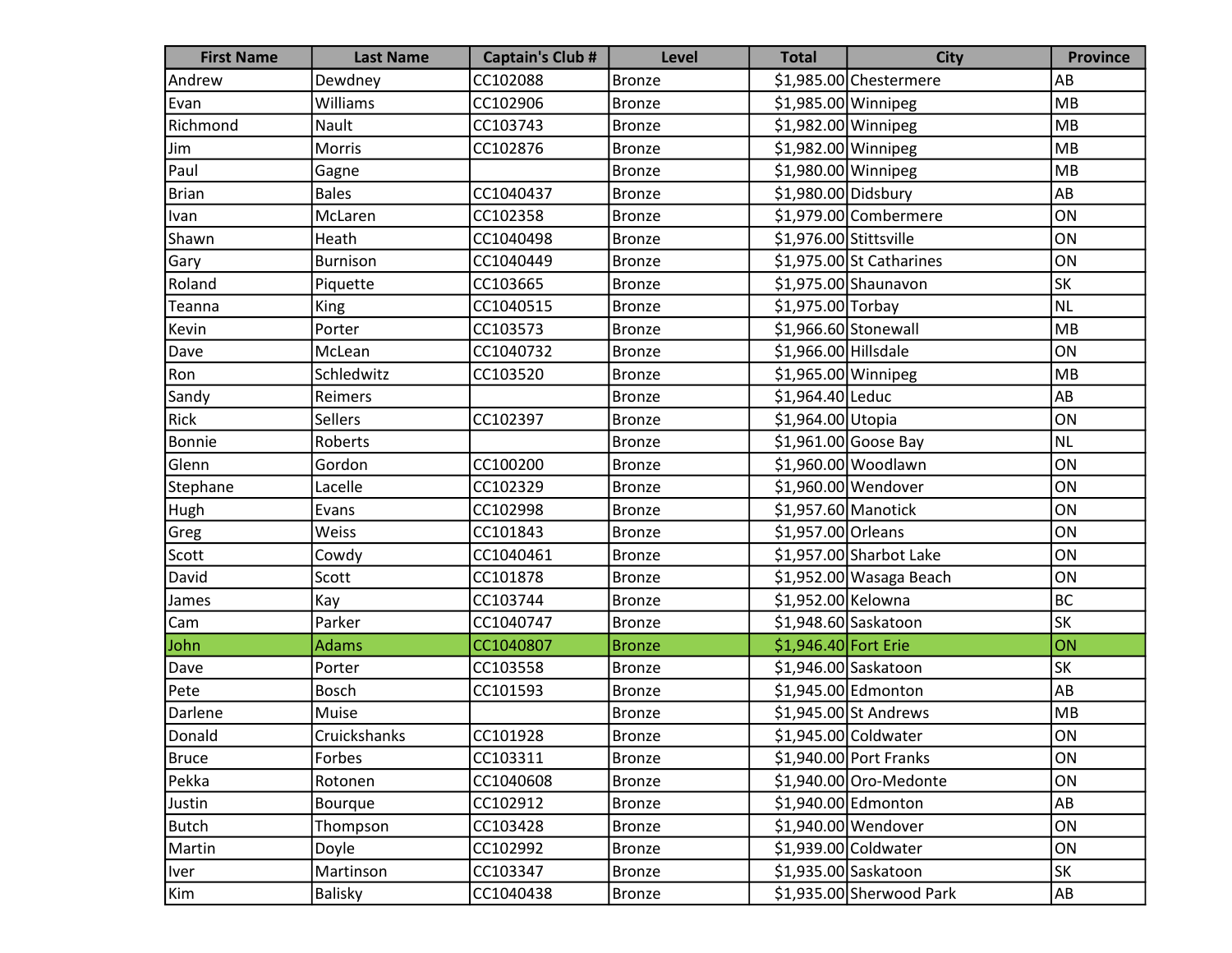| <b>First Name</b> | <b>Last Name</b> | <b>Captain's Club #</b> | <b>Level</b>  | <b>Total</b>          | <b>City</b>                     | <b>Province</b> |
|-------------------|------------------|-------------------------|---------------|-----------------------|---------------------------------|-----------------|
| Alfred            | St.Jean          | CC102143                | <b>Bronze</b> |                       | $$1,933.00$ Mannville           | AB              |
| Bruce             | Shaw             | CC1040765               | <b>Bronze</b> |                       | $$1,930.00$ Headingley          | MB              |
| Emanuel           | Steckler         | CC102042                | <b>Bronze</b> |                       | \$1,930.00 Saskatoon            | SK              |
| Walter            | Perdigao         | CC103424                | <b>Bronze</b> | \$1,925.00 Whitby     |                                 | ON              |
| Fraser            | Parsons          | CC102134                | <b>Bronze</b> |                       | \$1,925.00 Fort McMurray        | AB              |
| Patricia          | Kahlmeier        | CC103014                | <b>Bronze</b> | $$1,914.00$ Tavistock |                                 | ON              |
| David             | Driedger         | CC102054                | <b>Bronze</b> | \$1,912.00 Clavet     |                                 | <b>SK</b>       |
| Jeff              | Andrews          | CC101447                | <b>Bronze</b> |                       | $$1,910.00$ Rocky Rapids        | AB              |
| Terry             | Hawley           | CC103587                | <b>Bronze</b> | \$1,910.00 Olds       |                                 | AB              |
| Shawn             | Dawson           | CC101736                | <b>Bronze</b> | \$1,910.00 Nepean     |                                 | ON              |
| Sheryl            | Ambedian         | CC102237                | <b>Bronze</b> | \$1,908.00 Windsor    |                                 | ON              |
| Tom               | Moreau           | CC103603                | <b>Bronze</b> |                       | $$1,905.00$ Cambridge           | ON              |
| Jim               | OSullivan        | CC103367                | <b>Bronze</b> | \$1,900.00 Aylmer     |                                 | ON              |
| Ben               | Canini           | CC103486                | <b>Bronze</b> |                       | $$1,900.00$ Cambridge           | ON              |
| Mark              | <b>Budd</b>      | CC103728                | <b>Bronze</b> |                       | $$1,895.40$ New Sarepta         | AB              |
| Carol             | Choquette        | CC103723                | <b>Bronze</b> |                       | \$1,891.70 Saint-Lazare         | QC              |
| Sam               | Cook             | CC101850                | <b>Bronze</b> | \$1,891.00 St. John's |                                 | <b>NL</b>       |
| Von & Nelson      | Voakes           |                         | <b>Bronze</b> |                       | \$1,890.00 Belle River          | ON              |
| Jesse             | Elder            | CC1040692               | <b>Bronze</b> |                       | \$1,887.00 Woodstock            | ON              |
| Mark              | Carruthers       | CC103536                | <b>Bronze</b> | \$1,885.00 Baden      |                                 | ON              |
| Rene              | Moroz            | CC103549                | <b>Bronze</b> |                       | $$1,884.80$ St Adolphe          | MB              |
| Sharon            | Vardy            | CC102234                | <b>Bronze</b> |                       | \$1,884.00 Conception Bay South | <b>NL</b>       |
| Faycel            | Farza            | CC103726                | <b>Bronze</b> | \$1,882.44 Ottawa     |                                 | ON              |
| Sheryl            | Meunier          | CC103562                | <b>Bronze</b> | \$1,882.00 Kanata     |                                 | ON              |
| Deanna            | Fox              | CC102621                | <b>Bronze</b> | \$1,880.85 Belmont    |                                 | ON              |
| Peter             | Cote             | CC102603                | <b>Bronze</b> | \$1,880.00 Midland    |                                 | ON              |
| Robert            | Wallace          | CC102422                | <b>Bronze</b> |                       | \$1,880.00 Leamington           | ON              |
| Roy               | Booz             | CC101167                | <b>Bronze</b> |                       | \$1,880.00 St Andrews           | MB              |
| Carl              | Cornell          | CC102270                | <b>Bronze</b> | \$1,880.00 Uxbridge   |                                 | ON              |
| Ted               | Gross            |                         | <b>Bronze</b> |                       | $\overline{$}1,877.35$ Winnipeg | <b>MB</b>       |
| Kevin             | ODonnell         | CC103364                | <b>Bronze</b> | $$1,876.89$ Ajax      |                                 | ON              |
| Paul              | Near             | CC103362                | <b>Bronze</b> | \$1,875.00 Stratford  |                                 | ON              |
| Elliott           | Green            | CC102863a               | <b>Bronze</b> |                       | \$1,875.00 Mount Pearl          | <b>NL</b>       |
| <b>Brian</b>      | Wittal           | CC102155                | <b>Bronze</b> | \$1,870.00 Didsbury   |                                 | AB              |
| Les               | Canning          | CC103295a               | <b>Bronze</b> |                       | $$1,870.00$ Spruce Grove        | AB              |
| <b>Cliff</b>      | <b>Bartlett</b>  | CC102964                | Bronze        |                       | $$1,870.00$ Beachville          | ON              |
| Gary              | Willmott         | CC103584                | <b>Bronze</b> | $$1,865.00$ Goulds    |                                 | <b>NL</b>       |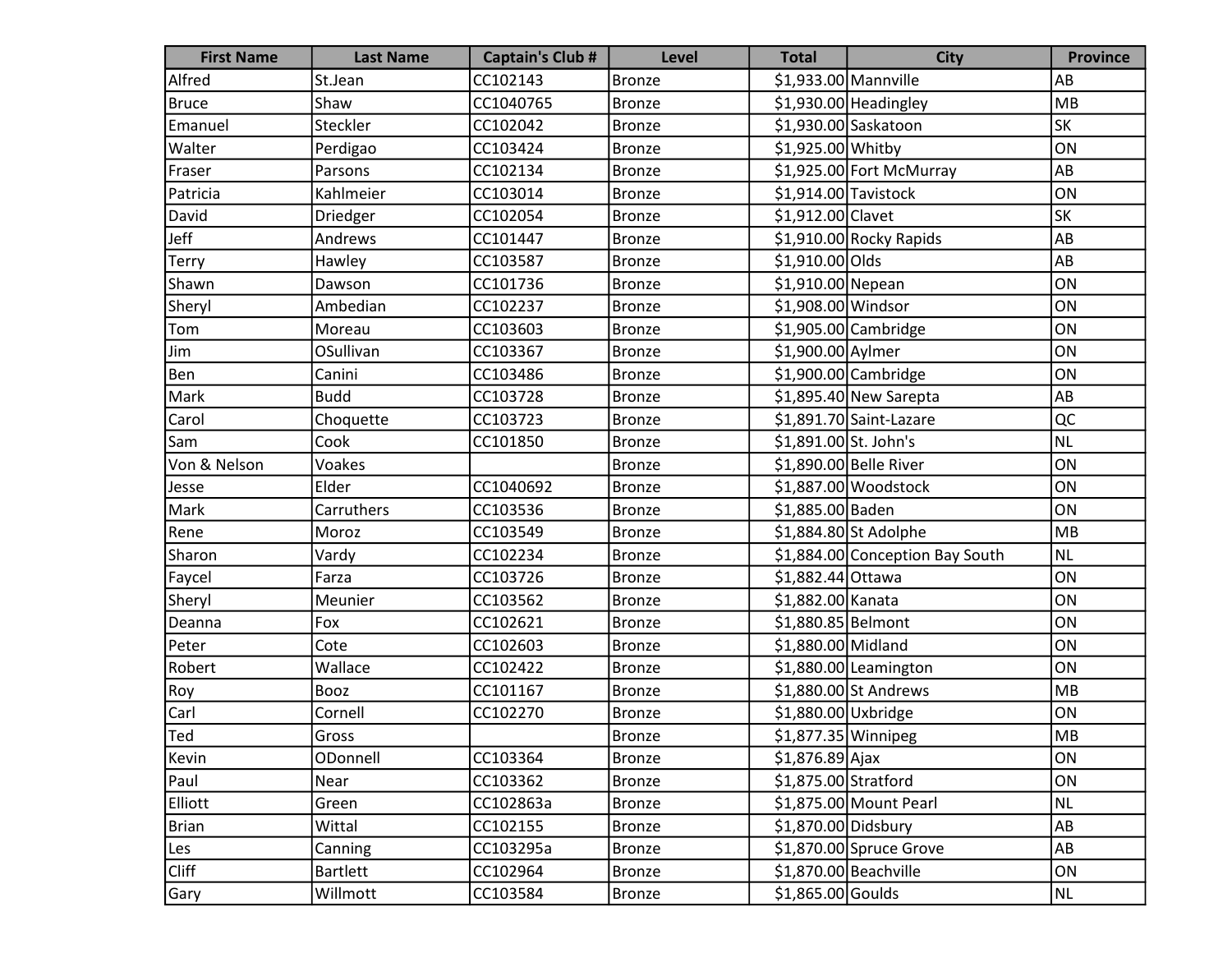| <b>First Name</b> | <b>Last Name</b> | <b>Captain's Club #</b> | <b>Level</b>  | <b>Total</b>          | <b>City</b>                       | <b>Province</b> |
|-------------------|------------------|-------------------------|---------------|-----------------------|-----------------------------------|-----------------|
| Duncan            | Presant          | CC102001                | <b>Bronze</b> | \$1,865.00 Kingston   |                                   | ON              |
| Barb              | Lethbridge       | CC101665                | <b>Bronze</b> | \$1,865.00 Hamilton   |                                   | ON              |
| Jason             | <b>Steeves</b>   | CC103046                | <b>Bronze</b> |                       | \$1,865.00 Dawson Settlement      | <b>NB</b>       |
| Tom               | Lewis            | CC101505                | <b>Bronze</b> |                       | \$1,862.00 Mount Carmel           | <b>NL</b>       |
| Bradford          | Keddy            | CC101425                | <b>Bronze</b> | \$1,860.00 London     |                                   | ON              |
| Maureen           | Hommy            | CC102105                | <b>Bronze</b> | \$1,860.00 Olds       |                                   | AB              |
| Warren            | Carr             | CC102814                | <b>Bronze</b> | \$1,860.00 Kelowna    |                                   | <b>BC</b>       |
| Eric              | Watton           | CC102878                | <b>Bronze</b> | \$1,859.00 St. John's |                                   | <b>NL</b>       |
| Owen              | Thompson         |                         | <b>Bronze</b> | \$1,855.00 Barrie     |                                   | ON              |
| Scott             | Norman           | CC103473                | <b>Bronze</b> |                       | \$1,855.00 Happy Valley Goose Bay | <b>NL</b>       |
| Bob               | Montgomery       | CC1040558               | <b>Bronze</b> |                       | \$1,852.00 EDMONTON               | AB              |
| Jeff              | Campbell         | CC102982                | <b>Bronze</b> | \$1,850.00 Ottawa     |                                   | ON              |
| Jason             | Smith            |                         | <b>Bronze</b> |                       | \$1,845.00 Fort McMurray          | ${\sf AB}$      |
| Len               | Cotton           | CC103626                | <b>Bronze</b> |                       | \$1,843.00 West Kelowna           | <b>BC</b>       |
| Phil              | Pamment          | CC103231                | <b>Bronze</b> | \$1,842.00 Hampton    |                                   | ON              |
| Kim               | Thorsen          | CC103548                | <b>Bronze</b> | \$1,840.00 Kentville  |                                   | <b>NS</b>       |
| Rob               | Sykes            | CC102896                | <b>Bronze</b> | \$1,840.00 Winnipeg   |                                   | MB              |
| Raymond           | <b>Borris</b>    | CC100079                | <b>Bronze</b> |                       | \$1,840.00 Plantagenet            | ON              |
| David             | Logan            | CC102805                | <b>Bronze</b> |                       | $$1,840.00$ Shaunavon             | SK              |
| Glenn             | Forsythe         | CC102294                | <b>Bronze</b> | \$1,836.00 Orillia    |                                   | ON              |
| Eric              | McMurray         | CC103222                | <b>Bronze</b> | \$1,835.00 Calgary    |                                   | AB              |
| Rick              | Murner           | CC103527                | <b>Bronze</b> | \$1,835.00 Sanford    |                                   | MB              |
| Roger             | Lavoie           | CC102868                | <b>Bronze</b> | \$1,835.00 Dugald     |                                   | MB              |
| Mike              | Donnelly         | CC103157                | <b>Bronze</b> | \$1,831.00 Minden     |                                   | ON              |
| Walter            | <b>Baker</b>     | CC102747                | <b>Bronze</b> | \$1,830.00 Lynden     |                                   | ON              |
| Fain              | Cowie            | CC101042                | <b>Bronze</b> |                       | \$1,830.00 Edmonton               | AB              |
| Rodney            | Quintyne         | CC1040649               | <b>Bronze</b> | \$1,830.00 Orleans    |                                   | ON              |
| Claude            | Lemire           | CC101426                | <b>Bronze</b> | \$1,828.00 Navan      |                                   | ON              |
| <b>Brad</b>       | Torgerson        | CC1040629               | <b>Bronze</b> | \$1,826.00 Winnipeg   |                                   | MB              |
| llan              | Livingstone      | CC1040533               | Bronze        | \$1,825.00 Winnipeg   |                                   | ${\sf MB}$      |
| Darko             | Gorenc           | CC102755                | <b>Bronze</b> | \$1,825.00 Winnipeg   |                                   | MB              |
| Bob               | Simpson          | CC102398                | <b>Bronze</b> | \$1,825.00 Yarker     |                                   | ON              |
| Roger             | Locke            | CC101746                | <b>Bronze</b> |                       | \$1,820.00 Conception Bay South   | <b>NL</b>       |
| Dustin            | Slobodzian       |                         | <b>Bronze</b> |                       | \$1,820.00 Springstein            | MB              |
| Kent              | McLeod           | CC103353                | <b>Bronze</b> | \$1,820.00 Davidson   |                                   | SK              |
| Mike              | McLinton         | CC100195                | <b>Bronze</b> | \$1,820.00 Nepean     |                                   | ON              |
| Justin            | Martin           | CC1040545               | <b>Bronze</b> | \$1,820.00 Belleville |                                   | ON              |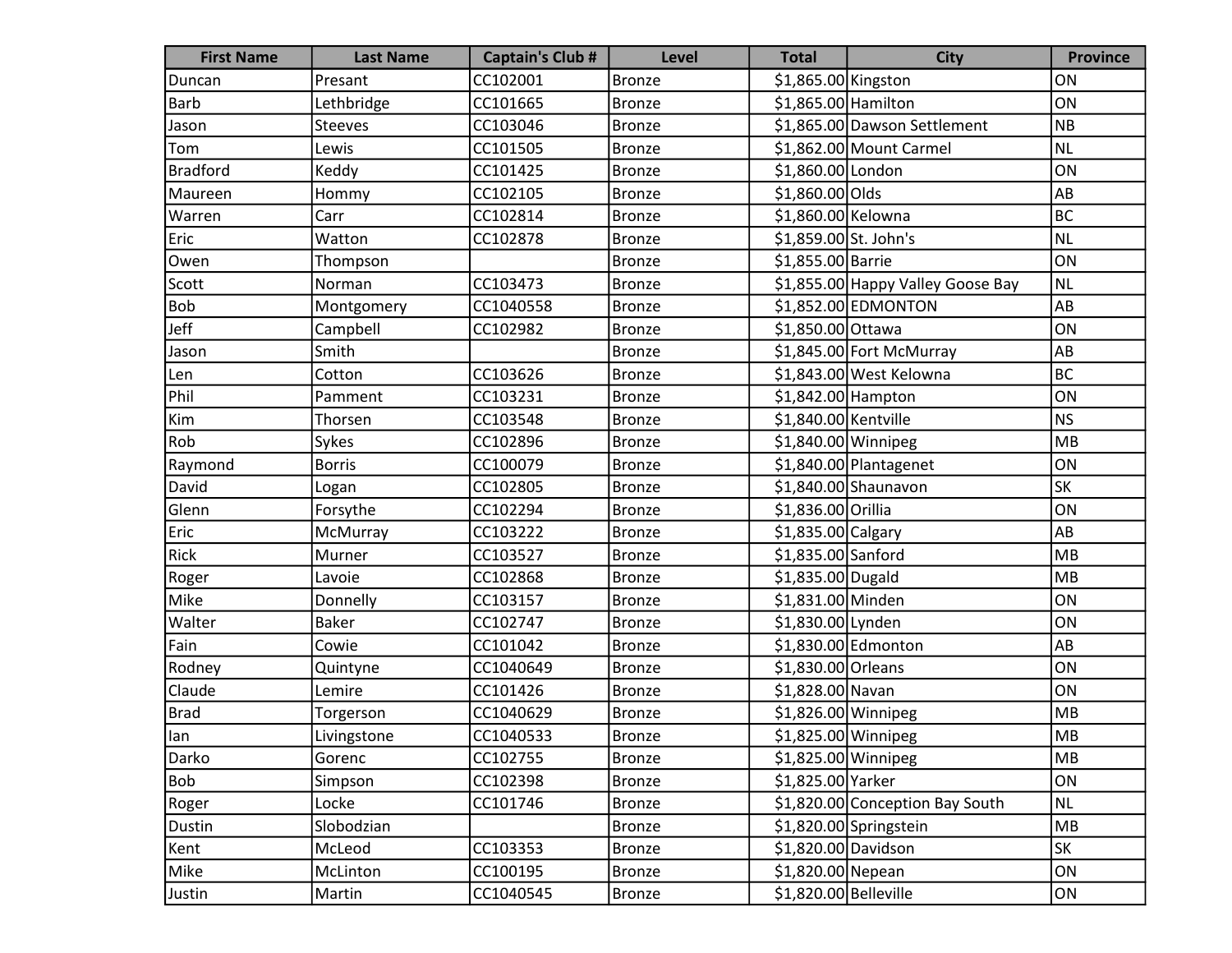| <b>First Name</b> | <b>Last Name</b> | <b>Captain's Club #</b> | <b>Level</b>  | <b>Total</b>          | <b>City</b>                  | <b>Province</b> |
|-------------------|------------------|-------------------------|---------------|-----------------------|------------------------------|-----------------|
| <b>Bruce</b>      | Coulter          | CC1040460               | <b>Bronze</b> |                       | $$1,818.00$ Lombardy         | ON              |
| Nelson            | Voakes           | CC101877                | <b>Bronze</b> |                       | \$1,815.00 Belle River       | ON              |
| John              | Matheson         | CC1040727               | <b>Bronze</b> |                       | \$1,815.00 Whitehorse        | YT              |
| Darel             | Mesher           | CC102944                | <b>Bronze</b> |                       | \$1,815.00 Spruce Grove      | AB              |
| Wayne             | Michasiw         | CC1040654               | <b>Bronze</b> | \$1,813.00 Winnipeg   |                              | MB              |
| Percy             | Hart             | CC102839                | <b>Bronze</b> | \$1,810.00 Lachine    |                              | QC              |
| <b>Bob</b>        | Hatcher          | CC102507                | <b>Bronze</b> |                       | \$1,808.35 Stephenville      | <b>NL</b>       |
| Dave              | Liebrecht        | CC103342                | <b>Bronze</b> |                       | \$1,806.00 Petersfield       | MB              |
| Real              | <b>DeGuire</b>   | CC101059                | <b>Bronze</b> |                       | \$1,805.00 Maidstone         | ON              |
| Sean              | Nedohin          | CC103471                | <b>Bronze</b> |                       | \$1,805.00 West Hawk Lake    | MB              |
| Jacques           | <b>McInnes</b>   | CC101867                | <b>Bronze</b> | \$1,800.00 Calgary    |                              | AB              |
| Bonnie            | St Julien        | CC103512                | <b>Bronze</b> | \$1,800.00 Ottawa     |                              | ON              |
| Cynthia           | Gibson           | CC102818                | <b>Bronze</b> | \$1,800.00 Kelowna    |                              | <b>BC</b>       |
| Sarah             | Price            | CC102882                | <b>Bronze</b> | \$1,800.00 Winnipeg   |                              | MB              |
| Guy               | McPherson        | CC103740                | <b>Bronze</b> |                       | \$1,795.01 St Catharines     | ON              |
| Kathy             | Zeller           | CC102908                | <b>Bronze</b> | \$1,795.00 Teulon     |                              | MB              |
| Daniel            | Wiwchar          | CC103629                | <b>Bronze</b> | \$1,795.00 Winnipeg   |                              | MB              |
| John              | <b>Britta</b>    |                         | <b>Bronze</b> |                       | \$1,795.00 Oro-Medonte       | ON              |
| Serge             | Plante           | CC103370                | <b>Bronze</b> | \$1,790.00 Calgary    |                              | AB              |
| Jean              | Dompierre        | CC103423                | <b>Bronze</b> | \$1,790.00 Osgoode    |                              | ON              |
| Scott             | <b>Follis</b>    | CC102292                | <b>Bronze</b> | \$1,790.00 Arnprior   |                              | ON              |
| Kevin             | Funk             | CC103313                | <b>Bronze</b> |                       | \$1,790.00 Swift Current     | SK              |
| D                 | G                | CC100761                | <b>Bronze</b> | \$1,788.00            |                              | ON              |
| Wade              | Smith            | CC103572                | <b>Bronze</b> |                       | \$1,785.00 Whitbourne        | <b>NL</b>       |
| Larry             | Crouse           | CC103440                | <b>Bronze</b> |                       | \$1,785.00 Millbrook Ontario | ON              |
| Glen              | Carter           | CC102161                | <b>Bronze</b> | \$1,785.00 Vernon     |                              | <b>BC</b>       |
| ken               | Proulx           | CC103484                | <b>Bronze</b> | \$1,780.00 Winnipeg   |                              | MB              |
| Len               | Tully            | CC102832                | <b>Bronze</b> |                       | \$1,780.00 Boudreau-Ouest    | <b>NB</b>       |
| <b>Bryan</b>      | Spencer          | CC1040618               | <b>Bronze</b> | \$1,780.00 St Claude  |                              | MB              |
| Richard           | Nicholson        | CC1040573               | <b>Bronze</b> | \$1,777.00 Waterloo   |                              | ON              |
| Harold            | Baker            | CC102074                | <b>Bronze</b> | \$1,775.00 Parksville |                              | <b>BC</b>       |
| Pierre            | Poirier          | CC1040597               | <b>Bronze</b> |                       | $$1,774.00$ Gloucester       | ON              |
| Donna             | <b>Beer</b>      | CC1040667               | <b>Bronze</b> | \$1,770.50 Kirkfield  |                              | ON              |
| Alex              | <b>Brunel</b>    | CC102844a               | <b>Bronze</b> | \$1,770.00 Altamont   |                              | MB              |
| Michael           | Tubbe            | CC103425                | <b>Bronze</b> | \$1,770.00 Stratford  |                              | ON              |
| David             | Sheppard         | CC103576                | <b>Bronze</b> | \$1,770.00 Listowel   |                              | ON              |
| Simon             | Quigley          | CC103478                | <b>Bronze</b> | \$1,768.37 Ottawa     |                              | ON              |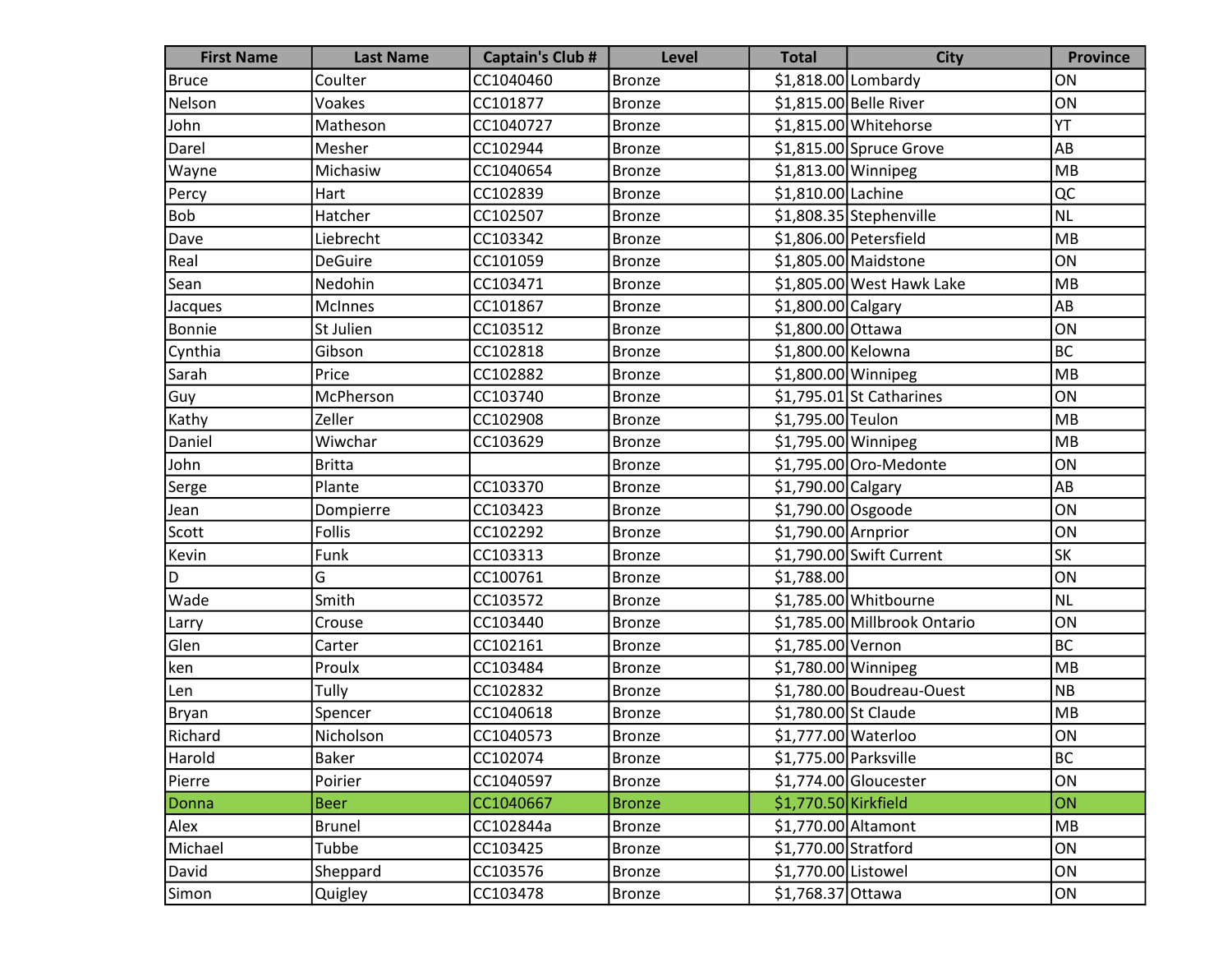| <b>First Name</b> | <b>Last Name</b> | <b>Captain's Club #</b> | <b>Level</b>  | <b>Total</b>                   | <b>City</b>               | <b>Province</b> |
|-------------------|------------------|-------------------------|---------------|--------------------------------|---------------------------|-----------------|
| Philip            | Reardon          | CC103033                | <b>Bronze</b> | \$1,768.00 Kingston            |                           | ON              |
| Lee               | <b>Myers</b>     | CC101775                | <b>Bronze</b> | \$1,765.25 Red Deer            |                           | AB              |
| Barb              | Hamdon           | CC1040495               | <b>Bronze</b> | \$1,765.00 Gibbons             |                           | AB              |
| Pierrette         | Gouin            | CC101661                | <b>Bronze</b> |                                | \$1,765.00 Plantagenet    | ON              |
| Robert            | Gratton          | CC101796                | <b>Bronze</b> |                                | \$1,765.00 Casselman      | ON              |
| Ken               | Gingles          | CC1040701               | <b>Bronze</b> | \$1,765.00 Winnipeg            |                           | MB              |
| Mike              | Zarubiak         | CC1040643               | <b>Bronze</b> | \$1,760.00 Campden             |                           | ON              |
| Bill              | Gorham           | CC103182                | <b>Bronze</b> | \$1,760.00 Kingston            |                           | ON              |
| George            | Sherstobetov     | CC1040655               | <b>Bronze</b> |                                | \$1,760.00 Saskatoon      | SK              |
| Jeff              | Chinn            | CC103142                | <b>Bronze</b> | \$1,760.00 Guelph              |                           | ON              |
| Adrian            | Knaus            | CC101846                | <b>Bronze</b> | $$1,760.00$ Carseland          |                           | AB              |
| <b>Terry</b>      | <b>Buckley</b>   | CC100765a               | <b>Bronze</b> |                                | \$1,757.75 Holland Centre | ON              |
| Wayne             | Tierney          | CC101991                | <b>Bronze</b> | \$1,756.74 Orleans             |                           | ON              |
| Denise            | Carriere         | CC1040451               | <b>Bronze</b> | \$1,755.00 Lorette             |                           | MB              |
| Richard           | <b>Brown</b>     | CC102013                | <b>Bronze</b> | \$1,755.00 Kanata              |                           | ON              |
| Stan              | Seymour          | CC1040611               | <b>Bronze</b> |                                | \$1,755.00 Saskatoon      | SK              |
| Brent "Skip"      | Giverhaug        | CC103314                | <b>Bronze</b> | \$1,755.00 Eastend             |                           | <b>SK</b>       |
| Murray            | James            | CC103195                | <b>Bronze</b> |                                | \$1,750.00 Westbourne     | MB              |
| Lindsey           | <b>Sparks</b>    | CC103255                | <b>Bronze</b> | \$1,750.00 Winnipeg            |                           | MB              |
| Robb              | Couperthwaite    |                         | <b>Bronze</b> |                                | \$1,750.00 Brampton       | ON              |
| Norman            | Toulouse         | CC102739                | <b>Bronze</b> | \$1,750.00 Calgary             |                           | AB              |
| Lars              | Callieou         | CC1040808               | <b>Bronze</b> |                                | \$1,750.00 Edmonton       | <b>AB</b>       |
| Judy              | Chambers         | CC101984                | <b>Bronze</b> |                                | \$1,750.00 Cambridge      | ON              |
| Darren            | Klippenstein     | CC1040517               | <b>Bronze</b> |                                | \$1,749.50 Whitehorse     | YT              |
| Paul              | Hart             | CC101632                | <b>Bronze</b> | \$1,747.00 Vanier              |                           | ON              |
| Chris             | Arbeau           | CC103620                | <b>Bronze</b> | \$1,747.00 Belleville          |                           | ON              |
| <b>Brian</b>      | Ivay             | CC102320                | <b>Bronze</b> | \$1,745.00 Nepean              |                           | ON              |
| <b>Brad</b>       | Lockman          | CC103590                | <b>Bronze</b> | \$1,745.00 Windsor             |                           | ON              |
| Tracey            | <b>FLYNN</b>     | CC103170                | <b>Bronze</b> | \$1,745.00 Calgary             |                           | AB              |
| Colin             | Card             | CC102750                | <b>Bronze</b> | $\overline{$1,745.00}$ Calgary |                           | AB              |
| Trevor            | Luten            | CC103294                | <b>Bronze</b> | \$1,745.00 Orleans             |                           | ON              |
| Anthony           | Volpe            | CC103395                | <b>Bronze</b> | \$1,745.00 Whitby              |                           | ON              |
| Terry             | Boone            | CC1040447               | <b>Bronze</b> |                                | $$1,743.00$ South River   | <b>NL</b>       |
| Souren            | Fossian          | CC1040482               | <b>Bronze</b> | \$1,740.00 Windsor             |                           | ON              |
| Paul              | <b>MacQueen</b>  | CC102669                | <b>Bronze</b> | \$1,737.00 Fergus              |                           | ON              |
| Wayne             | Basso            | CC103287a               | <b>Bronze</b> |                                | \$1,736.00 Ile Des Chenes | MB              |
| Bev               | Teichroeb        | CC1040626               | <b>Bronze</b> | $$1,735.00$ Calgary            |                           | AB              |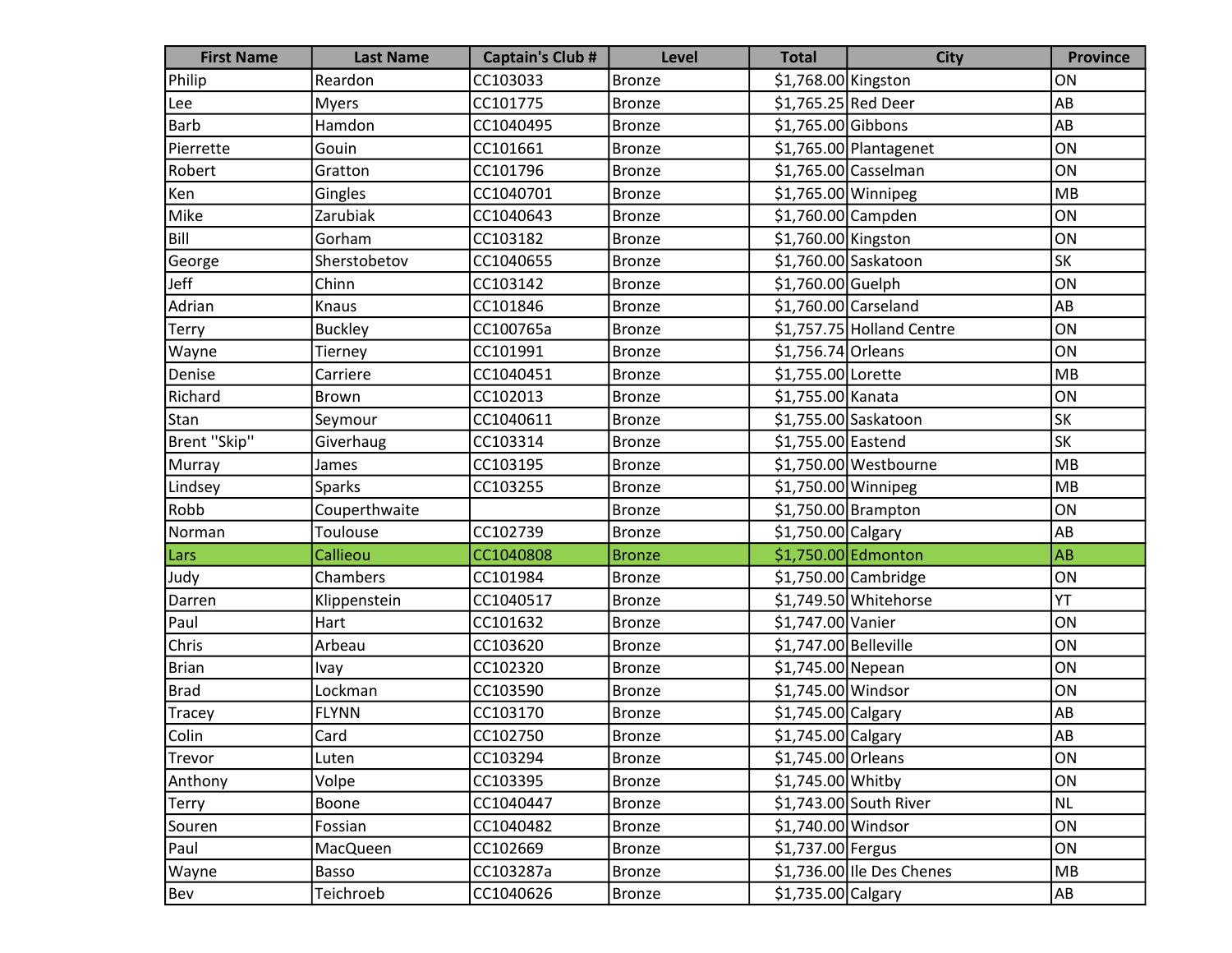| <b>First Name</b> | <b>Last Name</b> | <b>Captain's Club #</b> | Level         | <b>Total</b>           | <b>City</b>                         | <b>Province</b> |
|-------------------|------------------|-------------------------|---------------|------------------------|-------------------------------------|-----------------|
| Wray              | Whitmore         | CC102904                | <b>Bronze</b> | \$1,735.00 Teulon      |                                     | MB              |
| Pat               | Boon             | CC103290a               | <b>Bronze</b> | $$1,735.00$ Winnipeg   |                                     | MB              |
| Claude            | Halley           | CC103427                | <b>Bronze</b> |                        | \$1,735.00 Saint-Jean-Sur-Richelieu | QC              |
| Matthew           | Sampson          | CC102853                | <b>Bronze</b> | \$1,735.00 Baddeck     |                                     | NS              |
| Scott             | Pearce           | CC103234                | <b>Bronze</b> |                        | \$1,735.00 Gloucester               | ON              |
| Al                | Tremble          | CC101830                | <b>Bronze</b> |                        | \$1,734.00 Kitchener                | ON              |
| Mike              | O'Neill          | CC1040809               | <b>Bronze</b> | \$1,732.30 Norland     |                                     | ON              |
| Paula             | Hale             | CC1040494               | <b>Bronze</b> | $$1,730.00$ Guelph     |                                     | ON              |
| Tom               | Welacky          | CC102018                | <b>Bronze</b> | \$1,730.00 Kingsville  |                                     | ON              |
| Randolph          | Waugh            | CC101274                | <b>Bronze</b> | \$1,725.00 Kanata      |                                     | ON              |
| Donald            | Payne            | CC1040587               | <b>Bronze</b> | \$1,725.00 Kingston    |                                     | ON              |
| Maurice           | Lacy             | CC102196                | <b>Bronze</b> |                        | \$1,725.00 Winnipeg                 | MB              |
| Dave              | <b>Stoddard</b>  | CC1040810               | <b>Bronze</b> | \$1,723.09 Kanata      |                                     | ON              |
| Gloria            | Shantz           |                         | <b>Bronze</b> | \$1,720.00 Waterloo    |                                     | ON              |
| Travis            | Adams            | CC103279a               | <b>Bronze</b> |                        | \$1,720.00 Whitehorse               | YT              |
| Dwaine            | Kelly            | CC103015                | <b>Bronze</b> | \$1,715.00 Berwick     |                                     | ON              |
| Dave              | Honsberger       | CC102317                | <b>Bronze</b> | \$1,715.00 Waterloo    |                                     | ON              |
| Carole            | Gagnon           | CC103511                | <b>Bronze</b> | \$1,715.00 Rockland    |                                     | ON              |
| Adam              | Duguay           |                         | <b>Bronze</b> | \$1,715.00 Winnipeg    |                                     | MB              |
| Linda             | Galloway-Bohne   | CC1040697               | <b>Bronze</b> | \$1,711.00 Ottawa      |                                     | ON              |
| Doug              | Leitch           | CC103340                | <b>Bronze</b> | \$1,710.00 Stittsville |                                     | ON              |
| Drew              | Jolly            | CC103199                | <b>Bronze</b> | \$1,710.00 Baden       |                                     | ON              |
| Paul              | Woodman          | CC1040811               | <b>Bronze</b> |                        | \$1,709.00 Stonewall                | MB              |
| Michael           | Hosson           | CC102840                | <b>Bronze</b> | \$1,707.00 Gatineau    |                                     | QC              |
| Del               | Caplette         |                         | <b>Bronze</b> | \$1,705.00 Leduc       |                                     | AB              |
| Carl              | Zeller           | CC102758                | <b>Bronze</b> | \$1,705.00 Teulon      |                                     | MB              |
| Michael           | Ross             | CC102768                | <b>Bronze</b> | \$1,704.35 Lakeview    |                                     | NS              |
| Jordan            | Blay             | CC103753                | <b>Bronze</b> |                        | \$1,702.80 Whitehorse               | YT              |
| Linda             | Farano           | CC103310                | <b>Bronze</b> |                        | \$1,695.50 West Kelowna             | BC              |
| Robin             | Hage             | CC100539                | <b>Bronze</b> |                        | \$1,695.00 Edmonton                 | AB              |
| Mike              | Barriault        | CC103122                | <b>Bronze</b> |                        | \$1,695.00 Edmonton                 | AB              |
| Lucie             | Bourbonnais      | CC101975                | <b>Bronze</b> |                        | \$1,694.00 Saint-Jerome             | QC              |
| Jurgen            | Kuehfuss         | CC101662                | <b>Bronze</b> |                        | \$1,690.00 Tecumseh                 | ON              |
| Randy             | White            |                         | <b>Bronze</b> | \$1,687.00 St. John's  |                                     | NL              |
| Bob               | Godin            | CC1040490               | <b>Bronze</b> | \$1,685.00 Kingston    |                                     | ON              |
| Franco            | Henzo            | CC103341                | <b>Bronze</b> | \$1,684.00 Nepean      |                                     | ON              |
| Tiffaney          | Taverner         | CC103510                | <b>Bronze</b> |                        | \$1,682.50 Winnipeg                 | MB              |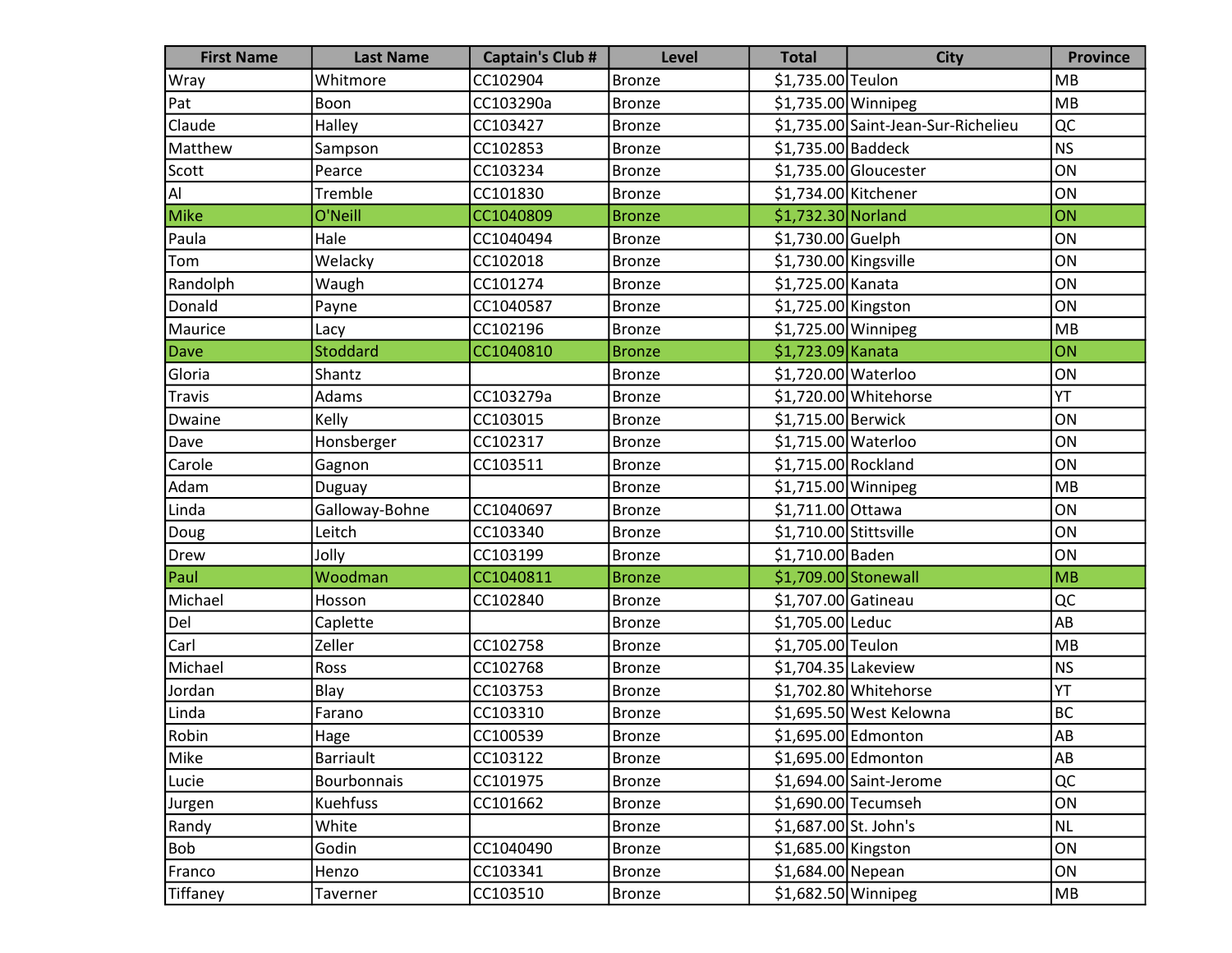| <b>First Name</b> | <b>Last Name</b>    | <b>Captain's Club #</b> | <b>Level</b>  | <b>Total</b>           | <b>City</b>             | <b>Province</b> |
|-------------------|---------------------|-------------------------|---------------|------------------------|-------------------------|-----------------|
| Gene              | Hamelin             | CC100216                | <b>Bronze</b> | $$1,680.50$ Hastings   |                         | ON              |
| Robert            | Kaletzke            | CC1040812               | <b>Bronze</b> | \$1,678.00 Winnipeg    |                         | MB              |
| Rhonda            | Andrews             | CC102854a               | <b>Bronze</b> | \$1,677.00 Paradise    |                         | <b>NL</b>       |
| Russell           | <b>Bamford</b>      | CC1040813               | <b>Bronze</b> |                        | \$1,676.00 Whitehorse   | YT              |
| Frank             | McShanwock          | CC101096                | <b>Bronze</b> |                        | \$1,676.00 Woodstock    | ON              |
| Judy              | Wegner              | CC103270                | <b>Bronze</b> | \$1,675.00 Kelowna     |                         | BC              |
| Joanne            | Loeffen             | CC103088                | <b>Bronze</b> | \$1,670.50 Astorville  |                         | ON              |
| Al                | Felbel              | CC1040478               | <b>Bronze</b> | \$1,670.00 Winnipeg    |                         | MB              |
| Jim               | Delaney             | CC103301                | <b>Bronze</b> |                        | \$1,670.00 Stephenville | <b>NL</b>       |
| Dean              | Hamdon              | CC1040708               | <b>Bronze</b> | \$1,670.00 Gibbons     |                         | AB              |
| Jadran            | Lokas               | CC103344                | <b>Bronze</b> | \$1,670.00 Stittsville |                         | ON              |
| Harold            | Enns                | CC1040694               | <b>Bronze</b> |                        | \$1,665.00 East St Paul | MB              |
| Andre             | Cote                | CC100941                | <b>Bronze</b> | \$1,665.00 Embrun      |                         | ON              |
| Duncan            | Milne               | CC1040734               | <b>Bronze</b> | \$1,665.00 Didsbury    |                         | AB              |
| Douglas           | <b>Bolger</b>       | CC1040815               | <b>Bronze</b> | \$1,664.50 North Bay   |                         | ON              |
| Clarence          | O'Brien             | CC1040576               | <b>Bronze</b> | \$1,663.00 Winnipeg    |                         | MB              |
| Rob               | Zivanovich          | CC103278                | <b>Bronze</b> |                        | \$1,660.00 Stoneycreek  | ON              |
| Janet             | <b>Jeffries</b>     | CC103082                | <b>Bronze</b> |                        | $$1,660.00$ Saskatoon   | SK              |
| Allen             | Williamson          | CC101996                | <b>Bronze</b> | \$1,660.00 Manotick    |                         | ON              |
| Paul R.           | <b>Bellefeuille</b> | CC102249                | <b>Bronze</b> | \$1,660.00 Orleans     |                         | ON              |
| Mark              | Middleton           | CC101516                | <b>Bronze</b> |                        | \$1,660.00 Black Creek  | <b>BC</b>       |
| John              | Lira                |                         | <b>Bronze</b> | \$1,660.00 Windsor     |                         | ON              |
| Jay               | Mair                | CC102350                | <b>Bronze</b> | $$1,660.00$ Stratford  |                         | ON              |
| Fred              | Ashworth            | CC103283a               | <b>Bronze</b> |                        | $$1,660.00$ Cambridge   | ON              |
| Derek             | Luce                | CC100946                | <b>Bronze</b> | \$1,656.00 Kinburn     |                         | ON              |
| Nicholas          | Somers              | CC1040769               | <b>Bronze</b> | \$1,656.00 Flin Flon   |                         | MB              |
| Pat               | Mullin              |                         | <b>Bronze</b> |                        | \$1,655.00 St Joachim   |                 |
| Roger             | Langis              | CC103019                | <b>Bronze</b> | $$1,655.00$ Essex      |                         | ON              |
| Stefan            | Boedekev            | CC101071                | <b>Bronze</b> | \$1,655.00 Nepean      |                         | ON              |
| Brad              | Thompson            | CC103048                | <b>Bronze</b> | \$1,655.00 London      |                         | ON              |
| Russ              | Jones               | CC103329                | <b>Bronze</b> | \$1,650.00 Erskine     |                         | AB              |
| Patrick           | Ferris              | CC103001                | <b>Bronze</b> | \$1,650.00 Ottawa      |                         | ON              |
| Michael           | <b>Burt</b>         | CC1040816               | <b>Bronze</b> | \$1,650.00 Ottawa      |                         | ON              |
| Bill              | <b>Black</b>        | CC103128                | <b>Bronze</b> | \$1,650.00 Winnipeg    |                         | MB              |
| David             | Anderson            | CC1040431               | <b>Bronze</b> | \$1,650.00 Frontier    |                         | SK              |
| Richard           | <b>Dupuis</b>       | CC1040473               | <b>Bronze</b> | \$1,650.00 Tilbury     |                         | ON              |
| Gerard            | Mallette            | CC103523                | <b>Bronze</b> | \$1,649.00 Howick      |                         | QC              |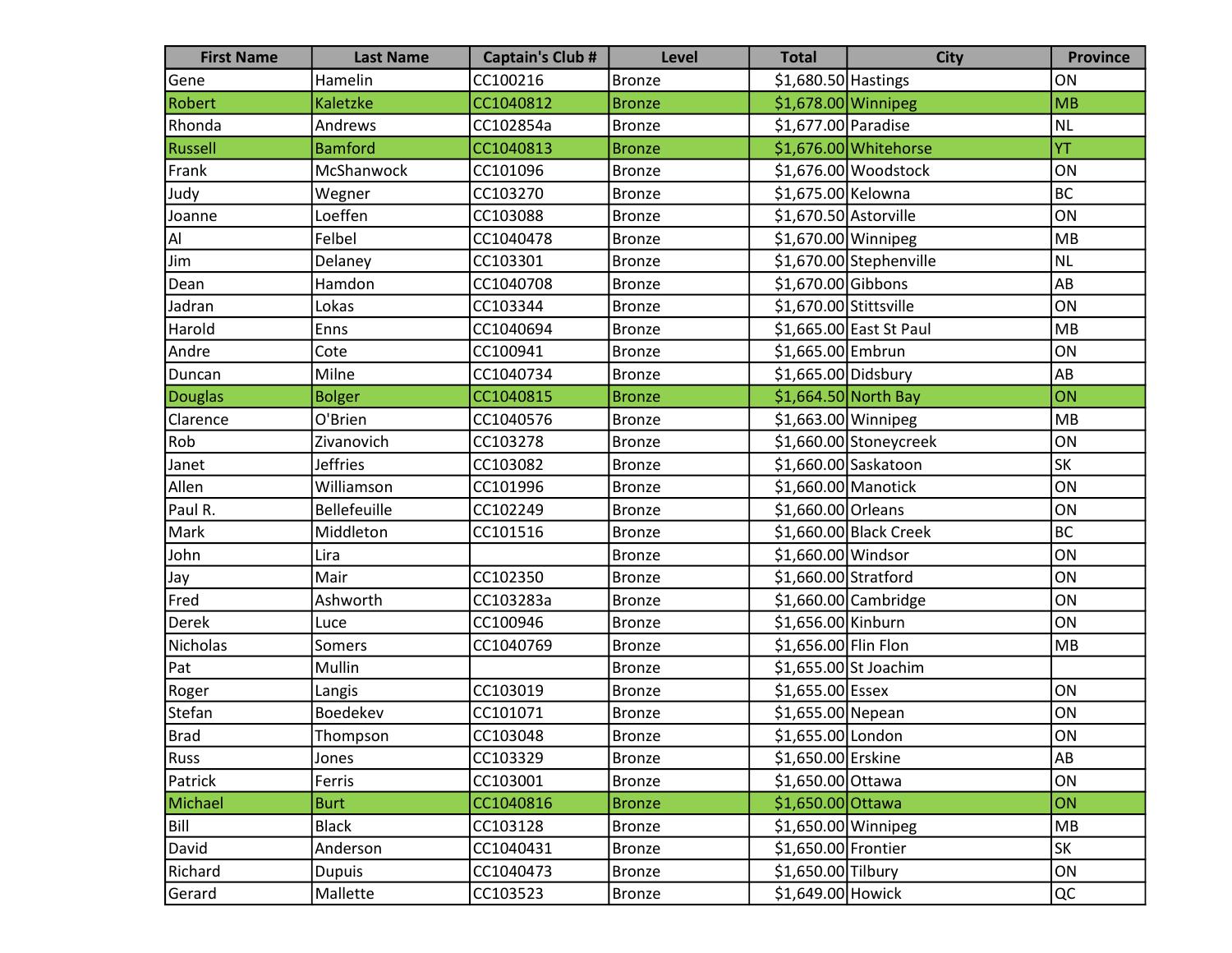| <b>First Name</b> | <b>Last Name</b> | <b>Captain's Club #</b> | Level         | <b>Total</b>          | <b>City</b>                     | <b>Province</b> |
|-------------------|------------------|-------------------------|---------------|-----------------------|---------------------------------|-----------------|
| Paul              | Revell           | CC103242                | Bronze        | \$1,647.00 Kingston   |                                 | ON              |
| Greg              | Martin           | CC103464                | Bronze        | \$1,647.00 The Pas    |                                 | MB              |
| Robert            | Van Nes          | CC103393                | <b>Bronze</b> | $$1,646.45$ Calgary   |                                 | AB              |
| Gary              | Peddle           | CC103235                | <b>Bronze</b> | \$1,645.00 Kelowna    |                                 | BC              |
| Denis J.          | Guitard          | CC102662                | <b>Bronze</b> |                       | \$1,643.00 Casselman            | ON              |
| Regwold           | Taman            | CC103568                | <b>Bronze</b> | \$1,642.00 Dugald     |                                 | MB              |
| William           | Sheppard         | CC1040612               | Bronze        |                       | $$1,641.00$ Cambridge           | ON              |
| Wayne             | Roberts          | CC103582                | <b>Bronze</b> |                       | \$1,640.00 Swift Current        | <b>SK</b>       |
| <b>Christine</b>  | Denby            | CC103152                | <b>Bronze</b> |                       | \$1,640.00 Fort Frances         | ON              |
| Wilma             | Schweitzer       | CC1040760               | <b>Bronze</b> | \$1,640.00 Callander  |                                 | ON              |
| Gerald            | Voth             | CC103396                | <b>Bronze</b> |                       | \$1,640.00 Swift Current        | <b>SK</b>       |
| Danielle          | Fraser           | CC102925                | <b>Bronze</b> |                       | \$1,640.00 Edmonton             | AB              |
| <b>Brett</b>      | Peters           |                         | <b>Bronze</b> |                       | \$1,635.00 Edmonton             | AB              |
| Dave              | Martin           | CC1040543               | Bronze        | \$1,635.00 Arnprior   |                                 | ON              |
| Charity           | Spurrell         | CC102791                | <b>Bronze</b> |                       | \$1,635.00 Fort McMurray        | AB              |
| Tony              | Mitton           | CC101088                | Bronze        |                       | \$1,630.00 Medicine Hat         | AB              |
| Steven            | Lowe             | CC103089                | <b>Bronze</b> | \$1,630.00 Kitchener  |                                 | ON              |
| Gerald            | Worobec          |                         | <b>Bronze</b> |                       | \$1,630.00 Manitou Beach        | <b>SK</b>       |
| Ron               | <b>Baptiste</b>  | CC103120                | <b>Bronze</b> |                       | \$1,630.00 Edmonton             | AB              |
| Paul              | Roussy           | CC103474                | <b>Bronze</b> |                       | \$1,630.00 Rockwood             | ON              |
| David             | Gal              | CC103174                | Bronze        |                       | \$1,626.35 Brampton             | ON              |
| Roland            | Mealha           | CC1040554               | <b>Bronze</b> | \$1,626.00 Ottawa     |                                 | ON              |
| Greg              | Brown            |                         | <b>Bronze</b> | \$1,625.00 Innisfil   |                                 | ON              |
| Robert            | Horvath          | CC100637                | <b>Bronze</b> | \$1,625.00 Windsor    |                                 | ON              |
| Lawrence          | Larson           | CC1040524               | <b>Bronze</b> |                       | \$1,625.00 Saskatoon            | <b>SK</b>       |
| Don               | DeLancey         | CC1040468               | Bronze        | \$1,625.00 Leduc      |                                 | AB              |
| Graeme            | <b>Martin</b>    | CC1040817               | <b>Bronze</b> | $$1,625.00$ Stonewall |                                 | MB              |
| Mark              | Allinotte        | CC102962                | Bronze        | \$1,625.00 Kanata     |                                 | ON              |
| Mike              | <b>Burkett</b>   | CC102980                | <b>Bronze</b> | \$1,623.00 Washago    |                                 | ON              |
| Doug              | Kuhn             | CC103335                | <b>Bronze</b> |                       | \$1,620.00 Westbourne           | MB              |
| Norm              | Tipton           | CC102803                | <b>Bronze</b> |                       | \$1,620.00 Saskatoon            | SK              |
| Bill              | Skinner          | CC102955                | <b>Bronze</b> | \$1,620.00 Lamont     |                                 | AB              |
| Laurel            | Birtch           | CC103127                | <b>Bronze</b> |                       | \$1,618.33 Sturgeon Falls       | ON              |
| Scott             | Cunningham       | CC102991                | <b>Bronze</b> | \$1,616.00 Vanier     |                                 | ON              |
| Robert            | Lalonde          | CC103498                | <b>Bronze</b> | \$1,615.00 Nepean     |                                 | ON              |
| Art               | Todosey          | CC1040780               | <b>Bronze</b> | \$1,610.00 Shilo      |                                 | MB              |
| Jerry             | Farrell          | CC103571                | <b>Bronze</b> |                       | \$1,610.00 Conception Bay South | NL              |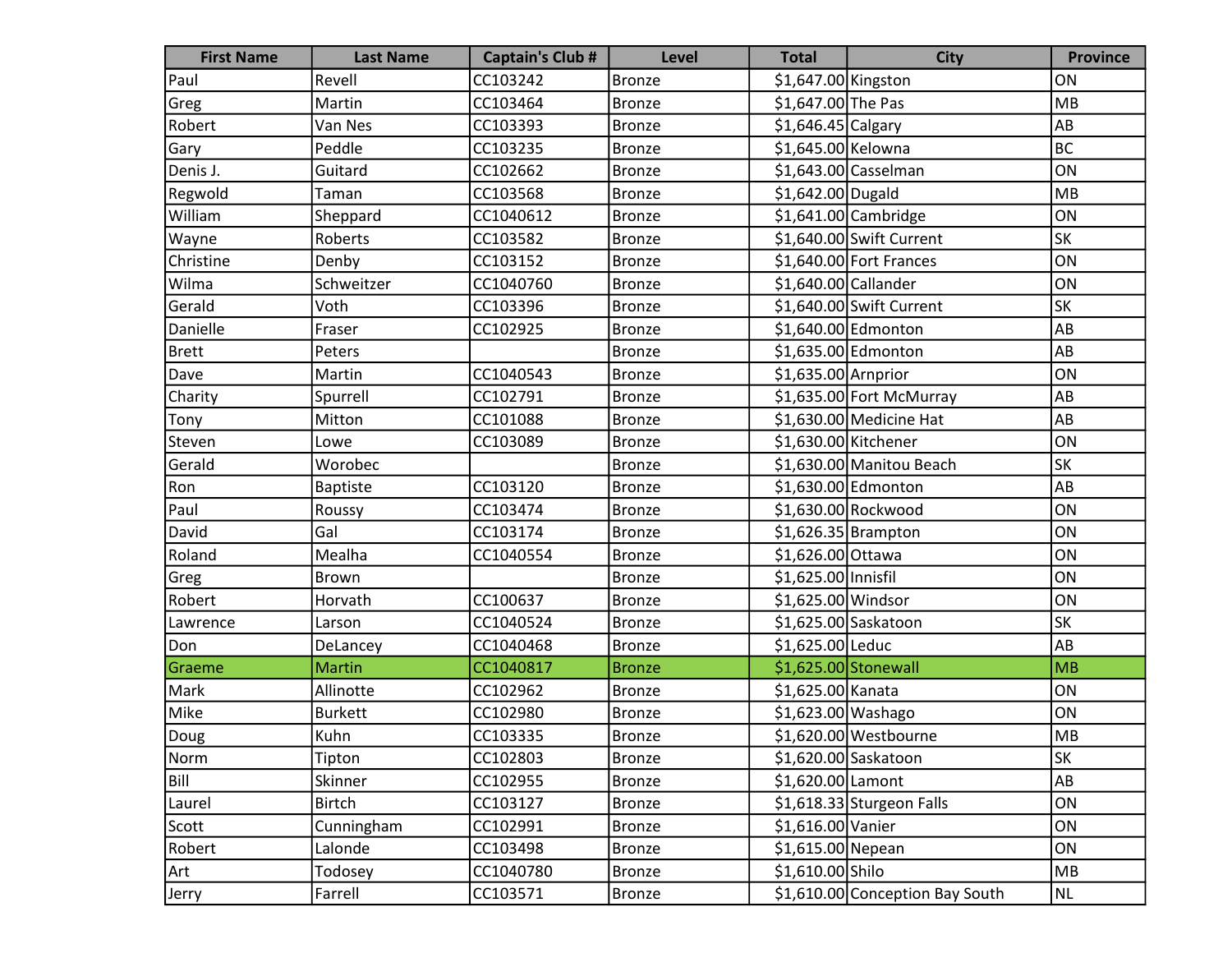| <b>First Name</b> | <b>Last Name</b> | <b>Captain's Club #</b> | <b>Level</b>  | <b>Total</b>          | <b>City</b>                         | <b>Province</b> |
|-------------------|------------------|-------------------------|---------------|-----------------------|-------------------------------------|-----------------|
| Jason             | Elder            | CC102997                | <b>Bronze</b> |                       | \$1,610.00 Pain Court               | ON              |
| Scott             | Neale            |                         | <b>Bronze</b> |                       | \$1,610.00 Fort McMurray            | AB              |
| Floyd             | <b>Desosiers</b> | CC100520                | <b>Bronze</b> | $$1,610.00$ Calgary   |                                     | AB              |
| Maurice           | Fortier          | CC102800                | <b>Bronze</b> | \$1,610.00 Warman     |                                     | <b>SK</b>       |
| Ken               | Gansel           | CC1040487               | <b>Bronze</b> |                       | \$1,607.00 Niagara On The Lake      | ON              |
| Martin            | Pancirov         | CC103232                | <b>Bronze</b> | $$1,605.00$ Osgoode   |                                     | ON              |
| Robert            | Mark             | CC1040725               | <b>Bronze</b> | \$1,605.00 Winnipeg   |                                     | MB              |
| David             | Lippert          |                         | <b>Bronze</b> | \$1,605.00 Waterloo   |                                     | ON              |
| Greg              | Marshall         | CC1040726               | <b>Bronze</b> | \$1,601.00 Orillia    |                                     | ON              |
| Wayne             | Cooper           | CC1040818               | <b>Bronze</b> |                       | \$1,600.00 Bowmanville              | ON              |
| Gordon            | Olsen            |                         | <b>Bronze</b> | \$1,600.00 Olds       |                                     | AB              |
| Debbie            | Arbuckle         | CC103074a               | <b>Bronze</b> | \$1,600.00 Winnipeg   |                                     | MB              |
| Tony              | Stehr            | CC1040772               | <b>Bronze</b> | \$1,600.00 Calgary    |                                     | AB              |
| Lonnie            | Halladay         |                         | <b>Bronze</b> | \$1,600.00 Sundre     |                                     | AB              |
| Jack              | Webster          | CC103397                | <b>Bronze</b> | \$1,595.00 Biggar     |                                     | <b>SK</b>       |
| Bob               | St. Goddard      | CC103462                | <b>Bronze</b> | $$1,595.00$ Winnipeg  |                                     | MB              |
| Murray            | <b>Brown</b>     | CC102677                | <b>Bronze</b> |                       | \$1,590.00 WINNIPEG                 | MB              |
| Robin             | <b>JEROME</b>    | CC103467                | <b>Bronze</b> | \$1,590.00 Winnipeg   |                                     | MB              |
| Gord              | MacDonald        | CC103647                | <b>Bronze</b> | \$1,587.50 Sydney     |                                     | NS              |
| Jamie             | Neeb             | CC103435                | <b>Bronze</b> | \$1,585.00 St Jacobs  |                                     | ON              |
| Marc              | Saindon          | CC103245                | <b>Bronze</b> | \$1,585.00 Winnipeg   |                                     | MB              |
| Jim               | Giles            |                         | <b>Bronze</b> |                       | \$1,584.50 Clarkes Beach            | NL              |
| Charles           | Hynes            | CC103735                | <b>Bronze</b> |                       | \$1,582.60 Portugal Cove-St Philips | NL.             |
| Gordon            | Hebert           | CC103319                | <b>Bronze</b> | \$1,580.75 Egbert     |                                     | ON              |
| Daphne            | Murphy           | CC1040564               | <b>Bronze</b> | \$1,580.50 Kelowna    |                                     | BC              |
| Christopher       | Lausch           |                         | <b>Bronze</b> | \$1,580.00 Windsor    |                                     | ON              |
| Steve             | Hollands         | CC102716                | <b>Bronze</b> |                       | $$1,580.00$ Westbank                | BC              |
| Cobi              | Stecho           | CC103045                | <b>Bronze</b> | \$1,576.33 Linwood    |                                     | ON              |
| Mike              | Thomas           | CC103676                | <b>Bronze</b> |                       | \$1,576.00 Algonquin Highlands      | ON              |
| Kim               | McLaughlin       | CC1040553               | Bronze        |                       | \$1,575.00 Owen Sound               | ON              |
| James             | Colgrave         | CC103505                | Bronze        | \$1,575.00 Inverary   |                                     | ON              |
| Allan             | Dickson          | CC1040471               | <b>Bronze</b> | \$1,575.00 Elmira     |                                     | ON              |
| Bob               | <b>Brewster</b>  | CC103299a               | <b>Bronze</b> | \$1,574.00 Bedford    |                                     | NS              |
| Aubrey            | Vincent          | CC102877a               | <b>Bronze</b> | \$1,573.50 St. John's |                                     | NL              |
| Karen             | Mayrs            | CC102821                | <b>Bronze</b> | $$1,570.00$ Comox     |                                     | BC              |
| Rosemary          | Goss             | CC103585                | <b>Bronze</b> | \$1,568.00 London     |                                     | ON              |
| Jim               | Derewianchuk     | CC1040469               | <b>Bronze</b> | \$1,567.00 Vita       |                                     | MB              |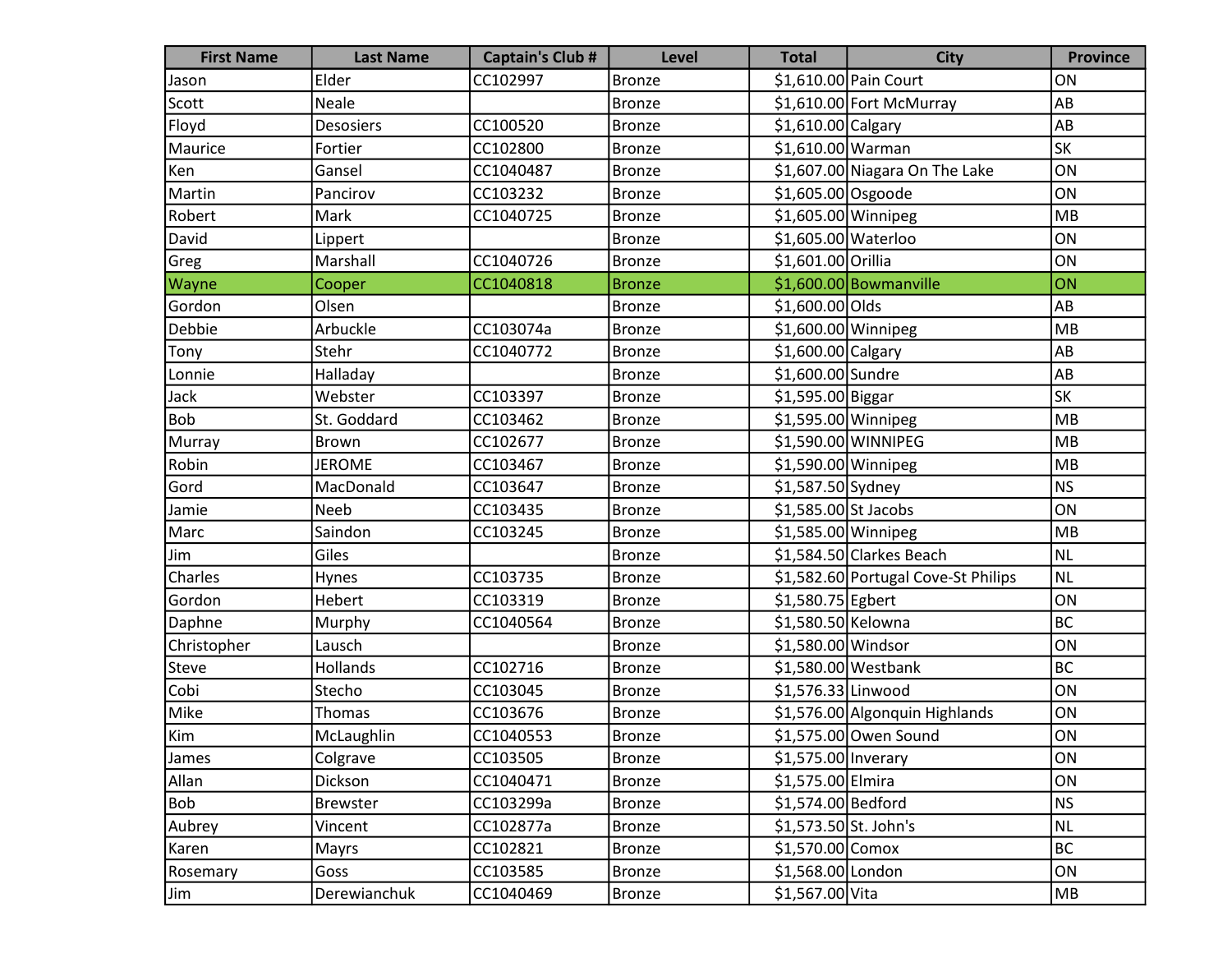| <b>First Name</b> | <b>Last Name</b> | <b>Captain's Club #</b> | <b>Level</b>  | <b>Total</b>          | <b>City</b>                         | <b>Province</b> |
|-------------------|------------------|-------------------------|---------------|-----------------------|-------------------------------------|-----------------|
| Louie             | Manganeli        | CC103650                | <b>Bronze</b> | \$1,566.00 Bolton     |                                     | ON              |
| Mike              | Fauquier         | CC1040477               | <b>Bronze</b> | \$1,565.00 Puslinch   |                                     | ON              |
| Grace             | Hobson           | CC102314                | <b>Bronze</b> | \$1,560.80 Orillia    |                                     | ON              |
| <b>Brent</b>      | Kurdydyk         | CC103491                | <b>Bronze</b> |                       | \$1,560.00 East St Paul             | MB              |
| Allan             | Giller           |                         | <b>Bronze</b> |                       | \$1,560.00 MILLBANK                 | ON              |
| Tyler             | Elliott          | CC102093                | <b>Bronze</b> | \$1,559.00 Calgary    |                                     | AB              |
| Jim               | Mason            | CC103655                | <b>Bronze</b> | \$1,557.00 Ramara     |                                     | ON              |
| Jodi              | <b>Binns</b>     | CC103480                | <b>Bronze</b> |                       | \$1,557.00 Whitehorse               | YT              |
| Roger             | Wiseman          |                         | <b>Bronze</b> | \$1,555.80 St. John's |                                     | <b>NL</b>       |
| Thom              | Killingsworth    | CC103442                | <b>Bronze</b> | \$1,555.00 Kelowna    |                                     | <b>BC</b>       |
| Robert            | Maltby           | CC1040540               | <b>Bronze</b> |                       | \$1,555.00 North Bay                | ON              |
| Marilyn           | Magtoto          |                         | <b>Bronze</b> | \$1,555.00 Winnipeg   |                                     | MB              |
| Denise            | Trotechaud       | CC102414                | <b>Bronze</b> |                       | \$1,552.00 Belle River              | ON              |
| Randy A           | Allen            | CC103280                | <b>Bronze</b> | \$1,550.00 Winnipeg   |                                     | MB              |
| Douglas           | Lowe             | CC103214                | <b>Bronze</b> | \$1,550.00 Berwick    |                                     | ON              |
| Dan               | Ziegert          | CC103403                | <b>Bronze</b> |                       | \$1,550.00 Stony Plain              | AB              |
| LILLY             | <b>ASHFORD</b>   | CC103116                | <b>Bronze</b> | \$1,547.00 Greely     |                                     | ON              |
| Heather           | Elliott          | CC103164                | <b>Bronze</b> | \$1,546.00 Odessa     |                                     | ON              |
| Dwayne            | Doyle            | CC103304                | <b>Bronze</b> | \$1,545.50 Cornwall   |                                     | ON              |
| John              | Deelstra         | CC103589                | <b>Bronze</b> |                       | \$1,545.00 South Woodslee           | ON              |
| Kevin             | Walline          | CC103054                | <b>Bronze</b> | \$1,545.00 Barrie     |                                     | ON              |
| Kevin             | Davis            | CC103748                | <b>Bronze</b> | \$1,542.90 Fergus     |                                     | ON              |
| Alastair          | Cox              | CC102702                | <b>Bronze</b> |                       | \$1,540.00 Fletchers Lake           | <b>NS</b>       |
| Gord              | Maidment         | CC103216                | <b>Bronze</b> |                       | \$1,540.00 Edmonton                 | AB              |
| John              | Weaver           |                         | <b>Bronze</b> | \$1,540.00 Nepean     |                                     | ON              |
| Howard            | Careen           | CC101932                | <b>Bronze</b> |                       | \$1,540.00 Portugal Cove-St Philips | <b>NL</b>       |
| Matthew           | Worthmann        | CC103277                | <b>Bronze</b> | \$1,540.00 Orleans    |                                     | ON              |
| Allison           | Czech            |                         | <b>Bronze</b> | \$1,538.62 Kitchener  |                                     | ON              |
| Simon             | Wong             | CC103737                | <b>Bronze</b> |                       | \$1,537.70 Edmonton                 | AB              |
| Randy             | LaHaise          | CC101941                | Bronze        |                       | \$1,535.00 Carleton Place           | ON              |
| Gwen              | Harvie           | CC102648                | <b>Bronze</b> | \$1,535.00 Kelowna    |                                     | <b>BC</b>       |
| Jason             | Allinotte        | CC103619                | <b>Bronze</b> | \$1,535.00 Athens     |                                     | ON              |
| Dave              | Wheeler          | CC103729                | <b>Bronze</b> |                       | \$1,533.20 Fort McMurray            | AB              |
| jerome            | ouellette        | CC102809                | <b>Bronze</b> |                       | \$1,532.00 Saskatoon                | SK              |
| Edward            | Ramsay           | CC103373                | <b>Bronze</b> | \$1,531.70 London     |                                     | ON              |
| Danna             | Dobson           | CC1040819               | <b>Bronze</b> |                       | \$1,531.00 Amherstview              | ON              |
| Karie             | <b>Dick</b>      | CC102919                | <b>Bronze</b> | \$1,530.00 Didsbury   |                                     | AB              |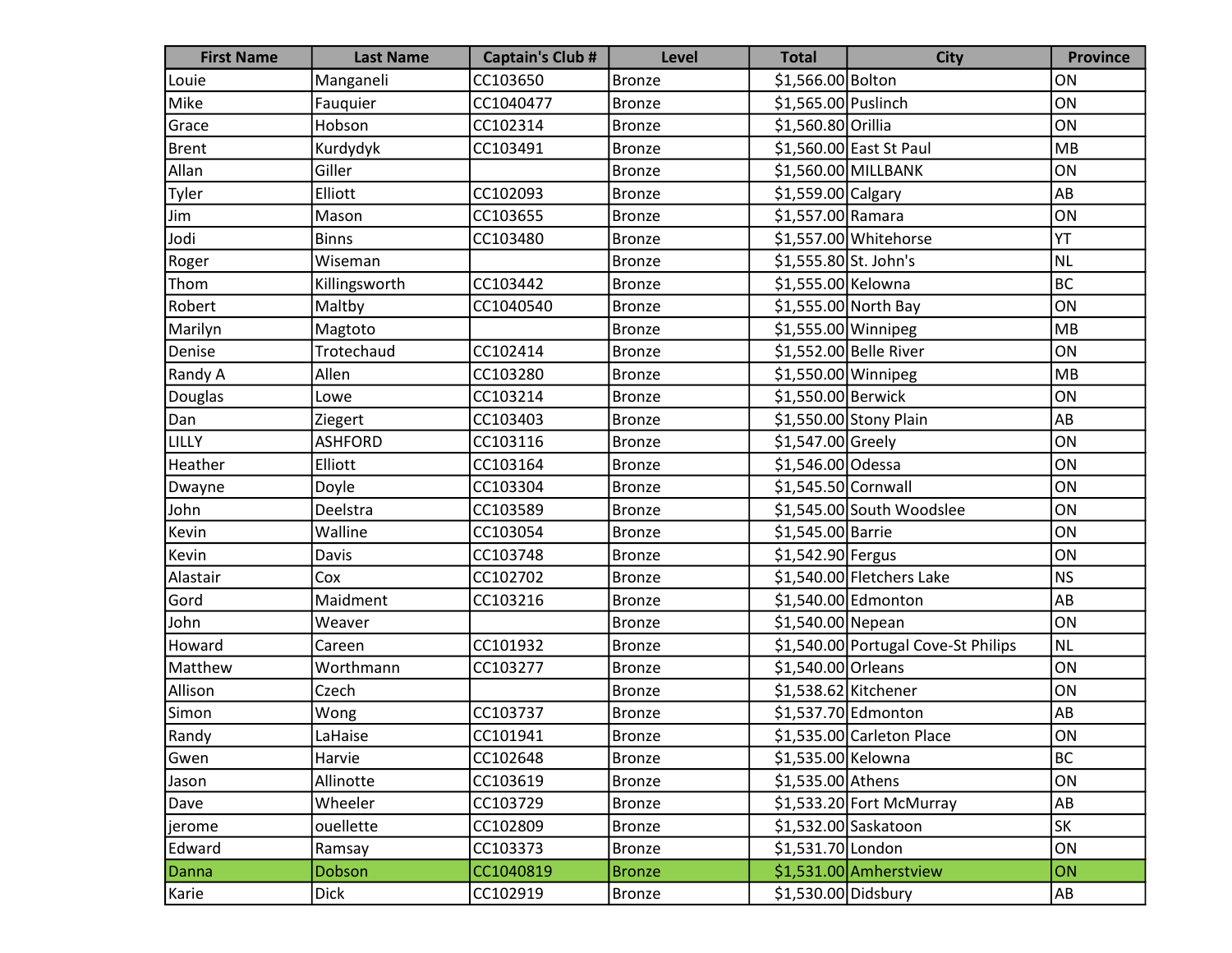| <b>First Name</b> | <b>Last Name</b>   | <b>Captain's Club #</b> | <b>Level</b>  | <b>Total</b>          | <b>City</b>                   | <b>Province</b> |
|-------------------|--------------------|-------------------------|---------------|-----------------------|-------------------------------|-----------------|
| William           | Graves             |                         | <b>Bronze</b> | \$1,525.00 Kitchener  |                               | ON              |
| Richard           | Weinert            | CC103398                | <b>Bronze</b> | \$1,525.00 Waterloo   |                               | ON              |
| Mike              | Zaks               | CC103438                | <b>Bronze</b> | \$1,525.00 Ottawa     |                               | ON              |
| Dwayne            | Leclair            | CC102337                | <b>Bronze</b> |                       | \$1,525.00 Gloucester         | ON              |
| Georgia           | Mercier            | CC103354                | <b>Bronze</b> | \$1,525.00 St. Albert |                               | AB              |
| Keith             | Randell            | CC103240                | <b>Bronze</b> | \$1,522.00 Kitchener  |                               | ON              |
| Brent             | Copeland           | CC101888                | <b>Bronze</b> |                       | \$1,521.00 Winchester         | ON              |
| William D.        | Cook               |                         | <b>Bronze</b> | \$1,520.00 Hamilton   |                               | ON              |
| Craig             | Zawada             |                         | <b>Bronze</b> |                       | \$1,520.00 Saskatoon          | SK              |
| Luc               | <b>Bouillon</b>    | CC102973                | <b>Bronze</b> | \$1,519.50 Barrie     |                               | ON              |
| Robert            | Peever             | CC103025                | <b>Bronze</b> |                       | \$1,515.00 North Bay          | ON              |
| <b>Brigitte</b>   | Woodburn           | CC102693                | <b>Bronze</b> | \$1,515.00 Ottawa     |                               | ON              |
| Blaine            | McDonald           | CC103219                | <b>Bronze</b> |                       | \$1,515.00 Edmonton           | AB              |
| Barry             | <b>Uskiw</b>       | CC1040632               | <b>Bronze</b> |                       | \$1,515.00 East Selkirk       | MB              |
| Joshua            | Casselman          | CC102724                | <b>Bronze</b> | \$1,515.00 Cornwall   |                               | ON              |
| Art               | Symonds            | CC103594                | <b>Bronze</b> | \$1,515.00 Gander     |                               | <b>NL</b>       |
| Weldon            | Flynn              | CC103727                | <b>Bronze</b> |                       | $$1,514.00$ North Bay         | ON              |
| Darren            | <b>Staples</b>     | CC103257                | <b>Bronze</b> | \$1,512.00 Kelowna    |                               | <b>BC</b>       |
| Jay               | Watson             | CC102769                | <b>Bronze</b> |                       | \$1,510.00 Sherwood Park      | AB              |
| <b>Boyd</b>       | <b>Gillis</b>      | CC1040820               | <b>Bronze</b> |                       | \$1,510.00 Whitehorse         | YT              |
| George            | Dayton             | CC103598                | <b>Bronze</b> |                       | \$1,510.00 St Francois Xavier | MB              |
| Rick              | Wilson             | CC1040789               | <b>Bronze</b> | \$1,510.00 Carstairs  |                               | AB              |
| <b>Bob</b>        | Cornett            | CC102734                | <b>Bronze</b> | \$1,505.00 Cornwall   |                               | ON              |
| Mylene            | Abi-Zeid           | CC103739                | <b>Bronze</b> | \$1,504.00 Ottawa     |                               | ON              |
| <b>Atticus</b>    | <b>Brown</b>       | CC103293a               | <b>Bronze</b> | \$1,501.00 Kitchener  |                               | ON              |
| Doug              | Steinmann          | CC102626                | <b>Bronze</b> |                       | $$1,500.00$ New Hamburg       | ON              |
| <b>Brian</b>      | Unrau              | CC103392                | <b>Bronze</b> | $$1,500.00$ Winnipeg  |                               | MB              |
| <b>Derek</b>      | Pickford           | CC1040822               | <b>Bronze</b> |                       | \$1,500.00 Edmonton           | <b>AB</b>       |
| Monique           | Pickford           | CC1040821               | <b>Bronze</b> |                       | \$1,500.00 Edmonton           | <b>AB</b>       |
| David             | Hallett            | CC103581                | Bronze        | \$1,497.00 St. John's |                               | NL              |
| Gary              | Brown              | CC103591                | <b>Bronze</b> |                       | \$1,495.00 Saskatoon          | SK              |
| <b>Terry</b>      | Clattenburg        | CC1040656               | <b>Bronze</b> |                       | \$1,495.00 Dartmouth          | <b>NS</b>       |
| Heather           | Durkin             | CC1040474               | <b>Bronze</b> |                       | $$1,495.00$ SE Genevieve      | MB              |
| Dave              | Hennigar           |                         | <b>Bronze</b> | $$1,495.00$ Winnipeg  |                               | MB              |
| Edward            | Hearn              | CC102866a               | <b>Bronze</b> | \$1,494.00 St. John's |                               | <b>NL</b>       |
| George            | Herbert            | CC103754                | <b>Bronze</b> | \$1,491.50 Nepean     |                               | ON              |
| Sonia             | Chartrand-Langlois | CC101471                | <b>Bronze</b> | \$1,491.00 Windsor    |                               | ON              |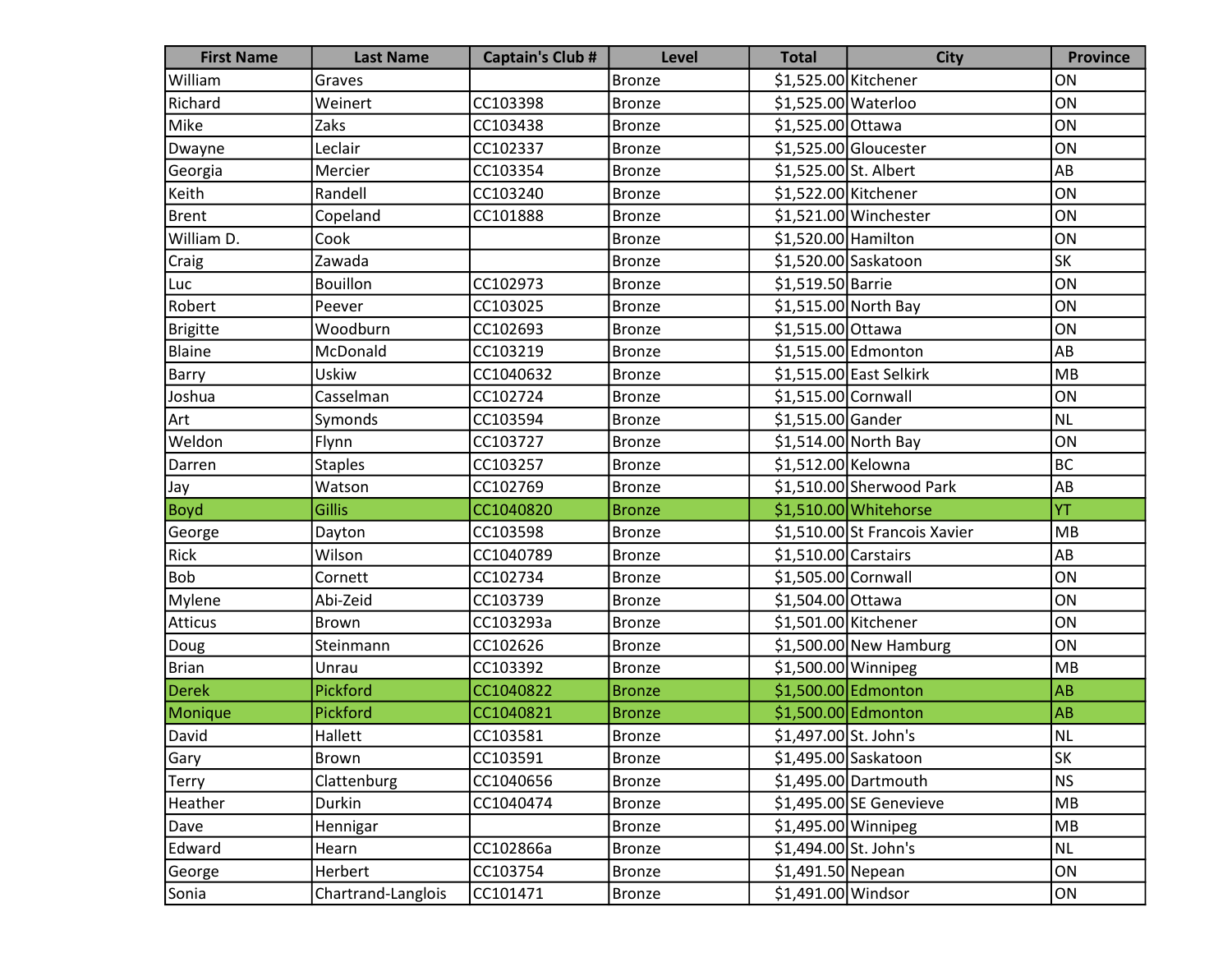| <b>First Name</b> | <b>Last Name</b> | <b>Captain's Club #</b> | <b>Level</b>  | <b>Total</b>          | <b>City</b>              | <b>Province</b> |
|-------------------|------------------|-------------------------|---------------|-----------------------|--------------------------|-----------------|
| Robert            | Hoban            | CC103190                | <b>Bronze</b> | \$1,490.00 Paradise   |                          | <b>NL</b>       |
| Mike              | Cormier          |                         | <b>Bronze</b> | \$1,489.00 Berwick    |                          | ON              |
| Larry             | Nickal           |                         | <b>Bronze</b> | \$1,485.00 Kelowna    |                          | <b>BC</b>       |
| Barry             | Thompson         |                         | <b>Bronze</b> | $$1,485.00$ Calgary   |                          | AB              |
| Karen             | Furlong          | CC103749                | <b>Bronze</b> |                       | \$1,485.00 Whitehorse    | YT              |
| Glenn             | Gray             | CC103183                | <b>Bronze</b> | $$1,484.00$ Winnipeg  |                          | MB              |
| Derrick           | Clarke           | CC1040456               | <b>Bronze</b> | \$1,482.00 Paradise   |                          | <b>NL</b>       |
| John              | Vagi             | CC102655                | <b>Bronze</b> | $$1,481.00$ Winnipeg  |                          | MB              |
| Manohar           | Menon            | CC103223                | <b>Bronze</b> | \$1,480.40 Winnipeg   |                          | MB              |
| Gerard            | Marcil-Dallaire  | CC103758                | <b>Bronze</b> | \$1,480.00 Winnipeg   |                          | MB              |
| Larry             | Kolskog          | CC103205                | <b>Bronze</b> |                       | \$1,480.00 Swift Current | SK              |
| Ron               | Penner           |                         | <b>Bronze</b> |                       | \$1,480.00 Headingley    | MB              |
| Dwayne            | Ernest           | CC103489                | <b>Bronze</b> |                       | $$1,479.00$ Thompson Mb  | MB              |
| Mike              | Kovacs           | CC101959                | <b>Bronze</b> |                       | \$1,478.87 Belle River   | ON              |
| Lorne             | Sheppard         |                         | <b>Bronze</b> |                       | \$1,476.36 Saskatoon     | SK              |
| Curtis            | Kerr             | CC101457                | <b>Bronze</b> |                       | $$1,475.50$ Richmond     | ON              |
| Denise            | Moore            | CC103357                | <b>Bronze</b> |                       | \$1,475.00 Edmonton      | AB              |
| Charlie           | Ouellette        |                         | <b>Bronze</b> | \$1,475.00            |                          |                 |
| Doug              | Tomyk            | CC103391                | <b>Bronze</b> | \$1,475.00 Winnipeg   |                          | MB              |
| Alex              | Guiscardo        | CC102865a               | <b>Bronze</b> | \$1,470.00 St. John's |                          | <b>NL</b>       |
| Ed                | Mollard          |                         | <b>Bronze</b> |                       | $$1,470.00$ Whitehorse   | YT              |
| Ed                | Finch            | CC1040480               | <b>Bronze</b> | \$1,470.00 Dalmeny    |                          | <b>SK</b>       |
| scott             | maybee           | CC102355                | <b>Bronze</b> | \$1,470.00 Barrie     |                          | ON              |
| Will              | Chalmers         | CC1040675               | <b>Bronze</b> |                       | \$1,470.00 Blaine Lake   | SK              |
| Calvin            | Davidson         | CC1040464               | <b>Bronze</b> |                       | \$1,470.00 Saskatoon     | SK              |
| Mark              | Hockenhull       | CC102315                | <b>Bronze</b> |                       | \$1,469.00 Woodlawn      | ON              |
| Phillip           | Shultz           | CC101530                | <b>Bronze</b> | \$1,465.00 Didsbury   |                          | AB              |
| Lise              | Gravelle         | CC102718                | <b>Bronze</b> |                       | \$1,465.00 North Bay     | ON              |
| Derrick           | Yuskow           |                         | <b>Bronze</b> | \$1,465.00 Selkirk    |                          | MB              |
| Yvonne            | Stevens          | CC103388                | <b>Bronze</b> |                       | $$1,464.25$ Wellington   | <b>NS</b>       |
| Andy              | <b>Norris</b>    | CC103662                | <b>Bronze</b> | \$1,460.25 Waterloo   |                          | ON              |
| Marcel            | Poirier          |                         | <b>Bronze</b> | \$1,460.00 Landis     |                          | SK              |
| John              | Unger            | CC1040631               | <b>Bronze</b> | $$1,460.00$ Winnipeg  |                          | MB              |
| Charlene          | Anderson         | CC103281a               | <b>Bronze</b> | \$1,460.00 Kingston   |                          | ON              |
| <b>Bruce</b>      | Topping          | CC103050                | Bronze        | \$1,460.00 Severn     |                          | ON              |
| Warren            | Herntier         | CC1040712               | <b>Bronze</b> | \$1,458.00 Winnipeg   |                          | MB              |
| Chad              | Kozak            | CC1040520               | Bronze        | \$1,455.00 Carman     |                          | MB              |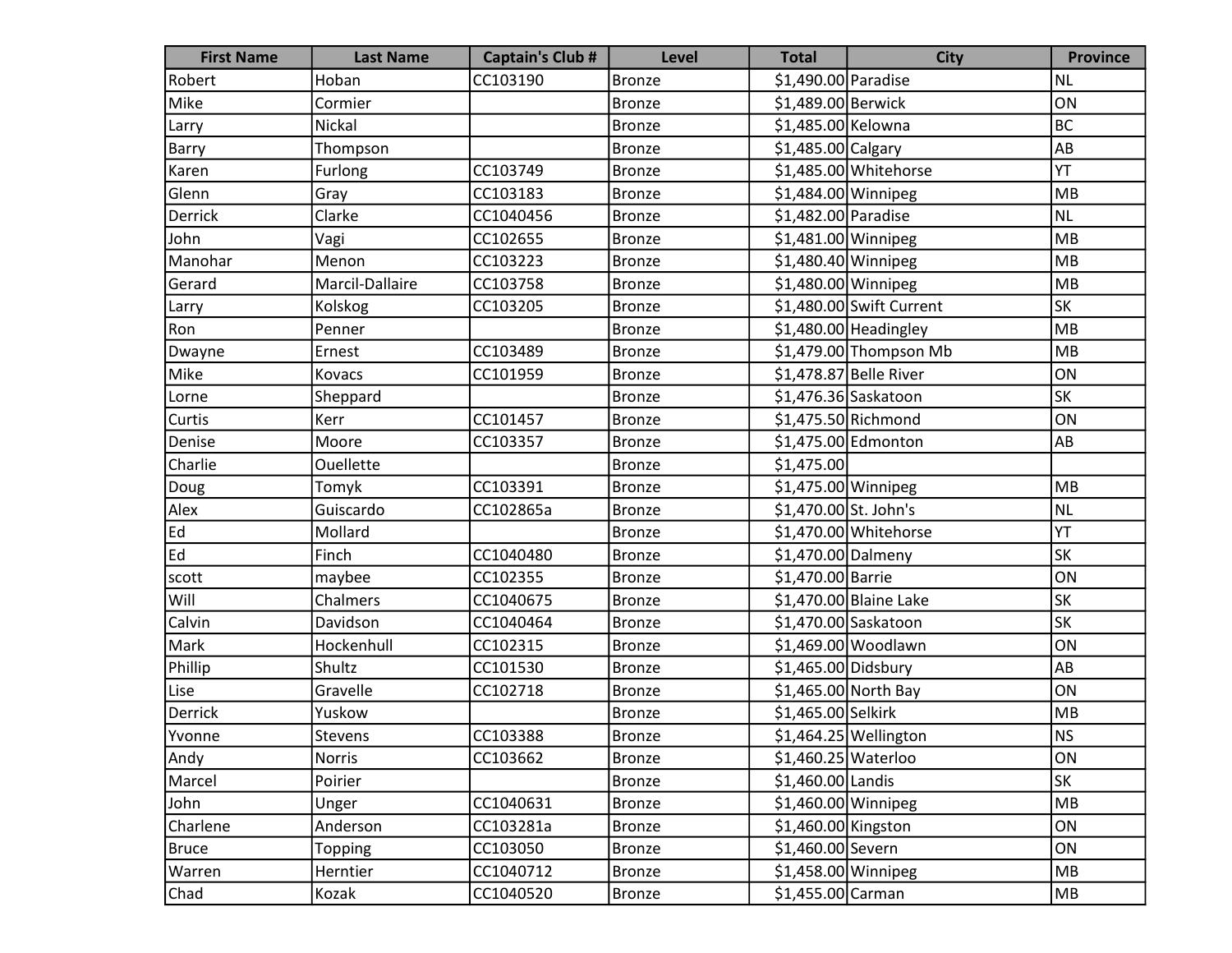| <b>First Name</b> | <b>Last Name</b> | <b>Captain's Club #</b> | <b>Level</b>  | <b>Total</b>           | <b>City</b>                  | <b>Province</b> |
|-------------------|------------------|-------------------------|---------------|------------------------|------------------------------|-----------------|
| Walter            | Gegolick         | CC103176                | <b>Bronze</b> | $$1,455.00$ Vegreville |                              | AB              |
| Robert            | Killin           | CC103016                | <b>Bronze</b> | \$1,455.00 Whitby      |                              | ON              |
| Jeff              | Champagne        | CC103141                | <b>Bronze</b> | \$1,455.00 Kanata      |                              | ON              |
| Rita              | Clarkson         | CC1040457               | <b>Bronze</b> | \$1,455.00 Winfield    |                              | AB              |
| Dennis            | Nafzger          |                         | <b>Bronze</b> | \$1,453.00 Waterloo    |                              | ON              |
| Bill              | <b>Brenton</b>   | CC103131                | <b>Bronze</b> | \$1,450.00 St. John's  |                              | NL              |
| David             | Murray           | CC102365                | <b>Bronze</b> | \$1,450.00 Ingersoll   |                              | ON              |
| George            | Nickel           | CC103565                | <b>Bronze</b> |                        | \$1,450.00 Sherwood Park     | AB              |
| Derrick           | Saunders         | CC102874a               | <b>Bronze</b> |                        | \$1,450.00 Mount Pearl       | <b>NL</b>       |
| Jim               | Woodcock         | CC101647                | <b>Bronze</b> | $$1,446.25$ Kingston   |                              | ON              |
| Doug              | <b>MCCHESNEY</b> | CC103437                | <b>Bronze</b> |                        | \$1,445.00 Owen Sound        | ON              |
| Phyllis           | Lightfoot        | CC102910                | <b>Bronze</b> | \$1,445.00 Winnipeg    |                              | MB              |
| Bernie            | <b>Strauss</b>   | CC103259                | <b>Bronze</b> | \$1,445.00 Kitchener   |                              | ON              |
| Arnie             | Wenger           |                         | <b>Bronze</b> |                        | \$1,445.00 Fort Saskatchewan | AB              |
| Marcel            | Jeanson          | CC102860a               | <b>Bronze</b> | \$1,443.00 Lorette     |                              | MB              |
| Louise            | Diehl            | CC102797                | <b>Bronze</b> | \$1,440.80 Marcelin    |                              | <b>SK</b>       |
| Marcel            | <b>Baker</b>     | CC103285a               | <b>Bronze</b> | \$1,440.00 lynden      |                              | ON              |
| Robin             | Stanton          | CC103044                | <b>Bronze</b> | \$1,440.00 Kitchener   |                              | ON              |
| Tony              | Martin           |                         | <b>Bronze</b> | \$1,440.00 Winnipeg    |                              | MB              |
| Rocky             | <b>Babin</b>     | CC103445                | <b>Bronze</b> |                        | \$1,440.00 West Arichat      | <b>NS</b>       |
| Robert            | Walsworth        |                         | <b>Bronze</b> | \$1,440.00 Cold Lake   |                              | AB              |
| Paul              | Boettger         | CC102971                | <b>Bronze</b> | \$1,439.30 Brinston    |                              | ON              |
| Wayne             | Arnold           | CC102686                | <b>Bronze</b> | \$1,438.00 Morden      |                              | MB              |
| Randall           | <b>Bird</b>      | CC102969                | <b>Bronze</b> | \$1,435.00 Russell     |                              | ON              |
| Daryl             | Mahoney          |                         | <b>Bronze</b> |                        | \$1,435.00 Edmonton          | AB              |
| Brian             | Muller           | CC103361                | <b>Bronze</b> | \$1,435.00 Airdrie     |                              | AB              |
| James             | Johnson          | CC102321                | <b>Bronze</b> | \$1,435.00 Dunnville   |                              | ON              |
| Charles           | Robinson         | CC102019                | <b>Bronze</b> |                        | \$1,435.00 Thomasburg        | ON              |
| Gerard            | Heroux           | CC103009                | <b>Bronze</b> | \$1,435.00 Ottawa      |                              | ON              |
| <b>Bruce</b>      | Brennan          |                         | Bronze        | \$1,434.00 Cornwall    |                              | ON              |
| Dianne            | Law              | CC1040528               | <b>Bronze</b> | \$1,430.00 Iroquois    |                              | ON              |
| Terry             | Marcoux          | CC103217                | <b>Bronze</b> | \$1,430.00 St. Albert  |                              | AB              |
| John              | Grouchy          | CC102864a               | <b>Bronze</b> |                        | \$1,428.00 Fort McMurray     | AB              |
| Jared             | Smith            | CC1040617               | <b>Bronze</b> | \$1,426.00 Red Deer    |                              | AB              |
| Marc              | Vaillancourt     | CC1040781               | <b>Bronze</b> | \$1,425.00 Bonfield    |                              | ON              |
| Chris             | Bell             | CC100923                | <b>Bronze</b> | \$1,422.00 Kanata      |                              | ON              |
| Greg              | Pitcher          | CC102513                | <b>Bronze</b> | $$1,421.00$ Goulds     |                              | NL              |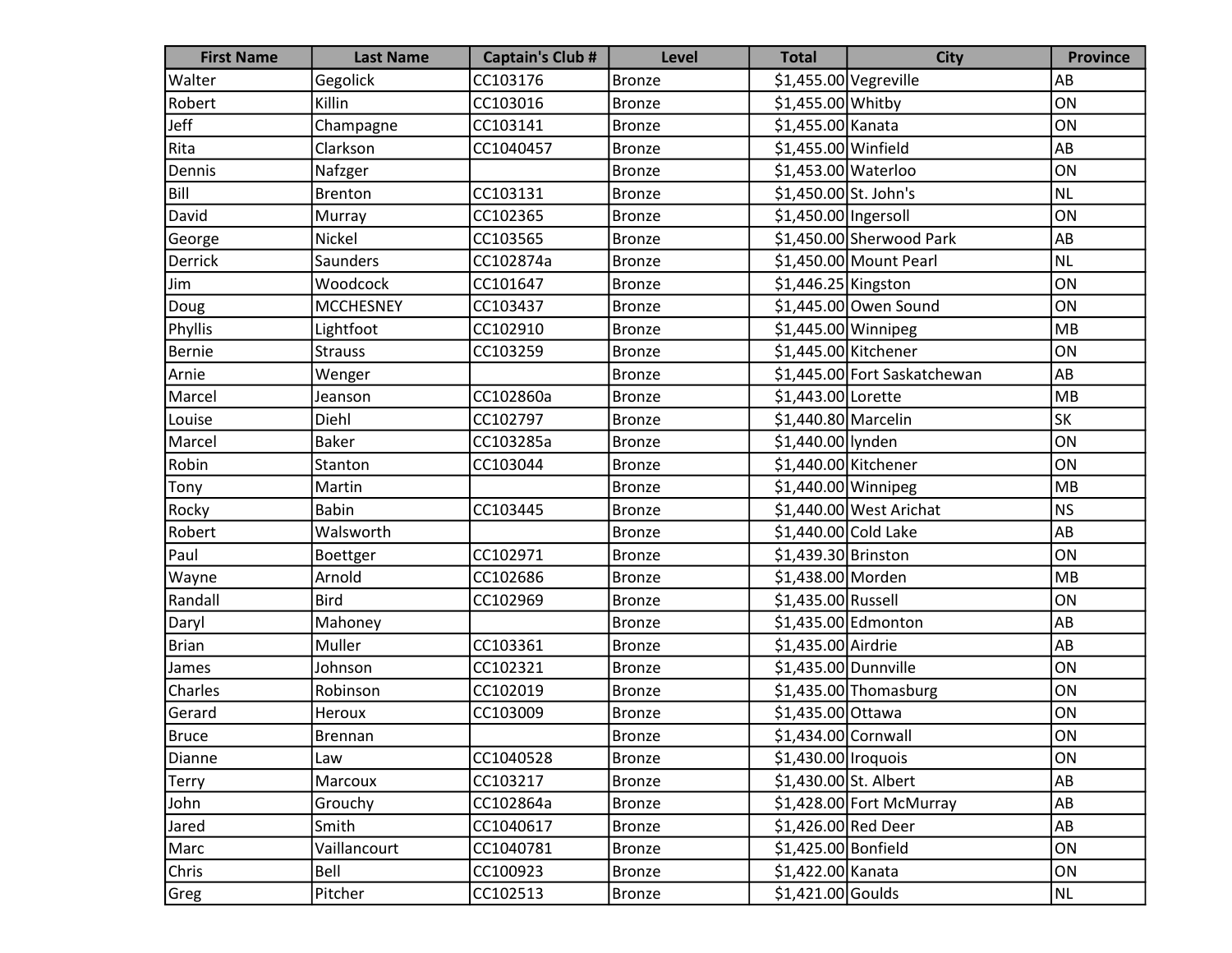| <b>First Name</b> | <b>Last Name</b> | <b>Captain's Club #</b> | <b>Level</b>  | <b>Total</b>          | <b>City</b>                  | <b>Province</b> |
|-------------------|------------------|-------------------------|---------------|-----------------------|------------------------------|-----------------|
| Rick              | Prouty           | CC103599                | <b>Bronze</b> |                       | $$1,420.00$ Spruce Grove     | AB              |
| Frank             | Winsor           | CC103401                | <b>Bronze</b> | \$1,420.00 Paradise   |                              | <b>NL</b>       |
| Ruth              | Wark             | CC103452                | <b>Bronze</b> |                       | \$1,420.00 McDonalds Corners | ON              |
| Neil              | <b>Ouellette</b> | CC1040746               | <b>Bronze</b> | \$1,420.00 Elie       |                              | MB              |
| Christopher       | Gleeson          | CC103180                | <b>Bronze</b> | \$1,420.00 Napanee    |                              | ON              |
| Mike              | De Wolfe         | CC101896                | <b>Bronze</b> |                       | \$1,419.00 Mallorytown       | ON              |
| Scott             | Smith            | CC103383                | <b>Bronze</b> | $$1,416.25$ West Bay  |                              | <b>NS</b>       |
| Jeannette (Jan)   | Scott            | CC102395                | <b>Bronze</b> |                       | $$1,416.00$ North Bay        | ON              |
| Ray               | Lamarche         | CC103337                | <b>Bronze</b> |                       | $$1,415.00$ Beaver Creek     | SK              |
| Karen             | Gahan            |                         | <b>Bronze</b> | \$1,415.00 Winnipeg   |                              | MB              |
| Gary              | Garman           | CC101448                | <b>Bronze</b> |                       | $$1,415.00$ Saskatoon        | <b>SK</b>       |
| Larry & Helen     | Neumann          |                         | <b>Bronze</b> | $$1,411.00$ Winnipeg  |                              | MB              |
| Rob               | Murray           | CC1040566               | <b>Bronze</b> |                       | \$1,410.00 Amherstview       | ON              |
| Jamie             | McIntosh         | CC103352                | <b>Bronze</b> | \$1,410.00 Foothills  |                              | AB              |
| Gary              | Albers           |                         | <b>Bronze</b> | \$1,407.00 Prescott   |                              | ON              |
| James             | McKeown          | CC103657                | <b>Bronze</b> | \$1,405.00 St. John's |                              | <b>NL</b>       |
| Russ              | Luft             | CC1040536               | <b>Bronze</b> | \$1,405.00 Kitchener  |                              | ON              |
| <b>Brad</b>       | Andrews          | CC1040433               | <b>Bronze</b> | \$1,405.00 Paradise   |                              | NL              |
| Darwin            | Dueck            | CC1040688               | <b>Bronze</b> | \$1,405.00 Wapella    |                              | <b>SK</b>       |
| Jeff              | Martin           | CC1040544               | <b>Bronze</b> | \$1,401.30 London     |                              | ON              |
| Jerry             | Young            | CC103682                | <b>Bronze</b> |                       | \$1,400.00 Mount Pearl       | <b>NL</b>       |
| Robert            | Hardy            | CC100545                | <b>Bronze</b> | \$1,399.00 Lasalle    |                              | ON              |
| Barbara           | <b>Dyck</b>      | CC103307                | <b>Bronze</b> |                       | \$1,395.00 Saskatoon         | <b>SK</b>       |
| Patricia          | Steinman         | CC103387                | <b>Bronze</b> |                       | $$1,394.00$ New Hamburg      | ON              |
| Ken               | Beach            | CC103124                | <b>Bronze</b> |                       | \$1,390.00 Winchester        | ON              |
| Paul              | Bender           |                         | <b>Bronze</b> | \$1,390.00 L'Orignal  |                              | ON              |
| Peter             | Crawford         | CC103147                | <b>Bronze</b> |                       | $$1,385.00$ Chilliwack       | <b>BC</b>       |
| Jared             | Hamm             |                         | <b>Bronze</b> |                       | $$1,385.00$ Spruce Grove     | AB              |
| John              | Saccary          | CC101927                | <b>Bronze</b> | \$1,385.00 Kingston   |                              | ON              |
| Moe               | Cardinal         | CC1040674               | Bronze        | \$1,385.00 Kelowna    |                              | BC              |
| Scott             | Edmunds          | CC101654                | <b>Bronze</b> | \$1,381.00 St Pierre  |                              | MB              |
| David             | Morgan           | CC1040561               | <b>Bronze</b> | \$1,380.00 Orillia    |                              | ON              |
| Garry             | Mazurkewich      | CC103348                | <b>Bronze</b> |                       | $$1,380.00$ Cudworth         | SK              |
| Michel            | Martel           | CC103346                | <b>Bronze</b> | \$1,380.00 St Leon    |                              | MB              |
| Dorothy V         | <b>Brooks</b>    | CC103292a               | <b>Bronze</b> |                       | \$1,380.00 Arrowwood         | AB              |
| Arne              | Abrey            | CC103113                | <b>Bronze</b> |                       | \$1,380.00 Jordan Station    | ON              |
| Mark              | Rice             | CC103526                | <b>Bronze</b> |                       | \$1,379.00 Edmonton          | AB              |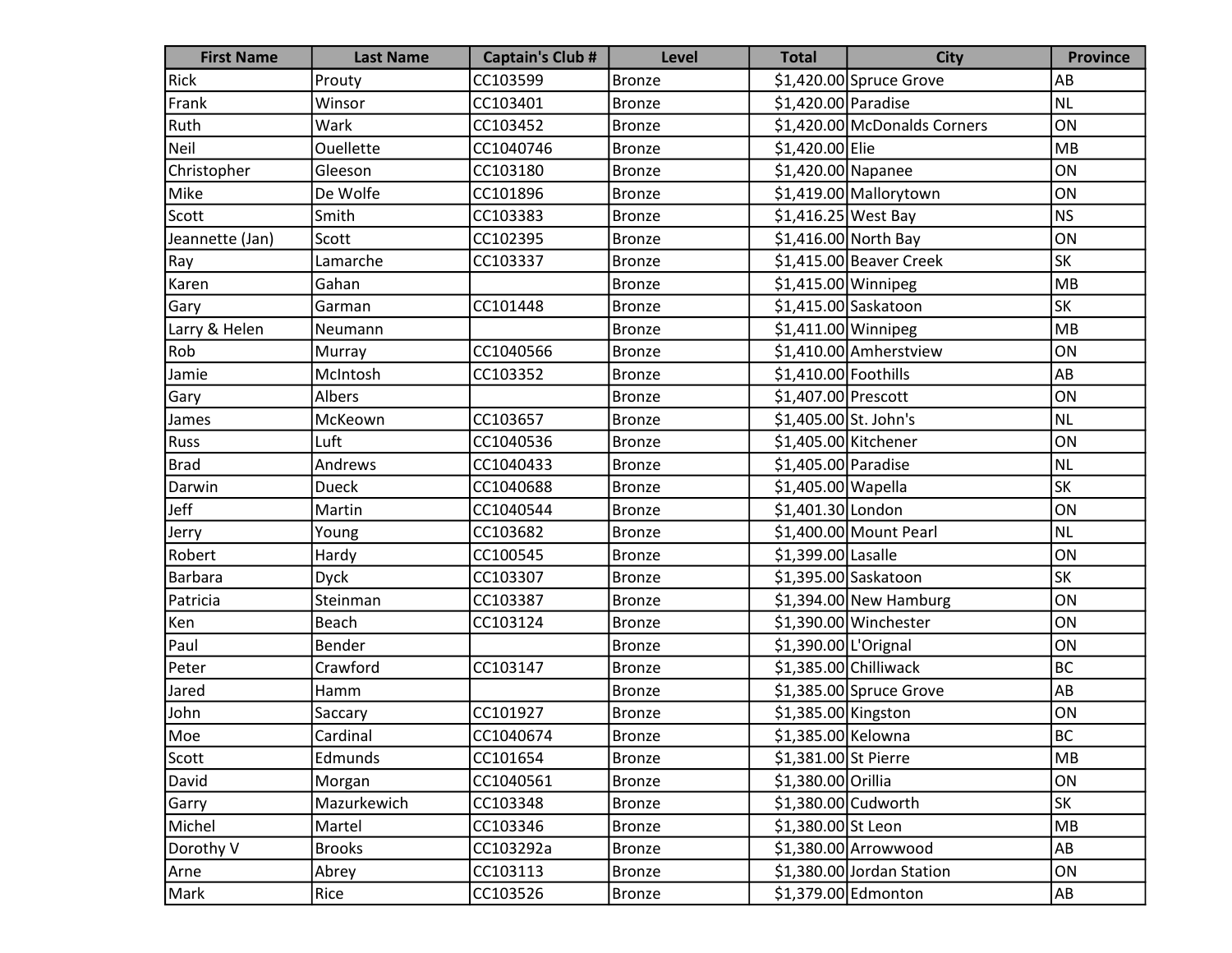| <b>First Name</b> | <b>Last Name</b> | <b>Captain's Club #</b> | <b>Level</b>  | <b>Total</b>         | <b>City</b>                  | <b>Province</b> |
|-------------------|------------------|-------------------------|---------------|----------------------|------------------------------|-----------------|
| Ralph             | <b>Harris</b>    | CC103634                | <b>Bronze</b> | \$1,376.40 Waterloo  |                              | ON              |
| Joe               | Pellaers         | CC1040590               | <b>Bronze</b> | \$1,375.00 Selkirk   |                              | MB              |
| Anthony           | Tataryn          | CC103593                | <b>Bronze</b> |                      | \$1,375.00 Saskatoon         | SK              |
| Jeff              | McManaman        | CC103659                | <b>Bronze</b> | $$1,375.00$ Arnprior |                              | ON              |
| henri             | jacquot          | CC102462                | <b>Bronze</b> | \$1,374.00 Kitchener |                              | ON              |
| Larry             | <b>Dyck</b>      | CC103443                | <b>Bronze</b> | $$1,371.00$ Winnipeg |                              | MB              |
| Jim               | Dietrich         | CC1040472               | <b>Bronze</b> | \$1,370.00 Kitchener |                              | ON              |
| Earl              | Nicholson        | CC102367                | <b>Bronze</b> | \$1,369.00 Bath      |                              | ON              |
| <b>Bruce</b>      | Chaffey          | CC1040454               | <b>Bronze</b> | \$1,368.00 Gander    |                              | <b>NL</b>       |
| Ahren             | Marsh            | CC1040541               | <b>Bronze</b> |                      | \$1,367.00 Swift current     | SK              |
| Scott             | Dunlop           | CC102285                | <b>Bronze</b> | \$1,365.00 Petrolia  |                              | ON              |
| Roger             | Adkin            | CC102770                | <b>Bronze</b> | \$1,365.00 Canada    |                              | AB              |
| Gary              | Desjardins       | CC101965                | <b>Bronze</b> |                      | $$1,364.00$ Emeryville       | ON              |
| Robert            | Moore            | CC101461                | <b>Bronze</b> | \$1,360.00 Victoria  |                              | <b>BC</b>       |
| Kris              | Goodman          | CC102853a               | <b>Bronze</b> | $$1,360.00$ Winnipeg |                              | MB              |
| Rob               | McCaghren        |                         | <b>Bronze</b> | $$1,360.00$ Calgary  |                              | AB              |
| Len               | Cymbal           | CC103149                | <b>Bronze</b> | \$1,360.00 Winnipeg  |                              | MB              |
| John              | Larocque         | CC103627                | <b>Bronze</b> | \$1,360.00 Ottawa    |                              | ON              |
| Irvin             | Martin           | CC101998                | <b>Bronze</b> | \$1,360.00 Ottawa    |                              | ON              |
| John              | Hollinger        | CC1040713               | <b>Bronze</b> | $$1,360.00$ Winnipeg |                              | MB              |
| Jim               | Lauritzen        | CC1040527               | <b>Bronze</b> |                      | \$1,360.00 Fort McMurray     | AB              |
| Bob               | Lindsay          | CC103343                | <b>Bronze</b> |                      | \$1,360.00 Edmonton          | AB              |
| Marvin            | Roos             |                         | <b>Bronze</b> | \$1,357.00 Winnipeg  |                              | MB              |
| Ron               | Sayle            | CC1040610               | <b>Bronze</b> |                      | $$1,356.00$ Kincardine       | ON              |
| Rick              | Jones            | CC102629                | <b>Bronze</b> |                      | \$1,355.00 Edmonton          | AB              |
| Corey             | Lavoy            | CC103444                | <b>Bronze</b> |                      | \$1,355.00 Fort Saskatchewan | AB              |
| Klaus             | Jacobsen         | CC103194                | <b>Bronze</b> |                      | \$1,355.00 West Kelowna      | <b>BC</b>       |
| <b>Brian</b>      | McLeary          | CC103596                | <b>Bronze</b> | \$1,351.00 Alliston  |                              | ON              |
| Luke              | Kennedy          | CC103762                | <b>Bronze</b> | $$1,350.80$ Ridgeway |                              | ON              |
| Roxine            | Wright           | CC1040824               | <b>Bronze</b> |                      | \$1,350.00 Edmonton          | AB              |
| Barbi             | Law              |                         | <b>Bronze</b> |                      | \$1,350.00 North Bay         | ON              |
| Alan              | Swan             | CC102641                | <b>Bronze</b> |                      | \$1,350.00 Pembroke          | ON              |
| Tim               | Frank            | CC1040484               | <b>Bronze</b> |                      | \$1,350.00 Swift Current     | SK              |
| Rob               | Fields           | CC103167                | <b>Bronze</b> | \$1,350.00 Winnipeg  |                              | MB              |
| Raymond           | Therrien         | CC103262                | <b>Bronze</b> |                      | \$1,350.00 Hawkesbury        | ON              |
| Ron               | Fyfe             | CC103173                | <b>Bronze</b> |                      | \$1,350.00 Sharbot Lake      | ON              |
| Verena            | Ross             |                         | <b>Bronze</b> |                      | $$1,346.00$ Whitehorse       | YT              |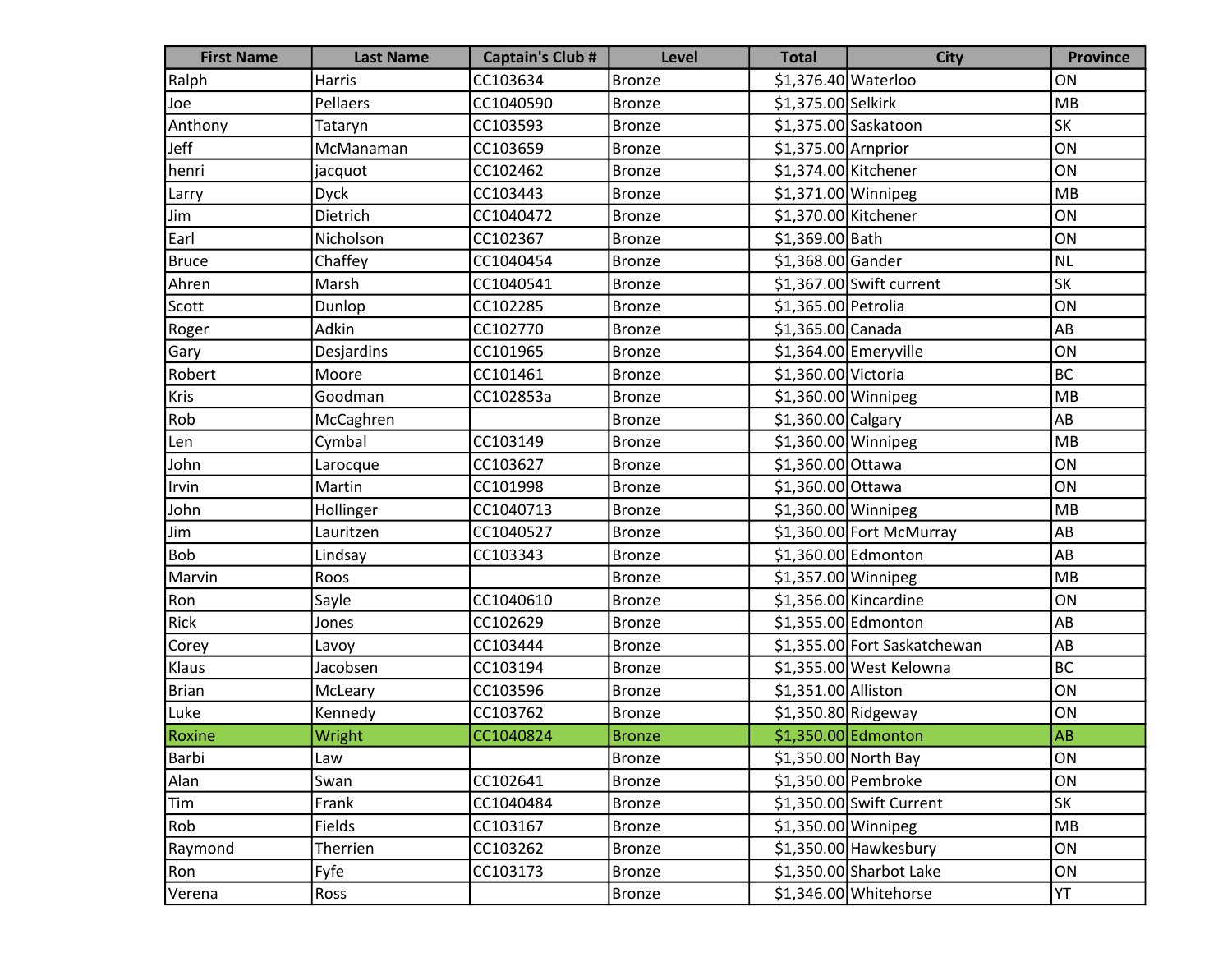| <b>First Name</b> | <b>Last Name</b> | <b>Captain's Club #</b> | <b>Level</b>  | <b>Total</b>         | <b>City</b>                         | <b>Province</b> |
|-------------------|------------------|-------------------------|---------------|----------------------|-------------------------------------|-----------------|
| <b>Elvis</b>      | Mortinson        | CC1040563               | <b>Bronze</b> | \$1,345.00 Ste Anne  |                                     | MB              |
| Allan             | Hughes           | CC102819                | <b>Bronze</b> | $$1,345.00$ Comox    |                                     | <b>BC</b>       |
| Greg              | <b>Doerr</b>     | CC1040826               | <b>Bronze</b> | \$1,343.00 Barrie    |                                     | ON              |
| Mervin            | Sinclair         |                         | <b>Bronze</b> |                      | \$1,342.00 West St Paul             | MB              |
| Glenn             | Fisher           | CC103168                | <b>Bronze</b> |                      | \$1,340.00 Grand Falls-Windsor      | <b>NL</b>       |
| Richard           | Baudry           |                         | <b>Bronze</b> |                      | \$1,340.00 Ste. Agathe              | MB              |
| kellie            | hogan            | CC103636                | <b>Bronze</b> | \$1,340.00 Enfield   |                                     | <b>NS</b>       |
| Ronald            | Baldwin          |                         | <b>Bronze</b> |                      | \$1,340.00 St Adolphe               | MB              |
| Patrick           | Stamp            | CC103386                | <b>Bronze</b> |                      | $$1,340.00$ St Vincents             | <b>NL</b>       |
| H                 | Fuller           | CC103628                | <b>Bronze</b> |                      | \$1,339.00 Pembroke                 | ON              |
| John              | Pinto            | CC1040827               | <b>Bronze</b> | \$1,337.40 Paradise  |                                     | <b>NL</b>       |
| Sylvie            | Levesque         | CC103210                | <b>Bronze</b> |                      | \$1,335.00 Salaberry-De-Valleyfield | QC              |
| Rod               | Stawnychy        | CC103106                | <b>Bronze</b> |                      | \$1,335.00 Edmonton                 | AB              |
| Andre             | <b>Allard</b>    | CC1040828               | <b>Bronze</b> |                      | \$1,335.00 St Francois Xavier       | MB              |
| Chantal           | <b>Baker</b>     | CC103118                | <b>Bronze</b> | \$1,335.00 Lynden    |                                     | ON              |
| Amy               | Jacobsen         | CC103586                | <b>Bronze</b> |                      | \$1,335.00 Whitehorse               | YT              |
| David             | MacKenzie        |                         | <b>Bronze</b> |                      | \$1,332.50 Little Narrows           | <b>NS</b>       |
| Duane             | Parkin           |                         | <b>Bronze</b> | $$1,330.00$ Warburg  |                                     | AB              |
| Linda             | Taylor           | CC1040777               | <b>Bronze</b> | \$1,330.00 Vars      |                                     | ON              |
| Jim               | McLennan         |                         | <b>Bronze</b> |                      | \$1,330.00 Edmonton                 | AB              |
| Jack              | Parker           | CC103233                | <b>Bronze</b> | \$1,330.00 Windsor   |                                     | ON              |
| Wayne             | Moreside         | CC103224                | <b>Bronze</b> |                      | \$1,330.00 Rosetown                 | <b>SK</b>       |
| Gary              | Freake           | CC103312                | <b>Bronze</b> | \$1,330.00 Botwood   |                                     | <b>NL</b>       |
| Steven            | Peterson         | CC1040593               | <b>Bronze</b> | \$1,326.00 Devon     |                                     | AB              |
| Mike              | Drennan          | CC102993                | <b>Bronze</b> | \$1,326.00 Sharon    |                                     | ON              |
| Émilie            | Coudière         | CC103447                | <b>Bronze</b> |                      | \$1,325.00 Notre Dame De Lourdes    | MB              |
| David             | <b>Tappin</b>    | CC101496                | <b>Bronze</b> |                      | \$1,325.00 Gloucester               | ON              |
| Glenn             | Smith            | CC1040616               | <b>Bronze</b> | \$1,325.00 Victoria  |                                     | <b>BC</b>       |
| Dana              | Lachance         |                         | <b>Bronze</b> | \$1,325.00 Greely    |                                     | ON              |
| Rick              | Reid             | CC1040603               | <b>Bronze</b> | \$1,325.00 Lasalle   |                                     | ON              |
| Donna             | Walby            | CC103588                | <b>Bronze</b> | \$1,321.00 Dugald    |                                     | MB              |
| Jefferson E       | Masucol          | CC1040546               | <b>Bronze</b> | \$1,320.30 Kingston  |                                     | ON              |
| Shannon           | Zbeetnoff        | CC1040645               | <b>Bronze</b> | \$1,320.00 Aberdeen  |                                     | SK              |
| Maggie            | Mills            |                         | <b>Bronze</b> |                      | $$1,320.00$ Richmond                | ON              |
| Ronald            | Miller           | CC1040555               | <b>Bronze</b> | \$1,320.00 Hamiota   |                                     | MB              |
| lan               | Spears           | CC103501                | <b>Bronze</b> | \$1,320.00 Winnipeg  |                                     | MB              |
| <b>Brian</b>      | Holmes           | CC103191                | <b>Bronze</b> | $$1,320.00$ Westphal |                                     | <b>NS</b>       |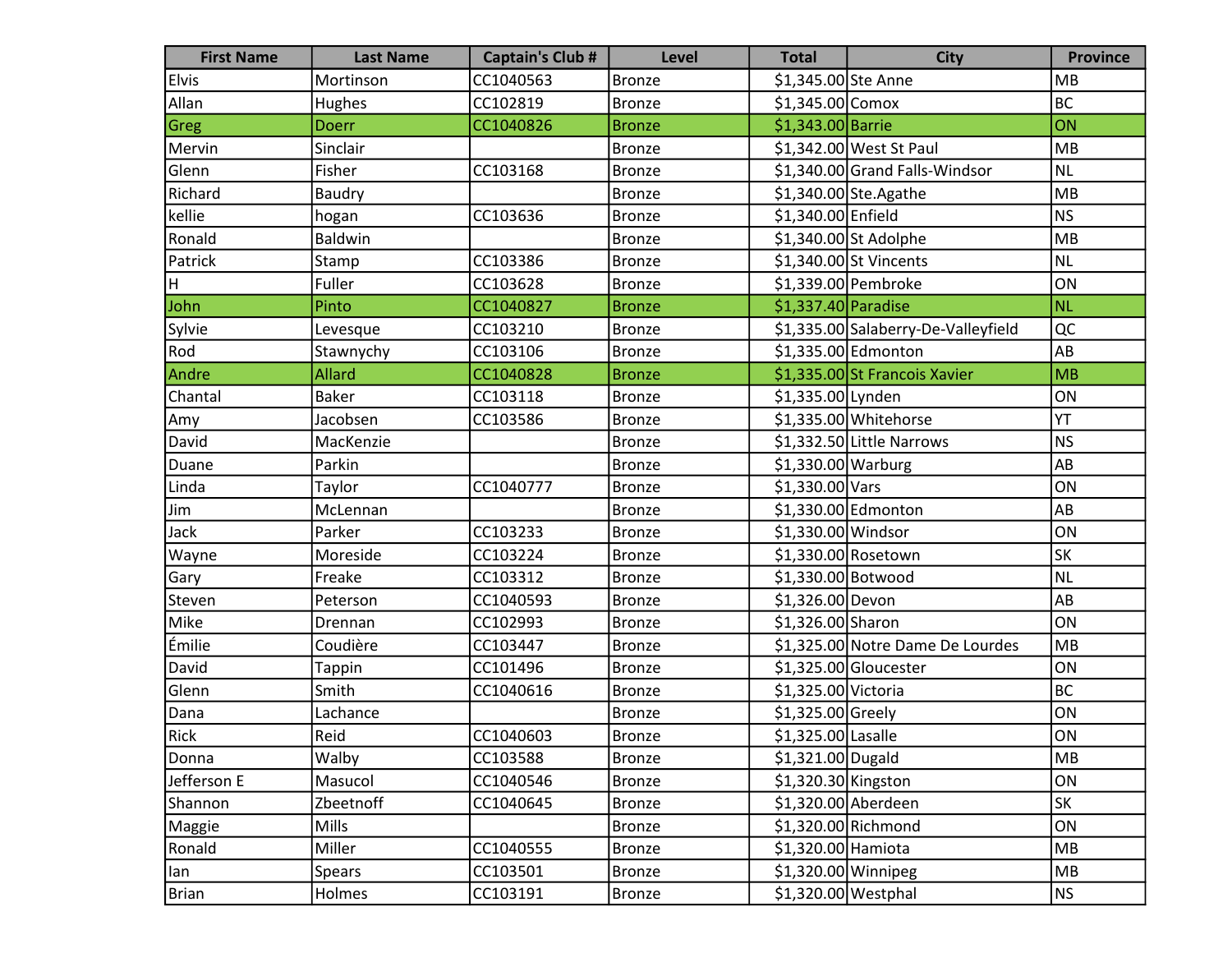| <b>First Name</b> | <b>Last Name</b> | <b>Captain's Club #</b> | <b>Level</b>  | <b>Total</b>          | <b>City</b>                     | <b>Province</b> |
|-------------------|------------------|-------------------------|---------------|-----------------------|---------------------------------|-----------------|
| Doug              | Stewart          | CC103583                | <b>Bronze</b> | \$1,320.00 St. Albert |                                 | AB              |
| Howy              | White            |                         | <b>Bronze</b> | \$1,320.00 Kanata     |                                 | ON              |
| Jason             | Loeppky          | CC102804                | <b>Bronze</b> | \$1,320.00 Waldeck    |                                 | <b>SK</b>       |
| Tony              | Lederhouse       | CC102059                | <b>Bronze</b> |                       | $$1,318.75$ Saskatoon           | <b>SK</b>       |
| Robert            | O'Blenis         | CC103606                | <b>Bronze</b> |                       | $$1,315.00$ Courtenay           | <b>BC</b>       |
| Daryl             | Bilton           |                         | <b>Bronze</b> | \$1,315.00 Listowel   |                                 | ON              |
| Brittany          | Gaudreau         | CC1040488               | <b>Bronze</b> | \$1,315.00 Winnipeg   |                                 | MB              |
| Dennis            | Gasparotto       | CC103175                | <b>Bronze</b> | \$1,315.00 Oakville   |                                 | ON              |
| Bruce             | Deitz            | CC1040466               | <b>Bronze</b> | \$1,315.00 Winnipeg   |                                 | MB              |
| Kelly             | Murray           | CC103225                | <b>Bronze</b> | \$1,315.00 Midland    |                                 | ON              |
| Ben               | Nederpelt        | CC1040569               | <b>Bronze</b> | \$1,313.00 Kitchener  |                                 | ON              |
| <b>Brian</b>      | Hutt             | CC1040507               | <b>Bronze</b> |                       | \$1,312.00 Carleton Place       | ON              |
| Don               | <b>Myers</b>     | CC101848                | <b>Bronze</b> |                       | \$1,310.00 Conception Bay South | NL              |
| Bill              | Cecchin          | CC103451                | <b>Bronze</b> | \$1,310.00 Royston    |                                 | <b>BC</b>       |
| Laurie            | Gartley          | CC1040698               | <b>Bronze</b> | \$1,310.00 Rio Verde  |                                 | <b>AZ</b>       |
| Paul              | Taillon          | CC103597                | <b>Bronze</b> |                       | $$1,310.00$ Gloucester          | ON              |
| Michael           | McKeever         | CC1040731               | <b>Bronze</b> |                       | \$1,310.00 Whitefish Falls      | ON              |
| CJ                | McLean           | CC103658                | <b>Bronze</b> |                       | \$1,310.00 Saskatoon            | <b>SK</b>       |
| John              | Ingram           | CC1040714               | <b>Bronze</b> |                       | \$1,309.50 West Kelowna         | <b>BC</b>       |
| Keith             | Thompson         | CC1040779               | <b>Bronze</b> | $$1,309.00$ Winnipeg  |                                 | MB              |
| Robe              | Pettigrew        | CC1040830               | <b>Bronze</b> | $$1,308.40$ Calgary   |                                 | <b>AB</b>       |
| Gary              | Smith            | CC102400                | <b>Bronze</b> |                       | \$1,305.00 Rockwood             | ON              |
| Richard           | McKenzie         | CC1040552               | <b>Bronze</b> | \$1,305.00 St. John's |                                 | <b>NL</b>       |
| Wayne             | Sawatzky         | CC102888                | <b>Bronze</b> | \$1,305.00 Winnipeg   |                                 | MB              |
| Rodney            | Fewchuk          |                         | <b>Bronze</b> |                       | \$1,305.00 West St Paul         | MB              |
| Grant             | Young            | CC103454                | <b>Bronze</b> |                       | $$1,305.00$ Summerland          | <b>BC</b>       |
| Dave              | Howie            | CC103761                | <b>Bronze</b> |                       | \$1,305.00 Whitehorse           | YT              |
| Rob               | Olson            | CC1040745               | <b>Bronze</b> | \$1,305.00 Carman     |                                 | MB              |
| Adam              | Kingdon          | CC1040516               | <b>Bronze</b> | \$1,305.00 Kingston   |                                 | ON              |
| Brian             | McArthur         |                         | Bronze        | \$1,305.00 Tyndall    |                                 | <b>MB</b>       |
| Gerard            | Locke            | CC1040831               | <b>Bronze</b> | $$1,303.20$ Goulds    |                                 | <b>NL</b>       |
| Tim               | Nieradka         | CC101321                | <b>Bronze</b> | \$1,303.00 Kingston   |                                 | ON              |
| Kailey            | Parsons          | CC1040583               | <b>Bronze</b> |                       | \$1,303.00 Conception Bay South | <b>NL</b>       |
| Mark              | Gatward          | CC1040699               | <b>Bronze</b> | \$1,302.00 Winnipeg   |                                 | MB              |
| Matthew           | Spurrell         | CC102647                | <b>Bronze</b> |                       | \$1,300.00 Fort McMurray        | AB              |
| Dan               | <b>Barrett</b>   | CC103455                | <b>Bronze</b> | \$1,300.00 Barrie     |                                 | ON              |
| Audy              | Bedard           | CC102965                | <b>Bronze</b> | \$1,298.00 Almonte    |                                 | ON              |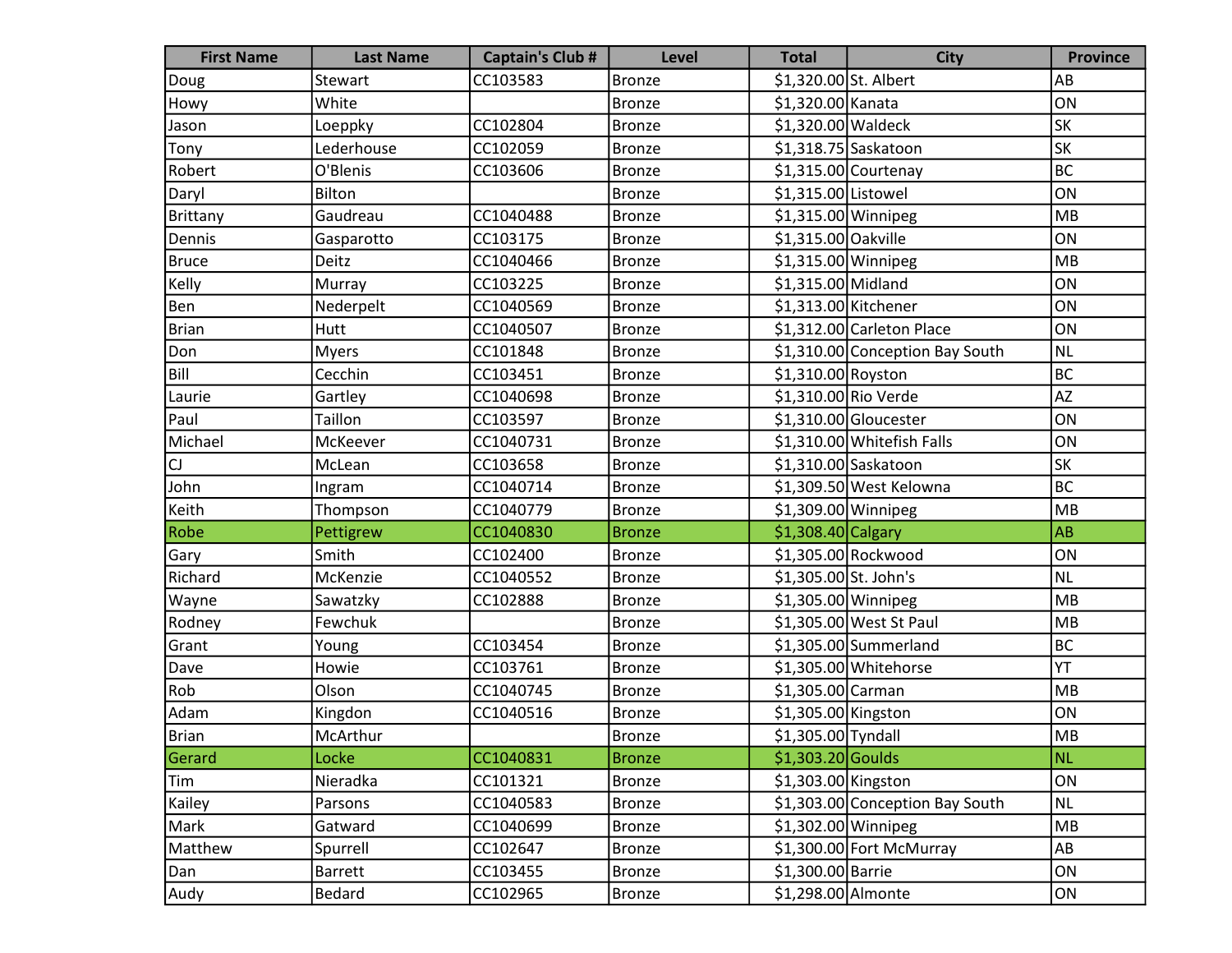| <b>First Name</b> | <b>Last Name</b> | <b>Captain's Club #</b> | <b>Level</b>  | <b>Total</b>          | <b>City</b>                    | <b>Province</b> |
|-------------------|------------------|-------------------------|---------------|-----------------------|--------------------------------|-----------------|
| lan               | Morrison         | CC103613                | <b>Bronze</b> | \$1,295.00 Guelph     |                                | ON              |
| David             | Smith            | CC103457                | <b>Bronze</b> |                       | $$1,295.00$ Brampton           | ON              |
| Neil              | Murray           | CC1040565               | <b>Bronze</b> | \$1,295.00 Virden     |                                | MB              |
| Wayne             | Dietrich         | CC102725                | <b>Bronze</b> |                       | \$1,295.00 Owen Sound          | ON              |
| Jean-Pierre       | Regnier          | CC103241                | <b>Bronze</b> | \$1,290.00 Winnipeg   |                                | MB              |
| Gary              | Laurie           | CC103338                | <b>Bronze</b> | \$1,290.00 Windsor    |                                | ON              |
| Liz               | Amantea          | CC102073                | <b>Bronze</b> | \$1,290.00 Calgary    |                                | AB              |
| Adrian            | Ayotte           | CC1040436               | <b>Bronze</b> | \$1,290.00 Nepean     |                                | ON              |
| Kirk              | Elliott          | CC103738                | <b>Bronze</b> | \$1,290.00 Didsbury   |                                | AB              |
| Doug              | Lalonde          | CC103336                | <b>Bronze</b> | \$1,289.00 Nepean     |                                | ON              |
| François          | Lagassé          |                         | <b>Bronze</b> |                       | \$1,288.00 Carlsbad Springs    | ON              |
| Sandra            | <b>Morgan</b>    | CC1040562               | <b>Bronze</b> |                       | \$1,285.90 Bowmanville         | ON              |
| Sandra            | Morgan           | CC1040562               | <b>Bronze</b> |                       | $$1,285.90$ Bowmanville        | ON              |
| Linda             | Simpson          | CC103458                | <b>Bronze</b> |                       | \$1,285.00 Sherwood Park       | AB              |
| David             | Brown            | CC102644                | <b>Bronze</b> |                       | \$1,285.00 Seven Sisters Falls | MB              |
| Paul J            | Cabral           | CC102259                | <b>Bronze</b> |                       | $$1,285.00$ Woodstock          | ON              |
| Steve             | Hodgins          | CC103321                | <b>Bronze</b> | \$1,283.00 Kinburn    |                                | ON              |
| Marsha            | Eddy             | CC103308                | <b>Bronze</b> |                       | \$1,282.50 Londonderry         | <b>NS</b>       |
| Randy             | Hogan            | CC103322                | <b>Bronze</b> | \$1,282.00 St. John's |                                | NL              |
| Randy             | Maloney          | CC1040539               | <b>Bronze</b> | \$1,280.00 Kitchener  |                                | ON              |
| Mark              | Kelso            |                         | <b>Bronze</b> | \$1,280.00 Trenton    |                                | ON              |
| Rick              | Charles          | CC102183                | <b>Bronze</b> | \$1,280.00 Winnipeg   |                                | MB              |
| Andy              | Urness           |                         | <b>Bronze</b> | \$1,280.00 Parksville |                                | <b>BC</b>       |
| Jo                | Krischke         | CC103640                | <b>Bronze</b> | \$1,280.00 Leduc      |                                | AB              |
| Michael           | Chekmar          | CC1040832               | <b>Bronze</b> | \$1,279.50 Ottawa     |                                | ON              |
| Mark              | Moores           | CC1040560               | <b>Bronze</b> | \$1,278.00 Oshawa     |                                | ON              |
| Megan             | Dillon           | CC103745                | <b>Bronze</b> | \$1,278.00 Renfrew    |                                | ON              |
| James             | <b>Baker</b>     | CC103062                | <b>Bronze</b> | \$1,277.00 Red Deer   |                                | AB              |
| Thomas            | Carroll          | CC1040452               | <b>Bronze</b> | \$1,275.00 Arnprior   |                                | ON              |
| Greg              | Hausknecht       | CC1040711               | Bronze        |                       | \$1,275.00 Coquitlam           | $\sf BC$        |
| Johnny            | Critchell        | CC102990                | <b>Bronze</b> | \$1,275.00 Rockland   |                                | ON              |
| Kelly             | Young            | CC101944                | <b>Bronze</b> | \$1,275.00 Kanata     |                                | ON              |
| Brendan           | Ross             | CC103460                | <b>Bronze</b> | \$1,275.00 Ottawa     |                                | ON              |
| Robert            | Raison           | CC103372                | <b>Bronze</b> | \$1,275.00 Brockville |                                | ON              |
| Mark              | Vanstone         | CC1040784               | <b>Bronze</b> | \$1,275.00 Kitchener  |                                | ON              |
| Robert            | Mitchinson       | CC103608                | <b>Bronze</b> | \$1,270.00 Hamilton   |                                | ON              |
| Darrel            | Seib             | CC103540                | <b>Bronze</b> | \$1,270.00 Wadena     |                                | SK              |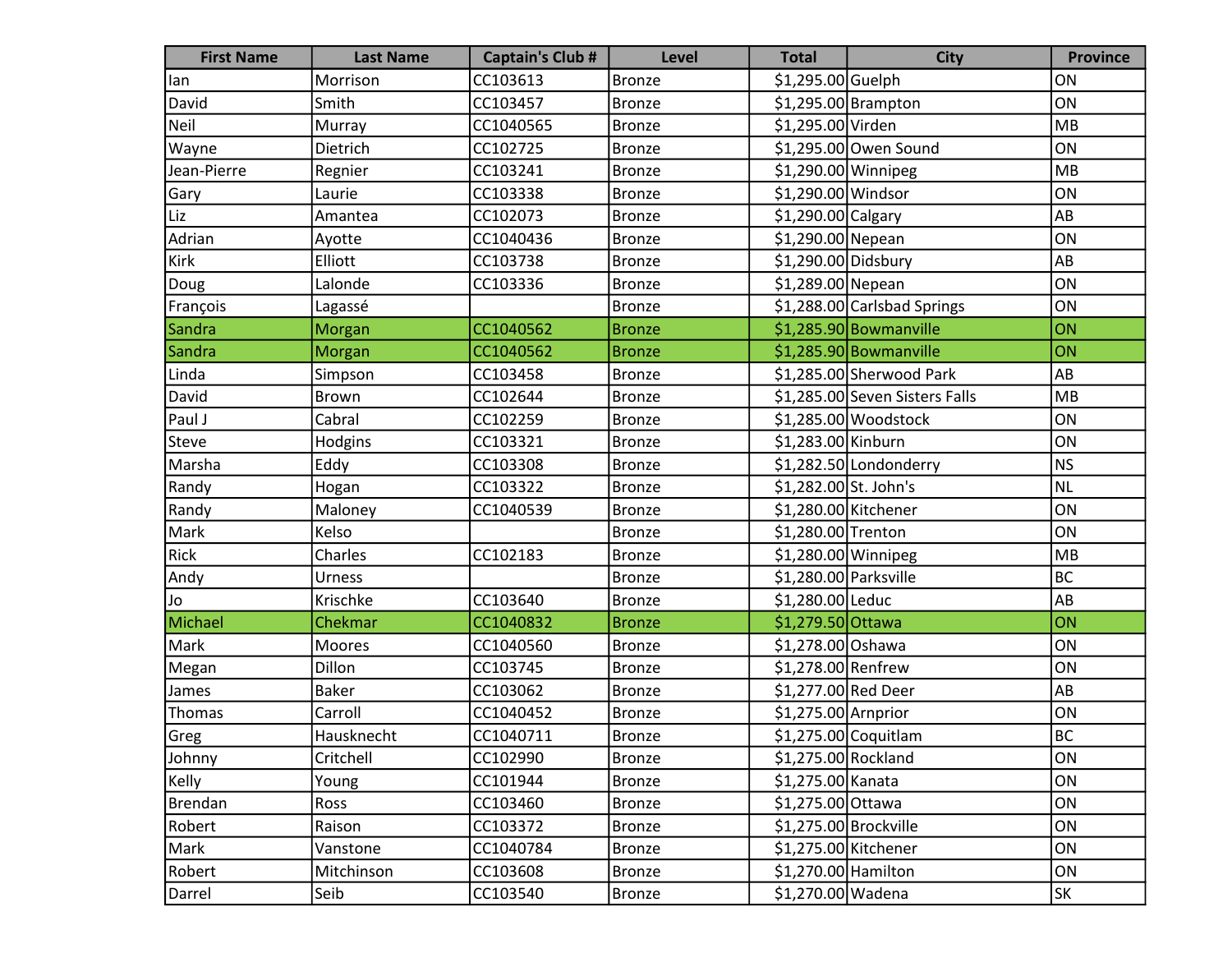| <b>First Name</b> | <b>Last Name</b> | <b>Captain's Club #</b> | <b>Level</b>  | <b>Total</b>          | <b>City</b>                     | <b>Province</b> |
|-------------------|------------------|-------------------------|---------------|-----------------------|---------------------------------|-----------------|
| KayLee            | Sykes            | CC103736                | <b>Bronze</b> | \$1,268.50 Oakbank    |                                 | <b>MB</b>       |
| Isaiah            | <b>Summers</b>   | CC1040775               | <b>Bronze</b> |                       | $$1,267.00$ Newington           | ON              |
| Gilles            | <b>Berube</b>    | CC1040668               | <b>Bronze</b> |                       | \$1,265.00 Leduc County         | AB              |
| James             | Martin           |                         | <b>Bronze</b> | \$1,265.00 Nepean     |                                 | ON              |
| Robert            | Ryan             | CC1040609               | <b>Bronze</b> |                       | \$1,265.00 Conception Bay South | <b>NL</b>       |
| <b>Brad</b>       | <b>Barr</b>      | CC1040664               | <b>Bronze</b> | \$1,263.00 The Pas    |                                 | MB              |
| Robert            | Kay              | CC103200                | <b>Bronze</b> |                       | \$1,260.00 Lawrencetown         | <b>NS</b>       |
| Jack              | Sooley           | CC1040770               | <b>Bronze</b> |                       | \$1,260.00 Cambridge            | ON              |
| Matt              | Voigt            | CC103394                | <b>Bronze</b> |                       | \$1,260.00 Fort McMurray        | AB              |
| Peter             | Pankiw           | CC1040581               | <b>Bronze</b> | \$1,260.00 St. Albert |                                 | AB              |
| David             | MacLean          |                         | <b>Bronze</b> |                       | \$1,260.00 East Lake Ainslie    | <b>NS</b>       |
| John              | Smith            | CC103041                | <b>Bronze</b> | \$1,260.00 Innerkip   |                                 | ON              |
| <b>Karen</b>      | <b>Barnhart</b>  | CC1040833               | <b>Bronze</b> |                       | \$1,260.00 St Catharines        | ON              |
| Wendy             | <b>Brown</b>     | CC102976                | <b>Bronze</b> | \$1,260.00 Orillia    |                                 | ON              |
| Ron               | Syroishka        | CC1040776               | <b>Bronze</b> | $$1,255.00$ Calgary   |                                 | AB              |
| Dereik            | Pearson          | CC1040751               | <b>Bronze</b> | \$1,255.00 Lacombe    |                                 | AB              |
| <b>Cliff</b>      | <b>Thomas</b>    | CC1040834               | <b>Bronze</b> | \$1,255.00 Selkirk    |                                 | MB              |
| Les               | Johnson          | CC1040510               | <b>Bronze</b> |                       | \$1,255.00 Saskatoon            | <b>SK</b>       |
| Andrew            | Matthes          | CC1040729               | <b>Bronze</b> | $$1,255.00$ Winnipeg  |                                 | MB              |
| Donna             | <b>Beer</b>      | CC1040873               | <b>Bronze</b> | \$1,255.00 Kirkfield  |                                 | ON              |
| Ann               | McDonald         | CC1040547               | <b>Bronze</b> |                       | \$1,255.00 Campbell River       | <b>BC</b>       |
| Dan               | Turcotte         | CC103051                | <b>Bronze</b> | \$1,254.00 Lasalle    |                                 | ON              |
| Denis             | Deschamps        |                         | <b>Bronze</b> |                       | \$1,252.00 Medicine Hat         | AB              |
| Brandon           | Hall             | CC1040707               | <b>Bronze</b> | \$1,251.00 Pasadena   |                                 | <b>NL</b>       |
| Harold            | Slade            | CC1040768               | <b>Bronze</b> |                       | $$1,250.00$ St Thomas           | ON              |
| Lisa              | Viscount         | CC103609                | <b>Bronze</b> | $$1,250.00$ Harrow    |                                 | ON              |
| Larry             | Murray           | CC1040741               | <b>Bronze</b> |                       | \$1,250.00 West Montrose        | ON              |
| Marlene           | Zieman           | CC102310                | <b>Bronze</b> | \$1,248.00 Ottawa     |                                 | ON              |
| Dave              | <b>Tambling</b>  | CC103675a               | <b>Bronze</b> | \$1,248.00 Innisfil   |                                 | ON              |
| Ivan              | Carothers        | CC102160                | Bronze        | \$1,245.00 Kelowna    |                                 | BC              |
| Ed                | Harry            | CC102719                | <b>Bronze</b> | \$1,245.00 Napanee    |                                 | ON              |
| Roland            | Whalen           | CC103272                | <b>Bronze</b> |                       | \$1,245.00 Edmonton             | AB              |
| Jeff              | Pashak           | CC1040584               | <b>Bronze</b> |                       | \$1,245.00 Carleton Place       | ON              |
| Wayne             | Meixner          | CC1040733               | <b>Bronze</b> | $$1,245.00$ Winnipeg  |                                 | MB              |
| Bill              | Godkin           | CC103315                | <b>Bronze</b> | \$1,241.00 Kingston   |                                 | ON              |
| Dwayne            | Rawson           | CC102949                | <b>Bronze</b> | \$1,240.00 Westlock   |                                 | AB              |
| Ken               | <b>Battler</b>   | CC1040665               | <b>Bronze</b> |                       | \$1,240.00 New Dundee           | ON              |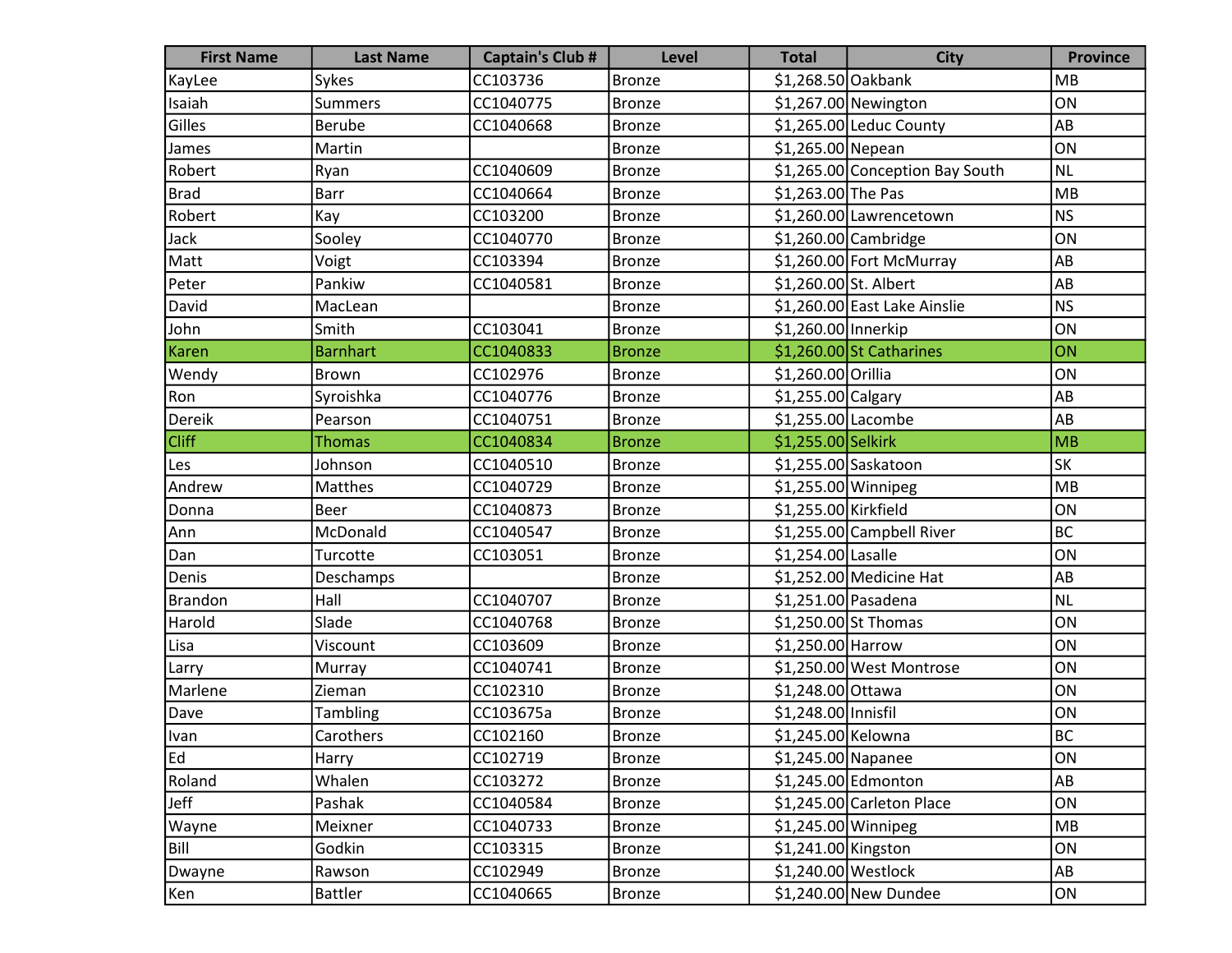| <b>First Name</b> | <b>Last Name</b> | <b>Captain's Club #</b> | <b>Level</b>  | <b>Total</b>          | <b>City</b>               | <b>Province</b> |
|-------------------|------------------|-------------------------|---------------|-----------------------|---------------------------|-----------------|
| Dave              | MacCrimmoi       |                         | <b>Bronze</b> | \$1,235.65 Kingston   |                           | ON              |
| Kat               | Hawley           |                         | <b>Bronze</b> | \$1,235.00 Olds       |                           | AB              |
| Mark              | Helpard          | CC103635                | <b>Bronze</b> | \$1,235.00 Dunrobin   |                           | ON              |
| Mike              | Beaumont         |                         | <b>Bronze</b> | \$1,235.00 Guelph     |                           | ON              |
| Clifford          | Aucoin           |                         | <b>Bronze</b> | \$1,235.00 Sydney     |                           | NS              |
| David             | Morwick          | CC1040739               | <b>Bronze</b> | \$1,232.00 Orleans    |                           | ON              |
| Ken               | Podlubny         | CC103239                | <b>Bronze</b> | \$1,230.00 St. Albert |                           | AB              |
| Peter             | Larney           |                         | <b>Bronze</b> | $$1,230.00$ Ajax      |                           | ON              |
| Mike              | <b>Bedard</b>    | CC103752                | <b>Bronze</b> |                       | \$1,230.00 North Bay      | ON              |
| John              | <b>Breadmore</b> | CC103413                | <b>Bronze</b> |                       | \$1,230.00 Fort McMurray  | AB              |
| James             | Hanna            | CC1040496               | <b>Bronze</b> |                       | \$1,230.00 Edmonton       | AB              |
| Tony              | Bassutti         | CC103123                | <b>Bronze</b> | \$1,230.00 Cobourg    |                           | ON              |
| Eric              | <b>Niclaes</b>   | CC101624                | <b>Bronze</b> |                       | \$1,230.00 Saint-Constant | QC              |
| Oli               | Olson            | CC1040577               | <b>Bronze</b> | \$1,230.00 St Martin  |                           | MB              |
| Ken               | Evasiw           | CC1040476               | <b>Bronze</b> |                       | \$1,230.00 Edmonton       | AB              |
| Roy               | Walker           | CC1040835               | <b>Bronze</b> | \$1,227.00 Winnipeg   |                           | MB              |
| Daniel            | Girard           |                         | <b>Bronze</b> | \$1,225.00 Elie       |                           | MB              |
| Trenton           | Cloutier         |                         | <b>Bronze</b> |                       | $$1,225.00$ Bonnyville    | AB              |
| Wanda             | Peddle           | CC103664                | <b>Bronze</b> | \$1,223.00 Torbay     |                           | NL              |
| Robert            | McInnis          | CC103351                | <b>Bronze</b> | \$1,221.00 Waterloo   |                           | ON              |
| Greg              | Wood             | CC1040791               | <b>Bronze</b> | \$1,221.00 Winnipeg   |                           | MB              |
| Joe               | Lopez            | CC103213                | <b>Bronze</b> |                       | $$1,220.50$ Cambridge     | ON              |
| MICHAEL           | KINZEL           |                         | <b>Bronze</b> | \$1,220.00 Calgary    |                           | AB              |
| Patrick           | <b>Straw</b>     | CC1040836               | <b>Bronze</b> | \$1,217.00 Oshawa     |                           | ON              |
| Terry             | Bowman           | CC103622                | <b>Bronze</b> | \$1,217.00 Elmira     |                           | ON              |
| Ike               | Blum             |                         | <b>Bronze</b> | \$1,216.00 Cold Lake  |                           | AB              |
| David             | <b>PIERCE</b>    | CC103746                | <b>Bronze</b> | \$1,210.90 Winnipeg   |                           | MB              |
| Jason             | Wheatley         |                         | <b>Bronze</b> |                       | $$1,210.00$ Cambridge     | ON              |
| Robert            | Lucas            | CC1040722               | <b>Bronze</b> |                       | \$1,210.00 Mount Pearl    | NL              |
| Steven            | Barnstaple       | CC103468                | Bronze        | \$1,210.00 Huntsville |                           | ON              |
| M <sub>K</sub>    | McKinnon         | CC1040837               | <b>Bronze</b> |                       | \$1,209.00 Edmonton       | AB              |
| Rob               | Furmanic         |                         | <b>Bronze</b> |                       | \$1,205.69 Saskatoon      | <b>SK</b>       |
| Bob               | Galbraith        |                         | <b>Bronze</b> | \$1,205.00 Oakville   |                           | MB              |
| Tom               | Gregory          | CC1040706               | <b>Bronze</b> | $$1,205.00$ Winnipeg  |                           | MB              |
| Elaine            | Powis            | CC103031                | <b>Bronze</b> |                       | \$1,205.00 Amherstview    | ON              |
| Allen             | <b>Duck</b>      | CC1040687               | <b>Bronze</b> |                       | $$1,204.00$ Beaverdell    | BC              |
| Rene              | Ritter           | CC103539                | <b>Bronze</b> | \$1,203.85 Paradise   |                           | <b>NL</b>       |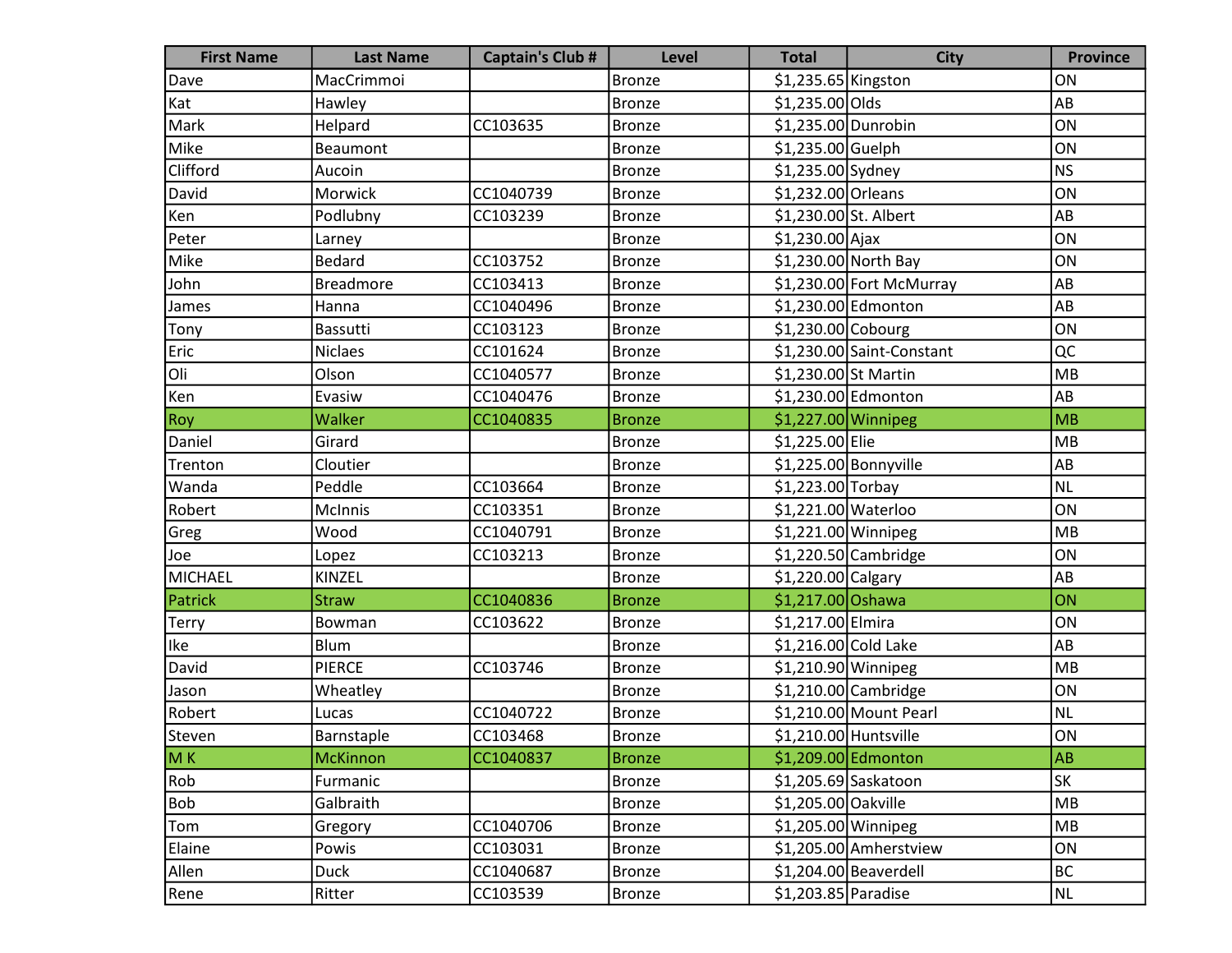| <b>First Name</b> | <b>Last Name</b> | <b>Captain's Club #</b> | <b>Level</b>  | <b>Total</b>          | <b>City</b>                 | <b>Province</b> |
|-------------------|------------------|-------------------------|---------------|-----------------------|-----------------------------|-----------------|
| Rob               | Fontaine         | CC102293                | <b>Bronze</b> | \$1,200.75 Ottawa     |                             | ON              |
| Ed                | Giesbrecht       | CC103605                | <b>Bronze</b> | $$1,200.00$ Carstairs |                             | AB              |
| Doug              | Williams         | CC101602                | <b>Bronze</b> |                       | \$1,200.00 Kitchener        | ON              |
| Richard           | Hennig           | CC102781                | <b>Bronze</b> |                       | \$1,200.00 Oro-Medonte      | ON              |
| Shirley           | Evans            |                         | <b>Bronze</b> | \$1,200.00 Barrie     |                             | ON              |
| Gary              | Gallinger        | CC1040486               | <b>Bronze</b> |                       | \$1,200.00 Chesterville     | ON              |
| David             | Doyle            |                         | <b>Bronze</b> |                       | \$1,199.00 Burret Cove      | <b>NL</b>       |
| lan               | Pendykoski       | CC1040752               | <b>Bronze</b> |                       | \$1,199.00 St Catharines    | ON              |
| Gary              | Sparham          | CC1040838               | <b>Bronze</b> | $$1,196.00$ Winnipeg  |                             | <b>MB</b>       |
| Ken               | Koehler          | CC103333                | <b>Bronze</b> | $$1,196.00$ Ayr       |                             | ON              |
| Kevin             | Corrigan         | CC1040682               | <b>Bronze</b> | \$1,195.00 Orleans    |                             | ON              |
| Mark              | Freill           | CC103171                | <b>Bronze</b> |                       | $$1,195.00$ Dartmouth       | <b>NS</b>       |
| Caelie            | Conroy           | CC103145                | <b>Bronze</b> | \$1,195.00 St. John's |                             | <b>NL</b>       |
| Barry             | <b>Jefferies</b> | CC1040715               | <b>Bronze</b> |                       | $$1,195.00$ Gloucester      | ON              |
| Andrew            | King             | CC103204                | <b>Bronze</b> | \$1,195.00 Guelph     |                             | ON              |
| Patrick           | Wilkins          | CC1040639               | <b>Bronze</b> | \$1,195.00 Kelowna    |                             | <b>BC</b>       |
| Brian             | Vincent          |                         | <b>Bronze</b> | \$1,194.25 Ottawa     |                             | ON              |
| ray               | giroux           |                         | <b>Bronze</b> | \$1,192.00 Brockville |                             | ON              |
| Spencer           | Stevenson        | CC1040773               | <b>Bronze</b> |                       | \$1,190.00 Woodlawn         | ON              |
| Michelle          | Minick           | CC1040556               | <b>Bronze</b> | \$1,190.00 Cold Lake  |                             | AB              |
| Edwin             | Mueller          |                         | <b>Bronze</b> | \$1,190.00 Cartier    |                             | MB              |
| Dave              | Sadowick         | CC103244                | <b>Bronze</b> | \$1,190.00 Oakville   |                             | ON              |
| Kathy             | Huston           | CC103326                | <b>Bronze</b> |                       | \$1,190.00 Red Deer County  | AB              |
| dan               | goudreau         |                         | <b>Bronze</b> |                       | \$1,189.00 Parkland County  | AB              |
| Mike              | LaFlamme         | CC1040657               | <b>Bronze</b> |                       | \$1,189.00 Carlsbad Springs | ON              |
| Graeme            | Cook             | CC103757                | <b>Bronze</b> | \$1,188.00 Kanata     |                             | ON              |
| Denis             | Valiquette       | CC1040782               | <b>Bronze</b> | \$1,185.63 Corbeil    |                             | ON              |
| Darold            | <b>Toews</b>     | CC103677                | <b>Bronze</b> |                       | \$1,185.00 Prince George    | <b>BC</b>       |
| Colin             | Moden            |                         | <b>Bronze</b> | \$1,185.00 Vanier     |                             | ON              |
| <b>Tim</b>        | Smith            | CC103673                | Bronze        | \$1,181.00 Roblin     |                             | ON              |
| john              | meaney           | CC102511                | <b>Bronze</b> | \$1,181.00 St. John's |                             | <b>NL</b>       |
| Fred              | <b>Barnett</b>   | CC1040839               | <b>Bronze</b> | $$1,180.80$ Winnipeg  |                             | <b>MB</b>       |
| Andy              | Galambvary       | CC102296                | <b>Bronze</b> |                       | $$1,180.00$ Cambridge       | ON              |
| Randy             | Warren           | CC103680                | <b>Bronze</b> | \$1,180.00 Brechin    |                             | ON              |
| Robert            | Cassan           | CC102733                | <b>Bronze</b> | \$1,180.00 Windsor    |                             | ON              |
| Lynda             | <b>Burke</b>     | CC103607                | <b>Bronze</b> | \$1,180.00 Waterloo   |                             | ON              |
| Curtis            | Engel            |                         | <b>Bronze</b> | \$1,180.00 Didsbury   |                             | A <sub>B</sub>  |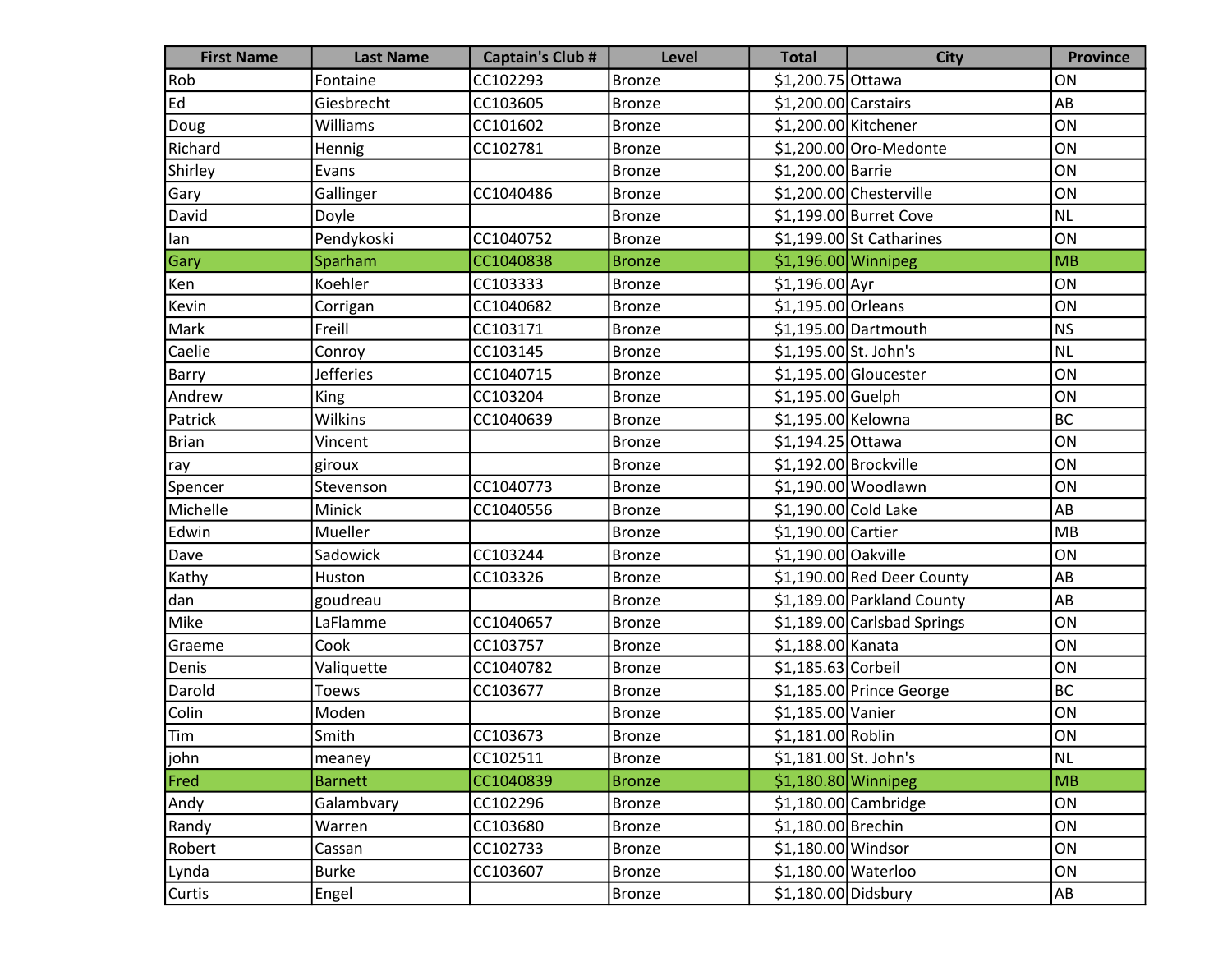| <b>First Name</b> | <b>Last Name</b> | <b>Captain's Club #</b> | Level         | <b>Total</b>         | <b>City</b>               | <b>Province</b> |
|-------------------|------------------|-------------------------|---------------|----------------------|---------------------------|-----------------|
| Frank             | Chisholm         | CC1040677               | <b>Bronze</b> | \$1,175.00 Kitchener |                           | ON              |
| Teresa            | Fedchun          |                         | <b>Bronze</b> | \$1,175.00 Winnipeg  |                           | MB              |
| Tracey            | <b>Barss</b>     | CC103286a               | <b>Bronze</b> |                      | $$1,175.00$ Swift Current | <b>SK</b>       |
| Sean              | Rodgers          | CC1040606               | <b>Bronze</b> | \$1,175.00 Torbay    |                           | <b>NL</b>       |
| Patrick           | <b>Burke</b>     |                         | <b>Bronze</b> |                      | $$1,171.25$ New Minas     | <b>NS</b>       |
| Rae               | Braden-Parkin    |                         | <b>Bronze</b> | $$1,170.00$ Warburg  |                           | AB              |
| Frank             | Amantea          |                         | <b>Bronze</b> | \$1,170.00 Calgary   |                           | AB              |
| Kenneth           | <b>Brooks</b>    | CC1040672               | <b>Bronze</b> | \$1,170.00 Foxboro   |                           | ON              |
| Anne Marie        | Cole             | CC103297a               | <b>Bronze</b> |                      | \$1,170.00 Kitchener      | ON              |
| Wilfred           | Mack             | CC103479                | <b>Bronze</b> | \$1,170.00           |                           |                 |
| Greg              | Grange           | CC1040704               | <b>Bronze</b> | $$1,168.00$ Kingston |                           | ON              |
| Rudy              | Mercer           |                         | <b>Bronze</b> |                      | $$1,166.10$ Whitbourne    | <b>NL</b>       |
| Chris             | Sarault          | CC103667                | <b>Bronze</b> | \$1,165.00 Ottawa    |                           | ON              |
| Carl              | Smith            | CC103382                | <b>Bronze</b> |                      | \$1,165.00 Amherstview    | ON              |
| Robert            | Bonofiglio       | CC103537                | <b>Bronze</b> | \$1,165.00 Windsor   |                           | ON              |
| James             | <b>Brooks</b>    | CC103399a               | <b>Bronze</b> | \$1,165.00 Barrie    |                           | ON              |
| Dave              | MacGregor        | CC103068                | Bronze        |                      | \$1,164.00 Kitchener      | ON              |
| David             | Perchaluk        | CC103026                | <b>Bronze</b> |                      | $$1,160.00$ Kitchener     | ON              |
| Douolas           | Jones            |                         | <b>Bronze</b> |                      | \$1,160.00 Prince George  | <b>BC</b>       |
| Kim               | Cote             | CC101560                | <b>Bronze</b> | \$1,158.00 Russell   |                           | ON              |
| yvon              | montccalm        | CC1040557               | <b>Bronze</b> | \$1,155.00 Corbeil   |                           | ON              |
| Chad              | Roberts          | CC102447                | <b>Bronze</b> |                      | \$1,155.00 Whitehorse     | YT              |
| Kevin             | Babinger         | CC103284a               | <b>Bronze</b> |                      | $$1,155.00$ Burlington    | ON              |
| Anne              | <b>Brunel</b>    |                         | <b>Bronze</b> | \$1,155.00 Altamont  |                           | <b>MB</b>       |
| Cal               | Bailey           | CC103751                | <b>Bronze</b> | \$1,151.00 Selkirk   |                           | <b>MB</b>       |
| Chris             | Collins          | CC103481                | <b>Bronze</b> | \$1,150.00 Belmont   |                           | <b>MB</b>       |
| Steve             | Knight           | CC1040518               | <b>Bronze</b> |                      | $$1,150.00$ Burlington    | ON              |
| Shawn             | Seaward          | CC103104                | <b>Bronze</b> |                      | \$1,150.00 Fort McMurray  | AB              |
| Floyd             | Cock             | CC103482                | <b>Bronze</b> |                      | \$1,150.00 Pictou County  | <b>NS</b>       |
| Jeff              | Braybrook        | CC103130                | <b>Bronze</b> | \$1,145.00 Ottawa    |                           | ON              |
| Bill              | Morrow           | CC1040738               | <b>Bronze</b> | \$1,145.00 Ste Anne  |                           | <b>MB</b>       |
| Dwayne            | Deibert          | CC103515                | <b>Bronze</b> |                      | $$1,145.00$ Cold Lake     | AB              |
| Carl              | Sulyak           | CC1040622               | <b>Bronze</b> | \$1,145.00 Red Deer  |                           | AB              |
| Angela            | Gibbs            |                         | <b>Bronze</b> |                      | $$1,144.00$ Dartmouth     | N <sub>S</sub>  |
| Keith             | Govenlock        | CC103317                | <b>Bronze</b> |                      | $$1,142.00$ Long Sault    | ON              |
| Chris             | Chauvin          |                         | <b>Bronze</b> | $$1,140.50$ Windsor  |                           | ON              |
| Bryan             | Siekierko        | CC103252                | <b>Bronze</b> | \$1,140.00 Oakville  |                           | ON              |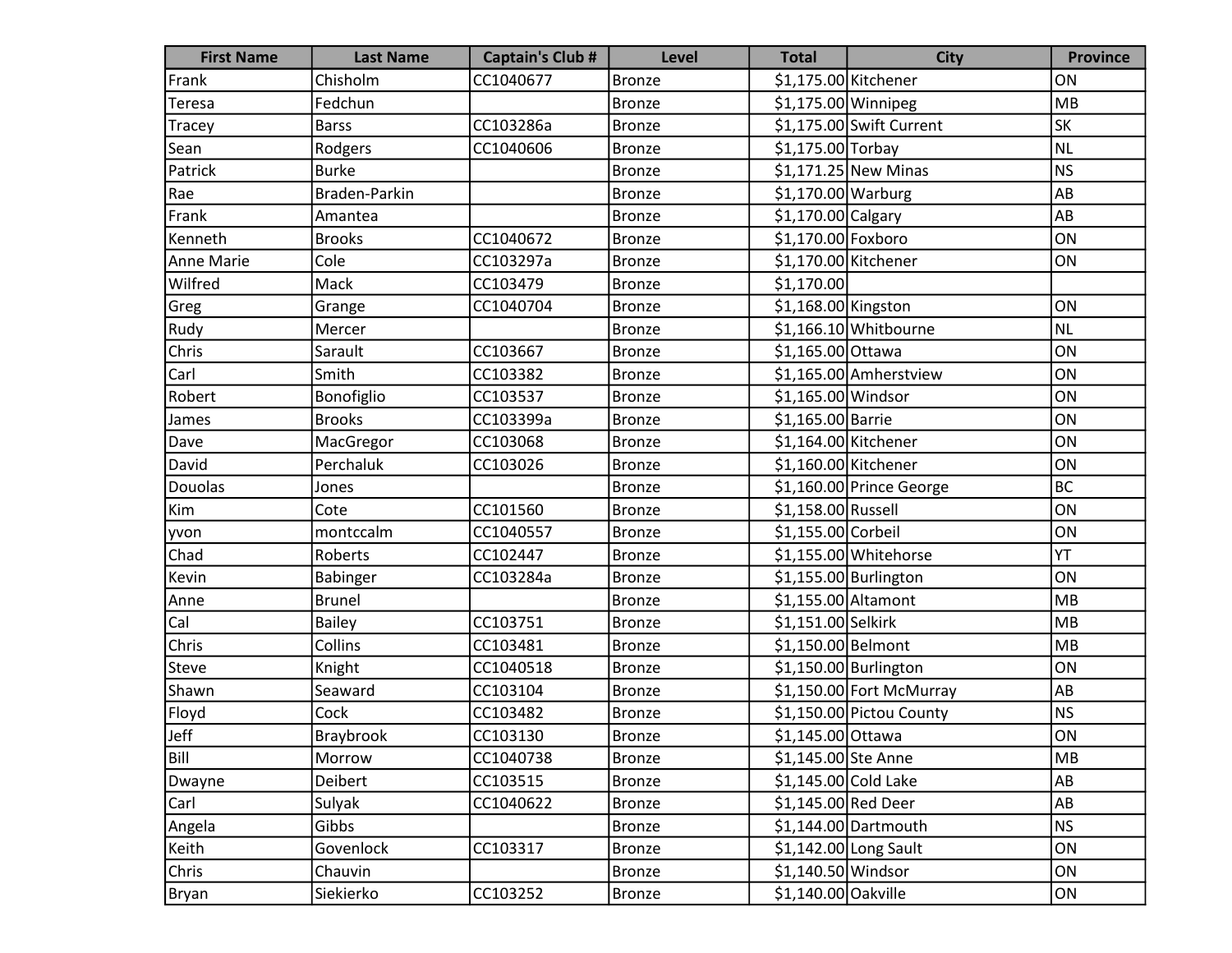| <b>First Name</b> | <b>Last Name</b> | <b>Captain's Club #</b> | <b>Level</b>  | <b>Total</b>            | <b>City</b>               | <b>Province</b> |
|-------------------|------------------|-------------------------|---------------|-------------------------|---------------------------|-----------------|
| John              | Voss             | CC103269                | <b>Bronze</b> | \$1,140.00 Waterloo     |                           | ON              |
| Craig             | Dyer             | CC103612                | <b>Bronze</b> | \$1,140.00 Windsor      |                           | ON              |
| Martin            | Hector           | CC1040499               | <b>Bronze</b> | \$1,135.00 Hudson       |                           | QC              |
| Steve             | Simard           | CC103488                | <b>Bronze</b> |                         | \$1,135.00 Winnipeg Beach | MB              |
| Ted               | Adel             | CC104079                | <b>Bronze</b> |                         | \$1,135.00 Whitehorse     | YT              |
| Rudy              | <b>Thomas</b>    | CC101244                | <b>Bronze</b> |                         | $$1,131.00$ Tecumseh      | ON              |
| Mike              | Root             | CC103666                | <b>Bronze</b> | $$1,131.00$ Hamilton    |                           | ON              |
| Wendell           | Erb              | CC103309                | <b>Bronze</b> | $$1,130.00$ Wellesley   |                           | ON              |
| <b>Hugo</b>       | Schwandt         | CC1040840               | <b>Bronze</b> | $$1,130.00$ Didsbury    |                           | <b>AB</b>       |
| Hoss              | Szewczyk         | CC102783                | <b>Bronze</b> |                         | \$1,130.00 North Bay      | ON              |
| Debbie            | Taylor           | CC1040625               | <b>Bronze</b> |                         | $$1,130.00$ Whitehorse    | YT              |
| John              | Helmling         | CC103188                | <b>Bronze</b> | \$1,127.00 Kitchener    |                           | ON              |
| Bryan             | Gearing          | CC103629a               | <b>Bronze</b> | \$1,125.00 Cornwall     |                           | ON              |
| Chris             | <b>Steeves</b>   | CC1040771               | <b>Bronze</b> | \$1,125.00 Pine Glen    |                           | <b>NB</b>       |
| Tyson             | Desjardins       | CC1040470               | <b>Bronze</b> |                         | \$1,125.00 Preeceville    | SK              |
| Kathy             | Vallee           | CC103267                | <b>Bronze</b> | \$1,124.00 Lasalle      |                           | ON              |
| Stephanie         | Mostyn           | CC103756                | <b>Bronze</b> |                         | $$1,123.50$ Whitehorse    | YT              |
| Jan               | Sokolowski       | CC103674                | <b>Bronze</b> | \$1,122.00 Windsor      |                           | ON              |
| Roland            | Leger            | CC1040530               | <b>Bronze</b> | \$1,120.00 Moncton      |                           | NB              |
| Lorraine          | McWatty          | CC103660                | <b>Bronze</b> | \$1,120.00 Orleans      |                           | ON              |
| Marc              | Jampolsky        | CC103197                | <b>Bronze</b> |                         | \$1,120.00 Prince George  | <b>BC</b>       |
| Wes               | <b>Banville</b>  | CC103119                | <b>Bronze</b> | $$1,120.00$ Winnipeg    |                           | MB              |
| Sandra            | Plagakis         | CC1040841               | <b>Bronze</b> | $$1,119.10$ Stittsville |                           | ON              |
| Kristi            | Arbuckle         | CC1040434               | <b>Bronze</b> | \$1,119.00 Winnipeg     |                           | MB              |
| Paul              | Turnley          | CC1040630               | <b>Bronze</b> |                         | \$1,116.00 Grande Pointe  | MB              |
| Sean              | ONeill           | CC103490                | <b>Bronze</b> |                         | $$1,115.22$ Brampton      | ON              |
| Lorelei           | Wojcik           | CC1040790               | <b>Bronze</b> | \$1,115.00 Winnipeg     |                           | MB              |
| carl              | ireland          | CC103193                | <b>Bronze</b> | \$1,115.00 london       |                           | ON              |
| Phil              | Welton           | CC103492                | <b>Bronze</b> | \$1,115.00 Mattawa      |                           | ON              |
| Dwayne            | <b>Bessette</b>  | CC1040669               | Bronze        |                         | \$1,115.00 Sherwood Park  | AB              |
| lan               | Sinclair         | CC1040767               | <b>Bronze</b> | \$1,112.00 Winnipeg     |                           | MB              |
| Don               | Shaw             | CC1040766               | <b>Bronze</b> |                         | $$1,111.25$ Grand Lake    | <b>NS</b>       |
| Gerry             | Harms            | CC1040709               | <b>Bronze</b> | $$1,110.00$ Winnipeg    |                           | MB              |
| <b>Brian</b>      | Stuebing         | CC103493                | <b>Bronze</b> | $$1,110.00$ Kitchener   |                           | ON              |
| Steph             | Tremblay         | CC102413                | <b>Bronze</b> | \$1,110.00 Meaford      |                           | ON              |
| Eric              | Pearson          | CC1040750               | <b>Bronze</b> |                         | \$1,110.00 North Bay      | ON              |
| Greg              | <b>Reilly</b>    | CC1040842               | <b>Bronze</b> |                         | \$1,110.00 Niagara Falls  | ON              |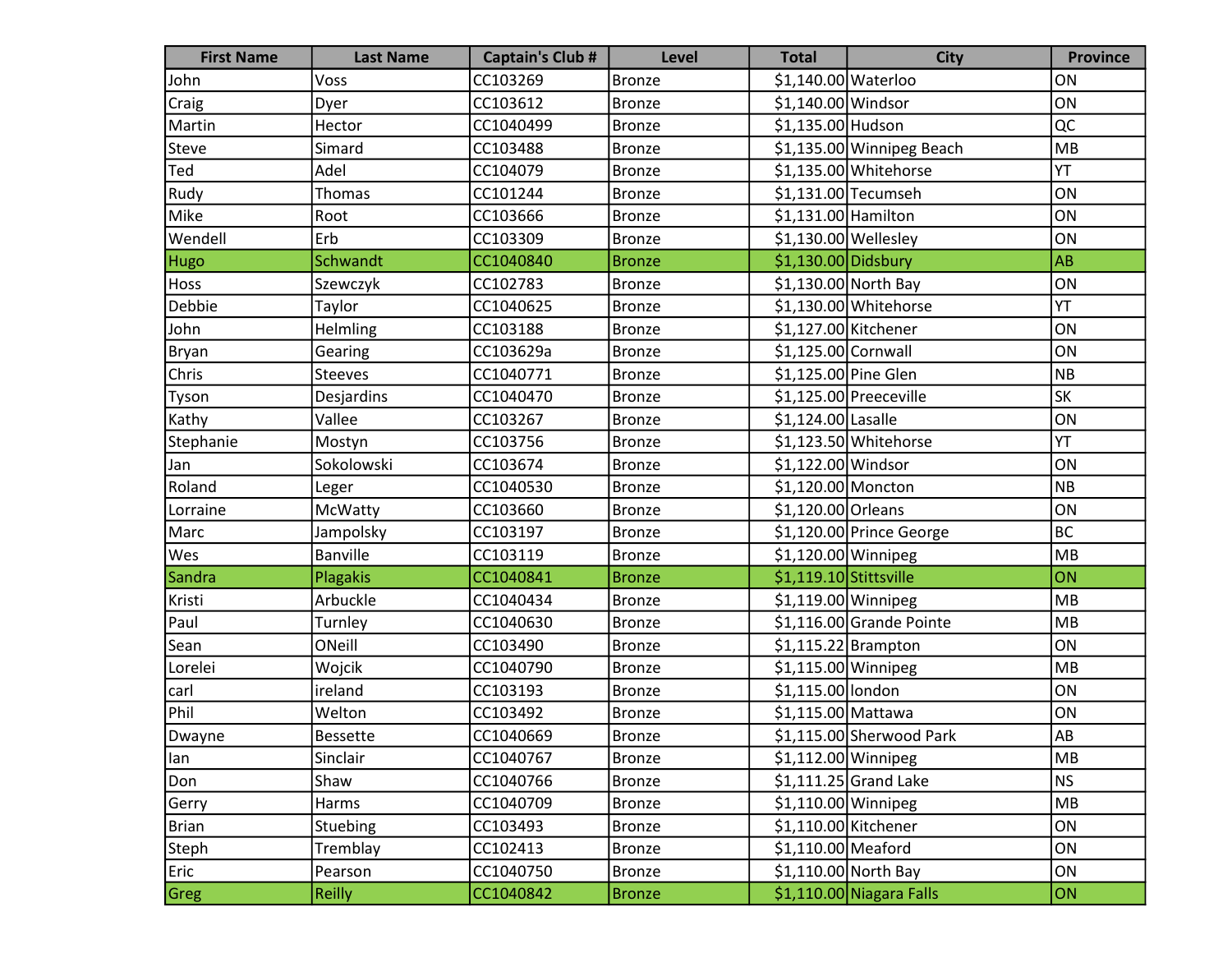| <b>First Name</b> | <b>Last Name</b> | <b>Captain's Club #</b> | <b>Level</b>  | <b>Total</b>          | <b>City</b>                 | <b>Province</b> |
|-------------------|------------------|-------------------------|---------------|-----------------------|-----------------------------|-----------------|
| Keith             | Hepburn          | CC103298a               | <b>Bronze</b> | \$1,105.00 Wiarton    |                             | ON              |
| Melvin            | Gill             | CC1040700               | <b>Bronze</b> |                       | \$1,105.00 Corner Brook     | NL              |
| Scott             | Bonter           | CC103289a               | <b>Bronze</b> | \$1,105.00 Red Deer   |                             | AB              |
| Chris             | Pittman          | CC1040843               | <b>Bronze</b> | \$1,103.00 Dawson     |                             | YT              |
| Sherri            | <b>Bruce</b>     | CC103623                | <b>Bronze</b> |                       | \$1,102.25 Pembroke         | ON              |
| Michael           | Johnson          | CC1040511               | <b>Bronze</b> | \$1,100.00 London     |                             | ON              |
| Brian             | Clancy           | CC1040678               | <b>Bronze</b> | \$1,100.00 St. John's |                             | NL              |
| Alain             | Vachon           | CC103678                | <b>Bronze</b> | \$1,100.00 Cornwall   |                             | ON              |
| George            | Trousdell        | CC1040629a              | <b>Bronze</b> |                       | $$1,100.00$ Courtenay       | BC              |
| Ken               | Zarry            | CC101276                | <b>Bronze</b> |                       | \$1,100.00 Saskatoon        | <b>SK</b>       |
| Brenda            | Thompson         | CC1040778               | <b>Bronze</b> |                       | $$1,100.00$ Ardrossan       | AB              |
| Neil              | Lemieux          | CC1040531               | <b>Bronze</b> | \$1,100.00 Hamilton   |                             | ON              |
| Michael           | Mynott           | CC103500                | <b>Bronze</b> |                       | \$1,100.00 Alta Vista Drive | ON              |
| Dave              | Martin           |                         | <b>Bronze</b> | \$1,095.00 Souris     |                             | MB              |
| Gregg             | Scott            | CC1040763               | <b>Bronze</b> | \$1,095.00 Brechin    |                             | ON              |
| Stephane          | Levasseur        | CC103209                | <b>Bronze</b> | \$1,095.00 Orleans    |                             | ON              |
| Roselie           | Hartfiel         |                         | <b>Bronze</b> | \$1,095.00 Winnipeg   |                             | MB              |
| Gail              | Crown            | CC103298                | <b>Bronze</b> |                       | \$1,095.00 North Bay        | ON              |
| Don               | <b>McCormack</b> | CC1040844               | <b>Bronze</b> | \$1,095.00 Fonthill   |                             | ON              |
| Chris             | Ferguson         | CC1040479               | <b>Bronze</b> |                       | \$1,095.00 Carleton Place   | ON              |
| Jeffrey           | Page             | CC1040845               | <b>Bronze</b> |                       | $$1,094.00$ Gananoque       | ON              |
| Michael           | Belanger         |                         | <b>Bronze</b> |                       | \$1,091.00 North Bay        | ON              |
| Jim               | Wright           | CC103508                | <b>Bronze</b> | \$1,090.00 Angus      |                             | ON              |
| Rab               | Wiebe            | CC103502                | <b>Bronze</b> | \$1,090.00 Winkler    |                             | MB              |
| Dan               | Glenn-Graham     | CC1040702               | <b>Bronze</b> |                       | \$1,090.00 Miscouche        | PE              |
| Allen             | Roeland          | CC1040756               | <b>Bronze</b> |                       | $$1,090.00$ St Pierre Jolys | MB              |
| Lynn              | Galigan          | CC1040696               | <b>Bronze</b> |                       | \$1,090.00 Edmonton         | AB              |
| Dwayne            | Johnson          | CC103535                | <b>Bronze</b> | \$1,090.00 Washago    |                             | ON              |
| Rick              | Oliveira         | CC103366                | <b>Bronze</b> |                       | $$1,087.00$ Cambridge       | ON              |
| Doug              | Laub             | CC103616                | Bronze        |                       | $$1,086.65$ Casselman       | ON              |
| Bernie            | McGowan          | CC1040847               | <b>Bronze</b> |                       | \$1,085.00 West St Paul     | MB              |
| Mike              | Bender           | CC1040444               | <b>Bronze</b> |                       | \$1,085.00 Kemptville       | ON              |
| Abe               | Friesen          | CC1040695               | <b>Bronze</b> |                       | \$1,085.00 Leamington       | ON              |
| Peter             | <b>Byvelds</b>   | CC1040846               | <b>Bronze</b> | \$1,085.00 Brinston   |                             | ON              |
| Scott             | Peacock          | CC1040589               | <b>Bronze</b> |                       | \$1,085.00 Saskatoon        | <b>SK</b>       |
| John              | MacKenzie-Cooper | CC1040538               | <b>Bronze</b> |                       | \$1,085.00 Cumberland       | BC              |
| Trudy             | Franks           | CC1040485               | <b>Bronze</b> |                       | $$1,085.00$ Spruce Grove    | AB              |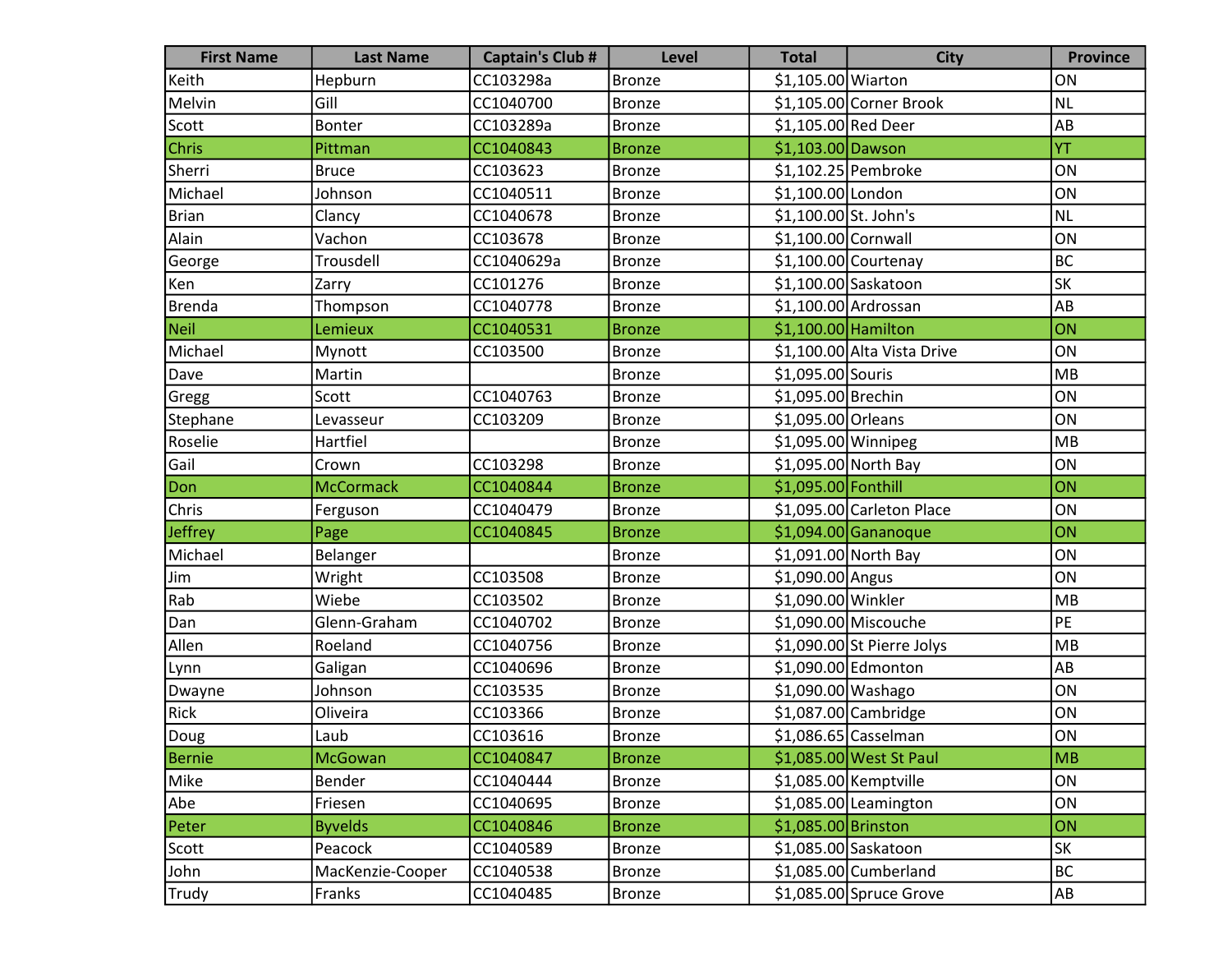| <b>First Name</b> | <b>Last Name</b> | <b>Captain's Club #</b> | <b>Level</b>  | <b>Total</b>           | <b>City</b>               | <b>Province</b> |
|-------------------|------------------|-------------------------|---------------|------------------------|---------------------------|-----------------|
| Glen              | Morrisey         | CC1040737               | <b>Bronze</b> |                        | \$1,085.00 Gloucester     | ON              |
| Murray            | Bell             | CC1040443               | <b>Bronze</b> | \$1,085.00 St. Albert  |                           | AB              |
| Carl              | <b>Dyck</b>      |                         | <b>Bronze</b> | \$1,080.00 Winnipeg    |                           | MB              |
| Andy              | Wiens            | CC1040788               | <b>Bronze</b> | \$1,080.00 Dalmeny     |                           | <b>SK</b>       |
| Chris             | Wuyck            | CC1040642               | <b>Bronze</b> | \$1,080.00 Stittsville |                           | ON              |
| Myles             | Bamendine        | CC1040439               | <b>Bronze</b> | \$1,080.00 Sanford     |                           | MB              |
| Blair             | Heimbecker       | CC103617                | <b>Bronze</b> |                        | $$1,079.00$ Cambridge     | ON              |
| Richard           | Sabourin         | CC102776                | <b>Bronze</b> |                        | \$1,076.00 Moose Creek    | ON              |
| Stuart            | Klinck           |                         | <b>Bronze</b> | \$1,075.00 Didsbury    |                           | AB              |
| Stephanie         | Edwards          | CC103161                | <b>Bronze</b> | \$1,075.00 Orleans     |                           | ON              |
| Ed                | Bernardin        |                         | <b>Bronze</b> |                        | \$1,075.00 West St Paul   | MB              |
| Ritchie           | Sword            | CC103504                | <b>Bronze</b> |                        | \$1,075.00 Bracebridge    | ON              |
| Dwayne            | Auch             | CC102841                | <b>Bronze</b> | \$1,070.00 Winnipeg    |                           | MB              |
| Mike              | Glyngsdal        |                         | <b>Bronze</b> | \$1,070.00 Calgary     |                           | AB              |
| Robert            | <b>Simms</b>     | CC1040848               | <b>Bronze</b> | \$1,070.00 St. John's  |                           | <b>NL</b>       |
| Dejan             | Mirosavljevic    |                         | <b>Bronze</b> |                        | \$1,070.00 Richmond Hill  | ON              |
| Joel              | Dantas           | CC1040683               | <b>Bronze</b> | $$1,066.00$ Ajax       |                           | ON              |
| William           | Smith            | CC1040849               | <b>Bronze</b> | \$1,065.00 Barrie      |                           | ON              |
| Fred              | Stach            |                         | <b>Bronze</b> |                        | \$1,065.00 Edmonton       | AB              |
| René              | Drysdelle        |                         | <b>Bronze</b> |                        | \$1,065.00 Whitehorse     | YT              |
| lynne             | gray             |                         | <b>Bronze</b> | \$1,065.00 Winnipeg    |                           | MB              |
| Bob               | Karai            |                         | <b>Bronze</b> | \$1,065.00 Kitchener   |                           | ON              |
| Lewis             | Larson           | CC1040525               | <b>Bronze</b> |                        | \$1,060.00 Qualicum Beach | BC              |
| <b>Chris</b>      | Lalumiere        | CC1040718               | <b>Bronze</b> | \$1,060.00 Orillia     |                           | ON              |
| Mike              | Weisbeck         |                         | Bronze        | \$1,060.00 Calgary     |                           | AB              |
| Ron               | <b>Braschuk</b>  | CC1040671               | <b>Bronze</b> | \$1,060.00 Guelph      |                           | ON              |
| Rodney            | Weenink          | CC103759                | <b>Bronze</b> | \$1,060.00 Lacombe     |                           | AB              |
| Jeff              | Davidson         | CC103299                | <b>Bronze</b> | \$1,060.00 Kitchener   |                           | ON              |
| Brenda            | Wade-Sutton      | CC1040785               | <b>Bronze</b> | \$1,058.00 Torbay      |                           | NL              |
| Gord              | Meadus           | CC1040850               | <b>Bronze</b> |                        | \$1,056.84 Fort McMurray  | <b>AB</b>       |
| Daryl             | Bowman           |                         | Bronze        | \$1,055.00 Barrie      |                           | ON              |
| Anita             | Moroz            | CC1040736               | <b>Bronze</b> |                        | \$1,055.00 St Adolphe     | MB              |
| Steve             | Beaupre          | CC1040666               | <b>Bronze</b> | \$1,055.00 Waterloo    |                           | ON              |
| Calvin            | Piercey          | CC1040596               | <b>Bronze</b> | $$1,055.00$ Goulds     |                           | NL              |
| Ken               | McCourt          |                         | <b>Bronze</b> | \$1,052.25 Winnipeg    |                           | MB              |
| Paul              | Linton           | CC1040532               | <b>Bronze</b> |                        | \$1,051.00 Edmonton       | AB              |
| Brent             | Clark            |                         | <b>Bronze</b> | \$1,051.00 Kanata      |                           | ON              |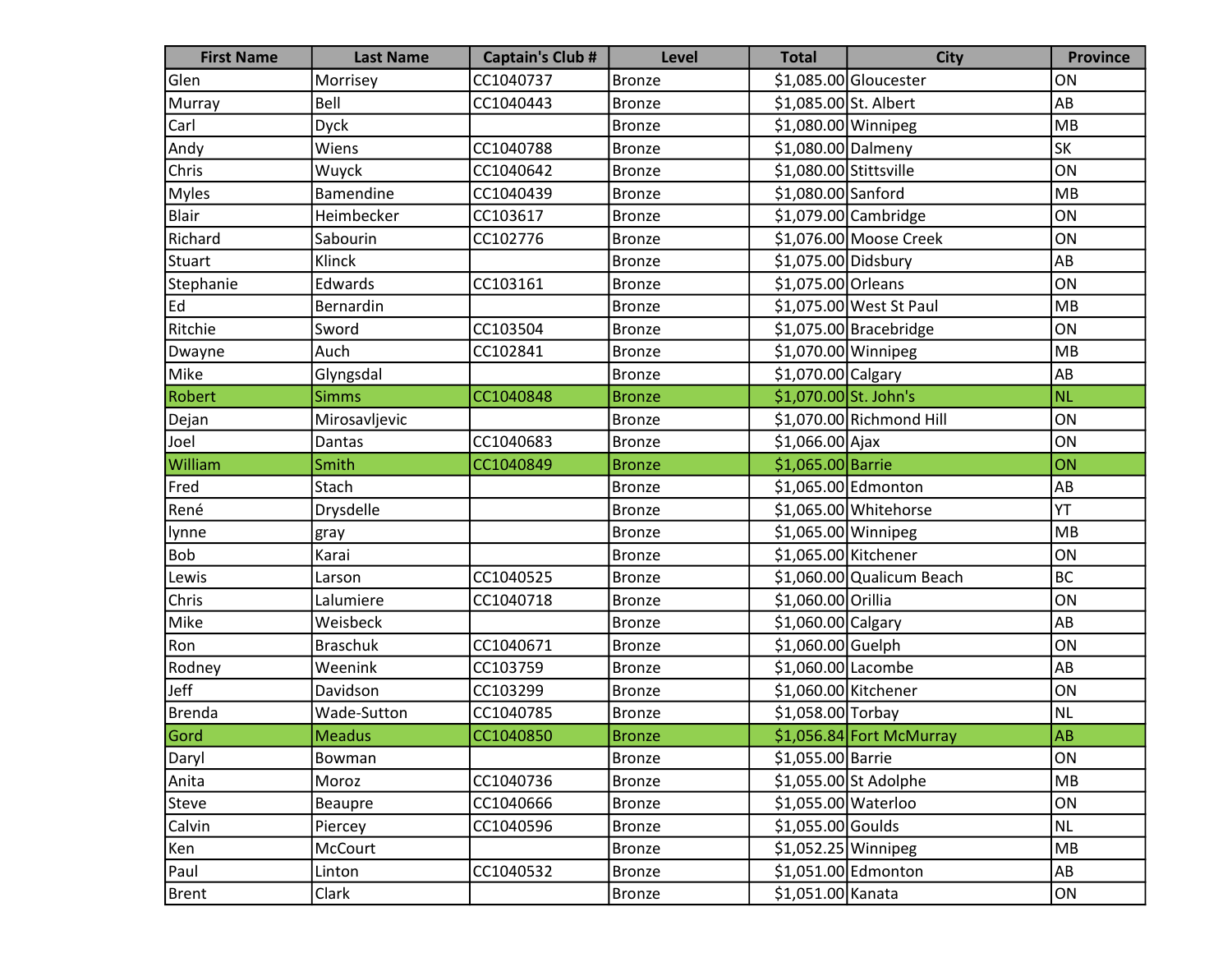| <b>First Name</b> | <b>Last Name</b> | <b>Captain's Club #</b> | <b>Level</b>  | <b>Total</b>          | <b>City</b>                  | <b>Province</b> |
|-------------------|------------------|-------------------------|---------------|-----------------------|------------------------------|-----------------|
| Gordon            | Ryan             |                         | <b>Bronze</b> |                       | \$1,050.00 Wellington        | NS              |
| Jim               | Reeve            | CC1040602               | <b>Bronze</b> | \$1,050.00 Ilderton   |                              | ON              |
| Brian             | Lemay            | CC103645                | <b>Bronze</b> |                       | \$1,050.00 Swift Current     | <b>SK</b>       |
| Maynard           | Bernard          | CC103514                | <b>Bronze</b> |                       | \$1,050.00 Rocky View County | AB              |
| Guy               | <b>Dupas</b>     |                         | <b>Bronze</b> | \$1,050.00 Winnipeg   |                              | MB              |
| Eric              | LeDuc            | CC1040529               | <b>Bronze</b> |                       | \$1,050.00 Fort McMurray     | AB              |
| <b>Rudy</b>       | Cordoviz         | CC1040851               | <b>Bronze</b> | $$1,048.00$ winnipeg  |                              | MB              |
| Lou               | Young            |                         | <b>Bronze</b> |                       | \$1,047.30 Port Perry        | ON              |
| <b>Wolf</b>       | <b>Theurer</b>   | CC1040852               | <b>Bronze</b> | \$1,046.00 Penticton  |                              | <b>BC</b>       |
| William           | Kirkness         | CC103517                | <b>Bronze</b> | \$1,045.00            |                              |                 |
| Anne              | <b>Sellers</b>   | CC103670                | <b>Bronze</b> | \$1,045.00 Utopia     |                              | ON              |
| Delmar            | Mac Donald       |                         | <b>Bronze</b> | \$1,045.00 lona       |                              | <b>NS</b>       |
| Matthew           | MacQueen         | CC1040724               | <b>Bronze</b> |                       | $$1,045.00$ New Hamburg      | ON              |
| Jean              | Rose             | CC1040757               | <b>Bronze</b> | $$1,041.25$ Marathon  |                              | ON              |
| Patrick           | Adair            |                         | <b>Bronze</b> | \$1,041.00 Barrie     |                              | ON              |
| Rob               | Bligh            |                         | <b>Bronze</b> |                       | \$1,040.00 Edmonton          | AB              |
| Ray               | Martin           | CC103654                | <b>Bronze</b> | \$1,040.00 Windsor    |                              | ON              |
| Craig             | Green            |                         | <b>Bronze</b> | \$1,040.00 Caesarea   |                              | ON              |
| Deryl             | Hrdlicka         | CC103325                | <b>Bronze</b> |                       | \$1,040.00 Wetaskiwin        | AB              |
| Don               | Moore            |                         | <b>Bronze</b> | $$1,040.00$ Winnipeg  |                              | MB              |
| Jerry             | Peach            | CC1040853               | <b>Bronze</b> | \$1,040.00 St. John's |                              | <b>NL</b>       |
| Kevin             | Edgar            | CC1040475               | <b>Bronze</b> |                       | $$1,040.00$ Sydenham         | ON              |
| Angie             | Peacock          | CC1040749               | <b>Bronze</b> | \$1,039.00 Kingston   |                              | ON              |
| Juanita           | Macra            | CC103215                | <b>Bronze</b> | \$1,038.55 Ottawa     |                              | ON              |
| Douglas           | Fowlow           | CC1040854               | <b>Bronze</b> | $$1,038.00$ Kippens   |                              | NL              |
| <b>Becky</b>      | Wallace          | CC1040638               | <b>Bronze</b> |                       | \$1,038.00 Leamington        | ON              |
| Eloise            | Thomson          | CC103049                | <b>Bronze</b> |                       | \$1,037.00 North Bay         | ON              |
| Earl              | Gray             | CC1040705               | <b>Bronze</b> |                       | \$1,035.00 Oro-Medonte       | ON              |
| Armando           | Damiao           | CC1040463               | <b>Bronze</b> | \$1,035.00 Kitchener  |                              | ON              |
| Michael           | Deacon           | CC1040684               | Bronze        | \$1,035.00 St Albert  |                              | AB              |
| Patrick           | Gray             |                         | Bronze        | \$1,035.00 Winnipeg   |                              | MB              |
| Rick              | Miketon          |                         | <b>Bronze</b> |                       | \$1,032.00 Edmonton          | AB              |
| Matthew           | Gaunt            |                         | <b>Bronze</b> | \$1,030.00 Winnipeg   |                              | MB              |
| Mike              | Chicoine         | CC1040676               | <b>Bronze</b> |                       | \$1,030.00 Kemptville        | ON              |
| <b>Barry</b>      | O'Neill          | CC1040855               | <b>Bronze</b> |                       | $$1,030.00$ Medicine Hat     | <b>AB</b>       |
| Greg              | Frost            | CC103763                | <b>Bronze</b> | \$1,030.00 Waterloo   |                              | ON              |
| Kevin             | Kelly            |                         | <b>Bronze</b> | \$1,030.00 London     |                              | ON              |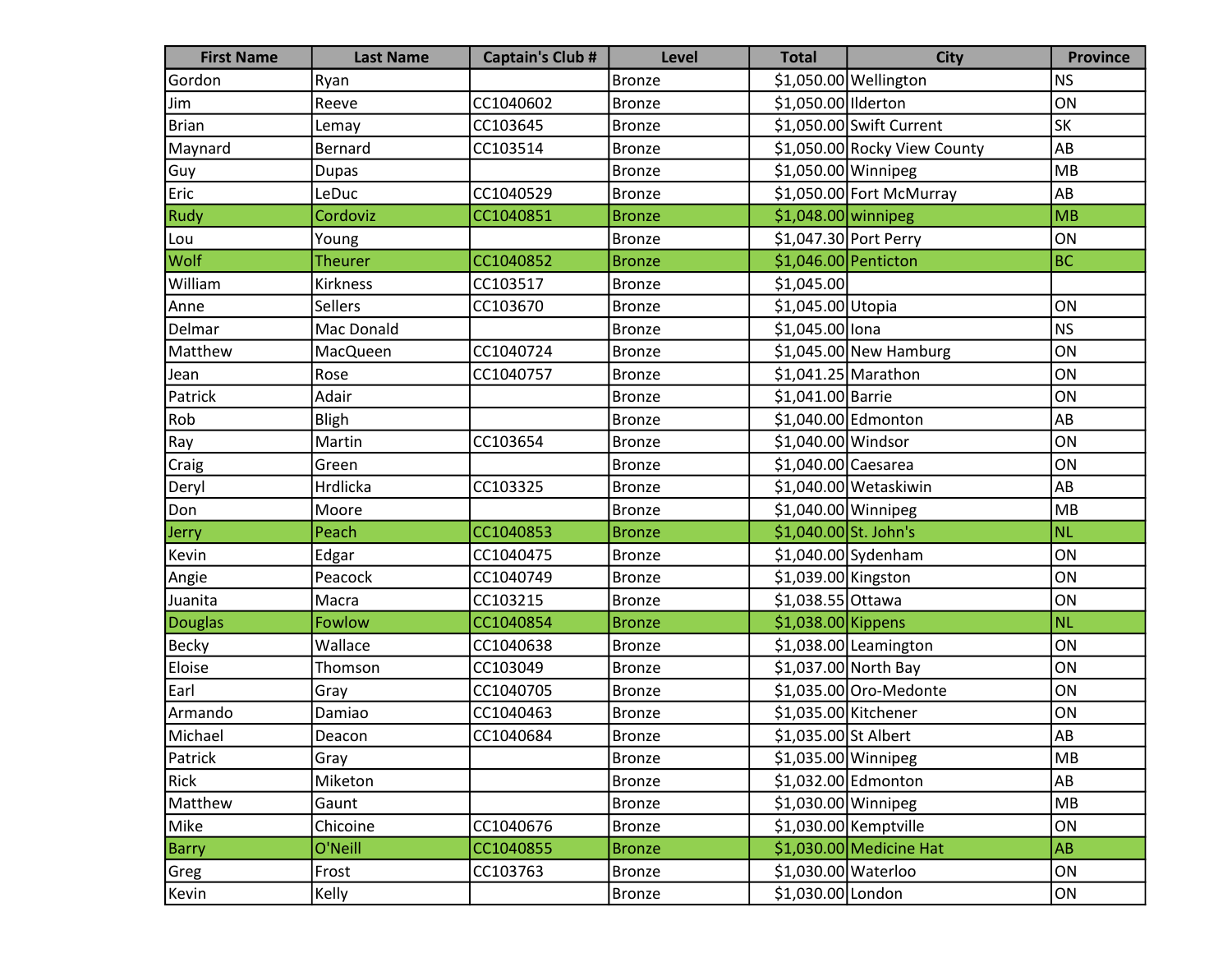| <b>First Name</b> | <b>Last Name</b> | <b>Captain's Club #</b> | <b>Level</b>  | <b>Total</b>         | <b>City</b>                | <b>Province</b> |
|-------------------|------------------|-------------------------|---------------|----------------------|----------------------------|-----------------|
| Adam              | Chmiel           |                         | <b>Bronze</b> | \$1,030.00 Orleans   |                            | ON              |
| Eric              | Guyot            |                         | <b>Bronze</b> | $$1,030.00$ Winnipeg |                            | MB              |
| Dave              | Hamdon           | CC103185                | <b>Bronze</b> |                      | \$1,030.00 Edmonton        | AB              |
| Gerald            | Huhtala          | CC1040506               | <b>Bronze</b> | \$1,030.00 Winnipeg  |                            | MB              |
| Angela            | Gibson           | CC103178                | <b>Bronze</b> | \$1,030.00 Goderich  |                            | ON              |
| Louise            | Wilson           | CC103400                | <b>Bronze</b> |                      | \$1,025.00 Newcastle       | ON              |
| Randy             | Skyba            | CC103297                | <b>Bronze</b> |                      | \$1,025.00 Rockwood        | ON              |
| David             | Coulombe         | CC1040856               | <b>Bronze</b> | \$1,025.00 Winnipeg  |                            | MB              |
| Larry             | <b>Barker</b>    |                         | <b>Bronze</b> |                      | \$1,025.00 Moosehorn       | MB              |
| Jim               | Halloran         | CC103632                | <b>Bronze</b> |                      | $$1,025.00$ Cambridge      | ON              |
| Alan              | <b>Dyck</b>      | CC1040691               | <b>Bronze</b> |                      | \$1,025.00 Leamington      | ON              |
| Joe               | Moore            | CC1040659               | <b>Bronze</b> | \$1,025.00 Calgary   |                            | AB              |
| Jerry             | Wilson           | CC103519                | <b>Bronze</b> | \$1,025.00 Elora     |                            | ON              |
| Mitchell          | Spencer          | CC103384                | <b>Bronze</b> | \$1,025.00 Dufresne  |                            | MB              |
| Dan               | Groulx           | CC1040492               | <b>Bronze</b> | \$1,025.00 Orleans   |                            | ON              |
| Jim               | Giles            | CC103631                | <b>Bronze</b> |                      | \$1,025.00 Dartmouth       | NS              |
| Martha            | Van Polen        |                         | <b>Bronze</b> | \$1,022.00 Kingston  |                            | ON              |
| Don               | Proskin          | CC1040428               | <b>Bronze</b> | \$1,020.00 Winnipeg  |                            | MB              |
| Peter             | Sergas           | CC103249                | <b>Bronze</b> | \$1,020.00 Kitchener |                            | ON              |
| Sharon            | Caldwdell        |                         | <b>Bronze</b> |                      | $$1,020.00$ Brampton       | ON              |
| Randy             | Locke            | CC103211                | <b>Bronze</b> |                      | \$1,020.00 Eastern Passage | NS              |
| Sharon            | Newport          |                         | <b>Bronze</b> |                      | \$1,020.00 Mount Pearl     | NL              |
| David             | Fulton           | CC103534                | <b>Bronze</b> |                      | \$1,020.00 Pakenham        | ON              |
| Robert            | Paterson         | CC1040585               | <b>Bronze</b> |                      | \$1,020.00 North Bay       | ON              |
| Kris              | Reusch           | CC1040604               | <b>Bronze</b> | \$1,017.00 Nanaimo   |                            | <b>BC</b>       |
| Ron               | Hanna            | CC1040497               | <b>Bronze</b> | \$1,015.00 Kitchener |                            | ON              |
| Bill              | McCowan          | CC1040730               | <b>Bronze</b> | $$1,015.00$ Winnipeg |                            | MB              |
| Ray               | <b>Dyck</b>      | CC1040857               | <b>Bronze</b> | \$1,010.00 Winnipeg  |                            | MB              |
| David             | Marshall         | CC103651                | <b>Bronze</b> | \$1,010.00 Egbert    |                            | ON              |
| Denis             | Sabourin         | CC103378                | Bronze        | \$1,010.00 Pinawa    |                            | MB              |
| Tim               | Jardine          |                         | Bronze        | \$1,010.00 Napanee   |                            | ON              |
| Allen             | Martens          | CC103652                | <b>Bronze</b> |                      | $$1,010.00$ Saskatoon      | <b>SK</b>       |
| Guido             | Patrice          | CC1040748               | <b>Bronze</b> |                      | \$1,008.11 Carleton Place  | ON              |
| Georgina          | White            | CC1040786               | <b>Bronze</b> |                      | \$1,006.00 Stephenville    | NL              |
| James             | Larson           | CC1040719               | <b>Bronze</b> |                      | \$1,006.00 Saskatoon       | <b>SK</b>       |
| Wilmot Wild       | Lacrosse         |                         | <b>Bronze</b> | \$1,005.50 Kitchener |                            | ON              |
| Stephen           | Peterman         | CC1040592               | <b>Bronze</b> | \$1,005.00 Orleans   |                            | ON              |